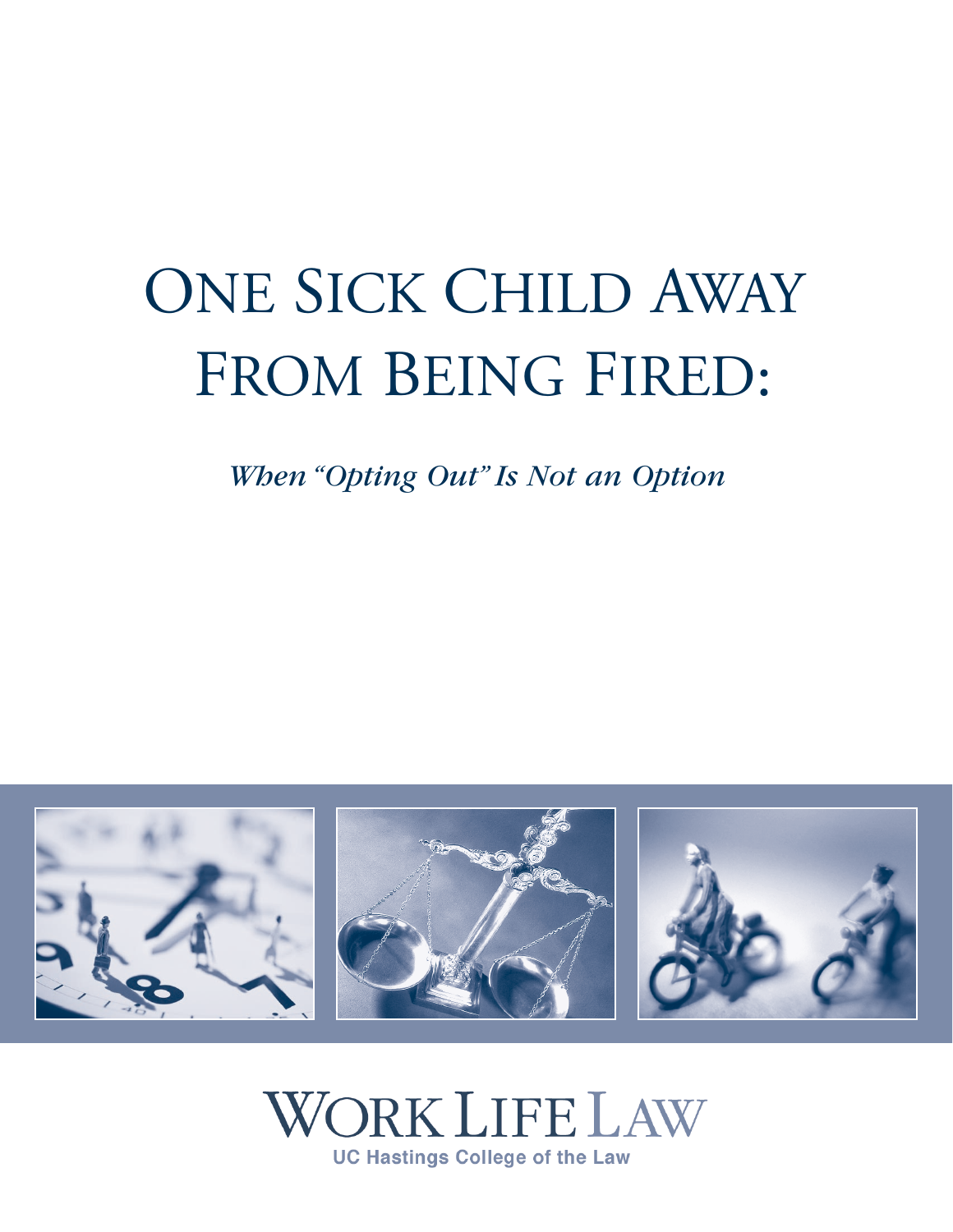# *One Sick Child Away From Being Fired: When "Opting Out" Is Not an Option[1](#page-82-0)*

© Joan C. Williams Distinguished Professor of Law and Founding Director, Center for WorkLife Law University of California, Hastings College of the Law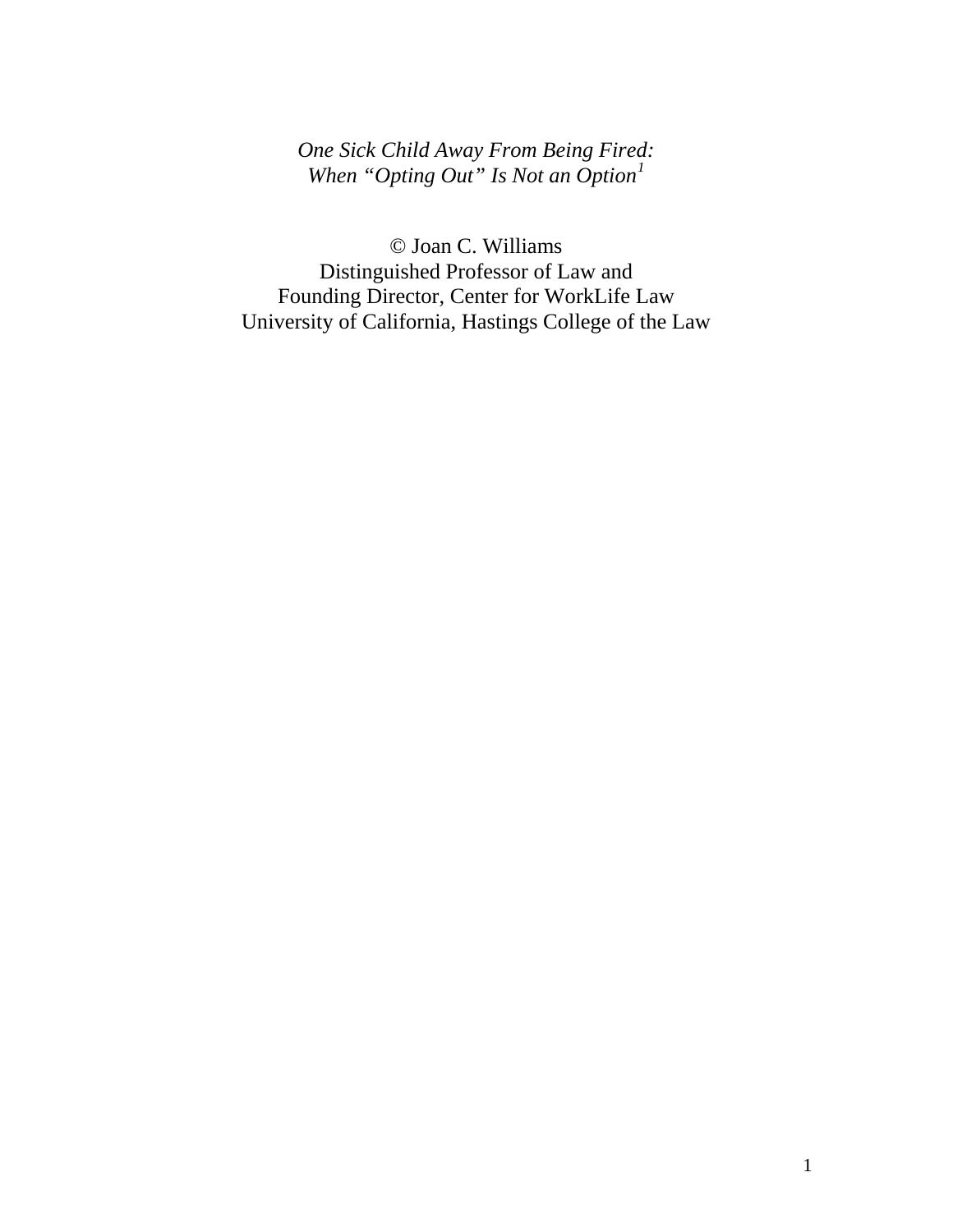*Dedicated to Ruth Fallon Dempsey and to Xavier Dempsey, United Steelworkers of America, Local 895*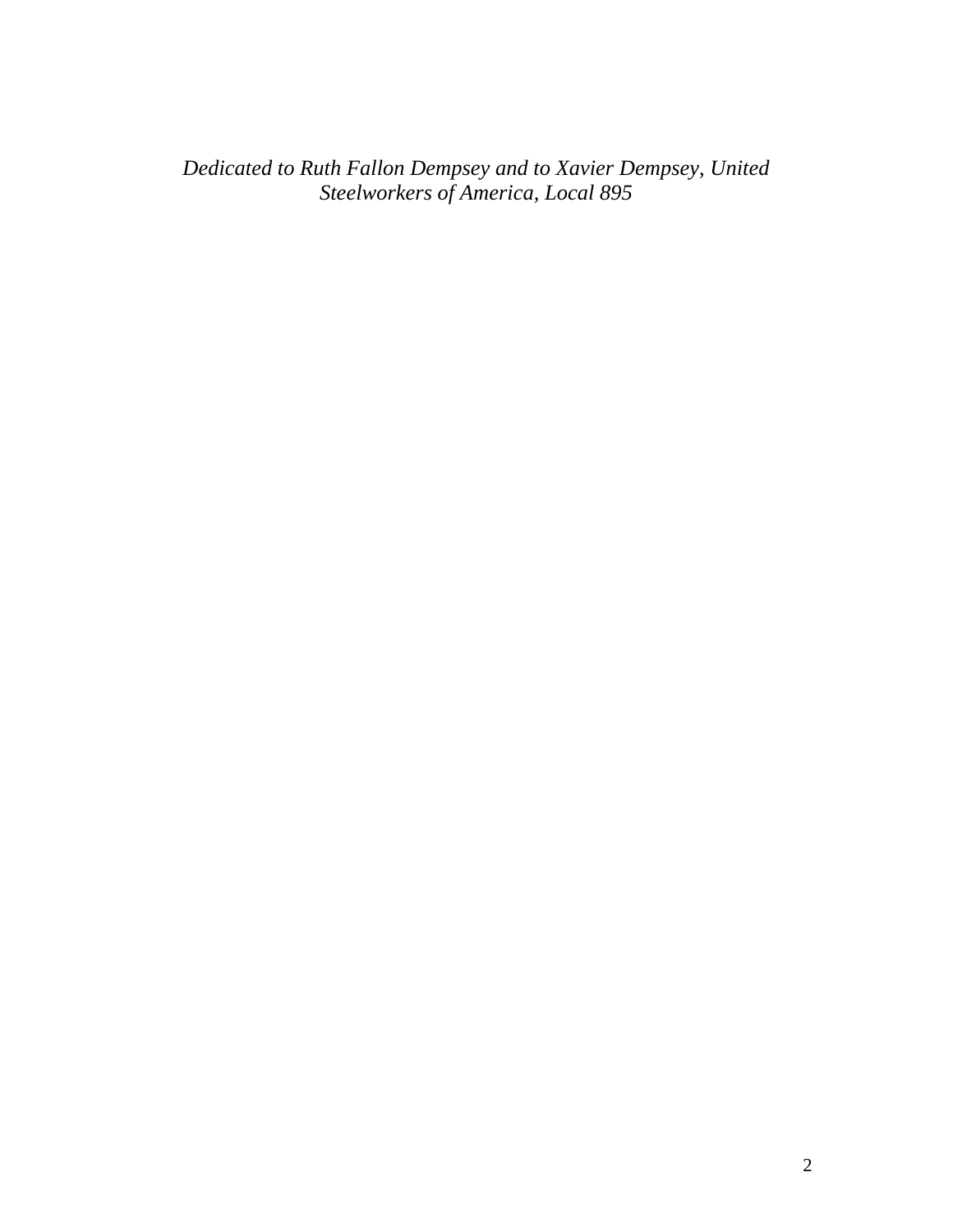### **OVERVIEW**

Whenever the employer required the workers to work overtime, the group of women [factory workers] had their babysitters drop their children off at their workplace. When the security guards saw the children, they were dumbfounded, and when the women were confronted by their managers, they said, "I would be put in prison and my children would be taken away from me if I leave them home alone – I cannot do that. You told me to stay, so they're going to come here.<sup>"[2](#page-82-1)</sup>

 Professional women are not the only Americans whose jobs are in jeopardy because of work/family conflict. This report discusses a study of 99 union arbitrations that provide a unique window into how work and family responsibilities clash in the lives of bus drivers, telephone workers, construction linemen, nurses aides, carpenters, welders, janitors, and others – men as well as women – in working-class jobs.

 The media tends to cover work/family conflict as the story of professional mothers "opting out" of fast-track careers.<sup>[3](#page-82-1)</sup> Surveys confirm that working class Americans feel work/family conflict acutely: two-thirds of unionized fathers said they were unhappy with the amount of time they dedicated to their children; half of the mothers agreed. $4$ The arbitrations communicate the stories of Americans caught between inflexible jobs, lack of resources, and their commitment to do right by their families. Here are the major findings:

1) *Working class families face inflexible schedules that clash with family needs.*  A bus driver was fired when she arrived three minutes late because her severely asthmatic son had had an asthma attack.<sup>[5](#page-82-1)</sup> A packer was fired when she left work in response to a call that her daughter was in the emergency room with a head injury.<sup>[6](#page-82-1)</sup> A press operator at the *Chicago Tribune,* who was the primary caregiver for her mother, came to work late because she said she was up until midnight monitoring her mother's blood pressure,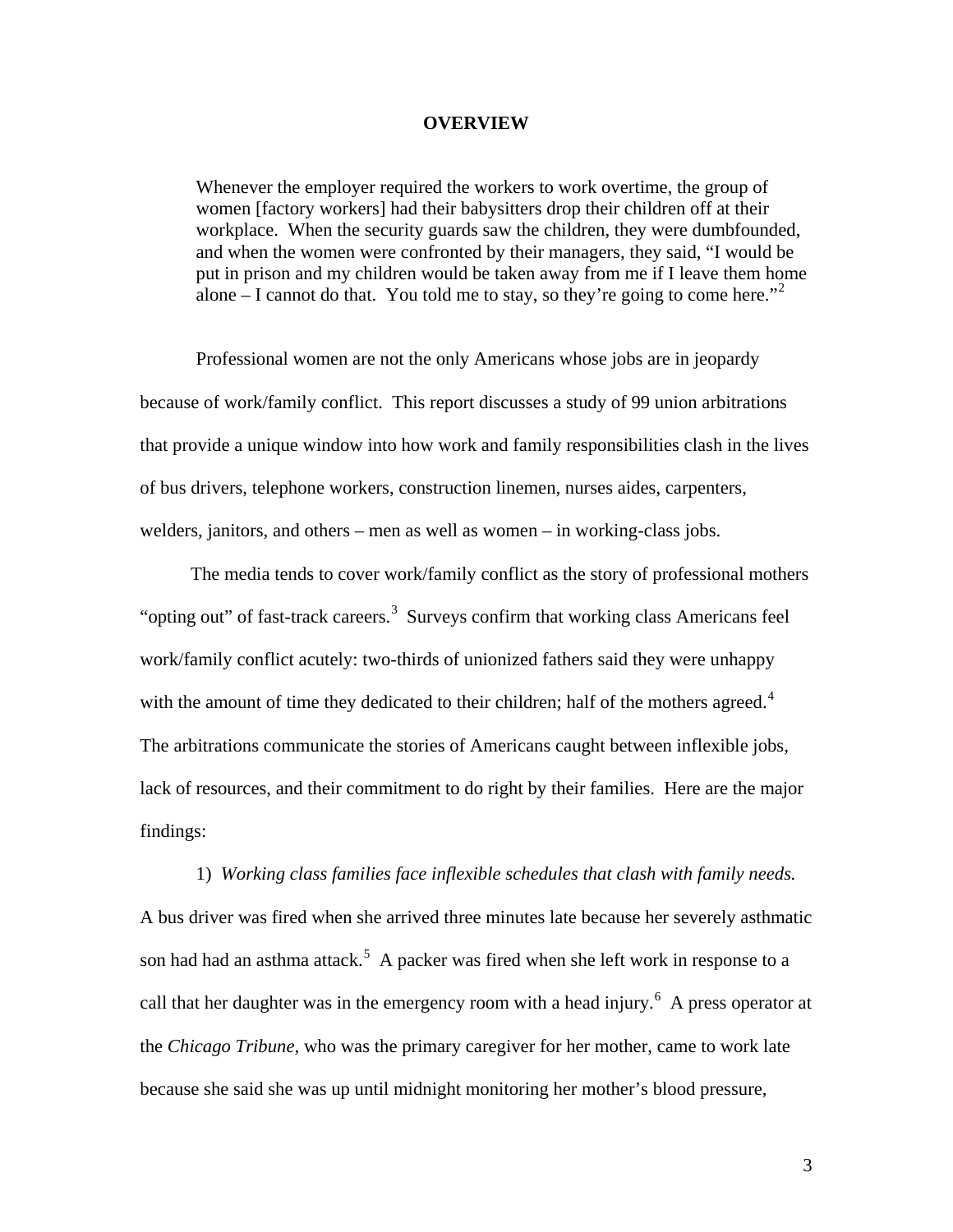which was dangerously out of control. She returned home to find that her one-year-old was having trouble sleeping, and fell asleep while rocking the child in a rocking chair. The next morning she overslept, called in to report she would be late, but was fired when she arrived 20 minutes late. $<sup>7</sup>$  $<sup>7</sup>$  $<sup>7</sup>$ </sup>

 For families dealing with chronic disease, the lack of child care and social services, along with job inflexibility, create a toxic brew. A single mother who worked for the Chicago Transit Authority was fired for tardiness stemming chiefly from her son's Crohn's disease. Each morning she had to unhook her son from his IV, bandage him, administer medication, get him off to school, take two buses to take her toddler to his babysitter, and then take a third bus to get to work. When she was late, she often worked through her lunch hour to make up the time. The Transit Authority allowed her to come 30 minutes late, but given the lack of suitable child care and other social supports, she ultimately lost her job. $8$  Twenty percent of American families are caring for a child with special needs; 30% of these caregivers either reduce their hours or end up without work as a result.<sup>[9](#page-82-1)</sup>

 When family crises strike, these families do not have the resources to hire help or seek out professional care for needy or troubled family members. A flood of cases involve phone company workers fired for monitoring their own telephones in a dazzling array of family crises that range from drug-dealing teenagers, to suicide threats, to asthmatic children left home alone, to elders in danger in poor neighborhoods and suffering from dementia.<sup>[1](#page-82-1)0</sup> An important right these families lack is one that professional workers take for granted: to make a phone call, especially in the summer, when one in ten children aged  $6 - 12$  is home alone or with a sibling under 13.<sup>[11](#page-82-1)</sup>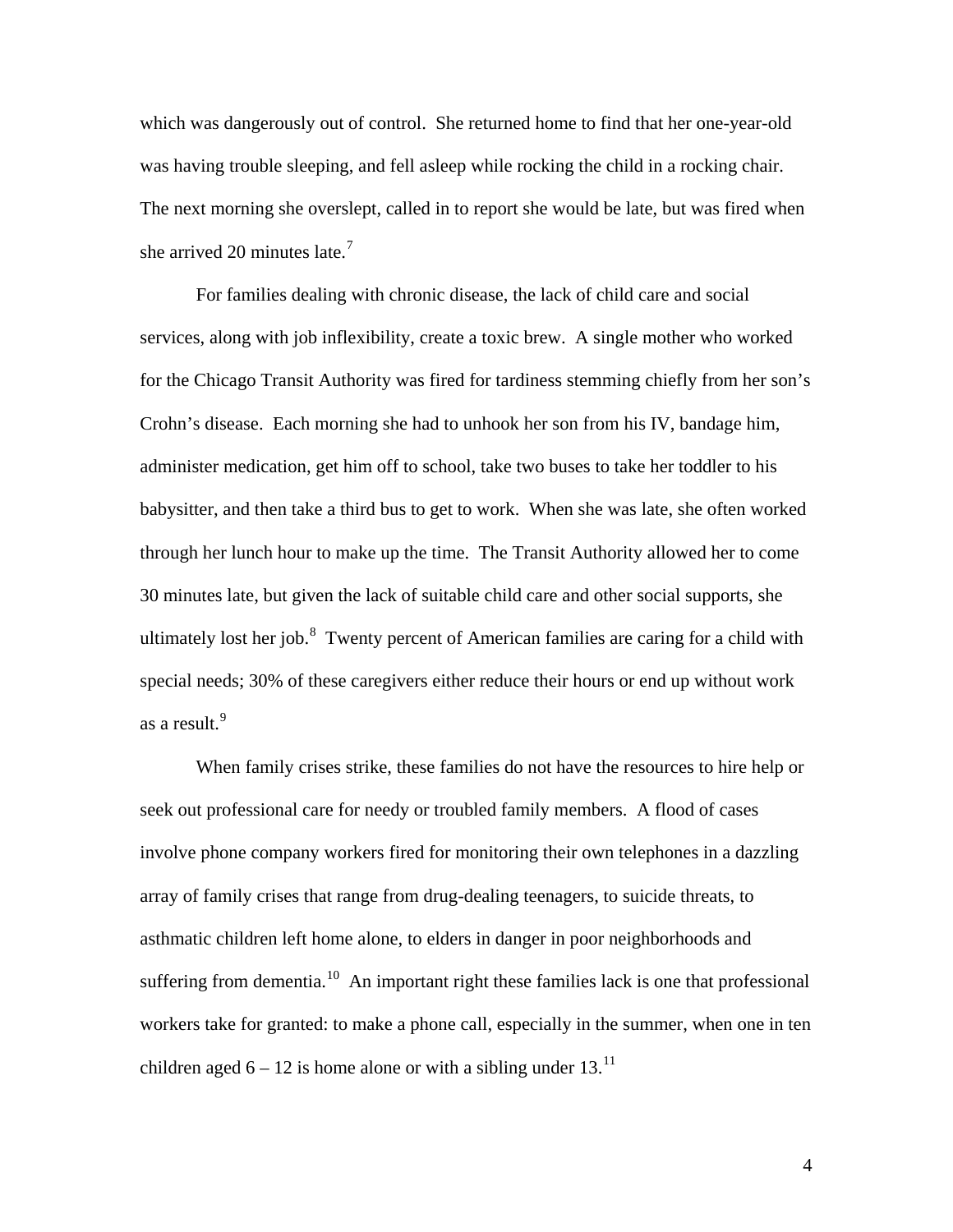2) *Mandatory overtime leaves single mothers, divorced dads, and tag team families in jeopardy of losing their jobs.* In a high-hours economy, single mothers often face no-win situations. *Tenneco Packaging Burlington Container Plant* involved a janitor who was the divorced mother of a 17-year old son with the mentality of an 18 month old. She had failed to report to work one Saturday when her son's caregiver could not work because her own child was sick.<sup>[1](#page-82-1)2</sup> The janitor had been working 60-hour weeks for months. She was fired after 27 years' service.

 Divorced dads face often discipline or discharge due to mandatory overtime. In *Marion Composites*, [1](#page-82-1)3 a factory worker was suspended three days for insubordination when he left after eight hours of a 12-hour overtime shift. He was, according to the arbitrator, "an excellent employee who consistently worked overtime when asked to do so. . . . He was never absent. He accepted overtime whenever the Company needed him. Indeed, his dedication to his work placed him in a situation that may have jeopardized his family responsibilities."<sup>[14](#page-82-1)</sup> When first asked to work overtime, he said he could not because he was "tired and worn out" – his wife had recently left him, and he had been so upset he had been feeling ill. Later that afternoon, he said he would help out the company, but that he could only stay for eight hours because he had to get home to care for his two children. He stayed after the eight hours was up, but became "distraught" after receiving a call from his wife, and left after 8 hours and 20 minutes. He was suspended for three days.

Overtime also poses problems for "tag team" families where dad and mom work opposite shifts and each care for the kids when the other is at work. Tag teaming makes the design of overtime systems a major work/family issue. In *U.S. Steel Corp.*,<sup>[1](#page-82-1)5</sup> a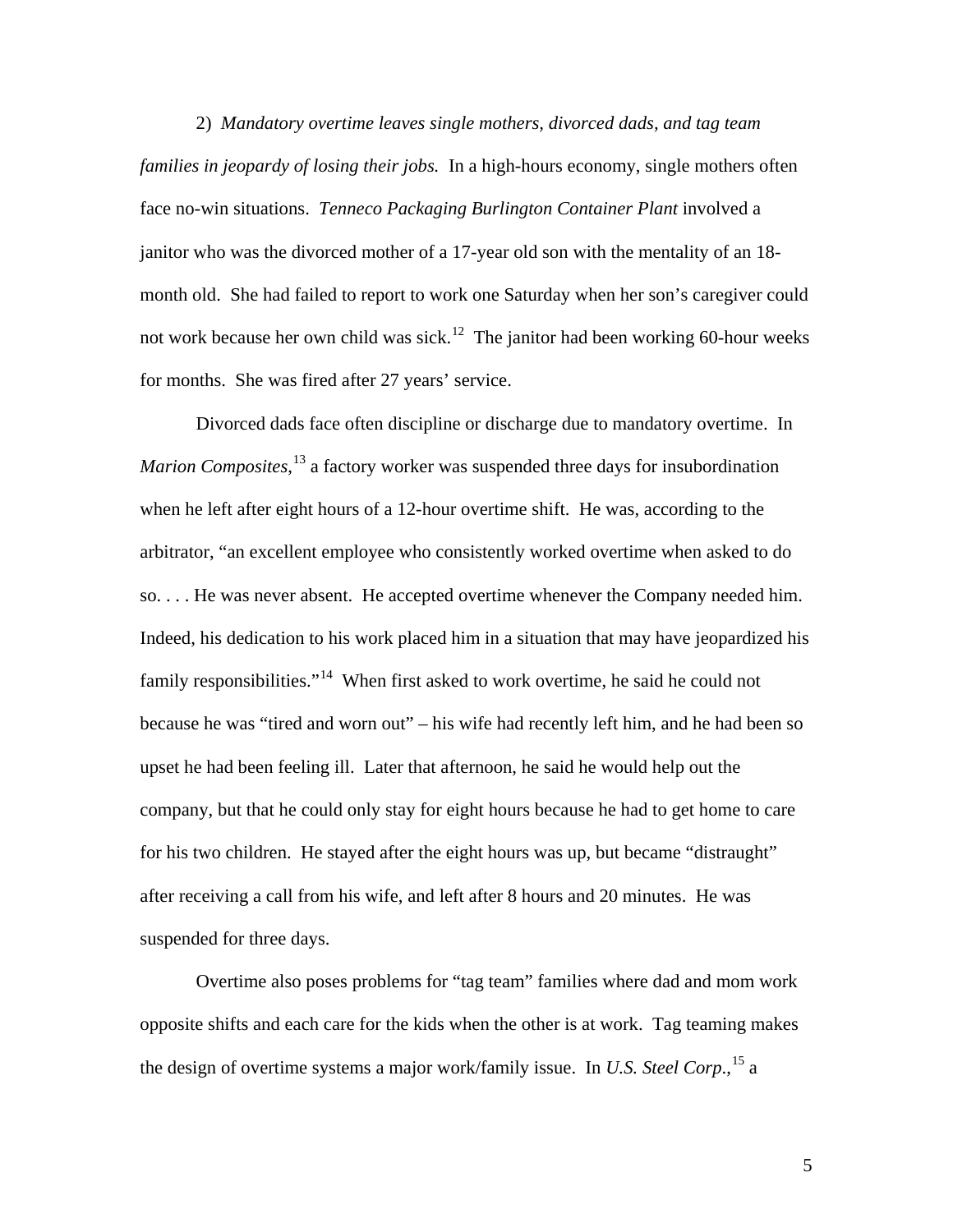factory worker stated that when his regular babysitter was sick, he rather that his wife took off work because his wife's employer had a stricter absenteeism policy; he was suspended for fifteen days for an unexcused absence. While his frankness was unusual, the problem is widespread.

 3) *Working class men often are unable or unwilling to bring up their family needs with their employers. Instead, they suffer in silence or to try to "come in under the radar screen" – with unhappy results.* In *Tractor Supply Co*., a grandfather was fired for insubordination when he refused to stay at work past his regular shift because he had to get home to care for his grandchild.<sup>[1](#page-82-1)6</sup> When his supervisor asked why he would not stay, the worker told him it was none of his business. That worker was reinstated by the arbitrator, but a UPS package delivery driver was not so lucky when he was fired for "theft of time" when he took off an extra hour and a quarter on two different days without telling his supervisors. He explained:

I took a three-week vacation when my second son was born. . . . Prior to this my wife had quit her job due to early contraction and had difficult her last trimester. I working up to  $50 - 60$  hrs week.... At times, I was to return ... [to work] with just 8 hours off in between. Barely enough time to sleep or recuperate. . . . On my vacation time, with my new baby boy and my 2 ½ year old, my wife was laid up . . . recuperating. . . . I had even less sleep. . . . I was taking care of my two kids while I let my wife rest. . . . Since [then] things haven't calmed down [but] I returned to work . . . since I can no longer afford to be off for so long. One week later my wife got sick due to an infection in her breast . . . [and] ended up with a temperature of 104. . . . Meanwhile, my first son was coughing and had the flu. As the newborn is still feeding every two hours, I was getting by on 2-3 hours of sleep a day.... I didn't know whether I was coming or going.... [I went] home and spen[t] my lunch and breaks there to make sure every one at home was okay. But I lost track of time. . . . My intention was [to be] there for my family but not to steal time, as I was accused of. $17$ 

He pointed to his two years of service, and said "I've always given the best of my ability to get the job done. . . . Taking away my job from me has put my family in a financial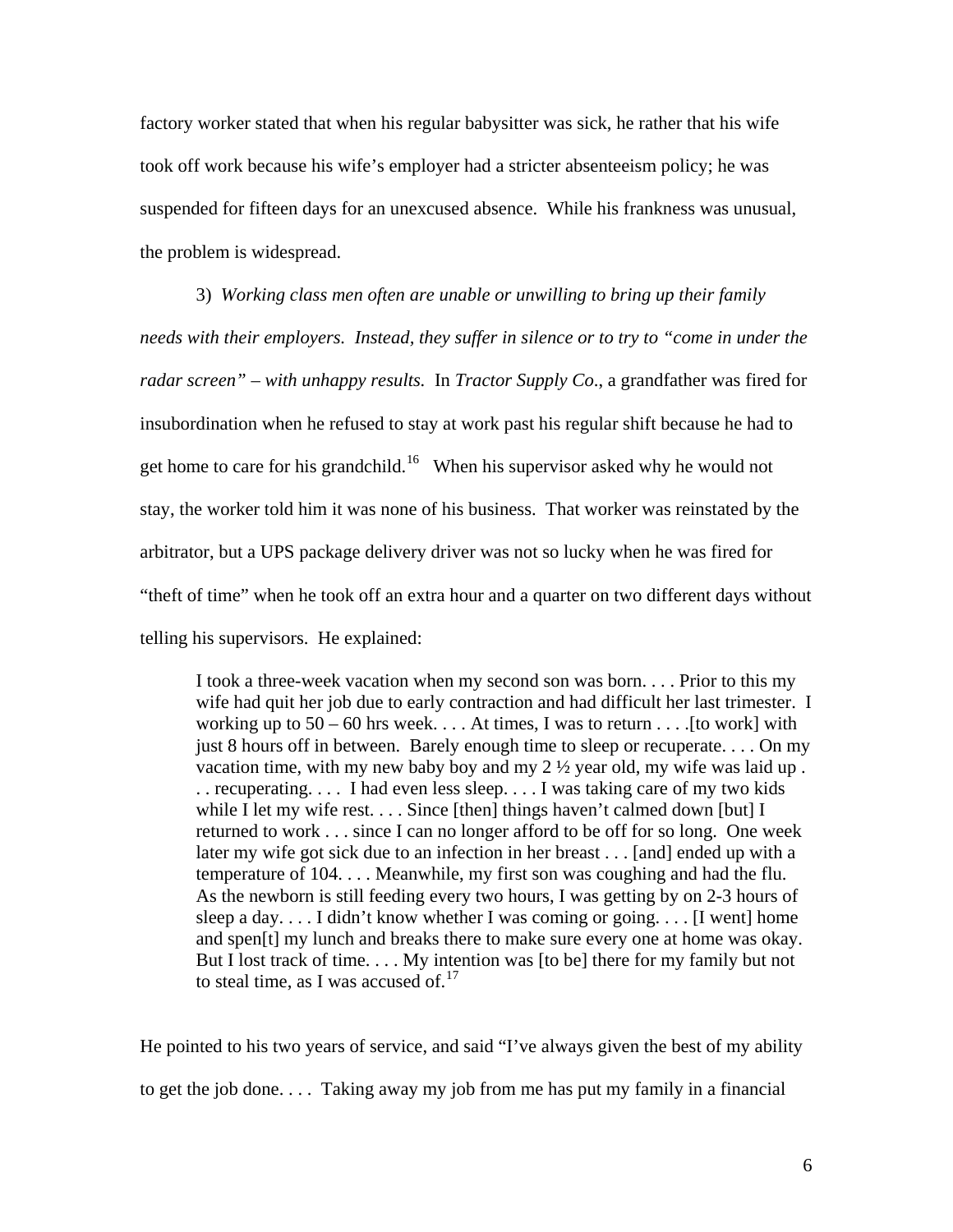hardship. I cannot survive with having two babies. And my wife being out of work. I deeply regret for what I've done, but I need my job back." He was fired.

 4) *Many workers are one sick child away from being fired. Work/family issues are core union issues: empowering workers to organize or exercise their rights requires unions to protect their members from the work/family conflicts they will inevitably face.*  The union movement often views work/family issues as a luxury item rather than a central bargaining and organizing issue. In fact, work/family issues are core union issues, given that American workers rely heavily on family members to provide care for family members. In the absence of union protection, workers are vulnerable to discipline or discharge for doing what any conscientious parent, child, or spouse would do.  $18$  $18$  Unions should use their ability to protect workers who need to fulfill their family responsibilities as a valuable organizing tool.

 5) *Employers' inflexibility may well defeat their own business needs.* The business case for family-responsive policies, almost always framed in terms of the need to retain highly trained professionals, may be even more pressing in the working-class context. The business case for family-responsive policies in the working-class context includes: improved quality and consumer safety; improved worker engagement and commitment, which has a direct link to profits; enhanced customer service and productivity; reduced stress, which drives down health insurance costs; cost savings due to enhanced recruitment and decreased turnover and absenteeism; and avoiding a loss of employer control in unionized workplaces. One example of the business case is an arbitration in which a quality control technician was required to report for work despite the fact that the hospital had instructed him that his wife, who had just had a miscarriage,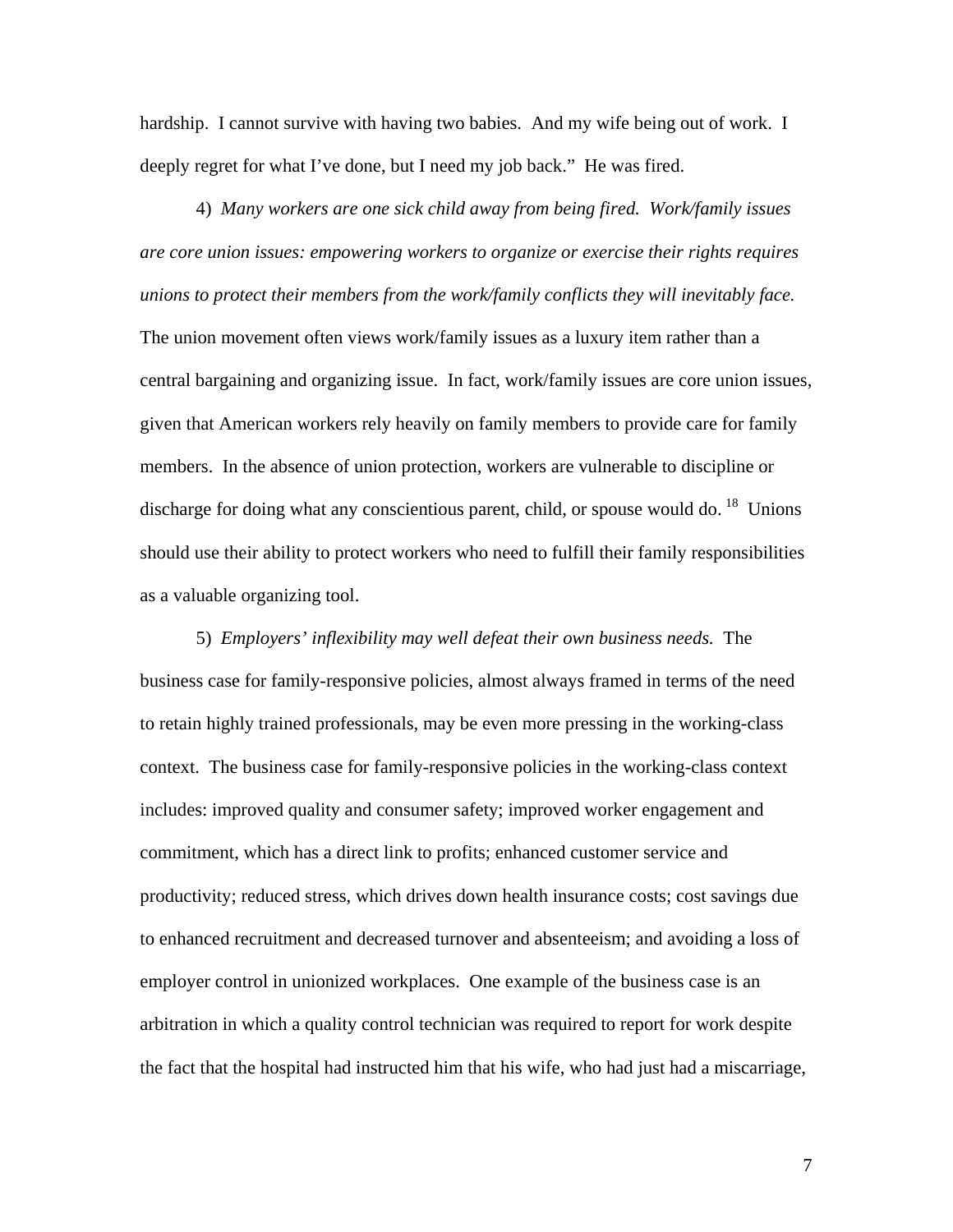should not be alone for the first 24 hours. The technician, who was 56 and had fifteen years of seniority, became rattled when he called home and his wife did not answer the phone. He was fired after he failed to properly inspect carton seals but signed inspection forms saying he had done so. $^{19}$  $^{19}$  $^{19}$ 

6) *Flexibility is possible in working-class jobs.* We often hear that flexible work options "just aren't possible" in working-class jobs. This misconceptions stems from the assumption that the only available model of workplace flexibility consists of individualized arrangements negotiated between an individual worker and an individual supervisor. That model, developed for professionals, often is unsuitable for nonprofessionals. Nonetheless, both employers and workers stand to benefit when workplaces provide flexibility for nonprofessionals. This report outlines five crucial steps any employer can take to help match the workplace to today's workplace, including (1) providing family leave as required by law; (2) creating additional leaves to address work//family conflict, rather than leaving workers only with the option of calling in sick when they need to care for family members; (3) designing family-responsive overtime systems; (4) providing reduced hours and other flexible work options, and (5) recognizing that workplace inflexibility hurts the bottom line. The report ends outlining the specific kinds of workplace flexibility that are feasible and cost-effective in workingclass jobs.

These arbitrations help explain why nearly one-third of all unionized employees surveyed – men as well as women – said that their biggest work-related concern was not having enough time for family and personal life.<sup>[2](#page-82-1)0</sup> And in one recent union survey, local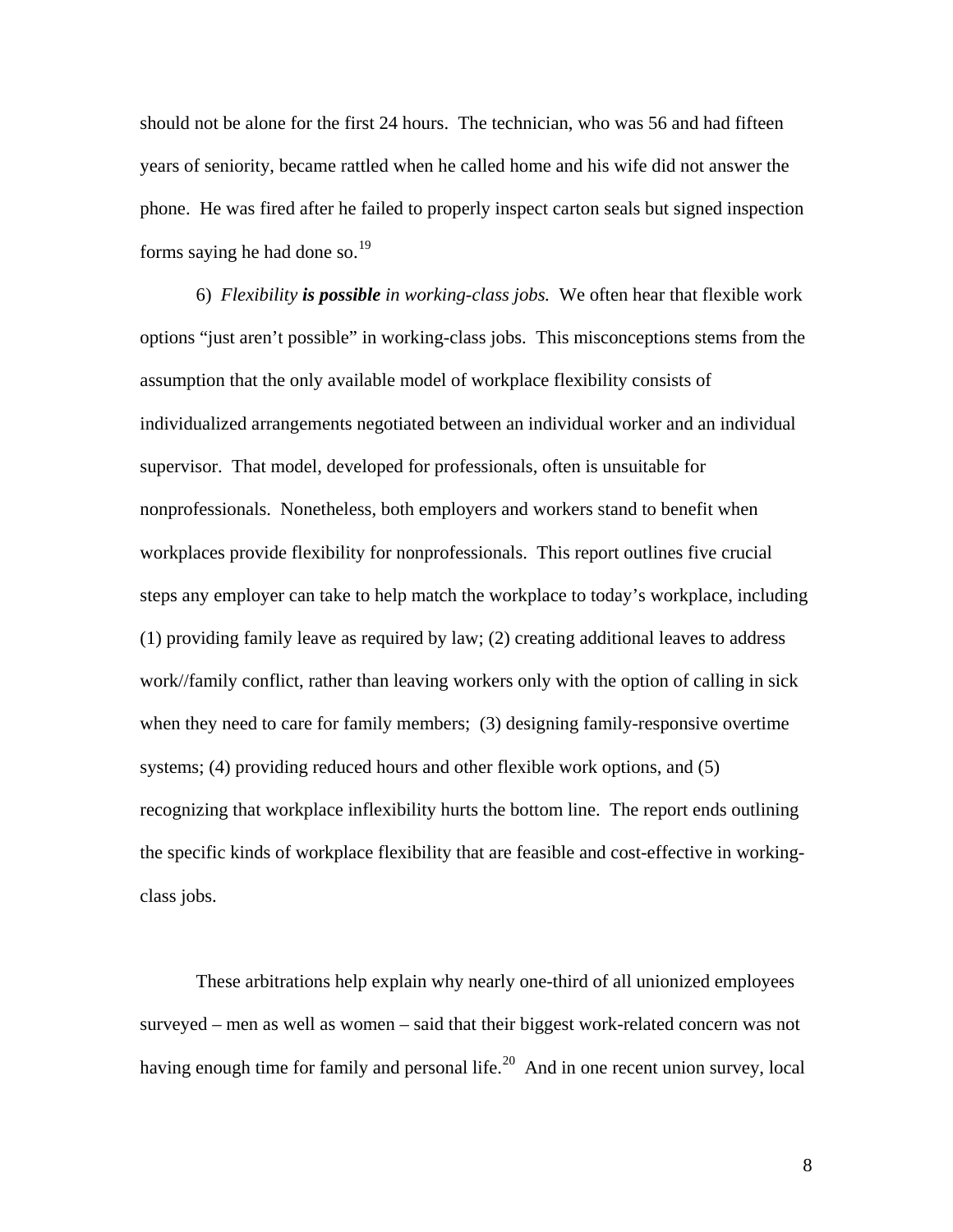presidents representing 75,000 workers said they believed work/family conflict was as bad or worse than five years ago.<sup>[2](#page-82-1)1</sup> These workers are the lucky ones: all except the UPS driver saw their discipline reduced or dismissals overturned when their union filed a grievance. The 92% of American workers who are not unionized have no appeal. Their fate is dramatized by two incidents from California.

- When a California restaurant worker's child care fell through, she brought her daughter to the restaurant, where the child sat at an empty table while she completed her day's work. Her boss said nothing, but fired her at the end of the day.
- A California father took a day off work to enroll his son in grade school when his son came to live with him because his ex-wife was incarcerated. He called his employer to say that he had a family emergency, and his employer responded that he could not take the day off. When the dad reported for work the following day, he had lost his job.

 Grievances are an aspect of union life unfamiliar to most Americans. Not much background is needed. In a unionized workplace, when a worker is disciplined or fired, the union may file a grievance on the worker's behalf, arguing that the employer lacked just cause. If attempts to negotiate a settlement are unsuccessful, the case goes to arbitration. Most arbitrations are not public: this study reports on arbitrations that either were published, or were made available to us through unpublished databases.

This report is a follow-up to the Center for WorkLife Law's initial report, *Work/Family Conflict, Union Style*, written by Martin H. Malin, Maureen K. Milligan, Mary C. Still & Joan C. Williams and published on the web in  $2004<sup>22</sup>$  $2004<sup>22</sup>$  $2004<sup>22</sup>$  Since then, we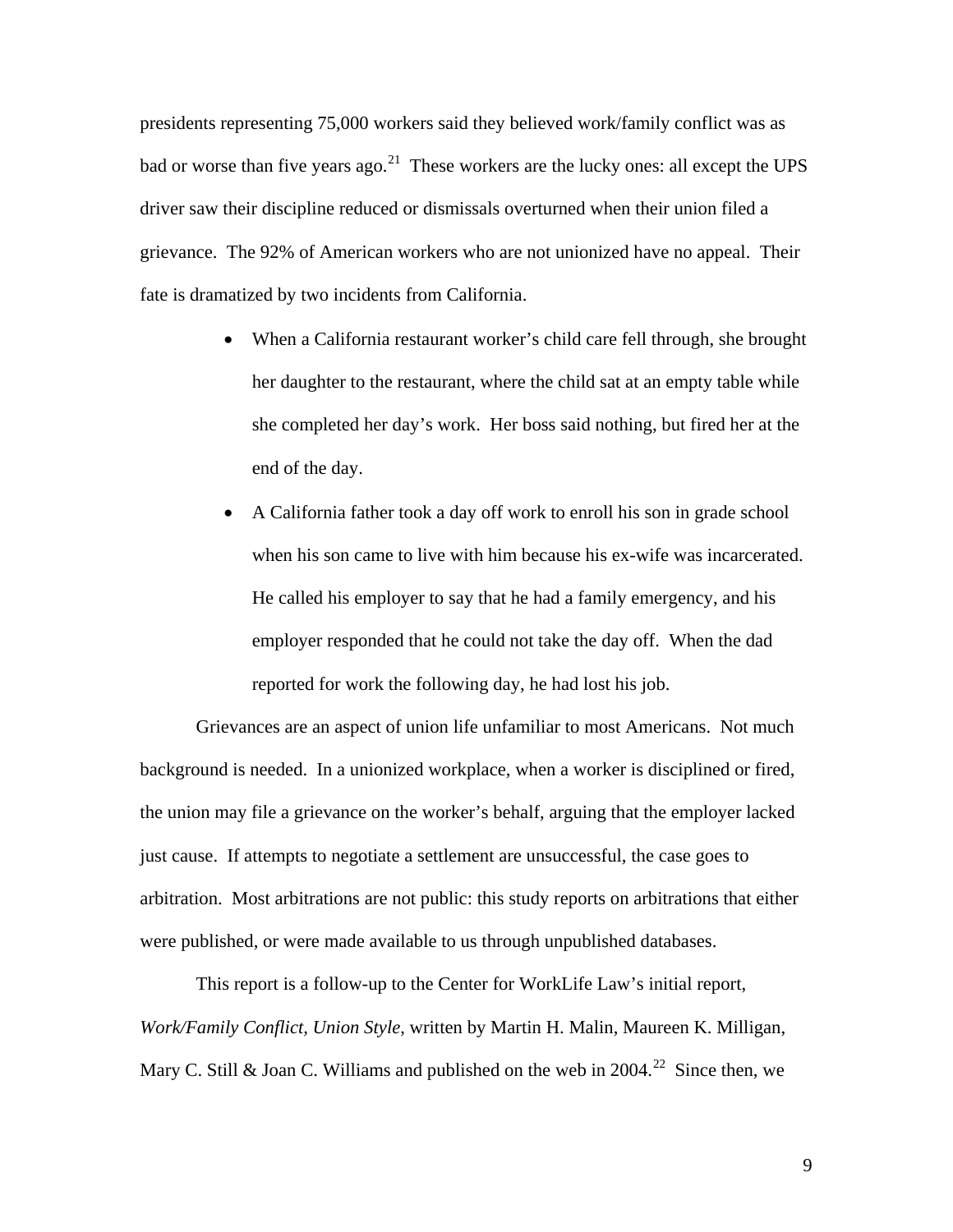have found additional published arbitrations, and also have gained access to the arbitrations of three unions that generously made their databases available to us: the Communication Workers of America (CWA), the Amalgamated Transit Union (ATU), and the Teamsters (UPS database only). (We are currently seeking access to other arbitration databases; please contact the author!)

The workers discussed in this report have far more protection than the average Joe: not only were they unionized, but their unions chose to grieve their discipline. Most workers have far fewer protections, given that most disputes are settled informally, most arbitrations are never published, and most workplaces are not unionized. We could expect the consequences of work/family conflict to be more severe in non-unionized workplaces where workers typically have fewer rights.

In short, these arbitrations skirt the surface of a larger sea of pain. This is the new face of work/family conflict, one that is not captured by uplifting stories of professional mothers opting out.

#### *Messages for the press, policymakers, unions, and employers*

 This study holds important messages for the press, for policymakers, for unions, and for employers.

*For the press*, the report raises the question of whether work/family conflict should continue to be reported chiefly as a problem faced by professional women. This approach is understandable, given the hydraulic work/family pressures often experienced by reporters and editors. In this situation, however, the reporter's adage that a trend is something that has happened to three of an editor's friends has several undesirable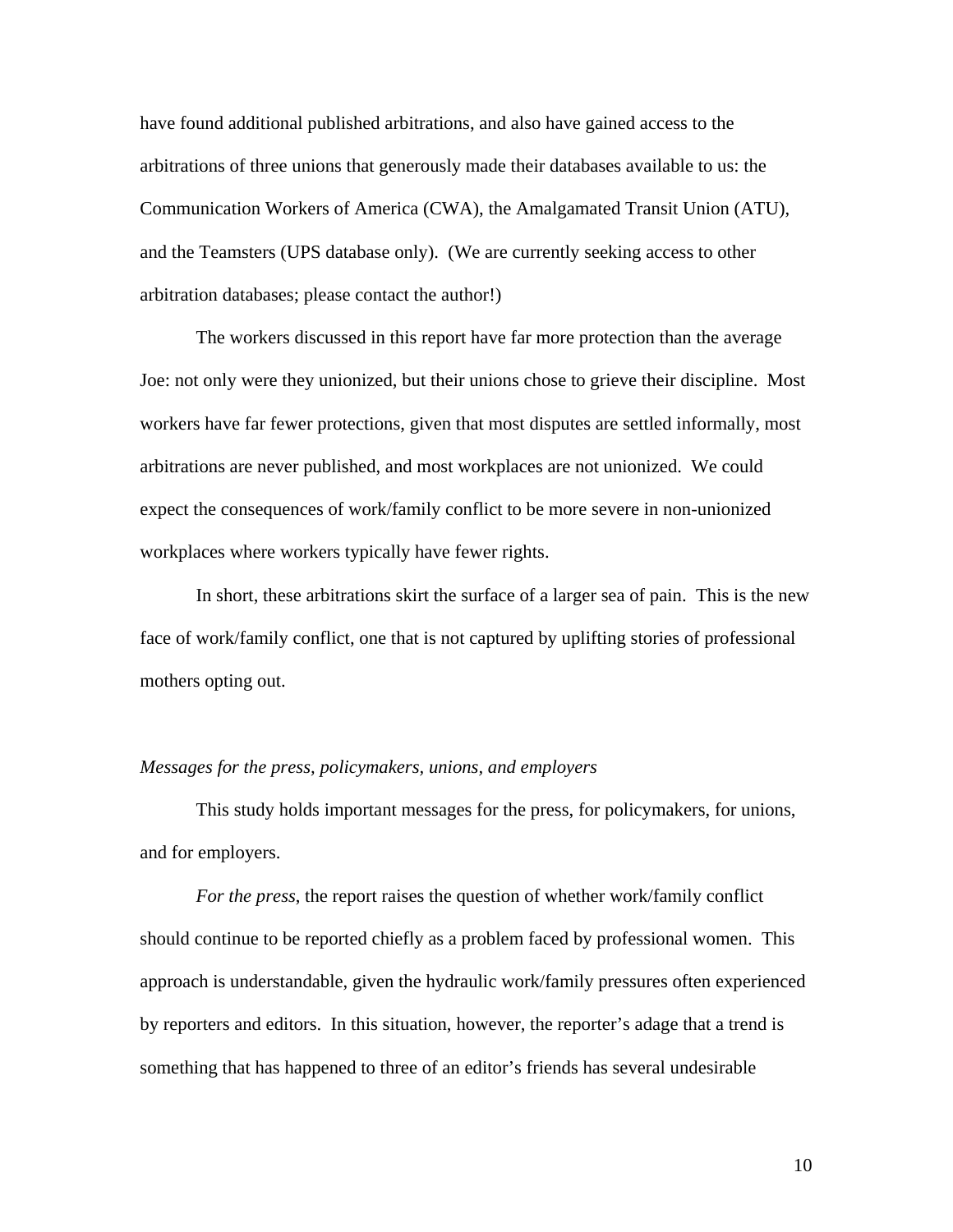effects. First, it misrepresents the face of an important economic issue. The press would never cover unemployment by interviewing a handful of Yale students or a few laid-off friends from Princeton.<sup>[2](#page-82-1)3</sup> Yet that's how it typically covers work/family conflict, which also involves a major economic issue: in an era when 70% of households have all adults in the labor force<sup>[24](#page-82-1)</sup>, workplaces still often assume an ideal worker without child or other family care issues. In addition – and most important – the press's overly autobiographical approach to covering work/family conflict has a negative impact on public policy.

 *For policymakers* the crucial message is that work/family conflict is not just a professional women's issue. "My boss is not interested in the problems of professional women," one Capitol Hill staffer confided in an interview. Yet public policy is urgently needed: Americans' conflicts are so acute because of the lack of affordable child care, paid family leaves, limits on mandatory overtime, and scheduling flexibility that are available in other countries. Similar proposals in the U.S. will lack a constituency in the U.S. so long as work/family conflict is understood as "just a professional woman's problem."

*For unions*, this report points out that many workers either are single parents or "tag team" (where dad and mom work opposite shifts and each care for the kids when the other is at work). American dual-earner couples work far longer hours than do workers in any other industrialized country,<sup>[25](#page-82-1)</sup> which is why surveys report that nearly one-third of unionized employees state that their biggest work-related concern is not having enough time for family and personal life.<sup>[2](#page-82-1)6</sup> In fact, work/family conflict often places workers at risk: working class families typically do caregiving work themselves because they cannot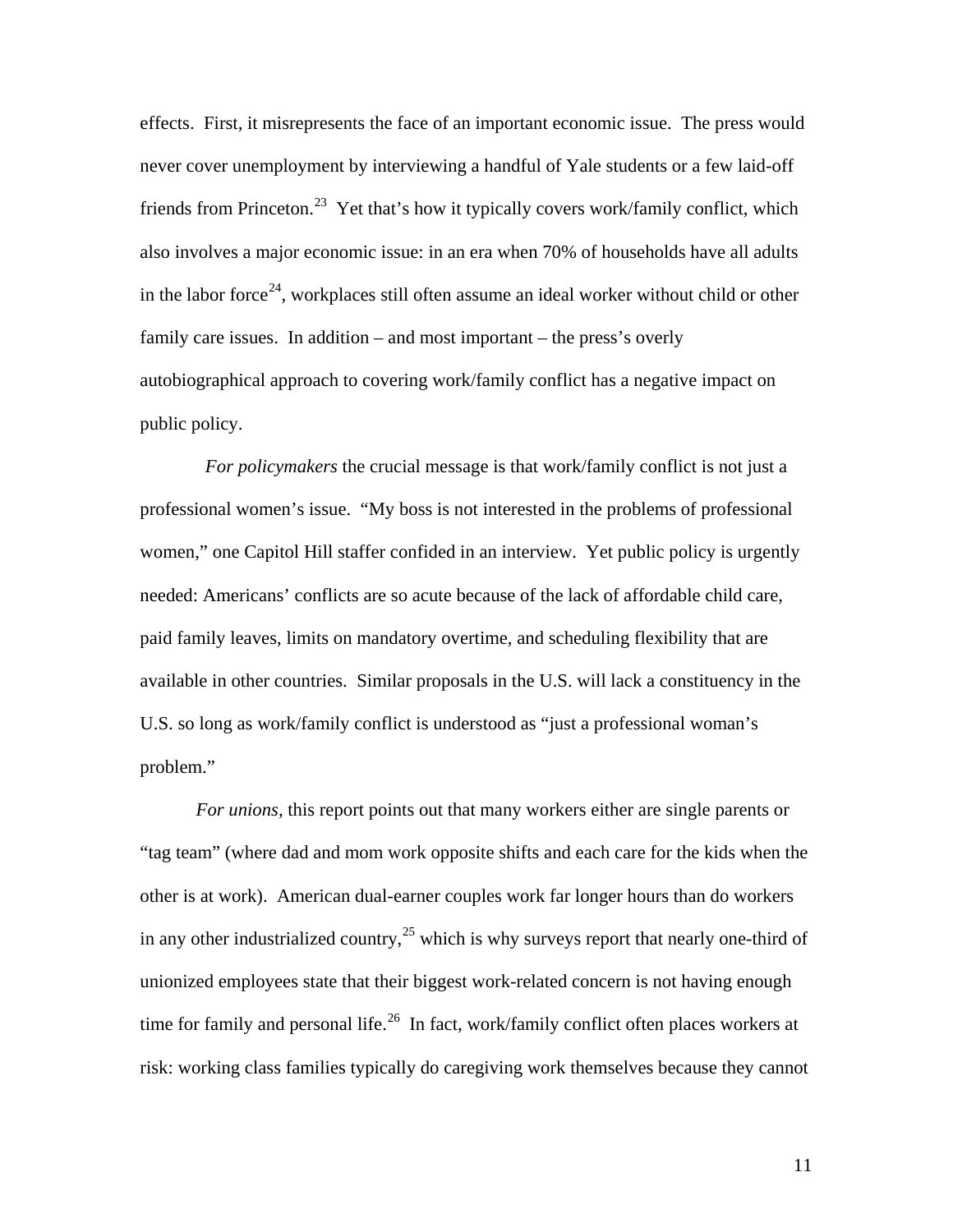afford to buy the kind of high-quality replacement care professionals depend upon. An important message for a union movement newly focused on organizing is that, without contract protection, many workers are one sick child away from being fired.A key potential benefit of unions, *for men as well as women, grandparents as well as parents,* is that they will be protected when they need to respond to their families' legitimate needs for care. Work/family issues are core union issues.

*For employers*, this report provides a glimpse of the "business case" for familyresponsive policies for hourly workers. Studies that show that a family friendly workplace helps businesses' bottom line typically focus on employers' need to retain highly trained professionals. But hourly workers, too, "put family first"; a workplace that assumes they won't places an employer's bottom line – and consumer safety – at risk.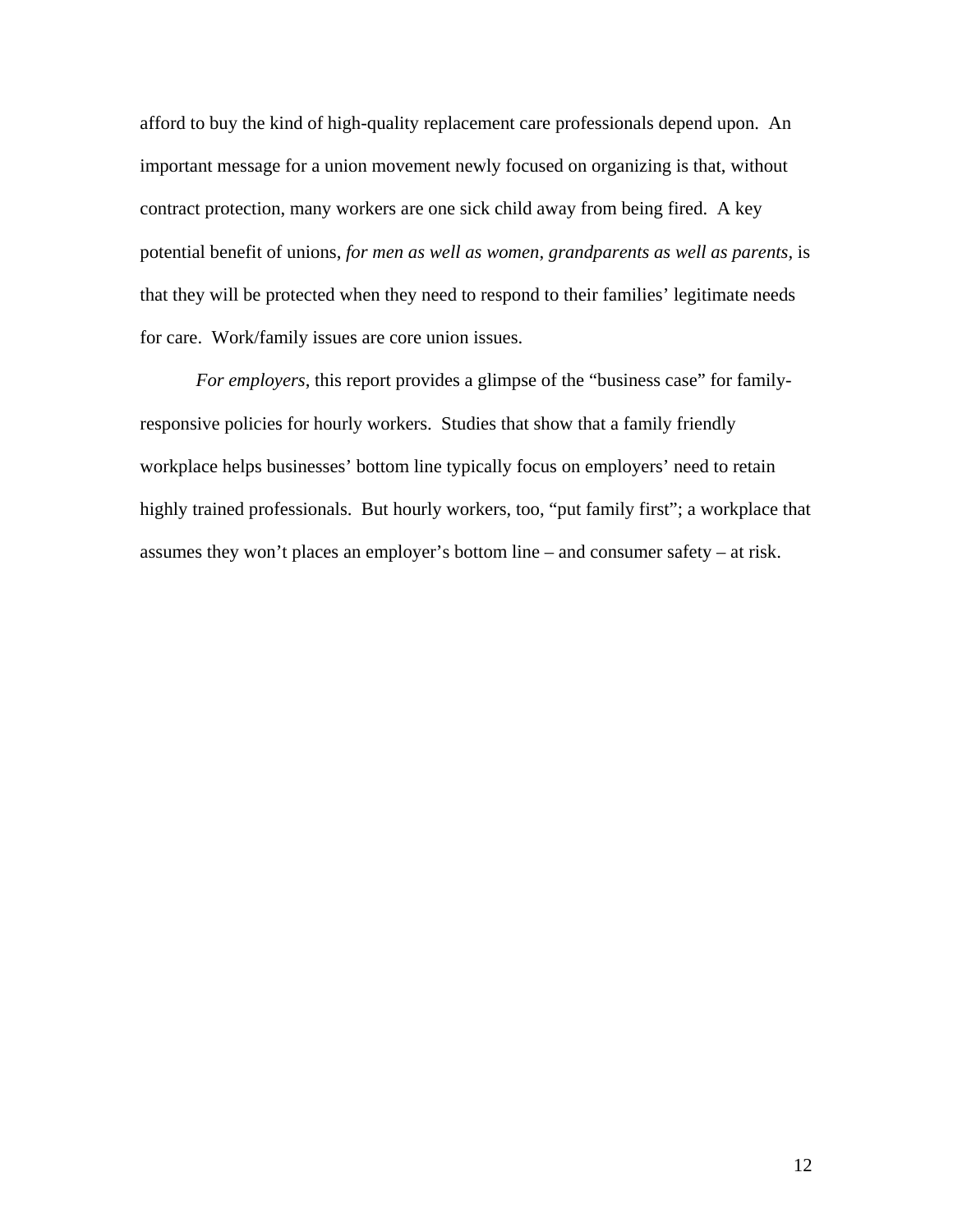# **ANALYSIS**

# *1. Working class families face inflexible schedules that clash with family needs.*

When I was a young bus driver and my children were very small (ages 4, 2, and 1), I worked the late shift and my wife went to school during the day. We couldn't afford child care, and this way one of us was always home. One day in the middle of winter, I was scheduled to work at 4 pm. The babysitter didn't show up or call to say she wasn't coming. I had to bundle up the kids and take them to work. They had to ride my bus with me. After about two hours I was lucky enough to see my wife studying in a coffee shop, so I stopped the bus and ran in and handed her the kids. $27$  $27$ 

#### -*John Goldstein, Past President, Milwaukee Labor Council*

Typically media coverage of work/family conflict focuses on professional women who have "opted out" in the face of inflexible career paths and very long workweeks.<sup>[28](#page-82-1)</sup> While U.S. professionals often work long hours, working-class Americans typically lack the kind of flexibility professionals take for granted. While a professional may well have no trouble taking time off to attend a school class trip, leave work or telephone to check up on a sick child, or take a family member to the doctor, blue- or pink-collar workers are closely supervised. Typically they "punch in" and adhere to rigid schedules, unable to leave except during lunch and designated breaks; arriving or leaving even a few minutes late may lead ultimately to dismissal.

Nearly three-quarters of working adults say they have little or no control over their work schedules.[29](#page-82-1) Lower-income workers tend to have the least control over their schedules. One study found that flexible scheduling is available for nearly two-thirds of workers with incomes of more than \$71,000 a year but to less than one-third of working parents with incomes less than  $$28,000.<sup>30</sup>$  $$28,000.<sup>30</sup>$  $$28,000.<sup>30</sup>$  Another found that one-third of working-class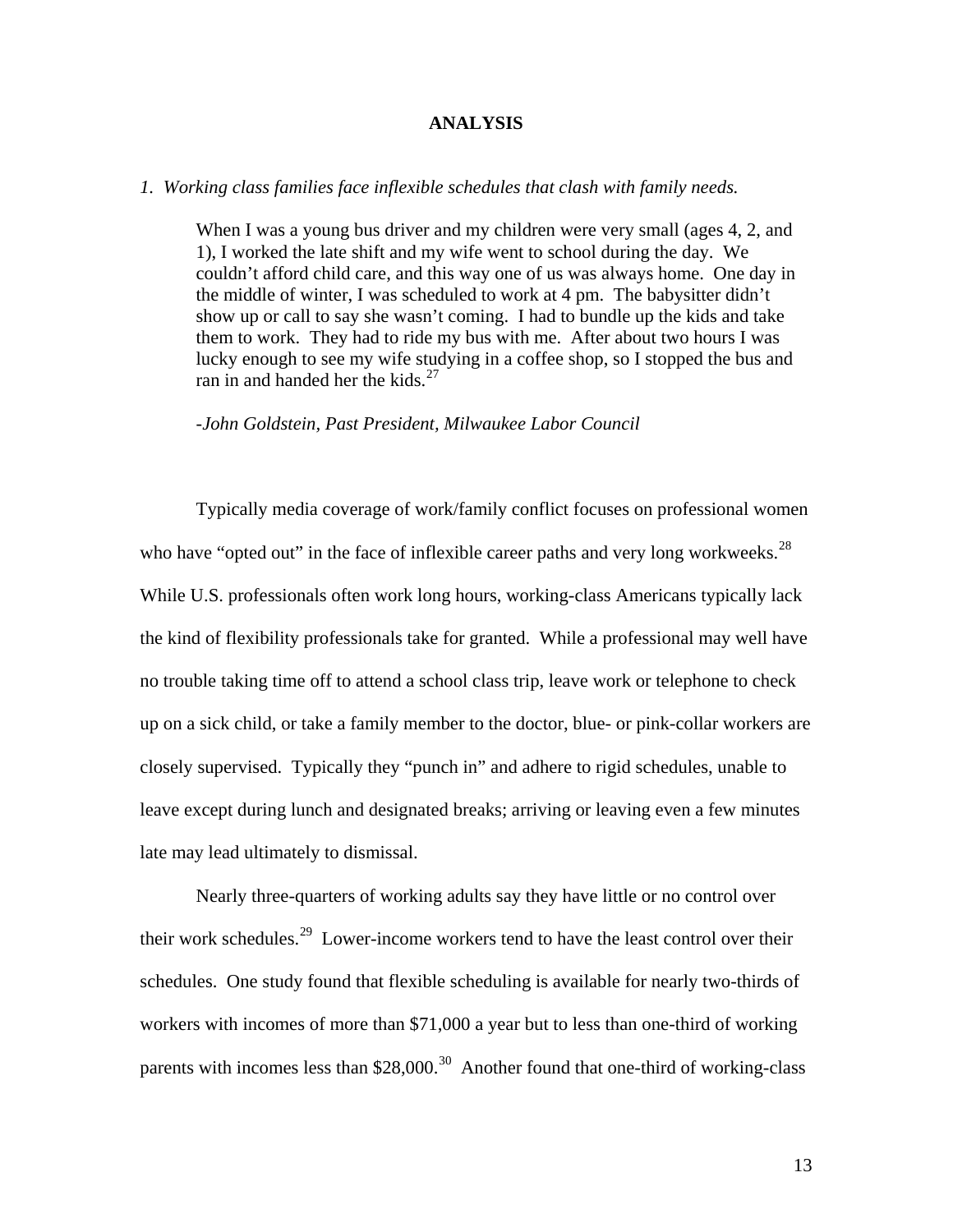workers cannot decide when to take breaks, nearly 60% cannot choose starting or quitting times, and 53% cannot take time off for sick children. In addition, 68% of working-class families have two weeks or less of vacation and sick leave combined.<sup>[31](#page-82-1)</sup>

Workplace inflexibility has particularly harsh impacts because American families with children and two earners work far longer hours than do equivalent families in other industrialized countries. The differences can be dramatic: while only 6% of Swedish two-job families with children work in excess of 80 hours/week, over two-thirds (64%) of U.S. families do. $32$  This long family workweek reflects the sharply higher penalty for part-time work here than elsewhere: in the U.S., the wage penalty for part-time work is a whopping 21%.[33](#page-82-1) Despite this, one recent survey found *higher* demand for part-time work among U.S. hourly workers than among professionals, evidence of the desperate hunger for family time.<sup>[3](#page-82-1)4</sup> The time famine is sharply higher in the U.S. than elsewhere: fully 95% of women and 90% of men in the U.S. wish they had more time with family.<sup>[3](#page-82-1)5</sup>

Inflexible schedules work in combination with "no fault" progressive discipline systems. These systems give workers points for absenteeism regardless of the cause, unless the situation is covered by work rules or union contract. A worker who garners enough points is first disciplined and then fired, regardless of the reasons for the absences in question. Some of the workers in the arbitrations discussed in this report have excellent attendance records, while many others have struggled with child care, elder care, transportation and other problems that have resulted in unenviable absenteeism records. The issue is not whether employers have a right to count on employees to show up – clearly they do. The issue is whether employees who have done everything they could to put in place dependable routine and back-up care should be fired when a family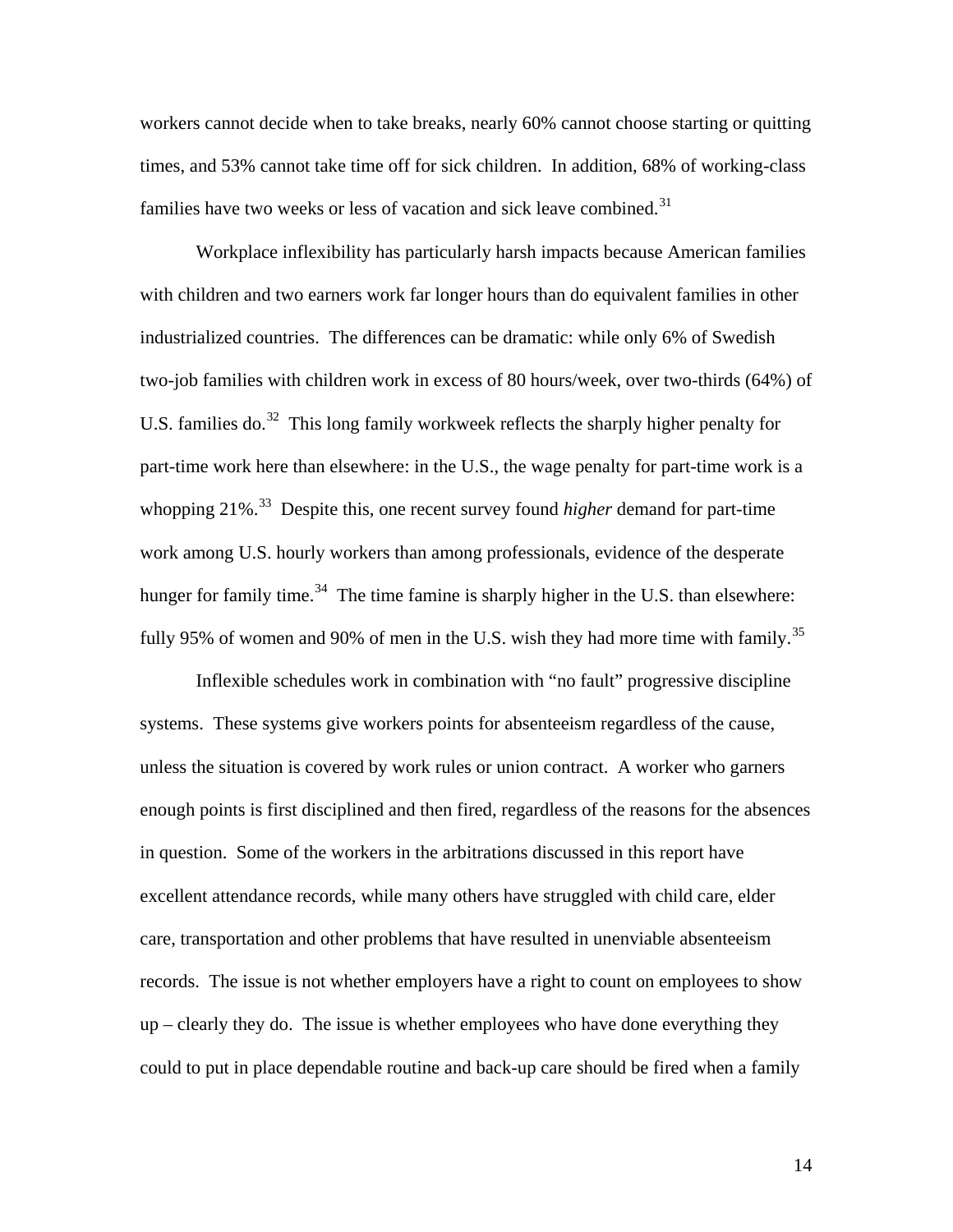emergency triggers the final point that leads them to be fired, an issue that is discussed below. A second issue is whether absences covered by the Family and Medical Leave Act can be legitimately treated as garnering points under a "no fault" system. Some influential commentators have argued they cannot.<sup>[36](#page-82-1)</sup>

Inflexible work schedules work in poisonous combination with an unusually heavy reliance on family members for child care. Unlike in countries such as France, Sweden and Denmark, where high-quality child care is readily available and affordable, child care in the U.S. is both expensive and of highly variable quality. Consequently, working-class families typically patch together a crazy quilt of family-delivered care, with parents working different shifts and/or grandparents and other family members are drafted to help with child care. These arrangements mean that if parent or grandparent is forbidden to leave or is ordered to stay overtime, workers may well face discipline, or even job loss. The commonness of this situation is highlighted by a study that found that, in the month surveyed, 30% of those surveyed had to cut back on work for at least one day in order to address family care needs.<sup>[3](#page-82-1)7</sup> One manager stated that "nothing gets done" around here between 3 and 3:30 when all the moms are calling up to check and see that their kids got home safely from school."[3](#page-82-1)8 For many workers, the ability to make a simple phone call is a crucial work/family issue.

In *General Telephone Company of Indiana,*[3](#page-82-1)9 a service clerk who had just had a baby was ordered, the day she returned from child care leave, to attend a two-week outof-town training course. Because she was given less than a week's notice, she was unable to get babysitting, and her husband (who also worked for the phone company) was on assignment out of town. She asked that the class be scheduled when she had sufficient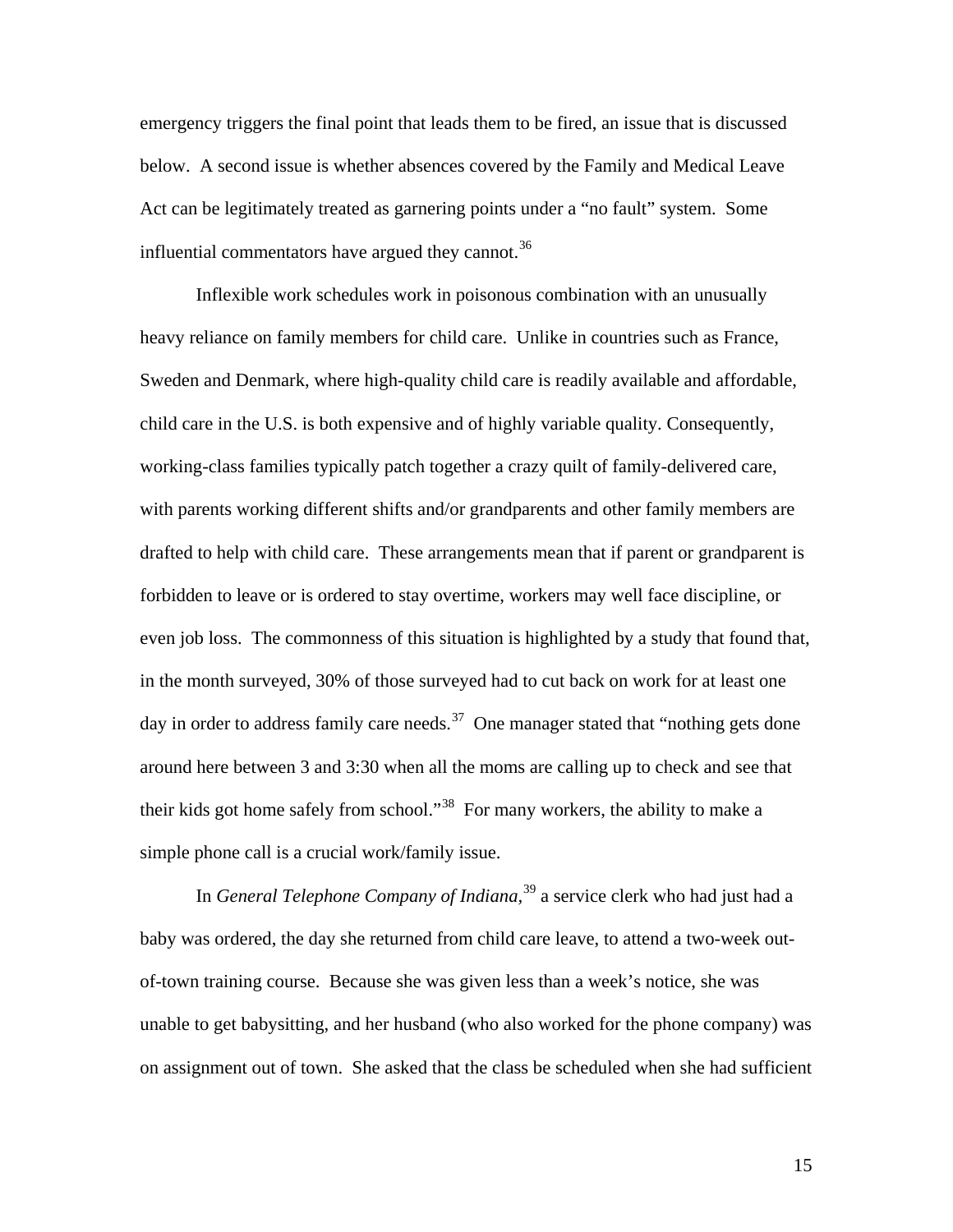time to arrange babysitting. The supervisor suggested that she start the class several months later; she agreed. Yet a few days later she was informed that attending the training program was a requirement of her job, and that she would be terminated if she did not attend. A few days later, she was given the choice to be demoted to an operator job or fired.

With pressing child and elder care responsibilities, workers who lack workplace flexibility must devise creative methods of resolving work/family conflicts. Many rely on family members for assistance, with low-income families more likely to rely on relative and family care than more affluent families.<sup>[4](#page-82-1)0</sup> One-third of low-income families must rely on a relative to care for their children while they are at work.<sup>[41](#page-82-1)</sup> Heavy reliance on family-delivered care continues in families with older children. Nearly one-fifth of children aged 6 through 12 are cared for by relatives outside of school hours.<sup>[42](#page-82-1)</sup> A study of child care in Massachusetts found that 4 out of 10 low-income parents were forced to miss work because of problems with child care arrangements; nearly three-fourths lost pay due to work/family conflicts.<sup>[4](#page-82-1)3</sup> These informal child care arrangements break down more often than do more formal ones,<sup>[4](#page-82-1)4</sup> as happened in *Chicago Transit Authority*,<sup>[45](#page-82-1)</sup> in which a male bus driver failed to come to work because his mother, who had agreed to watch his four children, never showed up.

Many cases won involve workers who had tried to arrange reliable child care, plus one or more back-up systems so they could attend work if regular child care broke down, only to have their best-laid plans go awry. For example, in *Princeton City School District Board of Education*, [46](#page-82-1) a teacher requested a personal leave day when her normal day care provider became suddenly sick. Her husband was out of town, and her mother-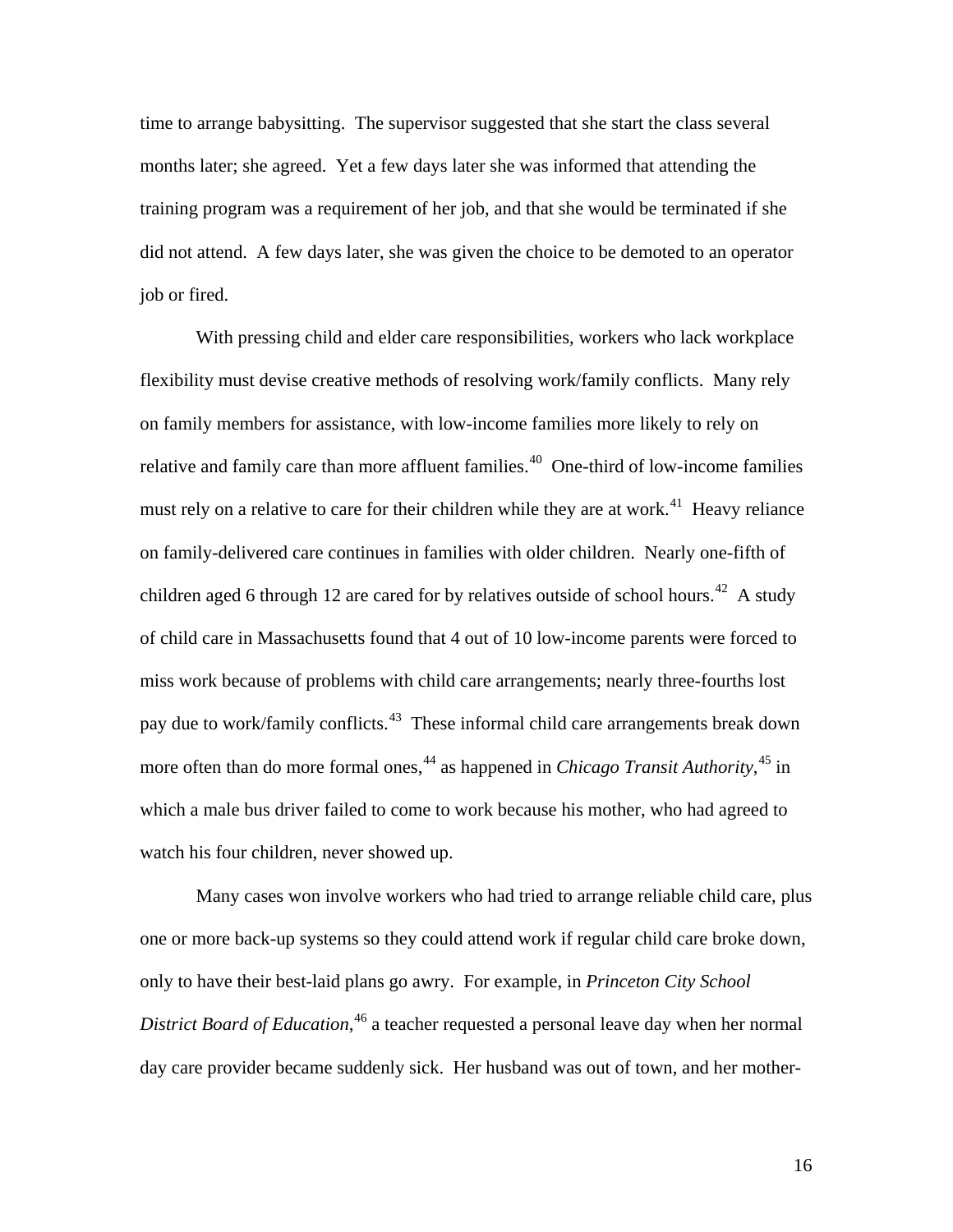in-law was scheduled to work. School officials denied leave in the absence of proof that she had tried to arrange for back-up through a commercial day care center. She had not tried to do so on the date in question because she had learned, several years earlier, that local centers (like most centers in the U.S.) did not accept short-notice one-day clients. Arbitrator Michael Paolucci held that the personal day should have been granted because the teacher did have a back-up plan – relying on her husband and mother-in-law – that had worked in the past.

The arbitrator also found in favor of the worker in another situation involving back-up child care, in *Social Security Administration, Westminster Teleservice Center*. [4](#page-82-1)7 The case involved a Contact Representative who was treated as absent without leave (AWOL) when she did not report to work because her regular babysitter had car problems and her backup babysitter's husband was hospitalized with a heart attack. The worker, a single mother with no relatives nearby, made persistent efforts to reach her supervisor, expressing mounting anxiety over the cost of her long distance calls. Her direct supervisor never returned her calls. She remained at home, eventually using foul language to express her frustration; she was disciplined for being AWOL, a decision that was overturned by the arbitrator, who held that she was entitled to emergency annual leave under the contract because she

had met the commonly understood meaning of 'emergency': She had a childcare emergency. It is not disputed that the two people she reasonably and legitimately depended upon for childcare were suddenly and unexpectedly unavailable. . . . Indeed, her circumstances exactly met the situation described in [the contract], that is, there was an unexpected change in her child care arrangements."

The 24-hour economy produces nontraditional work schedules that place many parents at risk. The evening shift is the most common alternative work schedule,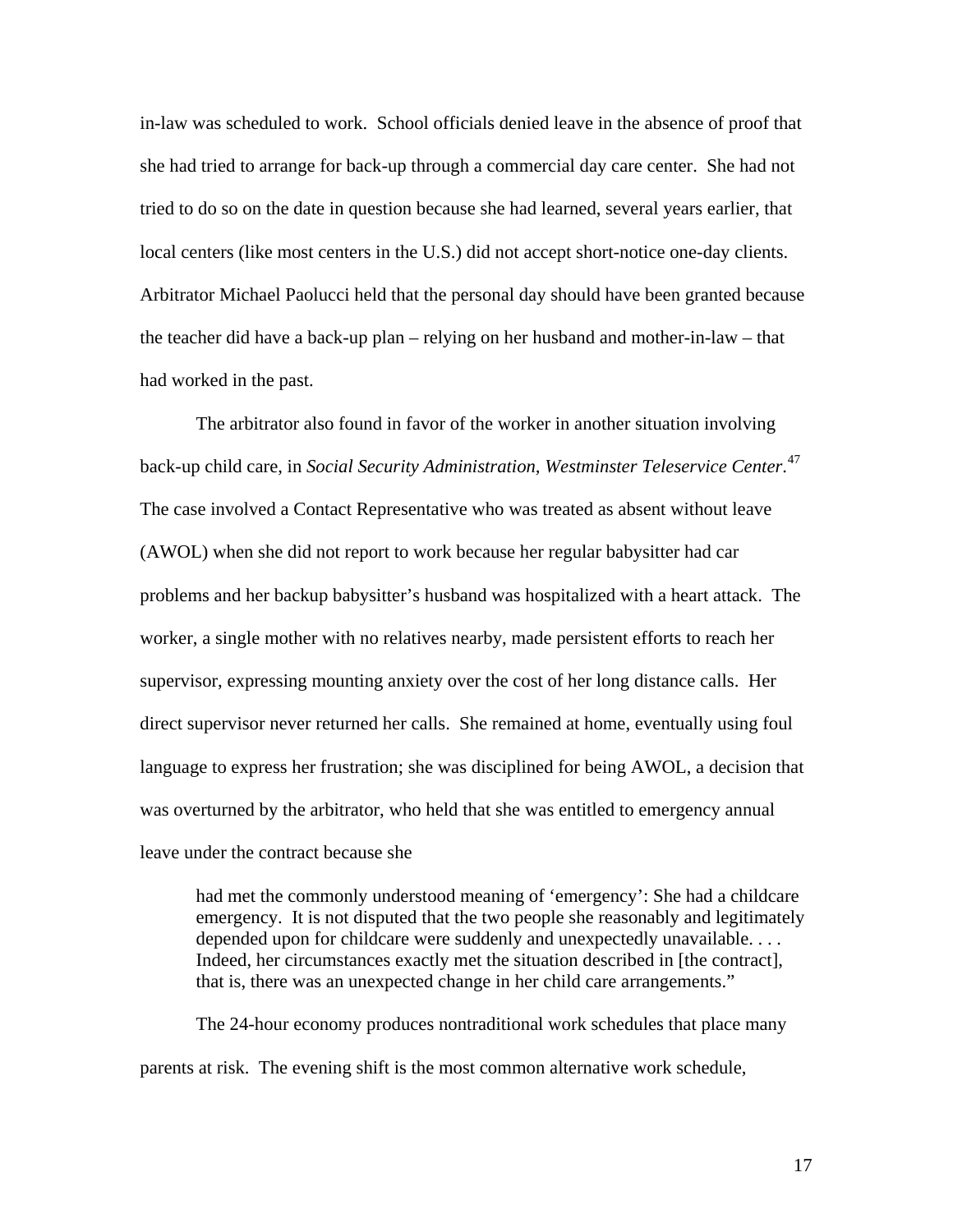accounting for 40% of all nonstandard work shifts among full-time workers and more than half of those among part-time workers.<sup>[4](#page-82-1)8</sup> Nonstandard schedules that work for a married couple do not work if the couple divorces. One divorcing mother lost her job at a factory that produced night-vision goggles due to a shift change that meant she would (she felt) lose custody of her children. $49$ 

 Men as well as women are affected by child care break-downs, in significant part because of "tag teaming," where parents work different shifts so that each parent can care for the children while the other is at work. Tag teaming exists in professional families, but is very common in nonprofessional families, in part for simple economic reasons: given the lack of government subsidies, the average price for child care for a one-year old is higher in every state than the average cost of college tuition at the state's university.<sup>[5](#page-82-1)0</sup> In addition, tag teaming avoids having working class families' lack of market power translate into poor quality child care: most experts estimate that more than half of paid care in the U.S. is "poor" to "adequate" and only about 10% of paid care provides developmentally enriching care.<sup>[51](#page-82-1)</sup> Said one influential observer, "For most working-class" families, child care is often patched together in ways that leave parents anxious and children in jeopardy."<sup>[5](#page-82-1)2</sup> In fact, 60% of child care in the U.S. is of "poor or mediocre" quality, according to a National Institute for Child Health and Human Development study.<sup>[53](#page-82-1)</sup> In one illustrative family, the nine-year old was a latchkey child, home alone after school. The babies, both under three, went to the wife's mother two days a week.

But she works the rest of the time, so the other days we take them to this other woman's house. It's the best we can afford, but it's not great because she keeps too many kids and I know they don't get good attention. Especially the little one….She's so clingy when I bring her home; she can't let go of me, like nobody's paid her any mind all day."[54](#page-82-1)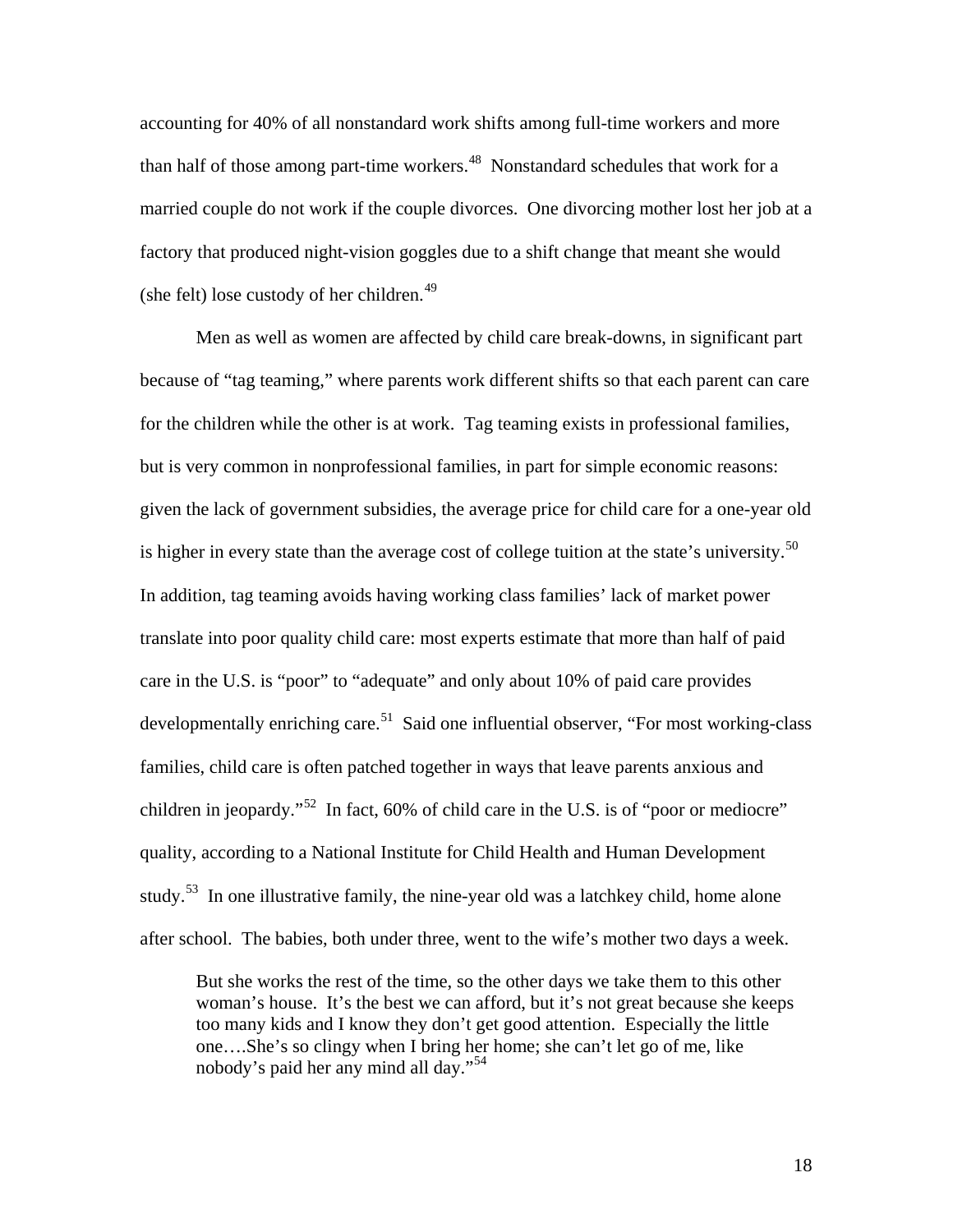Tag teaming often seems a more attractive alternative. About one in three working families with children under six, and one in four with children, handle child care by tag teaming.<sup>[55](#page-82-1)</sup> Often, tag teaming includes not only parents but also grandparents. These fragile, patched-together systems break down often. One study found that 30% of workers surveyed had to cut back on work for at least one day during the week surveyed in order to care for family members: nearly one-quarter of men as well as over one-third of women.[56](#page-82-1) Cutbacks were more frequently among lower-income workers with the most inflexible schedules, presumably because they were only half as likely to rely on child care centers.<sup>[5](#page-82-1)7</sup>

 When faced with child care emergencies, tag-team families face difficult choices as to whether the mother or the father will face discipline or discharge for taking time off to attend to children, as in *U.S. Steel Corp.*[58](#page-82-1) described at the beginning of the report, where a factory worker whose regular babysitter was in the hospital took off work because his wife's employer had a stricter absenteeism policy than his did.

Among "tag teamers," fathers act as primary caregivers when their wives are at work.<sup>[5](#page-82-1)9</sup> Another case provides a vivid example. The father of a toddler started his warehouse job at 7:00 a.m. in order to be available to pick up his daughter from preschool at 3:00; his wife brought the child to preschool in the mornings. The father won a grievance challenging his employer's attempt to change him entirely to a 9 to 5 schedule, on the grounds that the union contract did not allow the company to unilaterally change start times.<sup>[6](#page-82-1)0</sup> A third involved a bus operator whose daughter needed a ventilator to breathe. He had been absent from work due to child care problems he said arose when his daughter's mother had to work, attend school, and get emergency surgery; his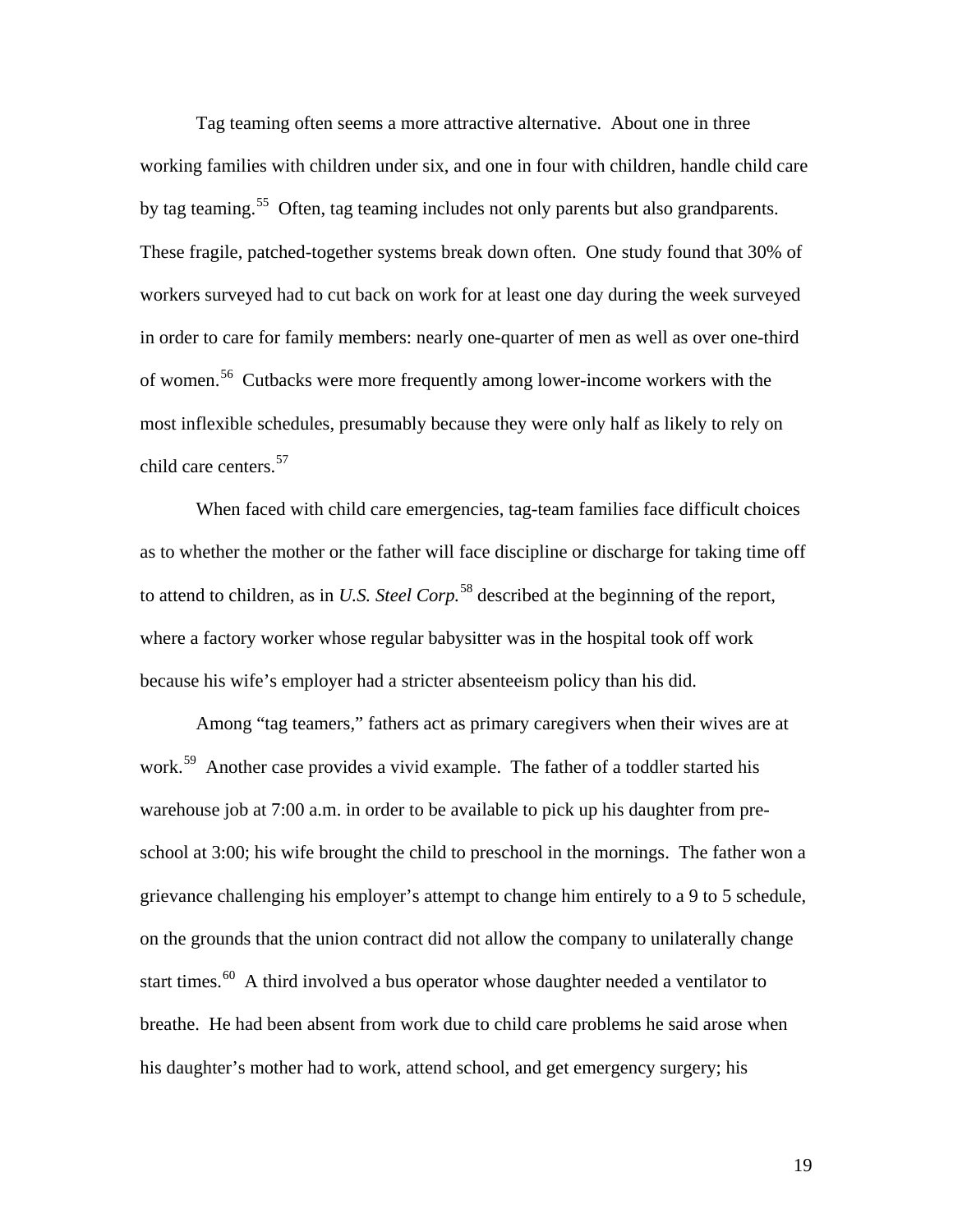daughter was ill when confusion arose about an extra work assignment and when an alarm clock did not go off. In yet another case, the arbitrator reduced a father's discharge to a one-month suspension for refusing to take an assignment because he had to pick up his daughter.<sup>[61](#page-82-1)</sup> In another arbitration, when a carpenter left work to pick up his children, the employer argued that he should have obeyed the order to stay and grieve later. The arbitrator disagreed: "[t]he 'work now, grieve later' rule has no application. [He] could not both continue working and pick up his children."<sup>[6](#page-82-1)2</sup> In another tag team case, *Piedmont Airlines*,<sup>[6](#page-82-1)3</sup> an employer insisted that its needs meant that its employee, a flight attendant, should trump her spouse's need to be at work. The simple fact is that both parents' schedules cannot simultaneously have priority.

One unexpected finding is that men's work/family conflicts stem not just from tag teaming, but from divorce. One example involved a 22-year employee, most recently an extruder operator in vinyl extrusion, who explained that his stay-at-home wife left him in June 1995, leaving him to care for their four-year-old son. He was notified that social services authorities were investigating him for child neglect. They found none, and subsequently tried to help him find day care for his son, but all he could find during the summer were high school babysitters who were inconsistent and unreliable. At the end of August he finally found an approved day care provider, but not until he had been fired for excessive absenteeism under the employer's no fault policy.[6](#page-82-1)4 *Interlake Conveyors*[6](#page-82-1)5 involved a material handler who was fired (but reinstated by the arbitrator) when he was not allowed to produce documentation that, as the divorced father of an asthmatic son, he needed to stay home because his son was ill.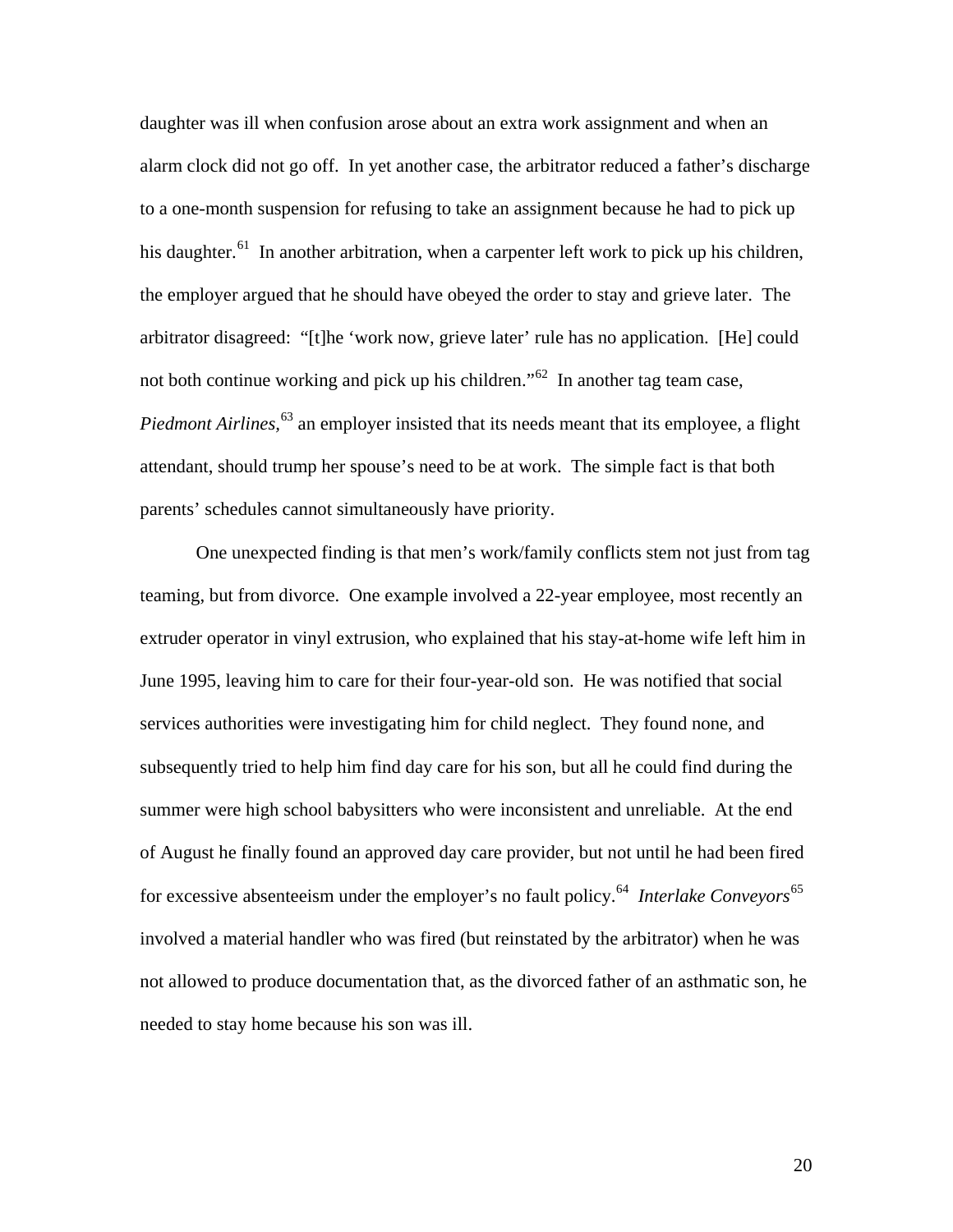Even when families are able to rely on child care centers or family day care, they still must cope with the provider's often inflexible hours and policies. Most centers close before normal business hours, and charge steep fees (often \$1 per minute) if children are picked up late. Even more important, the steep fees signal that child-care teachers get upset when children are picked up late, so that parents who arrive late risk losing their child care arrangement, which often means they lose their jobs. In five of the arbitrations studied, workers lost their jobs after they lost their child care.<sup>[6](#page-82-1)6</sup> Another common scenario is when an employer unilaterally changes a worker's starting and stopping times, often without much notice, and the parent's child care provider cannot, or will not, take the child at the new time. Sometimes a schedule change affects not child, but eldercare, as in *Simpson v. District of Columbia Office of Human Rights*. [67](#page-82-1) A secretary challenged her employer's insistence that she start work one hour and a half earlier, thereby making it impossible for her to care for her elderly and ailing father before she arrived at work. In certain jobs, an employer is not in a position to offer flexibility – obviously, one cannot stop a factory line to accommodate a babysitter. But many employers could offer far more flexibility than they actually offer without jeopardizing their business needs.

The inflexibility of working class jobs has particularly harsh consequences in cases involving family crises. In one, a bus driver was suspended for five days from a company where she had worked for eight years when she missed a day of work because, as she described, her 17-year-old daughter, who was using drugs and had threatened suicide, was discovered in the bathtub in a fetal position and refused to speak. The daughter was taken by ambulance to the hospital, where a psychologist arranged to meet with her mother the following day. The bus driver phoned the dispatcher to explain the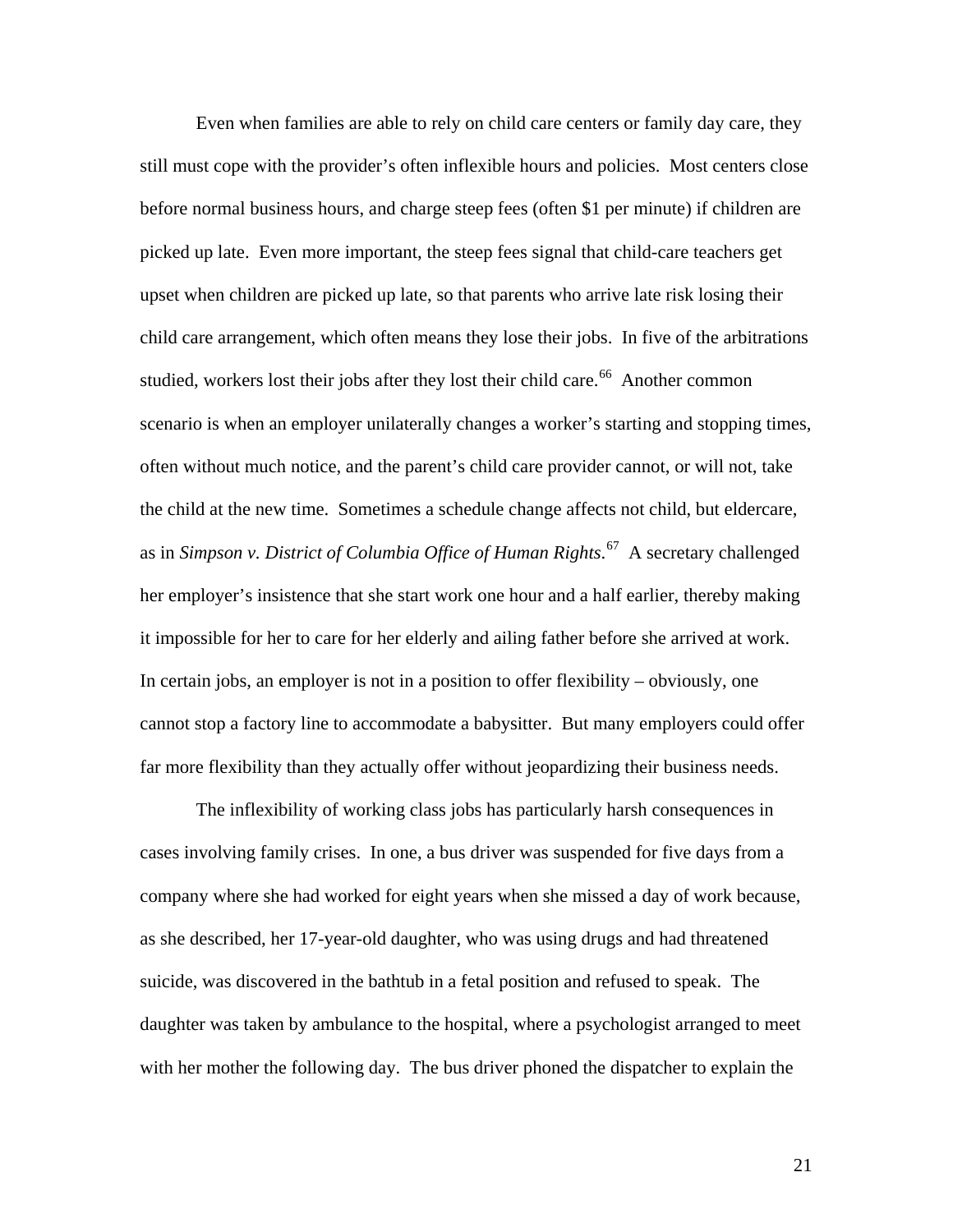situation and say that she would not report for work, offering to make up the time on one of her days off. At the dispatcher's request, she submitted her request in writing, but did not "spill her guts" on paper; a recent study found that working-class people are more concerned than middle-class people with privacy.[6](#page-82-1)8 Her supervisor denied her request saying she lacked a "real good reason." She took the time off anyway, calling in to report she would not be at work, and was suspended  $.69$  $.69$  A worker who is suspended has, in many workplaces, begun a cycle that brings her one step closer to being fired should her work/family problems continue.

The vision of families in crisis emerges strongly in an arbitration that involved more than 30 phone company workers fired for tapping into telephone lines. One reported to have a mentally unstable son who had threatened to kill her, her family, and himself. Three different workers had children who they said threatened and/or attempted suicide. Another had a step-daughter who was physically threatening her daughter. Another became worried and called her house 52 times in a single day; when she broke in to monitor the line, she heard her son acknowledging taking drugs. Two workers monitored the phones of parents; one had a mother who was "suffering from confusion"; the other's father was ill and, according to the worker, had been threatened with harm from other tenants in her building.<sup>[7](#page-82-1)0</sup> In another arbitration, a 25-year employee was fired for monitoring her phone to check up on her young children, one of whom was asthmatic.<sup>[71](#page-82-1)</sup> Finally, in still another, a 14-year employee on probation for absenteeism was fired when he failed to report to work because his pregnant wife, who subsequently died of a brain hemorrhage, broke the phone in a fit of rage, and he decided he could not leave his children alone with her.  $72$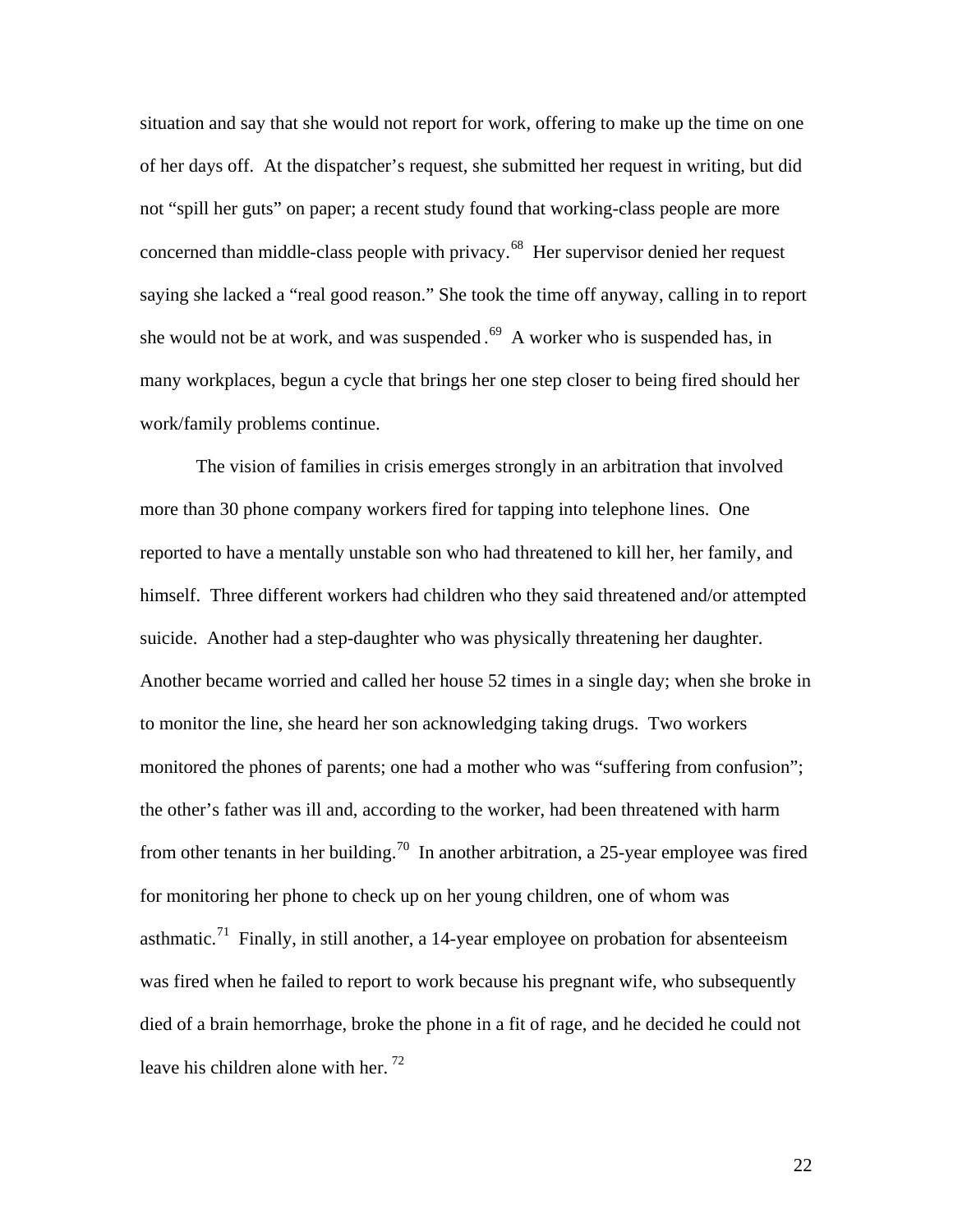In addition to child care breakdowns and family crises, family illness may lead to discipline or job loss because of the lack of sick leave that employees can use to care for family members who are ill. Routine childhood illness is a major concern. Families with infants with special needs visit the doctor an average of eleven times a year; other infants visit the doctor an average of four to six times a year. For children two to four, the number of doctor's visits falls to seven for kids with special needs, and four for others.<sup>[73](#page-82-1)</sup>

In the 70% of families in which all adults are employed, one working parent needs to stay home when a child is sick. (Studies have shown that children stay sick longer when parents cannot stay home to care for them,<sup>[7](#page-82-1)4</sup> and that sick children infect other children and adults if they cannot stay home).[7](#page-82-1)5 *Naval Air Rework Facility* involved a child with chickenpox.[7](#page-82-1)6 Grievant and her husband both worked for a machinist and aerospace plant. Since the child care facility would not accept the child within his contagious period of the chicken pox, the mother had no choice but to stay home with her ill child. She was denied sick leave upon returning to work, and as a result, discharged. The arbitrator held for the employer, finding that the employee did not provide the necessary documentation from the local health authorities that her child's illness required isolation.  $77$ 

Even more common are arbitrations involving families whose children have serious illnesses including a divorced father with custody of an asthmatic son,  $^{78}$  $^{78}$  $^{78}$  the father of a severely handicapped son,<sup>[7](#page-82-1)9</sup> the stepfather of a young man paralyzed as the result of a gunshot wound,<sup>[80](#page-82-1)</sup> a male train operator with a diabetic son,  $81$  $81$  a male rental car shuttle driver whose son had a "serious heart condition,"[8](#page-82-1)2 a child who needed a ventilator in order to breathe,  $83$  a child with special needs,  $84$  $84$  a janitor whose son had severe mental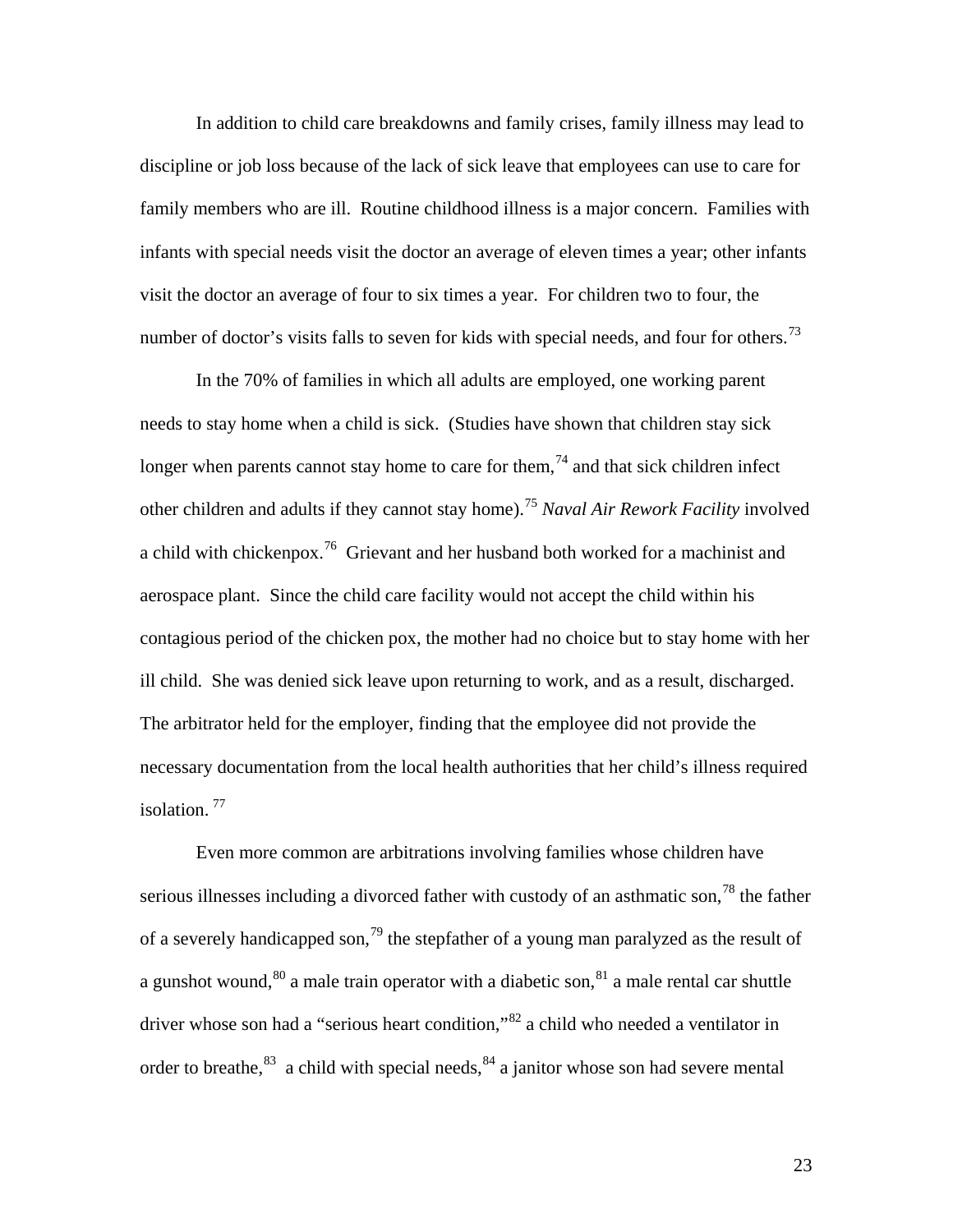and physical disabilities,<sup>[85](#page-82-1)</sup> and five families whose children threatened or attempted suicide.<sup>[86](#page-82-1)</sup>

Of course, under the Family and Medical Leave Act (FMLA), workers caring for an immediate family member (spouse, child or parent) with a serious health condition are entitled to up to 12 weeks of unpaid leave each year, so long as they have worked for at least one year at an employer with 50 or more employees.<sup>[8](#page-82-1)7</sup> Workers can take leave for serious health conditions in an intermittent pattern, which is particularly useful for workers who need to bring family members for doctors' appointments or who have family members with chronic diseases.<sup>[88](#page-82-1)</sup> Yet many workers are not covered.<sup>[89](#page-82-1)</sup> Others fail to request FMLA leave in a manner the employer could recognize<sup>[9](#page-82-1)0</sup> or to obtain the necessary medical documentation;<sup>[91](#page-82-1)</sup> sometimes it is unclear whether the FMLA was ever considered.<sup>[92](#page-82-1)</sup> Regardless, FMLA leave covers a small proportion of the leave that families require to negotiate the joys and travails of everyday life.

Even if children are not ill, they need adult attention long after they leave preschool. Emotional support and one-on-one interactions with children are crucial during the adolescent years where high parental involvement can significantly help build self esteem and educational accomplishment.<sup>[93](#page-82-1)</sup> Active parental involvement and supervision into the high school years can help prevent juvenile crime and other risky behavior: most teenage pregnancies and teen violence occur between 3 p.m. and 6 p.m.<sup>[9](#page-82-1)4</sup> Several arbitrations involve adolescents, including several involving suicidal daughters,  $^{95}$  $^{95}$  $^{95}$  a son injured in a gang beating,  $96$  $96$  a step-son confined to a wheelchair by a shooting,  $97$  a father fired for absences caused by family illnesses and "delinquent children,"[98](#page-82-1) a father fired due to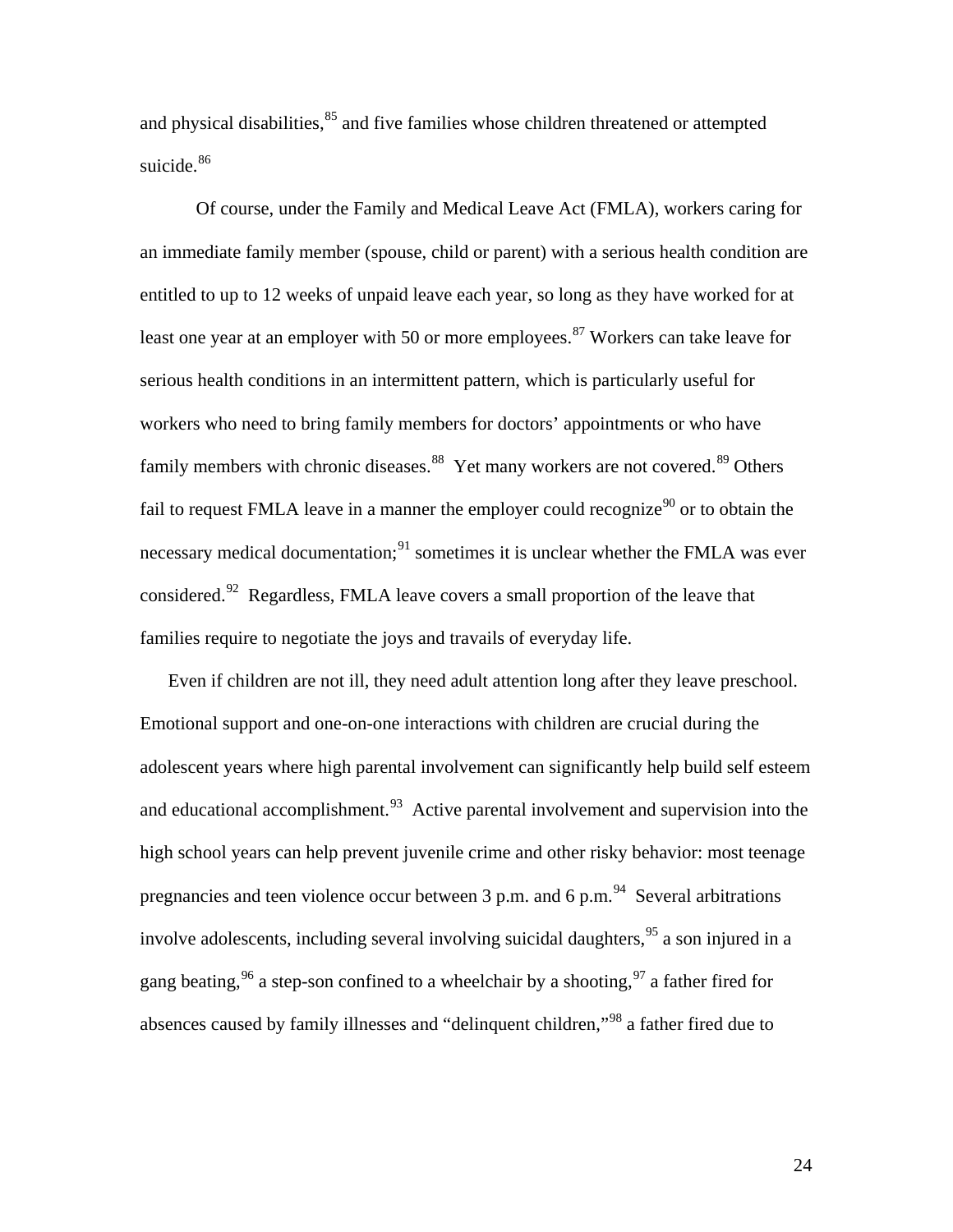absenteeism caused (among other things) by the drug overdoses of his daughter,<sup>[9](#page-82-1)9</sup> and a mother who had to take her son for a high school placement test.<sup>[10](#page-82-1)0</sup>

Parents of young children are not the only workers who find their jobs at risk due to the lack of suitable child care in the U.S. In *Department of Veterans Affairs Medical Center*, [1](#page-82-1)01 a grandmother was suspended from her job as a nursing assistant when she was unable to work her scheduled shift (3:30 p.m. – midnight) because she was unable to find child care. *Mercer County*[10](#page-82-1)2 also involves a grandmother who needed time off to care for her grandchildren. She happened to have custody, but grandparents frequently provide regular child care: over one-fifth of preschool-aged children are primarily cared for by grandparents when their parents are at work, $103$  $103$  and a new study reports that 2.4 million grandparents have primary responsibility for the care of their grandchildren.<sup>[1](#page-82-1)04</sup> Over one-fourth had cared for their grandchildren for five or more years.<sup>[10](#page-82-1)5</sup> Recall the grandfather in *Tractor Supply Co*., who was fired when he left to take care of his 18- month-old grandson.<sup>[10](#page-82-1)6</sup> In another case, a grandmother bus driver lost her chance at promotion because she had been absent for a significant period caring for her injured son.<sup>[1](#page-82-1)07</sup>

Because the average age at which Americans become grandparents for the first time is now 47, three-fourths of grandmothers and almost 9 out of 10 grandfathers are in the labor force.<sup>[1](#page-82-1)08</sup> Thus, more than one-third of grandmothers who provide care for preschool-aged children are otherwise employed.[10](#page-82-1)9 Many grandmothers tag team with their daughters.<sup>[1](#page-82-1)10</sup> These older family caregivers are vulnerable to the same work/family conflicts faced by their grown children. This is true even if a grandparent does not provide routine child care. One arbitration involved a School Isolation Monitor who was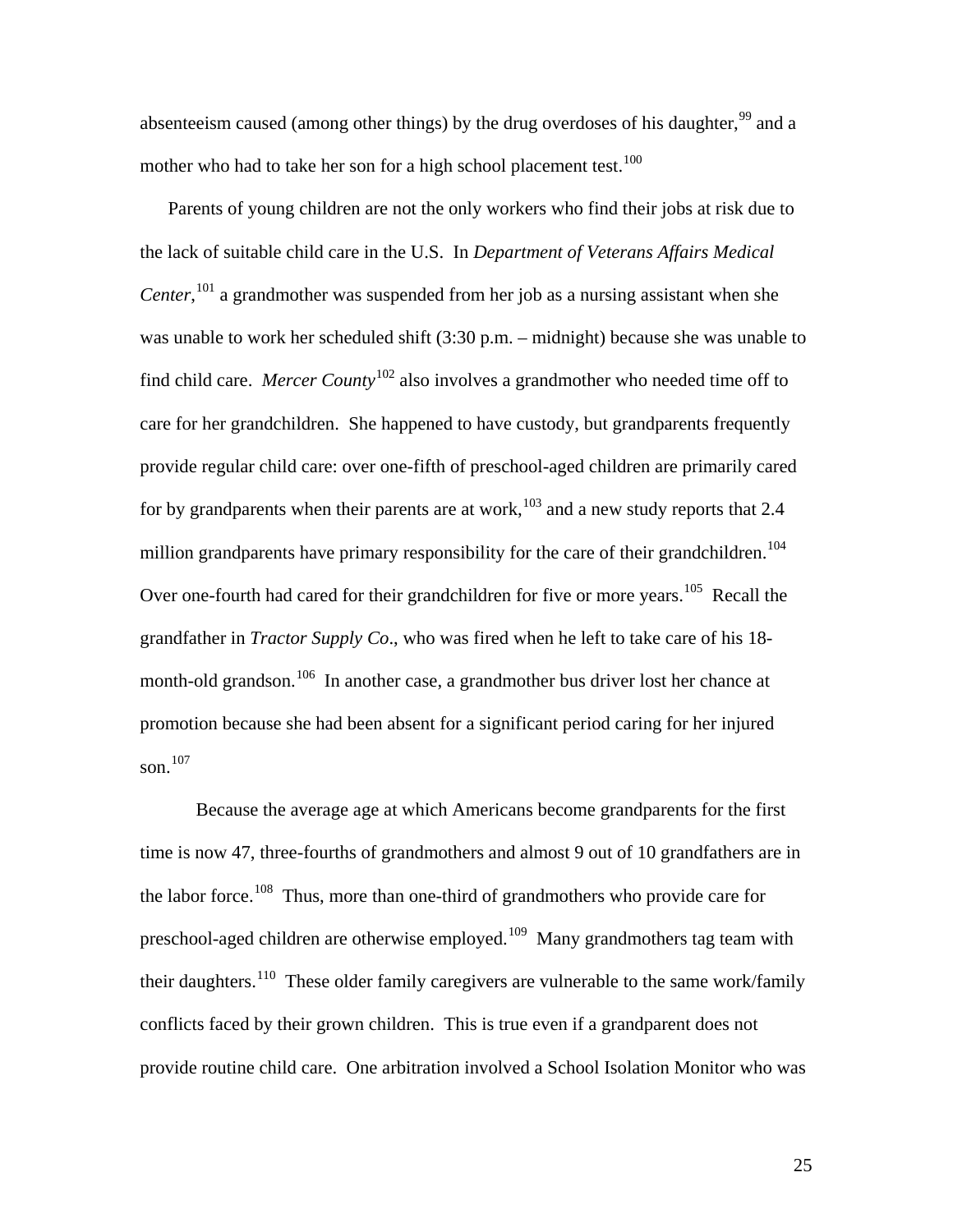suspended from work for 20 days (reduced by the arbitrator to 10) when she took more leave than had been authorized to care for her pregnant daughter and granddaughter.<sup>[1](#page-82-1)11</sup> Another involved an employee who was fired when she left work unauthorized because her pregnant teenage daughter went into labor. She had not received permission to leave and yelled at a supervisor when she was told she needed permission.<sup>[1](#page-82-1)12</sup> Yet another involved a four-year Base Assembler in a steel plant who was fired when she stayed home to care for her adult daughter, who had been injured in a car accident.<sup>[11](#page-82-1)3</sup>

Grandparents sometimes ease parents' work/family conflicts; but eventually parents, as well as children, need care: 1 in 4 families also take care of elderly relatives.<sup>[1](#page-82-1)14</sup> Among people age 50 to 64 needing support for their health and emotional needs, 84 percent rely on informal care giving networks.<sup>[11](#page-82-1)5</sup> Almost one in five caregivers say they provide  $40+$  hours of care per week,  $116$  $116$  and the average length of care is 4.3 years.<sup>[11](#page-82-1)7</sup> Fully 57% of working caregivers say that the have had to go to work late, leave early, or take time off during the day to provide care.<sup>[1](#page-82-1)18</sup> One arbitration involving an elderly parent is *Sprint/Central Telephone Co. of Texas*, [1](#page-82-1)19 in which a phone customer service representative failed to meet her sales quota because of the stress caused by caring for her mother, who had died by the time of the arbitration.

*This is a face of work/family conflict that is not well known because it rarely reported in the mainstream press. It may well not be understood even in many union circles.*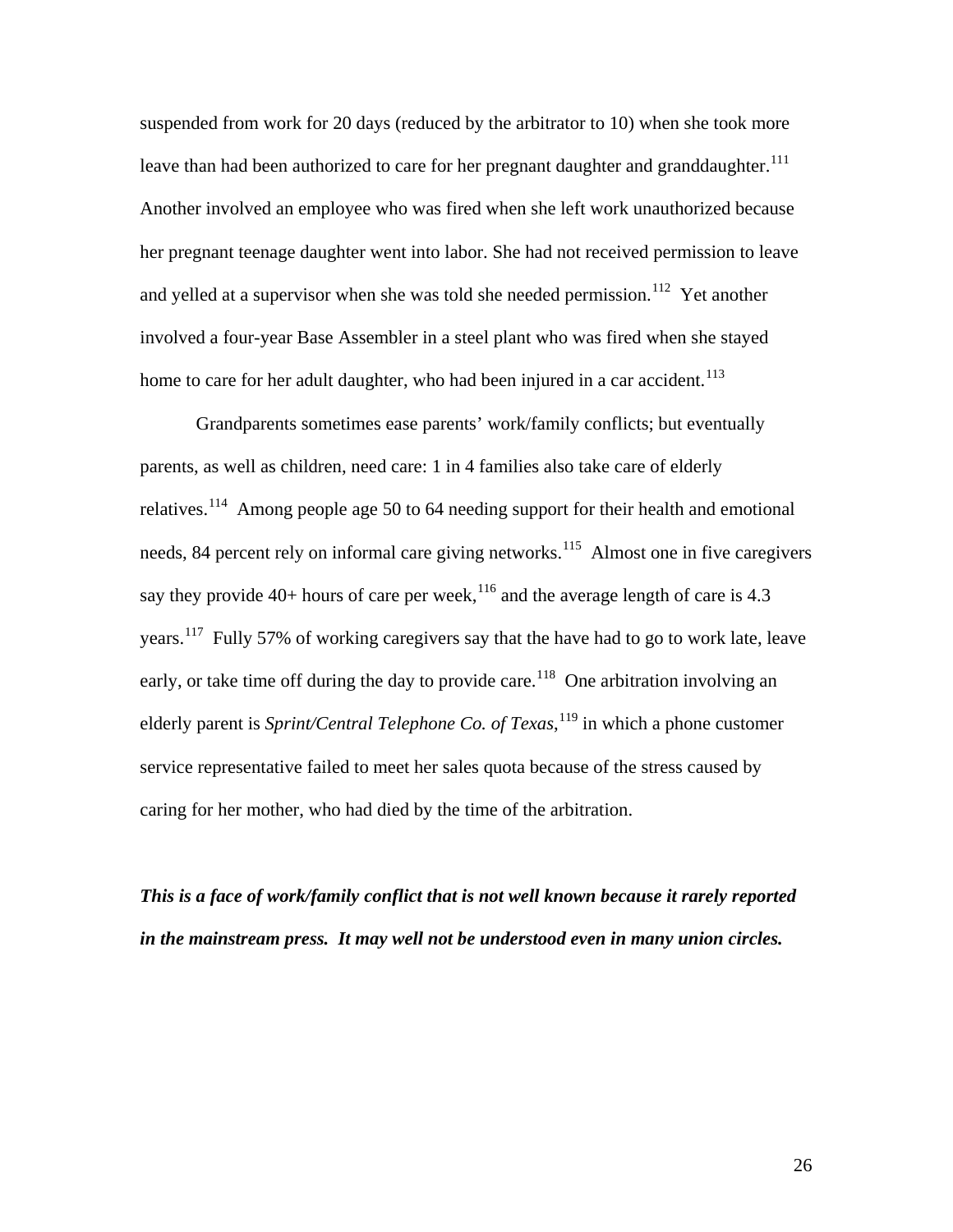# *2. Mandatory overtime poses severe challenges for single moms, divorced dads, and tag*

#### *team families.*

Our members were being fired because they refused to stay for mandatory drug and alcohol tests, which last up to 3 hours. They had no problem taking the tests; the problem was that they were triggered at or near the end of their shifts. And with little or no advance notice they could not stay even as paid overtime, because they had to get home to take care of their kids. While certain limits can be negotiated, these are not common in transit industry contracts and the problem persists.

#### *-Robert Molofsky, General Counsel of the American Transit Union*

One particular form of workplace inflexibility shows up again and again in the arbitrations: mandatory overtime. Unions and policymakers need to recognize that the design of mandatory overtime systems can make or break workers' ability to avoid discipline or discharge when work and family conflict.

The overtime issue is important, in part, because Americans work longer hours than workers in virtually any other developed economy.<sup>[1](#page-82-1)20</sup> Long hours are largely the province of men: 95% of mothers aged 25 – 44 work less than 50 hours a week year-round.<sup>[12](#page-82-1)1</sup> While managerial and professional men are more likely to work 50+ hours a week, *so do one in five male hourly workers*. [12](#page-82-1)2 *Many more work overtime*: workingclass men average 42 to 43 hours a week, far longer than their European counterparts.  $^{123}$  $^{123}$  $^{123}$ 

Long hours among working-class Americans stem, in part, from our lack of national health insurance. Because health insurance is delivered as a job benefit, employers' benefits packages in the U.S. are expensive: a good benefits package typically costs 30% of wages. This gives employers an incentive to overwork current employees, thereby amortizing the cost of benefits over more hours rather than hiring new employees, which would incur the cost of a new benefits package.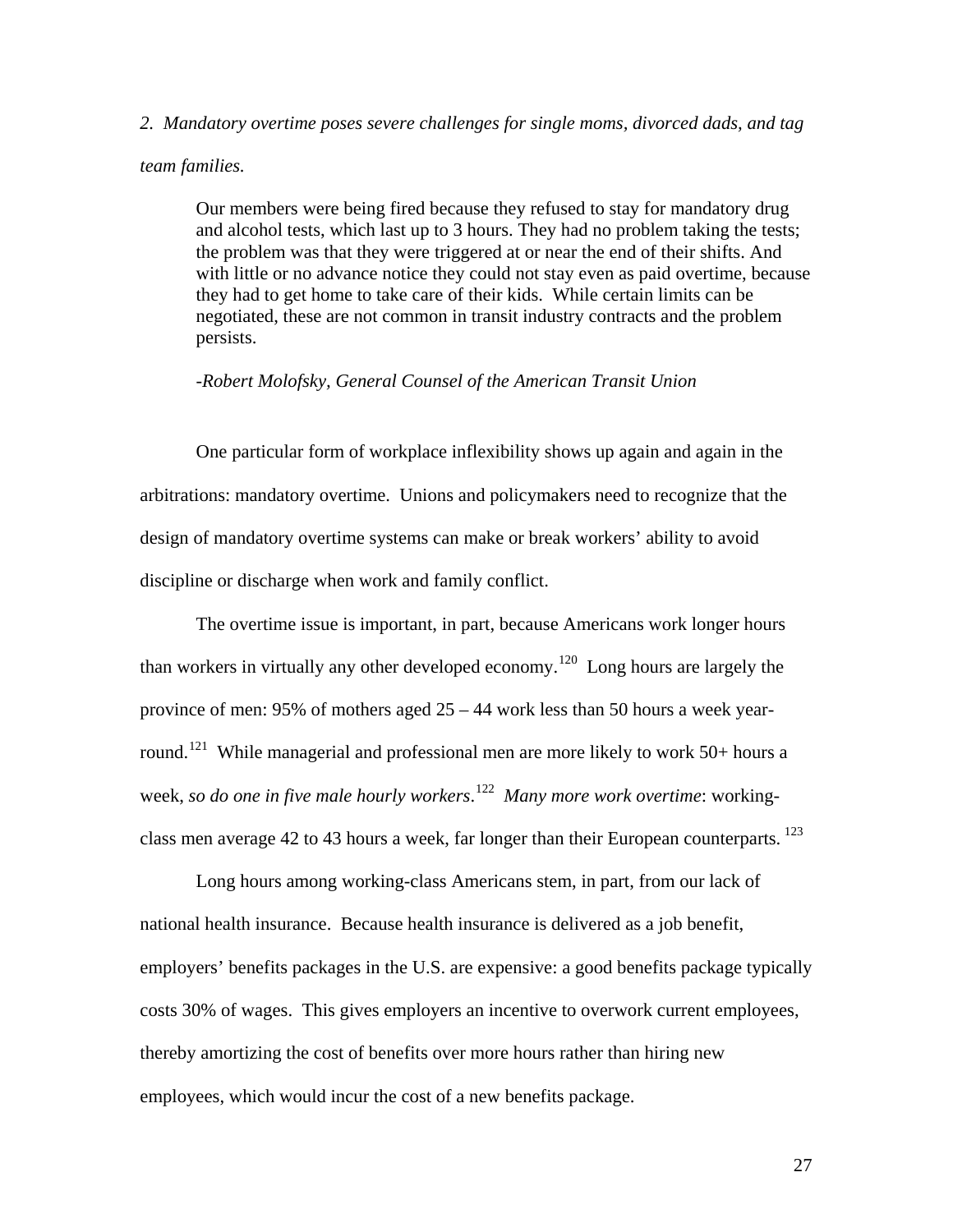Single parents often find themselves in untenable situations when employers demand long hours of overtime work. A leading example is *Tenneco Packaging Burlington Container Plant*, which involved a janitor who was the divorced mother of a 17-year old son with the mentality of an 18-month old child. She was fired, after working 27 years for her employer, for failing to report one Saturday in August when her son's caregiver could not work because the caregiver's child was sick. The janitor had been working 60-hour weeks, including every Saturday except one for the prior four months. This overtime led to attendance problems. For the absence for which she was fired, she called in twice and left a message telling her employer she could not work. When she returned on Monday, she was denied her request for a vacation day and fired. The arbitrator reinstated her, saying:

The Company had been scheduling six-day work weeks for an extended period of time. This heavy work schedule was likely to have a substantial impact on any single parent employees, and would have a particularly heavy impact on an employee with a child in need of permanent care and assistance. [The worker] had legitimate reasons for missing two of the 23 Saturdays when she had been scheduled to work overtime.<sup>[1](#page-82-1)24</sup>

He continued, "the demands of a regular six day work week would be a strain on a caregiver," especially given the "ten-hour days. . . . Under such circumstances, it is not surprising that there would be problems in persuading the caregiver to regularly work on the weekends, as well as long days, with some regularity even if her child had not become ill."<sup>[1](#page-82-1)25</sup> She was ordered reinstated with full back pay – although most workers, being non-unionized, would have been fired without appeal.<sup>[1](#page-82-1)26</sup>

Another arbitrator took a pro-active role in *State of New York, Rochester Psychiatric Center*, <sup>[12](#page-82-1)7</sup> in which a health center fired a mental health aide<sup>[1](#page-82-1)28</sup> who had worked for the employer for nine years. The aide had a history of attendance problems,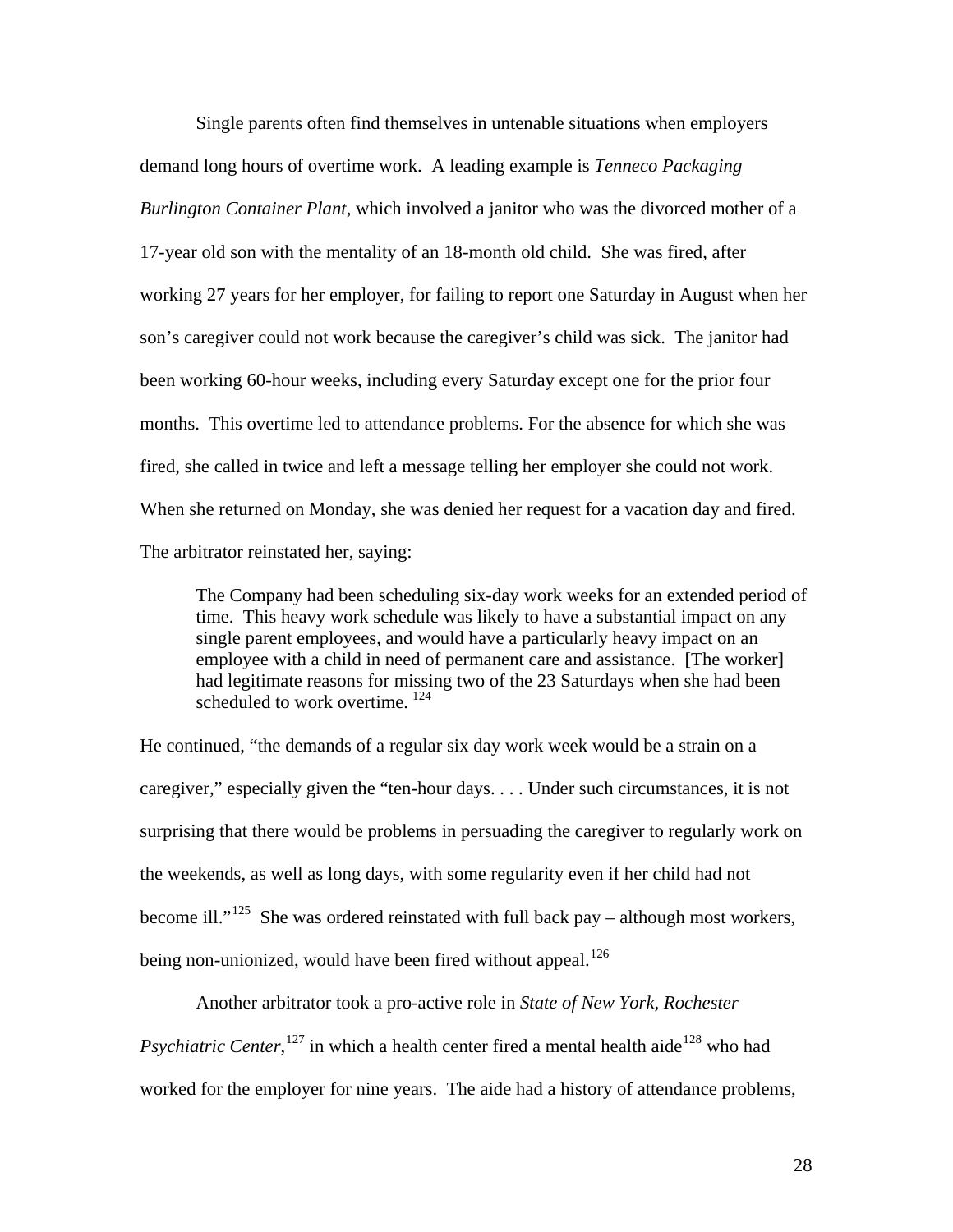almost all of which stemmed from her status as a single parent.<sup>[1](#page-82-1)29</sup> Due to understaffing and the need for round the clock care,  $130$  $130$  aides were expected to work mandatory overtime on a regular basis.<sup>[13](#page-82-1)1</sup> If an employee refused overtime, she remained at the top of the list until she took it, which is why, after the aide refused to work overtime, she was ordered five days later to work an additional eight-hour tour after her regular shift ended at [1](#page-82-1)1:20 p.m. Her sitter could not stay because of a day job.<sup>132</sup> The aide asked her supervisor if she knew anyone who could watch her children at such short notice. The supervisor, while sympathetic, did not. Then the aide said she could stay if she could bring her children in so they could sleep at the center, but that she could not leave her children alone: "If I have to stay, my kids have to stay here."<sup>[1](#page-82-1)33</sup> Once again, the arbitrator overturned the worker's discharge, opining that the situation was

shocking to one's sense of fairness. . . . The [worker] may not be a woman of means, but she is a woman of substance. . . She does not hold a high-paying job. She would probably be better off financially if she chose to stay home, watch her kids, and go on the dole. However, instead of becoming a public charge, she has chosen to make a public contribution. . . . Her recent performance evaluation indicates "she can function well on any ward she is assigned." As the parties are aware, I take a very dim view of time and attendance infractions and insubordination. . . . However, [she] deserves every conceivable "break". . . . Her children were well-groomed, neatly dressed, and well-behaved. It is her efforts to be a good parent that have created her problems at work.<sup>[13](#page-82-1)4</sup>

The arbitrator directed the aide to identify, 30 days in advance, three days a month when she could work overtime (given that aides typically worked overtime two to three days a month). This is an example of how to design an overtime system that does not have a punitive impact on adults with family responsibilities – particularly if it is combined, to the maximum extent possible, with a system that relies on voluntary overtime. In two other arbitrations, nurses' aides were not so lucky. Both were fired, and were not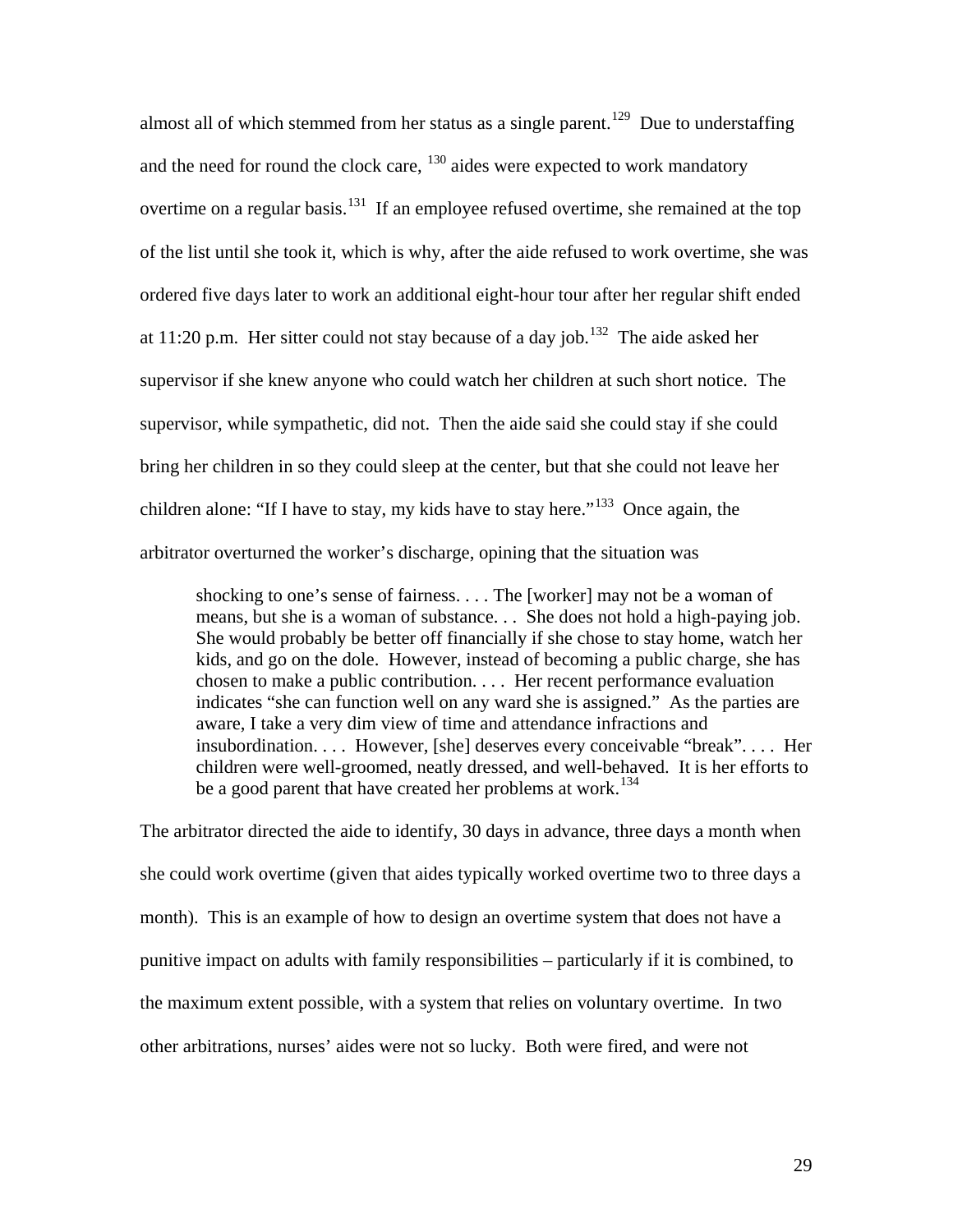reinstated, when they refused mandatory overtime because they had no one to care for their children.<sup>[13](#page-82-1)5</sup>

In *GTE California Inc.*, [13](#page-82-1)6 a single-parent telephone installer was fired when she left work in defiance of a new telephone company policy that workers had to stay until every customer who had called before 3 p.m. had been served. Her supervisor had a policy that only one person per shift could avoid overtime; if more than one person requested to leave without working overtime, all workers requesting to do so had to come to an agreement as to who could leave and who would stay. The installer was fired for insubordination when she left work after being ordered to stay because she and a co-worker both wanted to leave without working overtime.<sup>[1](#page-82-1)37</sup> The arbitrator overturned her dismissal, saying that the worker was entitled to leave rather than obeying the supervisor's order and filing a grievance later because her situation was covered by a rule concerning safety. Said the arbitrator, "[w]hen the parent is unreasonably asked to work and when there is no one to care for an infant, the parent can be excused for not waiting to file a grievance. By way of clarification, I am not saying that the employee does not bear the burden of meeting the demands of child care or that a parent can walk off the job any time that child care needs are unmet."

I do not know what would have happened to the child if [her mother] had not arrived to pick her up. Chances are that the child would have been cared for. However, it was clear that the [worker] also did not know what would happen to the child, although she did know that she was running the risk of losing day care service. In these circumstances, the [worker] did what I believe any unintimidated parent would have done. She ran the risk of discipline.<sup>[13](#page-82-1)8</sup>

The arbitrator held that a parent could be disciplined if left unjustifiably, but she need not "obey now, grieve later" in the face of an unreasonable system that placed a child at risk.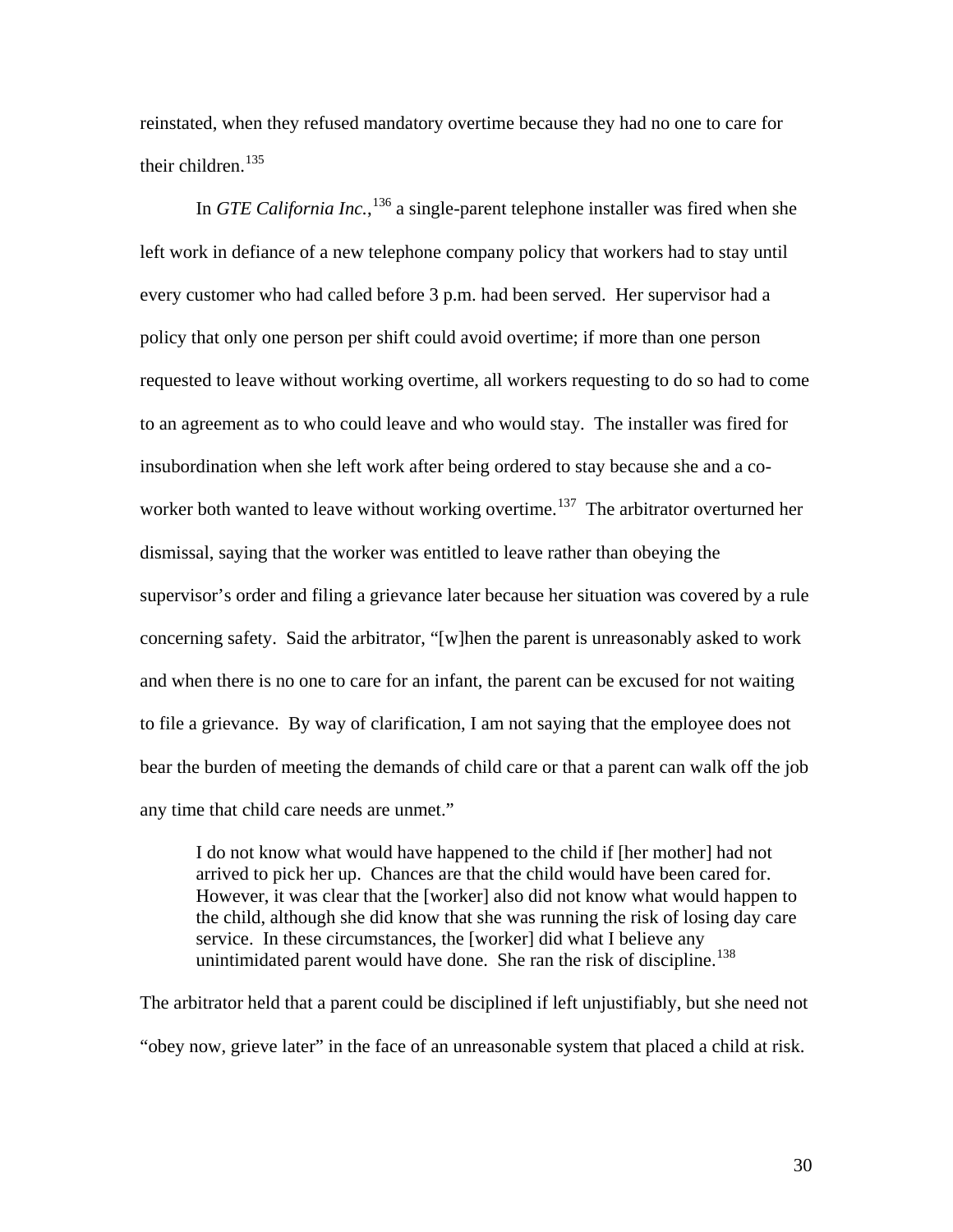Men as well as women are sanctioned for refusing overtime, which makes sense, given that, outside of nursing, overtime is largely a masculine phenomenon.[13](#page-82-1)9 In *Bryant v. Bell Atlantic Maryland*, <sup>[14](#page-82-1)0</sup> an African-American construction lineman who was the single father of two minor children was fired for refusing overtime. The arbitrator held that the employer lacked just cause to terminate, and "strongly suggested that Bryant be placed "in a position that did not require overtime," or, in the alternative, that "Bryant be scheduled for overtime in a manner that would allow him to meet his workplace and child care obligations."<sup>[1](#page-82-1)41</sup> This arbitration was reported in a court case; the court noted Bryant's claim that child care difficulties of white workers had been accommodated, but his had not.

In a number of arbitrations, divorced fathers were disciplined for refusing mandatory overtime that conflicted with the hours they were scheduled to care for their children.[14](#page-82-1)2 In *Suprenant Cable Corp.*, discussed earlier, a father was fired for excessive absenteeism under the employer's no fault policy as the result of an inability to find child care.<sup>[1](#page-82-1)43</sup> Said the arbitrator:

Such policies are not best suited to dealing with long-term employees who, like [this worker], have overall good records and who run into an unusual period of bad luck and hard times. Anyone can – most of us will – experience at least one period of adversity in a lifetime. Otherwise good, long term employees are entitled to understanding and sympathy during those rare periods. Their seniority does not exempt them from the expectations of the workplace but may require that they be applied more flexibly and sensitively.

*Marion Composites*, <sup>[1](#page-82-1)44</sup> discussed above, also involves a divorced father. In it, a father faced discipline because his child care responsibilities rendered him unable to work a full shift of mandatory overtime.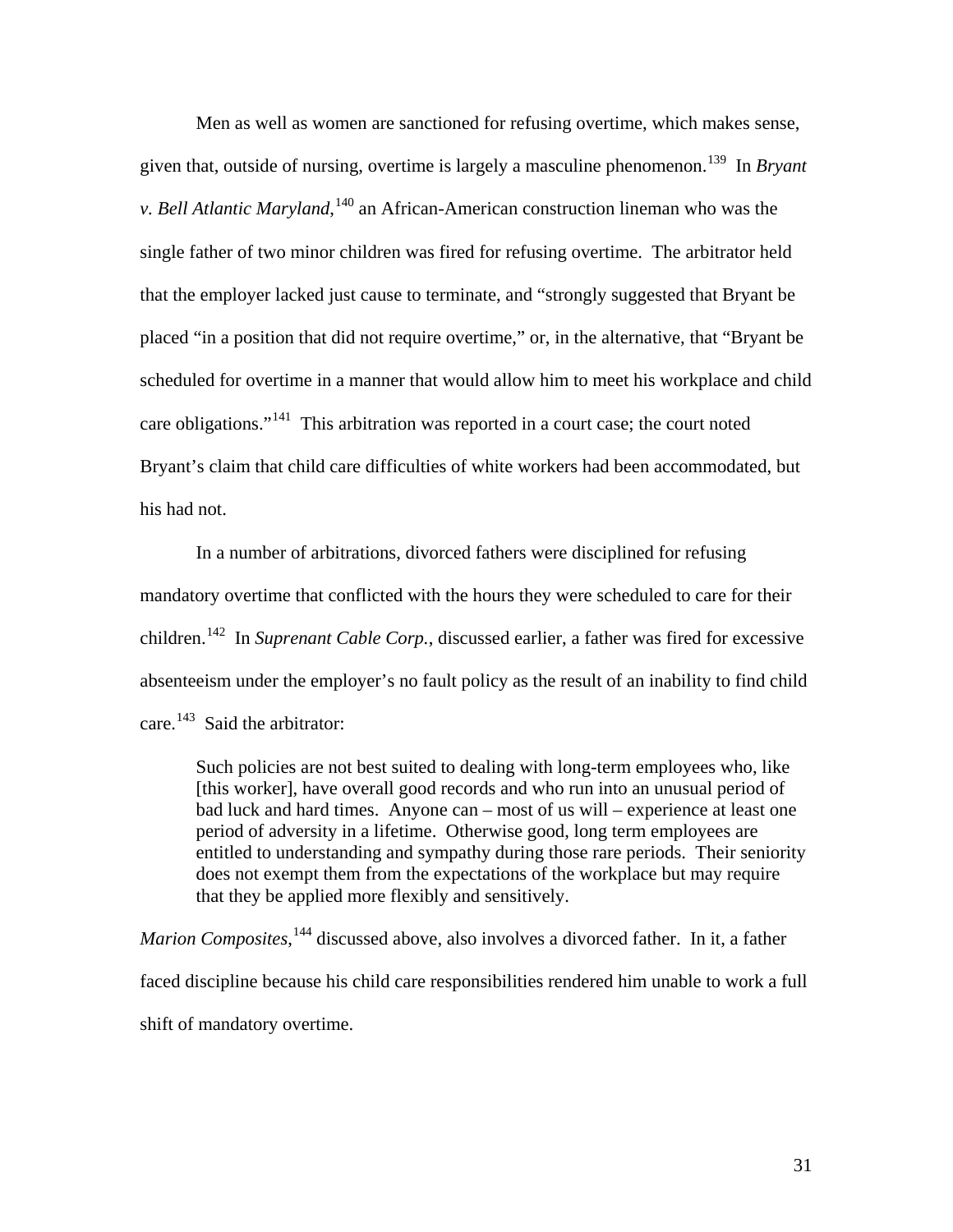Mandatory overtime, particularly on short notice, poses family problems for married as well as single parents. For example, in *General Telephone Company of Indiana*, <sup>[14](#page-82-1)5</sup> a service clerk who had just had a baby was ordered, the day she returned from parental leave, to attend a two-week out-of-town training course. Because she was given less than a week's notice, she was unable to get babysitting, and her husband (who worked for the same company) was on assignment out of town. She asked to attend the class at a later time so that she would have sufficient time to arrange babysitting. The supervisor suggested that she start the class several months later, and she agreed. Yet a few days later she was informed that attending the training course was a requirement of her job, and that she would be terminated if she did not attend. After a few more days, she was told she had the choice of being demoted to an operator job or being fired. She refused to take the operator job because she believed that this would mean losing her seniority. The arbitrator reinstated her with full back pay, benefits, and seniority, noting that "no effort whatever was made to accommodate [her] very real child care needs," despite the fact that two other employees had been excused from the same training for compelling personal reasons. If the inability to find a suitable babysitter when neither spouse nor relatives are available "is not a compelling personal reason," the arbitrator opined, "it is hard to imagine what sort of excuse would be acceptable." This is but one of many cases in which workers, most of them fathers, are disciplined or discharged for refusing to work overtime because of family needs.

Child care is not the only family need that conflicts with unscheduled overtime. Some cases involve care for ill spouses. In *Allied Paper,* a plant worker refused a Saturday callback because his wife, who had cancer, was severely depressed, and his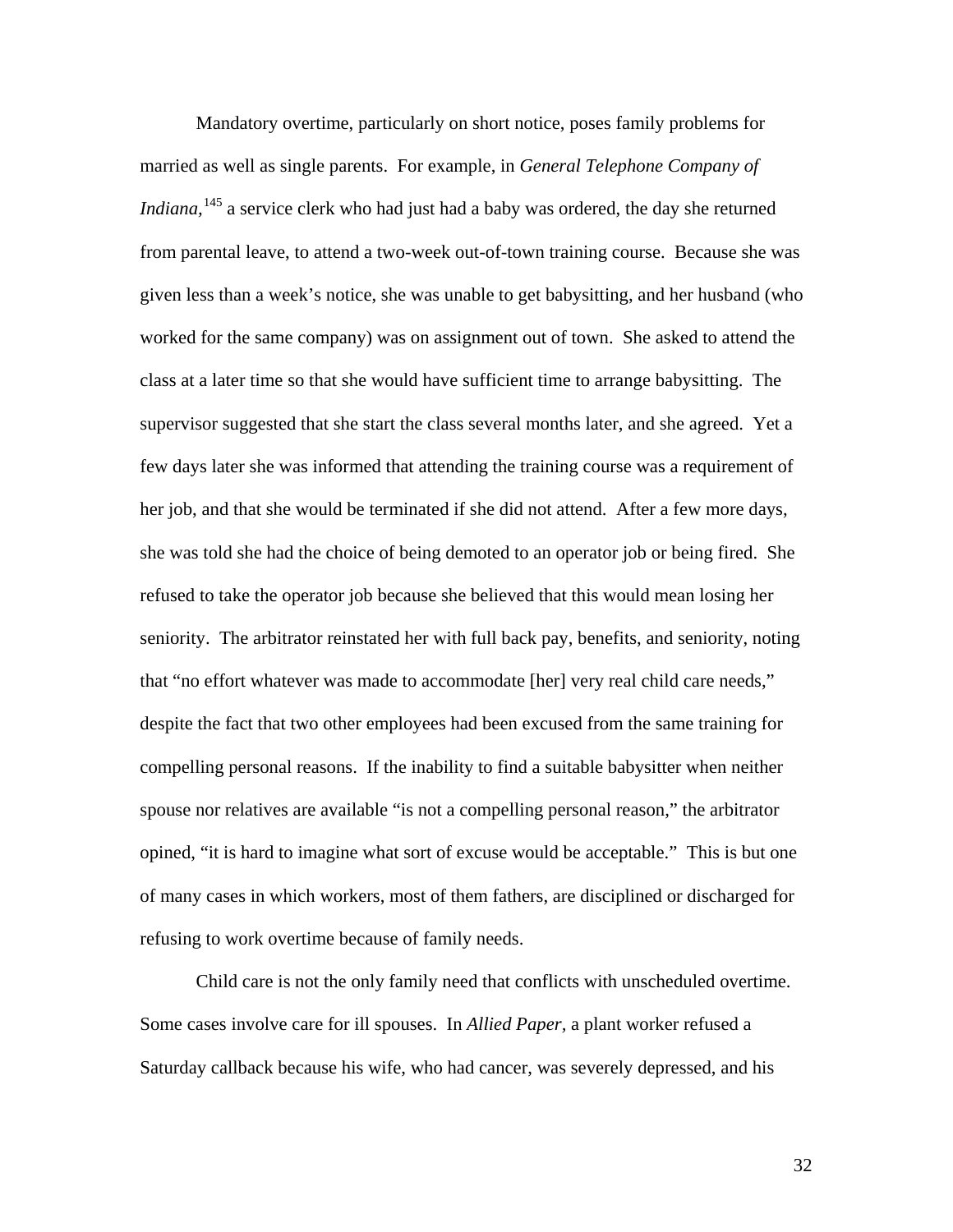water was out. He needed to get to the store to buy a new pump, and refused to leave "a severely sick woman without water, in case of a fire." <sup>[14](#page-82-1)6</sup> He was so concerned about his wife's cancer and depression that he had previously sacrificed thousands of dollars to avoid overtime that would have left her home alone. Said the arbitrator, "[h]is wife had stood by him in sickness and tragedy, and he was trying to return it. He owed it to her." $^{147}$  $^{147}$  $^{147}$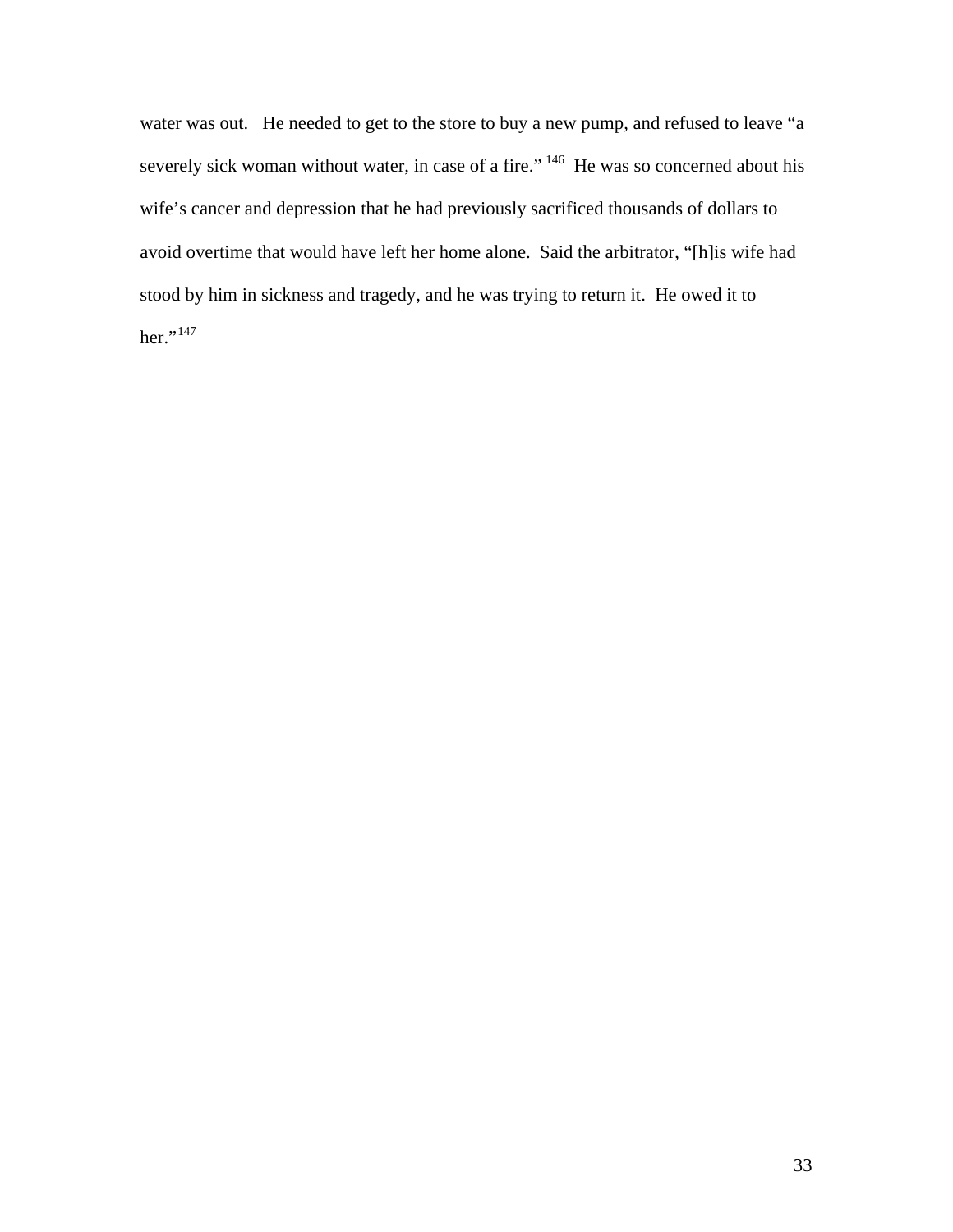*3. Working class men may be unwilling to bring up their family needs with their employers. Instead, they may suffer in silence or to try to "come in under the radar screen" – often with unhappy results.*

Roughly 55% of the arbitrations involve men: one recent study found that men reported significantly higher levels of work interference with their families than similarly situated women.<sup>[1](#page-82-1)48</sup> (In part this may be because men are more likely than women to work overtime.<sup>[14](#page-82-1)9</sup>) While we found no case involving a woman who flatly refused to discuss work/family conflicts, some men were willing to risk discipline or even discharge rather than tell their employers that they needed to leave work to care for children.<sup>[1](#page-82-1)50</sup> This is important because employers often have rules that allow workers to refuse overtime for legitimate reasons; even where these rules are lacking, supervisors are more likely to allow a worker to attend to pressing family needs than to accommodate a worker who refuses to disclose his reason for wanting to leave; and when employers remain staunchly inflexible, arbitrators are more likely to find in favor of a worker who had communicated his reasons for needing to leave than a worker who remained silent.

The classic example is *Tractor Supply Co.*,<sup>[1](#page-82-1)51</sup> in which an employer posted notice of two hours of mandatory overtime the day before it was to be worked. Workers had the option of staying late or reporting two hours early the following day. The employer later took down the overtime notice and a supervisor clarified that the next day's work could be handled by voluntary overtime. The notice was reposted, but by that time the worker had left. Had he known of the overtime, he would have reported to work early. But he did not learn of the overtime until the following day, and he refused to stay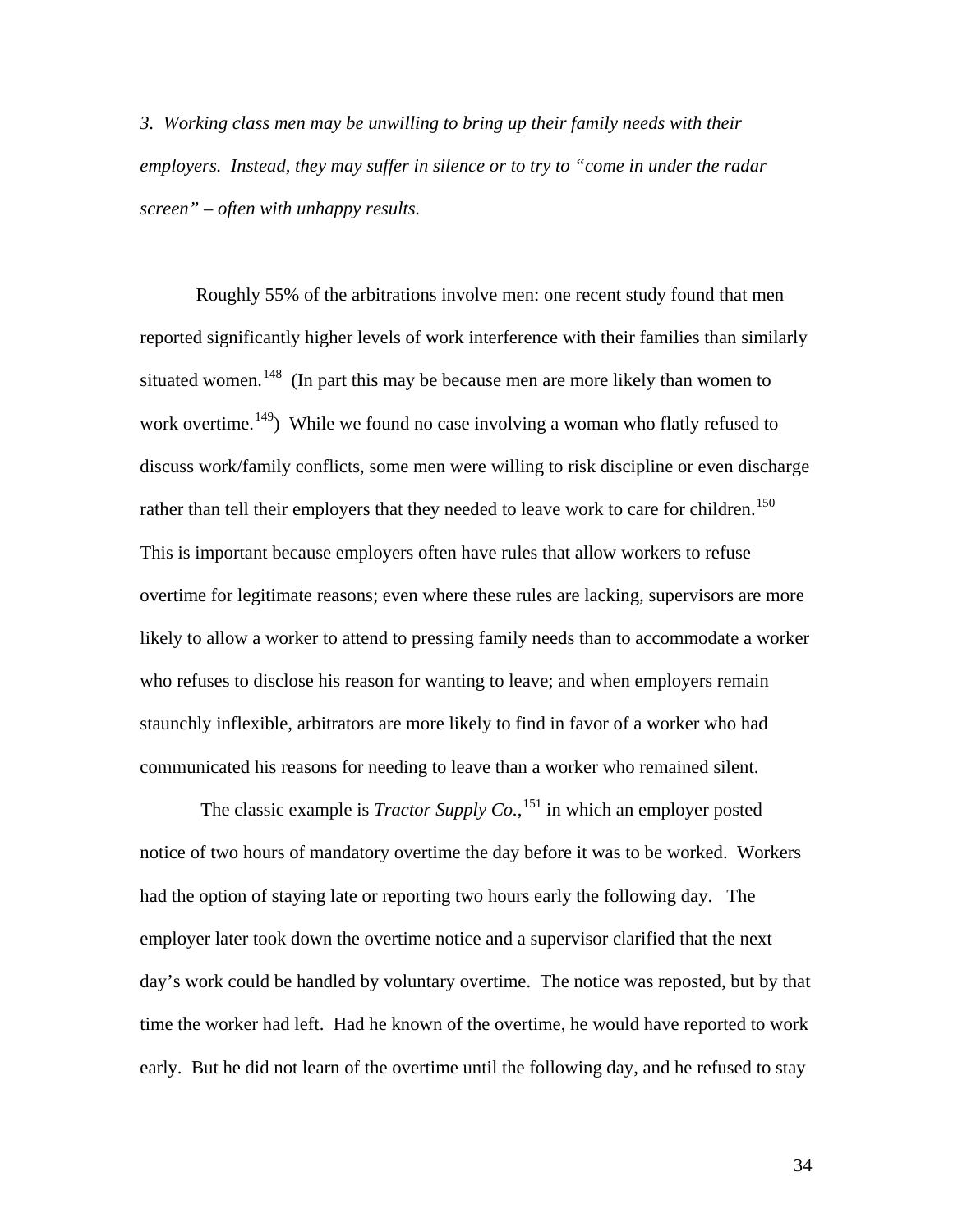at work past his regular shift because he had to get home to care for his grandchild.<sup>[15](#page-82-1)2</sup> When his supervisor asked why he would not stay, he replied that it was none of his business. The supervisor said that accommodations could be made for reasonable excuses and then asked again why he could not stay. The worker again said it was none of his business. The supervisor ordered him to stay, and he was fired for insubordination.<sup>[1](#page-82-1)53</sup>

The factory worker in *Tractor Supply* is not the only man to be willing to risk discipline or even dismissal rather than explain that he had family care issues. In *Midwest Body, Inc.*, <sup>[1](#page-82-1)54</sup> the arbitrator upheld the dismissal of an industrial worker who failed to report for overtime work on Saturday or for work on Monday. When asked why, "he replied he had family problems and declined to be more specific,"<sup>[15](#page-82-1)5</sup> again refusing to explain at a meeting with two supervisors and a union representative. "Reluctance to give specific information with respect to 'family problems' may be understandable," said the arbitrator, "but an employee who is unwilling to give [it] should refrain from using that sort of excuse."<sup>[15](#page-82-1)6</sup> Another worker, who when he needed to leave to pick up his son said only that he needed to leave for personal reasons.<sup>[1](#page-82-1)57</sup> Again in *Ashland Oil*, [1](#page-82-1)58 a carpenter left after explaining "that he had obligations at home without specifically mentioning child care." Yet again in *VA Medical Center of Indianapolis*,<sup>[1](#page-82-1)59</sup> a pharmacy technician with a good work record called in to request eight hours of emergency annual leave; he refused to elaborate on the reason, saying only that it was personal. The supervisor gave him two hours, and when he failed to report to work in the next six, he was disciplined. Only later did the technician explain to the arbitrator that the emergency was family related. In still another case, *City of Columbus*, <sup>[1](#page-82-1)60</sup> an operating engineer said even less when he left to pick up a carpool of his son and another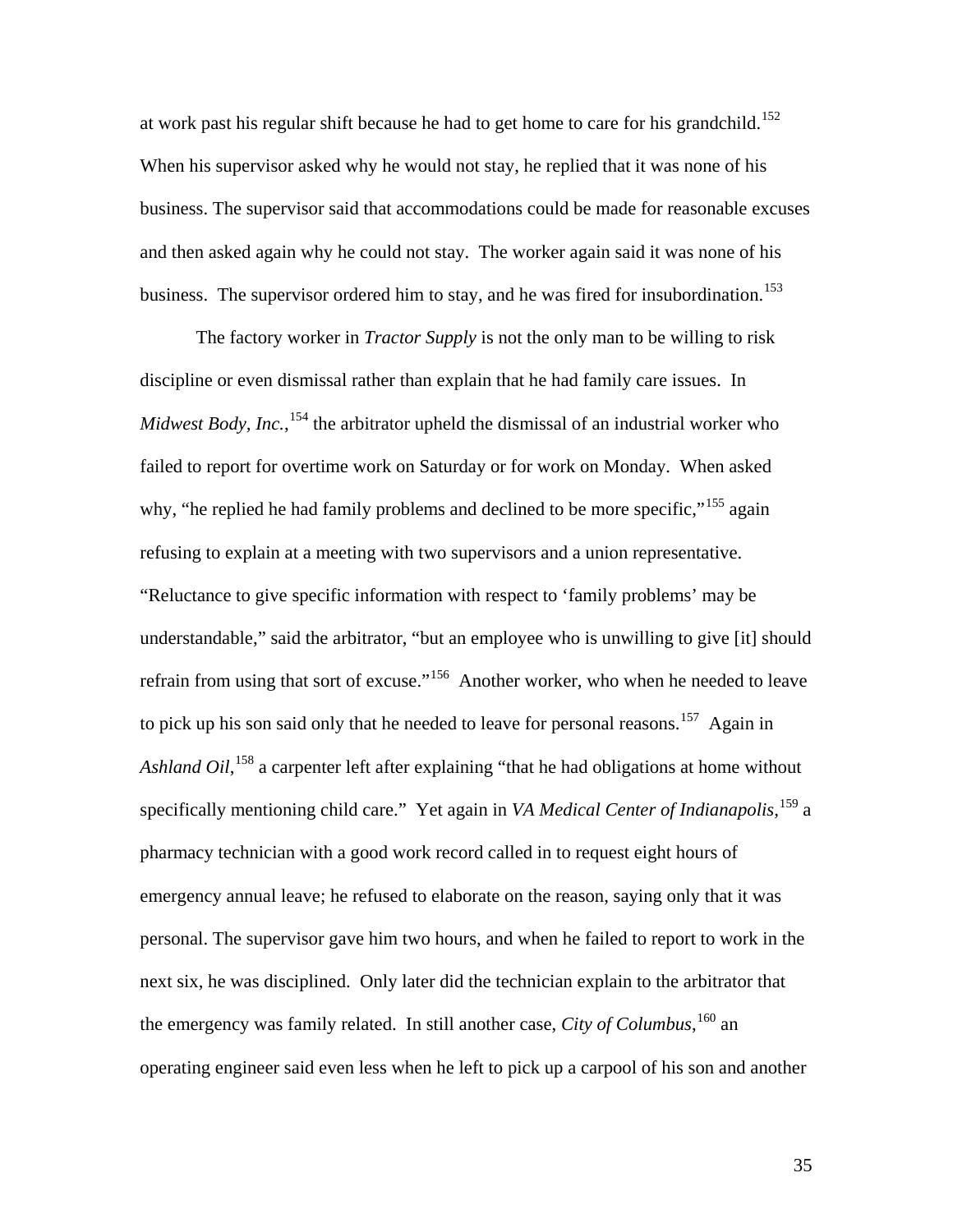first-grader from school after his crew was told to remain at work due to an impending snow storm. Company policy was that employees were excused from overtime if they advised their supervisors of a reasonable excuse prior to the end of their normal workday.<sup>[16](#page-82-0)1</sup> In fact, another employee had requested and received an excuse to leave for a short time to pick up his pregnant wife from work. Noted the arbitrator, "[i]f Benton's situation was considered to be a reasonable excuse, then certainly [this worker's] excuse that he had to pick up his first grade son as well as another first grader from school would also be found to have been a reasonable excuse under the contract."<sup>[1](#page-82-0)62</sup> But the engineer did not tell the street maintenance foreman of his difficulty. After asking for two supervisors and being told they were not there, he simply left and was later suspended.<sup>[1](#page-82-0)63</sup>

Why risk discipline or dismissal rather than simply provide a reasonable excuse? Recent studies of working class men suggest an explanation. Recall that the current generation of men has seen high-school educated men's wages fall sharply: Their real wages have fallen by 25% since [1](#page-82-0)973.<sup>164</sup> While their fathers and grandfathers could supply the "good life" - a house, a car, a washing machine - on their salaries alone, or with only intermittent part-time work from their wives - they often can't. To quote a white 30-year-old forklift operator, "I know she doesn't mind working, but it shouldn't have to be that way. A guy should be able to support his wife and kids. But that's not the way it is these days, is it? Well, I guess those rich guys can, but not some ordinary Joe like me."<sup>[16](#page-82-0)5</sup> Studies of working-men have found consistently that their inability to "support their families" is one of the "hidden injuries of class," to use the phase from the famous 1973 study by Richard Sennett and Jonathan Cobb.<sup>[16](#page-82-0)6</sup> A 1994 study reported that working class men feel badly when they "can't support their wives."<sup>[16](#page-82-0)7</sup> A 1987 study of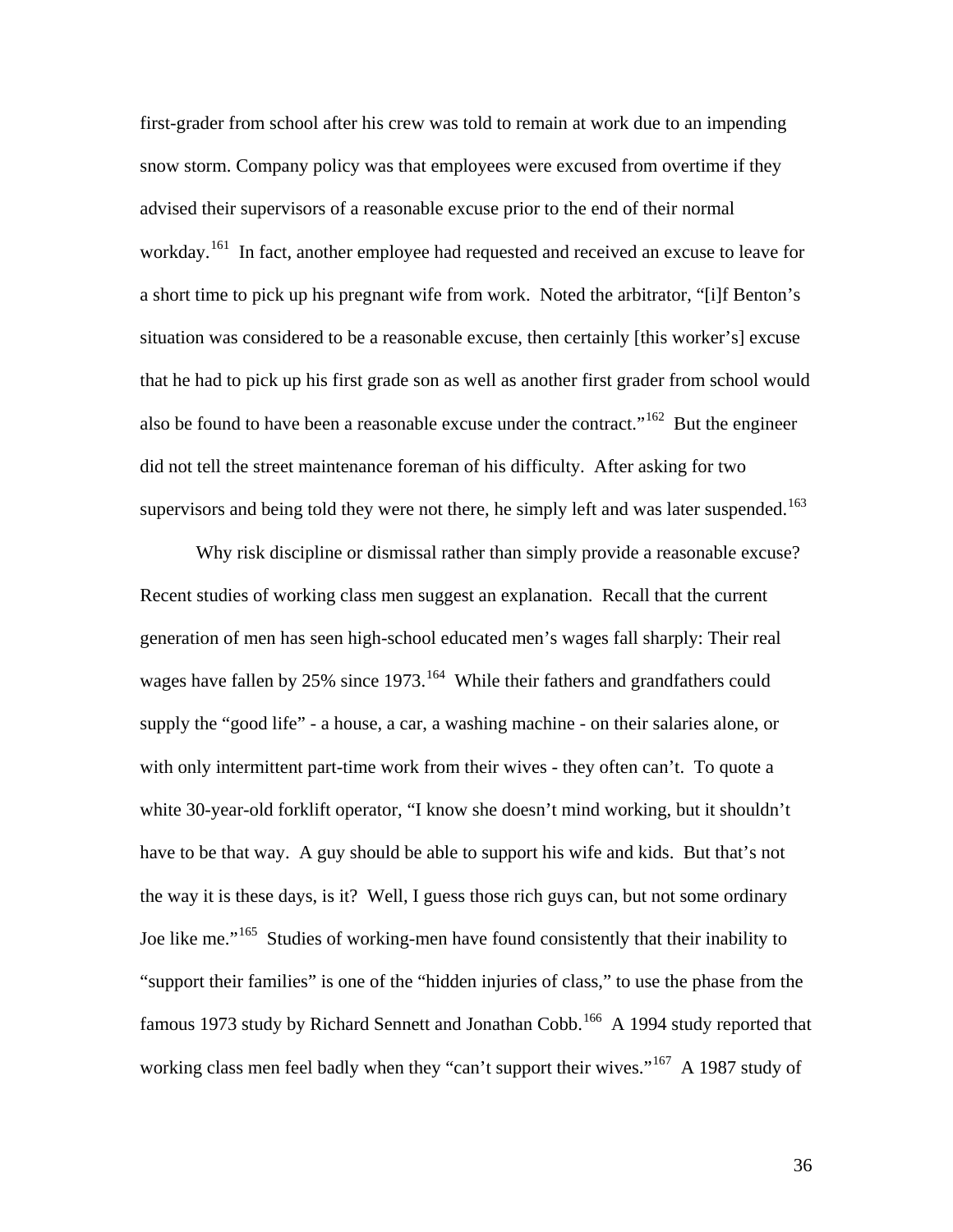a blue-collar mill town found that over two-thirds of women either said that their husbands didn't like them working or said things like, "He doesn't really mind."<sup>[1](#page-82-0)68</sup> A 1996 study confirmed this finding among older men.<sup>[16](#page-82-0)9</sup>

I wouldn't let my wife work. I told her; I said, "Look, you got the kids, you stay home. When the kids go to school all day, then you work." That's fine, up to a point. I tried to do it on my own. Working 20 hours a day to make everything go. She said, "Hey, look, I gotta go to work." I was against it, but it had to be done. As far as I was brought up, Pop did the work, Mom stayed home with the kids. Alright? I was raised that way, and that's the way I saw it. $170$  $170$ 

A 2000 study also reported that working-class men still aspire to being able to "support their families," although many no longer expect to be able to do so.<sup>[17](#page-82-0)1</sup>

 These studies remind us that the housewife as a cultural type was invented in the late  $18<sup>th</sup>$  century as a way of signaling the difference between working- and middle-class families.<sup>[1](#page-82-0)72</sup> For much of the 19<sup>th</sup> century, being able to keep "the wife at home" remained a key dividing line between working- and middle-class families; after World War II, for two brief generations, domesticity was democratized. Today, once again, having a wife at home full time signals class privilege.<sup>[17](#page-82-0)3</sup> Studies by historians, anthropologists, and sociologists provide important context for understanding workingclass men's reluctance to admit that they need to leave to attend to child care. Whereas middle-class men tend to "talk the talk but not walk the walk" in terms of gender equality, talking gender equality but failing to share equally in household work; workingclass men tend to "walk the walk but not talk the talk," sharing more equally in household work as a group but less willing to espouse a verbal commitment to gender equality.<sup>[1](#page-82-0)74</sup> No wonder working-class men find it hard to speak up when they need to leave to care for children.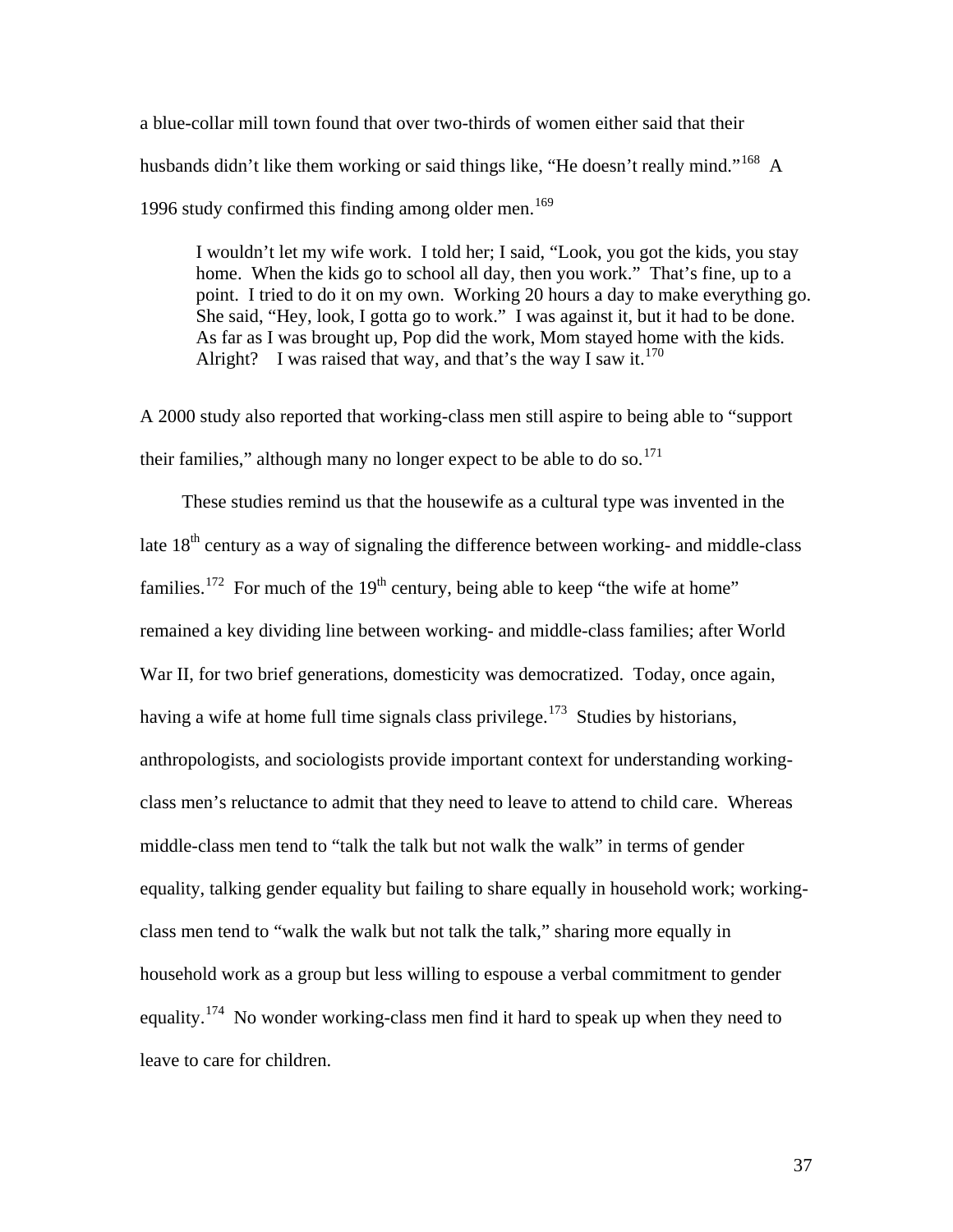A father who does not feel internal constraints about discussing his need to get home to care for children may well encounter external constraints. Motherhood is such a salient role for women that it may well be easier for mothers to bring up their need to leave to provide care than for fathers to do so. According to Professor Peter Richardson, an anthropologist at the University of Michigan who has both worked in blue-collar jobs and studied them,

It makes sense to me that working class men would be less forthcoming about their family responsibilities on the job than women would. On the factory floor, the women's status as mothers is front and center. It is always part of the conversation. Men's status as fathers doesn't enter into everyday conversations in the same way. So for a mother to say she has to leave because of child care would feel natural, but for a father to say so would feel like it was coming from left field.  $175$  $175$ 

In addition, working class men – like higher status ones – probably recognize the stigma triggered when men request workplace accommodations.<sup>[1](#page-82-0)76</sup> When a 1986 study surveyed employers about how much time they expected men to take off work after the birth of a child, 63% answered "none," and 17% said they expected men to take off two weeks or less.<sup>[17](#page-82-0)7</sup> A 2004 survey of 500+ employees found that, when compared to mothers, fathers who took a parental leave were recommended for fewer rewards and viewed as less committed, and that fathers with even a short work absence due to a family conflict were recommended for fewer rewards and had lower performance ratings.<sup>[1](#page-82-0)78</sup> Unlike women, men who experienced a work/family conflict encountered lower overall performance ratings and lower reward recommendations.<sup>[1](#page-82-0)79</sup> No wonder men are reluctant to explain why they need to leave.

Even where men are willing to admit they need to leave work to attend to childcare responsibilities, they may be less willing than women to engage in informal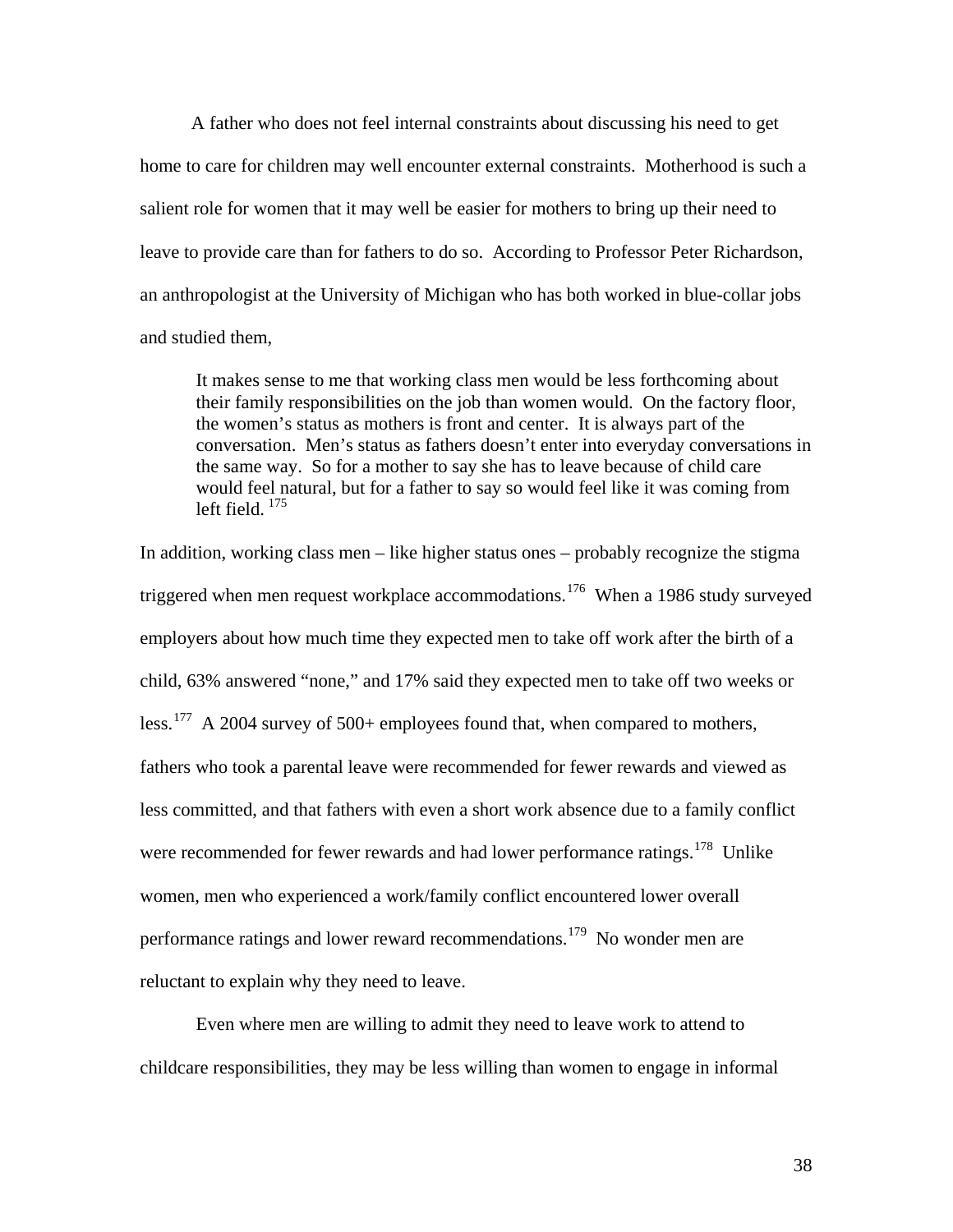negotiations in order to get permission to leave. For example, in *Southern Champion Tray*, a mechanic, after having told his supervisor repeatedly he could not stay because he had to pick up his son, was fired for insubordination after he simply walked off the job. Asked why he did not explain to his supervisor that his back-up plan had fallen through when his wife's car broke down, he replied, "I thought I did all I could and I was tired of fussing. I didn't feel anything else could be worked out."[1](#page-82-0)80 Working-class men have traditionally worked hard to avoid the need for the kind of informal negotiations on which women rely to gain access to flexibility. Recall the focus in the American union movement on clear-cut rules, precisely to avoid the need to engage in informal negotiations, highlighting that working-class men are "order takers" rather than "order givers."<sup>[1](#page-82-0)81</sup>

A final issue of importance to unions is that, like affluent men, the working-class men often have little knowledge of their children's everyday arrangements. Studies show that fathers' knowledge about their children's lives typically is limited.<sup>[1](#page-82-0)82</sup> Even men who play an active role in providing family care often play little role in arranging child care or other household management tasks.<sup>[18](#page-82-0)3</sup> These patterns can hurt the job prospects of men in working-class jobs, because both employers and arbitrators hold them responsible for being pro-active, if necessary, to arrange back-up child care, yet the men may lack the knowledge about how to do so. Fathers' disengagement from household management played a role in *U.S. Steel Corp.*, [1](#page-82-0)84 where a factory worker received a 15-day suspension when he phoned the plant the day before his shift in order (he said) to give them plenty of time to arrange alternative staffing. He could not work the next day because his babysitter was in the hospital. The arbitrator, who upheld the suspension, was influenced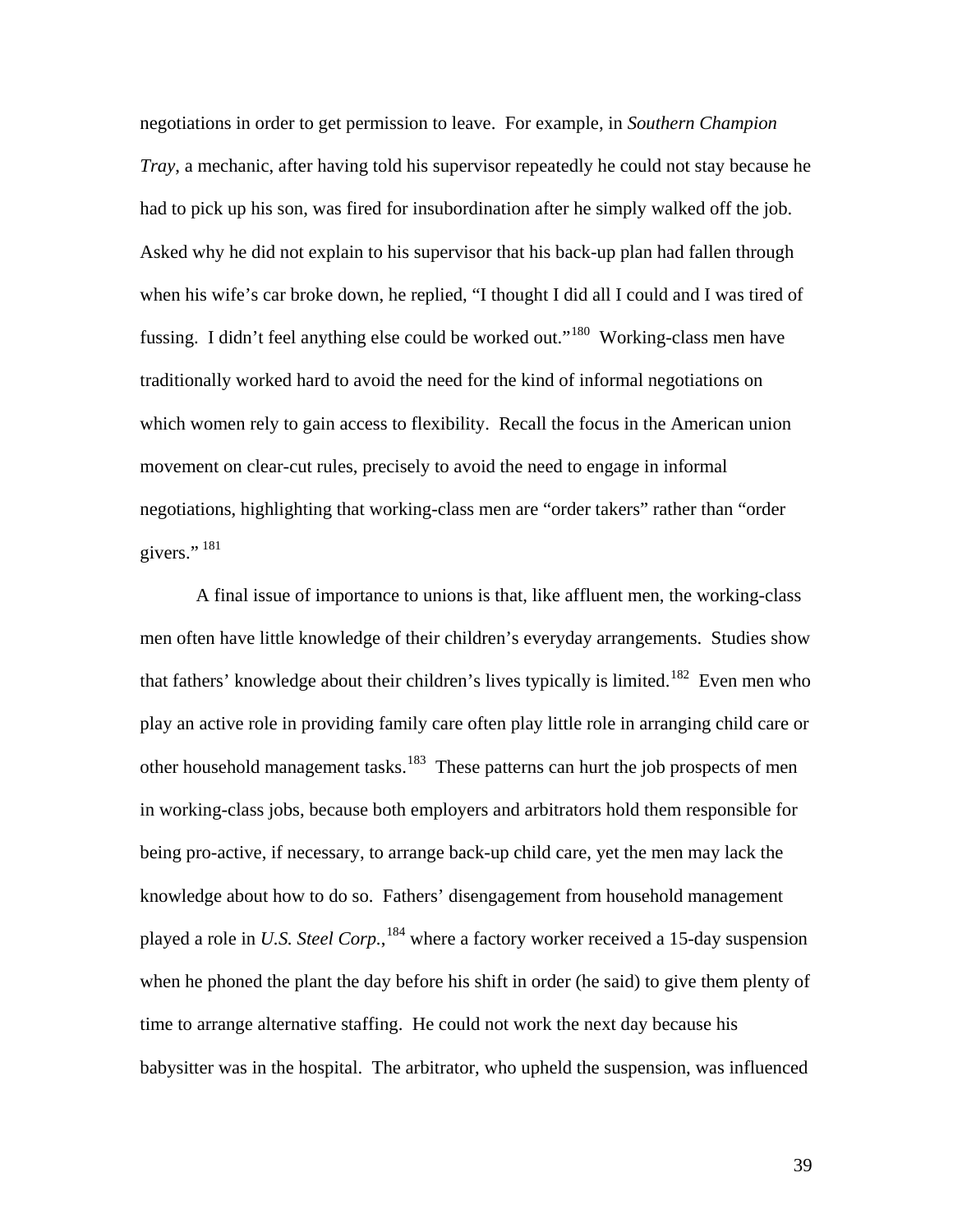not only by the worker's prior unenviable disciplinary record but also by the fact that he had not attempted to find another babysitter, nor attempted to swap shifts to ensure that the shift was covered. "If he had tried to swap and was not permitted . . . that would have presented a different case. Here [he] simply did nothing." According to the factory worker, he had been told not to swap; he did not try to arrange babysitting because, he said, he worked two jobs so that he was usually not at home except to sleep. He simply was not familiar with how to make such arrangements. In addition, in *Southern Champion Tray,* a father who was fired for leaving work to pick up his son at school was faulted for not using an after-school program; if he was like most fathers, he simply did not know about it.

These findings give rise to three suggestions. First, unions and employers need to formalize the process by which workers ask for time off to respond to legitimate family needs, with a system that responds to workers' desire to preserve their privacy. Helpful would be a process that allows them to state their needs on a form once, rather than out loud in public over and over again.

Second, unions and employers need to notify men that they are expected to know how to arrange back-up care if necessary, because both employers and arbitrators will hold them responsible for doing so. That said, employers and arbitrators who insist that working-class fathers know the details of household management should ask themselves whether they are holding them to a standard that they themselves could meet. Employers and arbitrators should not assume that workers, male or female, have more child care options than in fact exist: in one case, a supervisor faulted a worker for failing to explore whether local child care centers took drop-ins; the arbitrator pointed out that the center–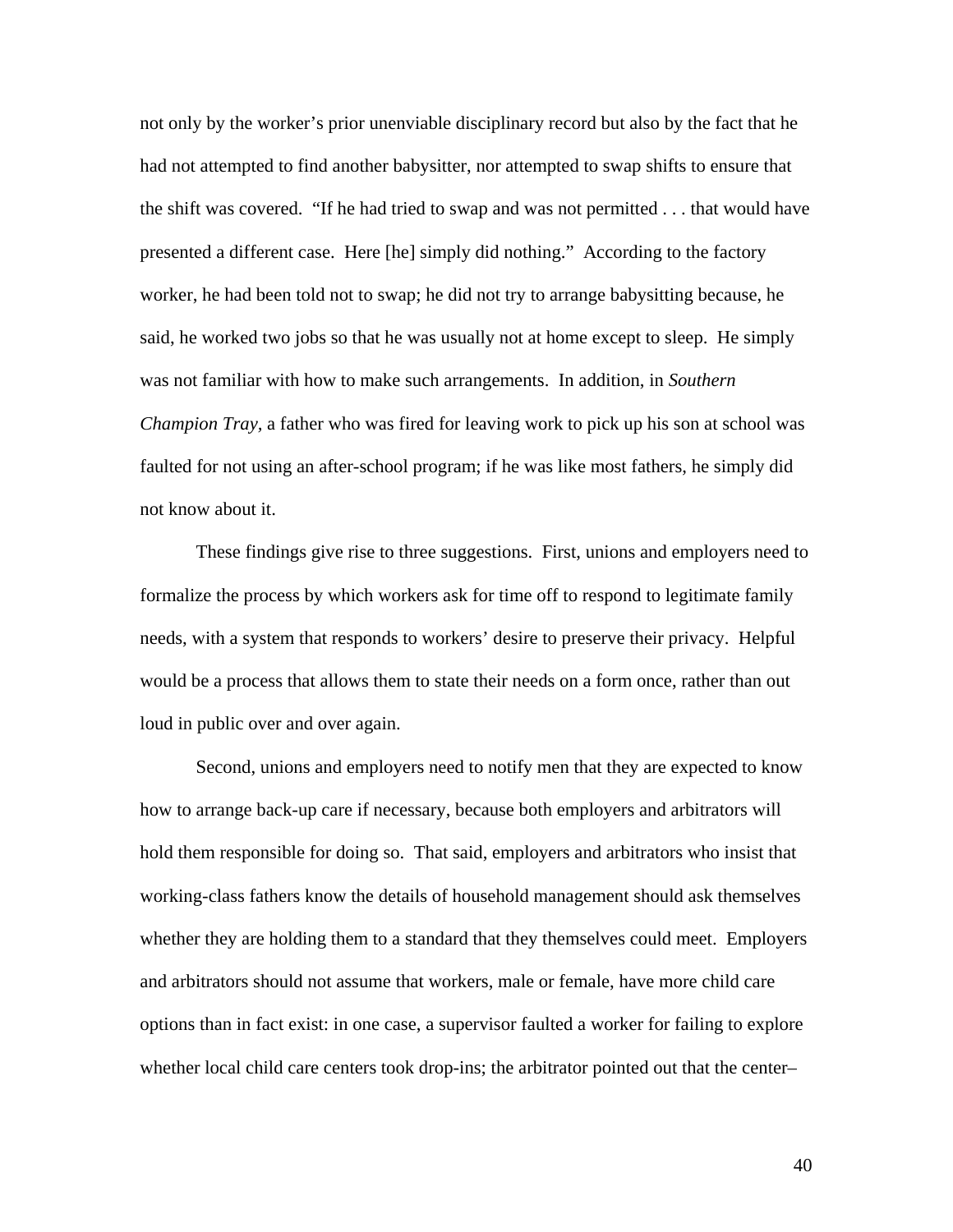like virtually all centers in the U.S. – did not take drop-ins and so was not a realistic option.

The third point is a message for unions alone. A promising approach is to reframe the issue of workers' need for time off for family caregiving as an issue of *workers' rights*. The question, from a union standpoint, is whether employers are entitled to place profits above the welfare of workers with sick family members or small children who cannot be left alone. This reframing will help avoid situations in which working-class men are fired for insubordination when they refuse to say that they need to leave to do child care. In many situations, a supervisor will be more sympathetic if he or she knows that a worker is responding to a family member's need for care than if the worker says nothing or gives the vague explanation that he needs to attend to personal business. If unions can persuade men to think about their need to leave for family reasons as an issue of *worker empowerment* to do right by their families rather than as a situation that advertises their inability to be effective "providers," family caregiving can become an effective organizing issue rather than a key cause of worker vulnerability.

Recent studies of working class men suggest the promise of this approach. They highlight that a crucial source of pride for working-class men is their belief that, unlike the "suits" who are obsessed with money and status, they put family first. <sup>[1](#page-82-0)85</sup> According to one influential recent study by Michelle Lamont, working-class men see themselves as more moral than professional/managerial men (hence "family values" as a language of class conflict). One of the moral flaws working-class men attribute to higher-status groups is what they see as the "poor quality of their interpersonal relationships."<sup>[1](#page-82-0)86</sup> Lamont quotes a factory foreman: "Money isn't a big thing in my life. I don't have to be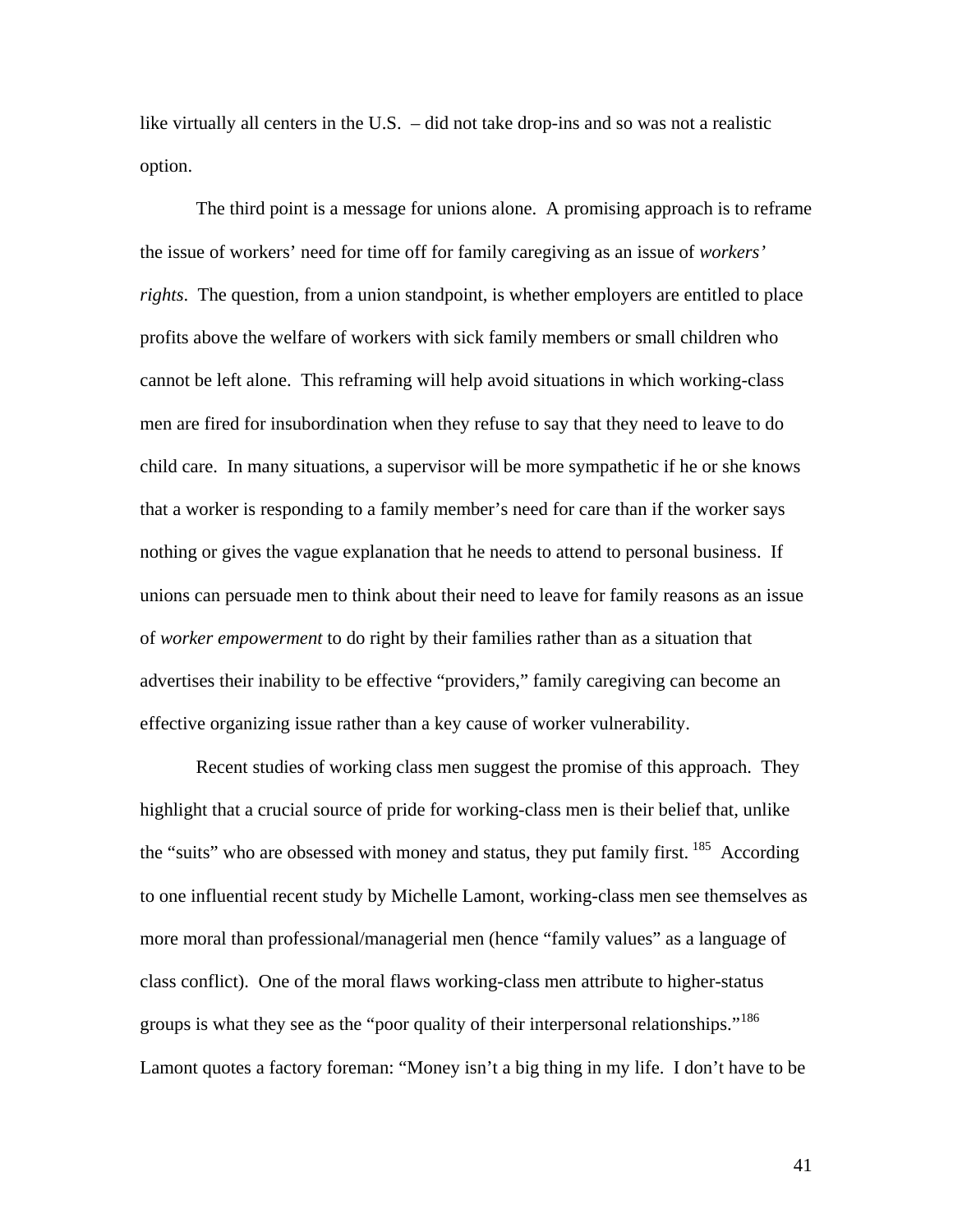a rich man. I have riches. As long as you have the love and a tight family and that my kids grow up good, I don't need a lot of money. . . . I have the respect of people who know me.... I have those kinds of things, so I have a sense of self-worth."<sup>[1](#page-82-0)87</sup> Asked why he likes his best friend, he says, "He's a family man. His family comes first to him as well."<sup>[1](#page-82-0)88</sup> It is in this cultural context that workers choose family over work even when they risk severe work consequences for doing so. As the carpenter in *Ashland Oil* told his unhappy supervisor (who told him "my ass is on the line") as he left work to pick up his children, "I must do what I have to do."<sup>[1](#page-82-0)89</sup>

Unions can tap the working-class pride in putting family first by bargaining for, and then by training workers to use, workplace entitlements that enable them to place the needs of their families over their employers' needs for profit.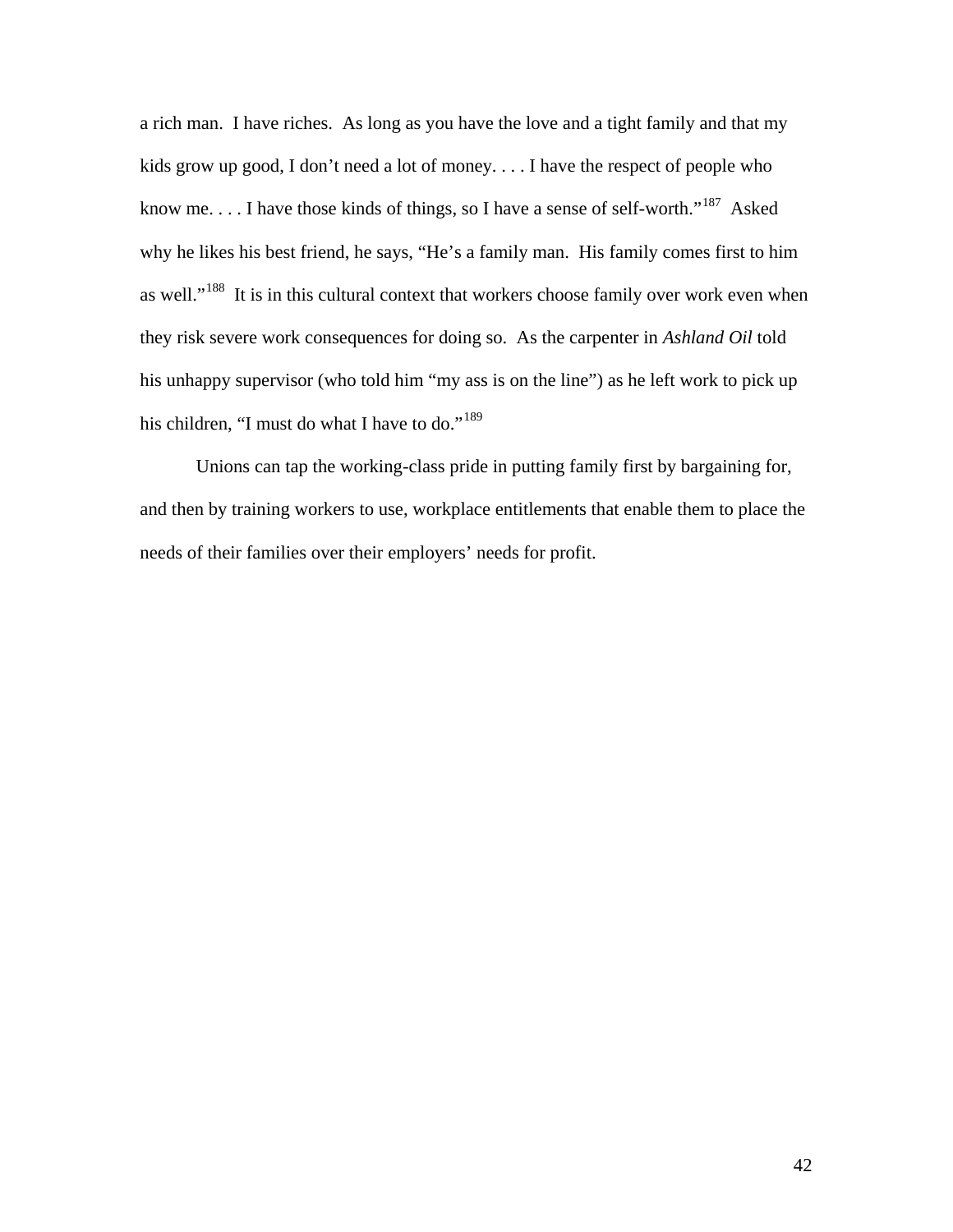*4. "One sick child away from being fired," and other messages for unions and employers.*

Family is number one.

*- Tom Rice Buick, Pontiac & GMC Truck, Inc.* [1](#page-82-0)90

A common view among unions is that most workers are not affected by work/family conflict because relatively few are women with small children, so unions are better off concentrating on issues of interest to all of their members. The snapshots provided by the arbitrations discussed in this report, along with the demographic data in Section 1, show that many different types of workers sometimes need to be absent from work because of family caregiving responsibilities.

In an era of tag team families and single parents, workers without union protection are at greater risk of being disciplined or fired for doing what any conscientious parent or family member would do.<sup>[1](#page-82-0)91</sup> Work/family issues are key organizing issues: a crucial benefit unions offer is the ability to protect workers from job loss due to work/family conflict.

Another important message for unions is that they need to do more to educate workers on their rights under the Family and Medical Leave Act, including their rights to take intermittent FMLA leave. In several cases, workers were discharged when they were so overwhelmed by misfortune that they did not take the steps required by the FMLA, as when the bus driver in *Budget-Rent-A-Car*<sup>[1](#page-82-0)92</sup> did not file for FMLA leave, and the brake mechanic in *Greater Cleveland Regional Transit Authority*[1](#page-82-0)93 did not request family and medical leave despite being notified that he could do so. The latter also did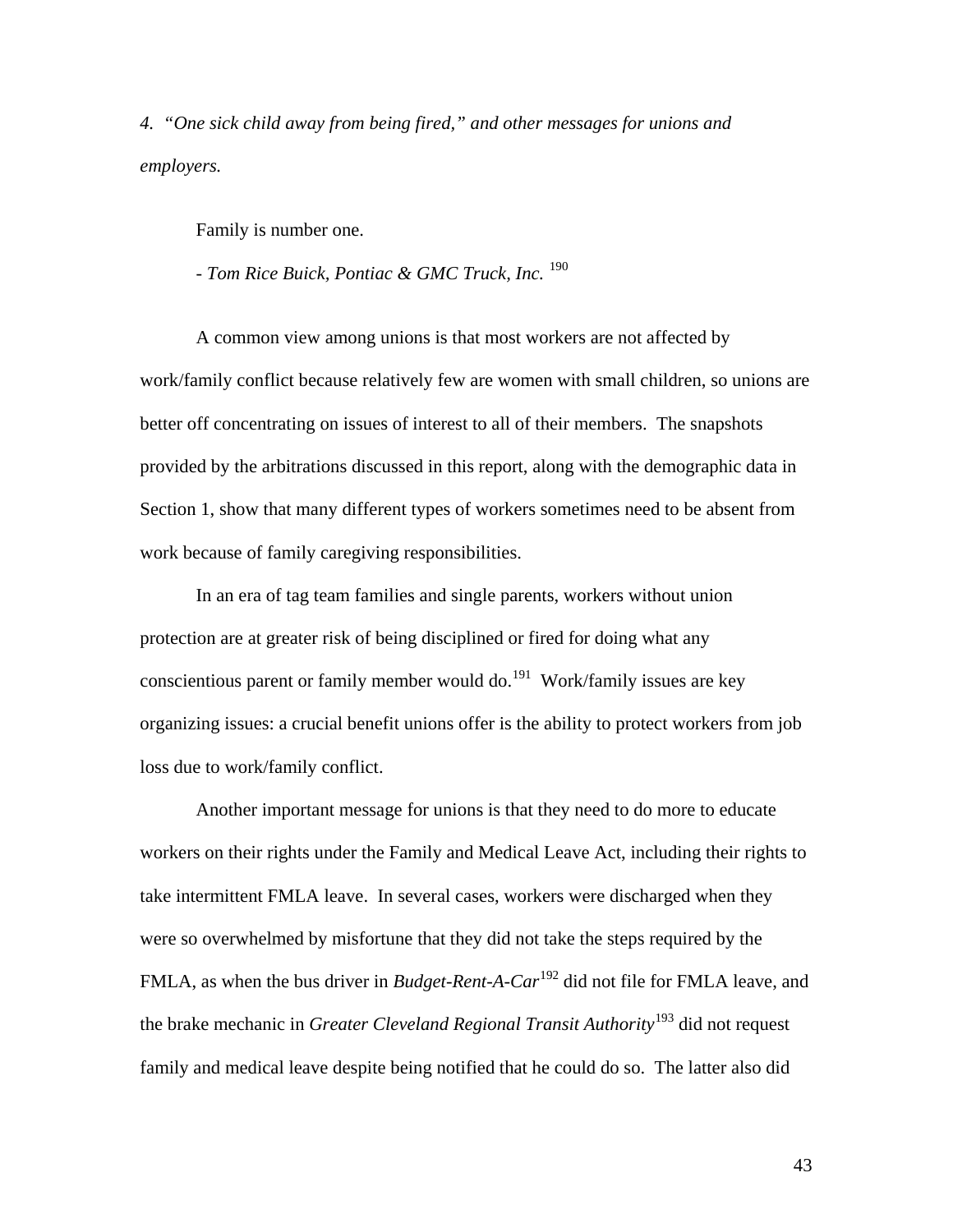not use the resources of the Employee Assistance Program although he was repeatedly urged to do so, and failed to provide proper documentation for an illness even when given an extra two weeks to do so.

A third message for unions is that the design of mandatory overtime systems is a make or break issue for many union members. Such systems should recognize that some members desire overtime, while others desire to avoid it. The kind of system at work in *Rochester Psychiatric*<sup>[1](#page-82-0)94</sup>, which provided that if a worker turned down overtime at short notice, s/he would remain on the top of the overtime list until s/he worked overtime, is a recipe for disaster for single and tag team parents. So too in the system in *GTE California Inc.*,<sup>[19](#page-82-0)5</sup> which leaves the workers themselves to decide who will be relieved of the obligation to work overtime. Neither type of system will offer either workers or employers the necessary predictability: the workers will lack the notice they need to arrange for child care; the employer will lack predictability because its overtime system may not be enforced should it reach an arbitrator in a grievance case with compelling facts, as is evidenced by the fact that the arbitrators in *Rochester Psychiatric,*[1](#page-82-0)96 California Inc.,<sup>[19](#page-82-0)7</sup> and other cases found for the workers on the grounds that the overtime systems were unreasonable. The elements of an overtime system that will not unduly penalize adults with family responsibilities are later discussed.

 A final important message for unions concerns the design of "no fault" progressive discipline systems. The move to "no fault" absenteeism systems co-exists uneasily with the fact that workers have unshakeable family care responsibilities. The most dramatic example is *Knauf Fiber Glass,*[19](#page-82-0)8 which involved a packer who had worked nine years at her company. She was a good worker (according to her supervisor)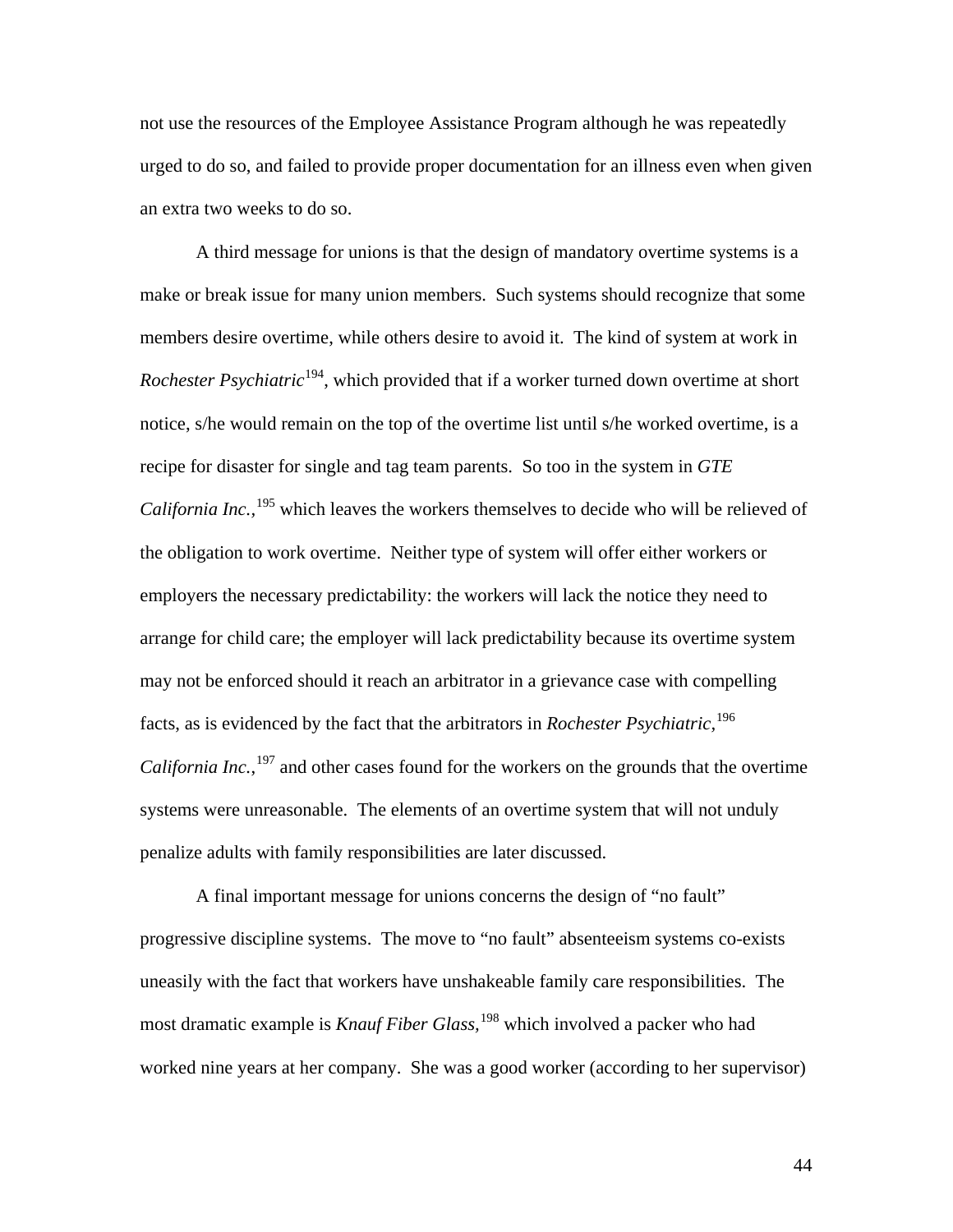but had always had "a serious absenteeism problem," including 27 (!) written warnings. But she always avoided accumulating the extra point or two that would have led to discharge. In part because of the complaints of co-workers who had worked involuntary overtime during her no-shows, she was placed on special probation, which allowed her only one excused and one unexcused absence during a three-month period. She was told she would be discharged if she exceeded two absences. She used one when she was ill one day without a doctor's excuse, and her second when she took her daughter to the doctor. Then one day she received a call from her brother-in-law saying that her fouryear-old daughter had fallen, had hurt her head, and was being taken to the emergency room. She left, despite being told that her job would be in jeopardy if she did so. She was fired. The highly respected arbitrator Roger Abrams reinstated her:

For more than half a century, labor arbitrators have been asked to review discharges based on the "just cause" standard. Over this long history, no mechanical formula has evolved for determining whether that standard has been met. An arbitrator cannot do his job simply by programming a computer and punching in "RUN." There is judgment to be exercised solving a discharge case. But that judgment cannot be based on the subjective values of an individual neutral. The needs and interests of the parties and their legitimate expectations must control.<sup>[19](#page-82-0)9</sup>

"Absenteeism is a scourge in the industrial workplace," he noted, and a worker's first responsibility is to be there, on time. "A company is not a social service agency," and an "individual employee may have serious personal problems which produce an abominable attendance record, but management need not carry an employee on the rolls if prior experience proves that reasonable attendance requirements cannot be met."<sup>[2](#page-82-0)00</sup> Yet for just cause to exist "that final 'point' must be found to have been warranted in order to justify termination." In assessing this, "it is important why the [packer] left the plant."<sup>[20](#page-82-0)1</sup>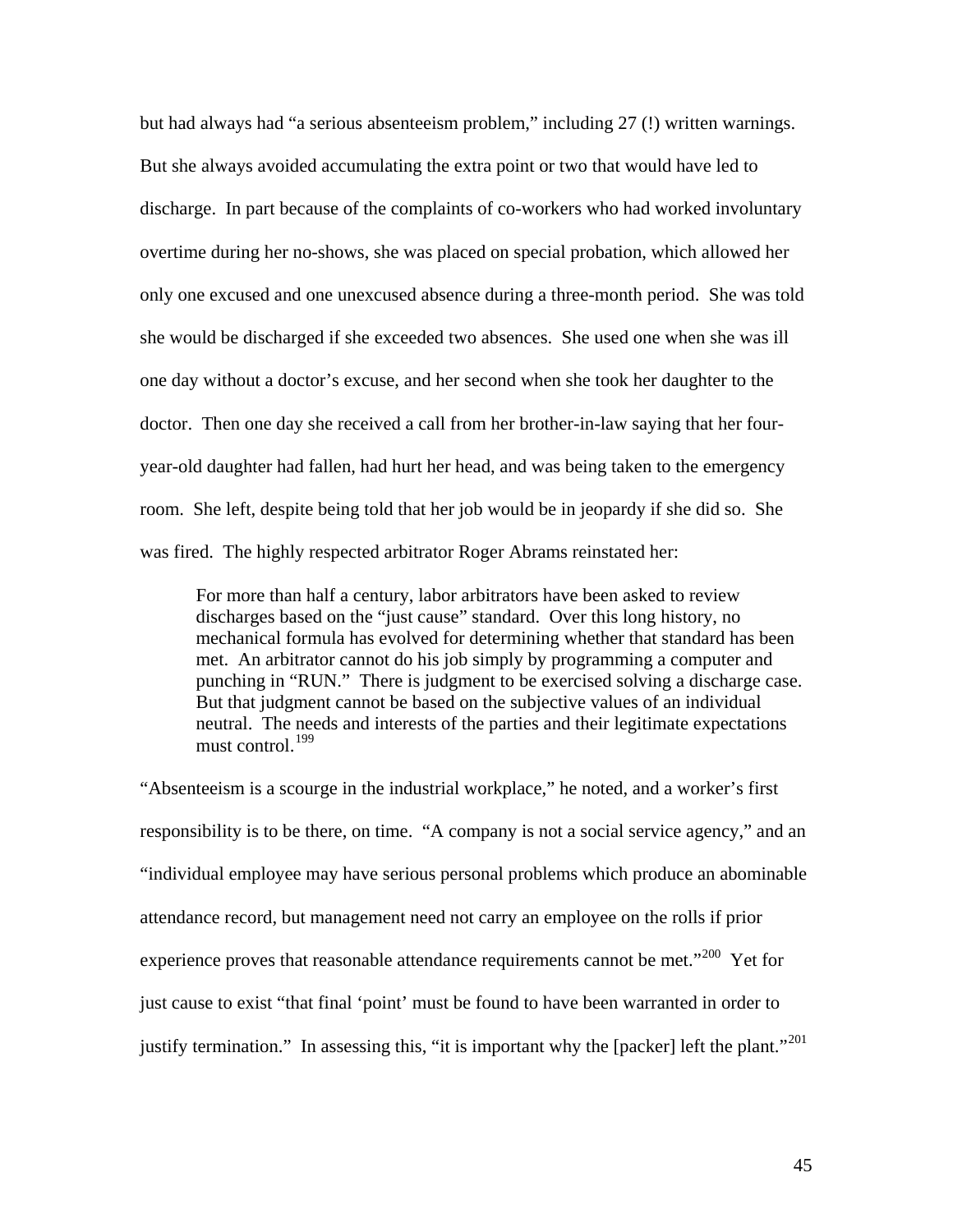It is fundamentally unfair to discharge an employee for leaving work because she was informed that her four-year-old daughter had fallen, was injured, and was being taken to the Emergency Room. Fair-minded people would not disagree that she was compelled to leave work. She had no real choice in the matter. . . . When [she] left work on December 3, she was not continuing her pattern of regular absenteeism. She could not have prevented the occurrence or rescheduled the accident. That event was not the type of absenteeism which indicates that [she] cannot fulfill reasonable attendance requirements.<sup>[2](#page-82-0)02</sup>

As the arbitrator highlighted, this does not mean that an employer must live forever with a worker who does not show up when scheduled to work. It simply means that an employee cannot be discharged for doing what any conscientious parent would do because this kind of absence is not part of the prior pattern of absenteeism. The arbitrator, appropriately, sent a very clear message that the worker needed to address her attendance posthaste. Although he reinstated her, she received no back pay, and he put her on special probation for 90 days, with only one unexcused absence:

It was apparent at the hearing that [the worker] felt deeply about her personal obligations and responsibilities as the unwed mother of three children. While understandably her son and daughters may be of paramount importance to her, her employer can insist that she meet reasonable attendance requirements. [She] can meet those requirements, keep her job and support her children. If she cannot meet those requirements now and in the future, she will lose her job and her children will suffer as a result. It will require great effort on her part to meet her dual responsibilities, but it certainly is worth the effort. $203$  $203$ 

*Knauf Fiber* contains important messages both for employers and for unions. It suggests, first, that if an employer wants its rules to be enforced in the event it goes to arbitration, the best approach is to provide an exception to "no fault" absenteeism systems for bona fide family care emergencies. For unions, the message is the one highlighted through this report – that responsible workers need to be protected from being disciplined or discharged for acting on values that are widely shared, by management as well as workers. To quote arbitrator Dennis Nolan, "[i]f all attempts fail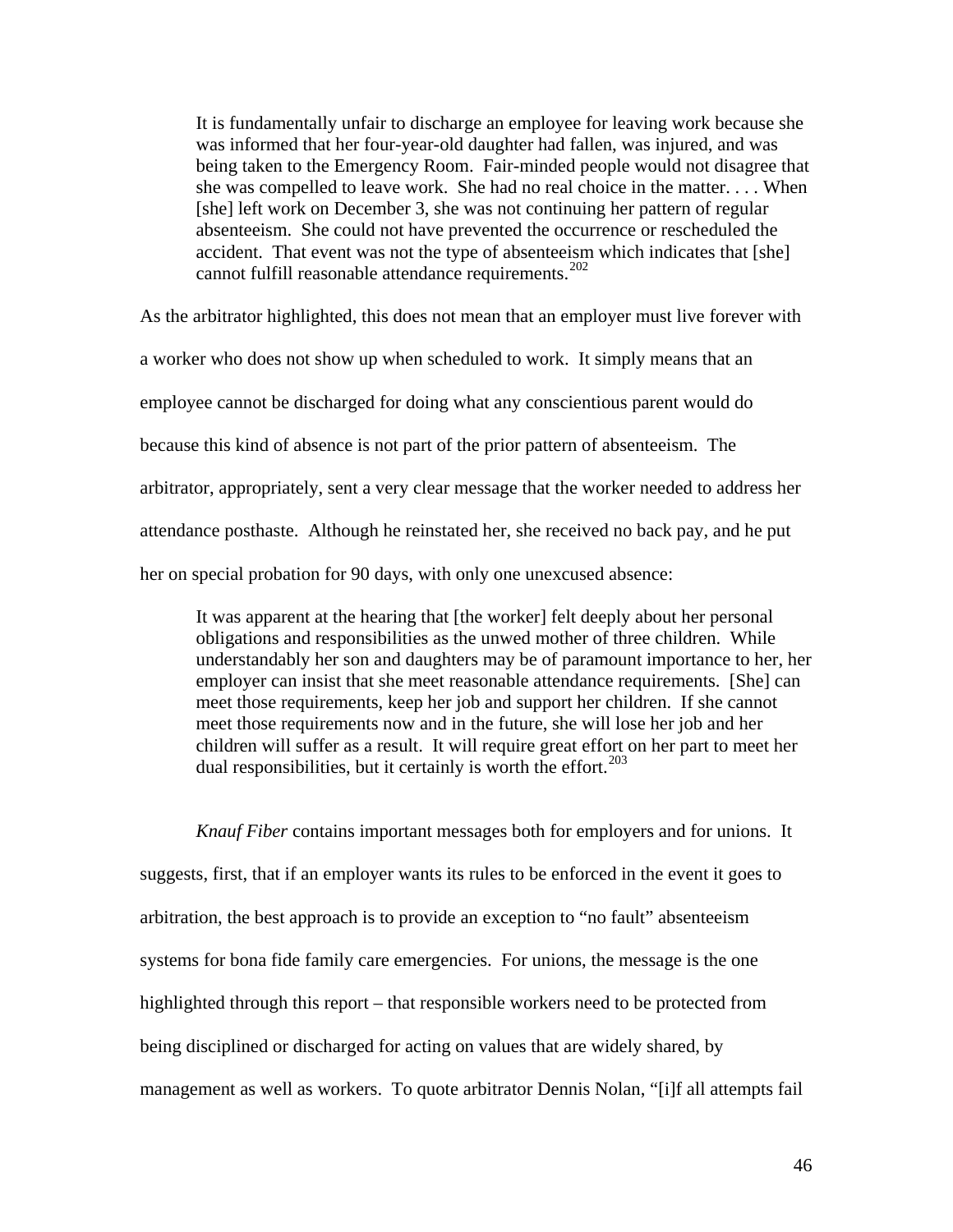[to satisfy parental obligations without interfering with the employer's business], the family must come first, as most employers would readily agree."<sup>[2](#page-82-0)04</sup>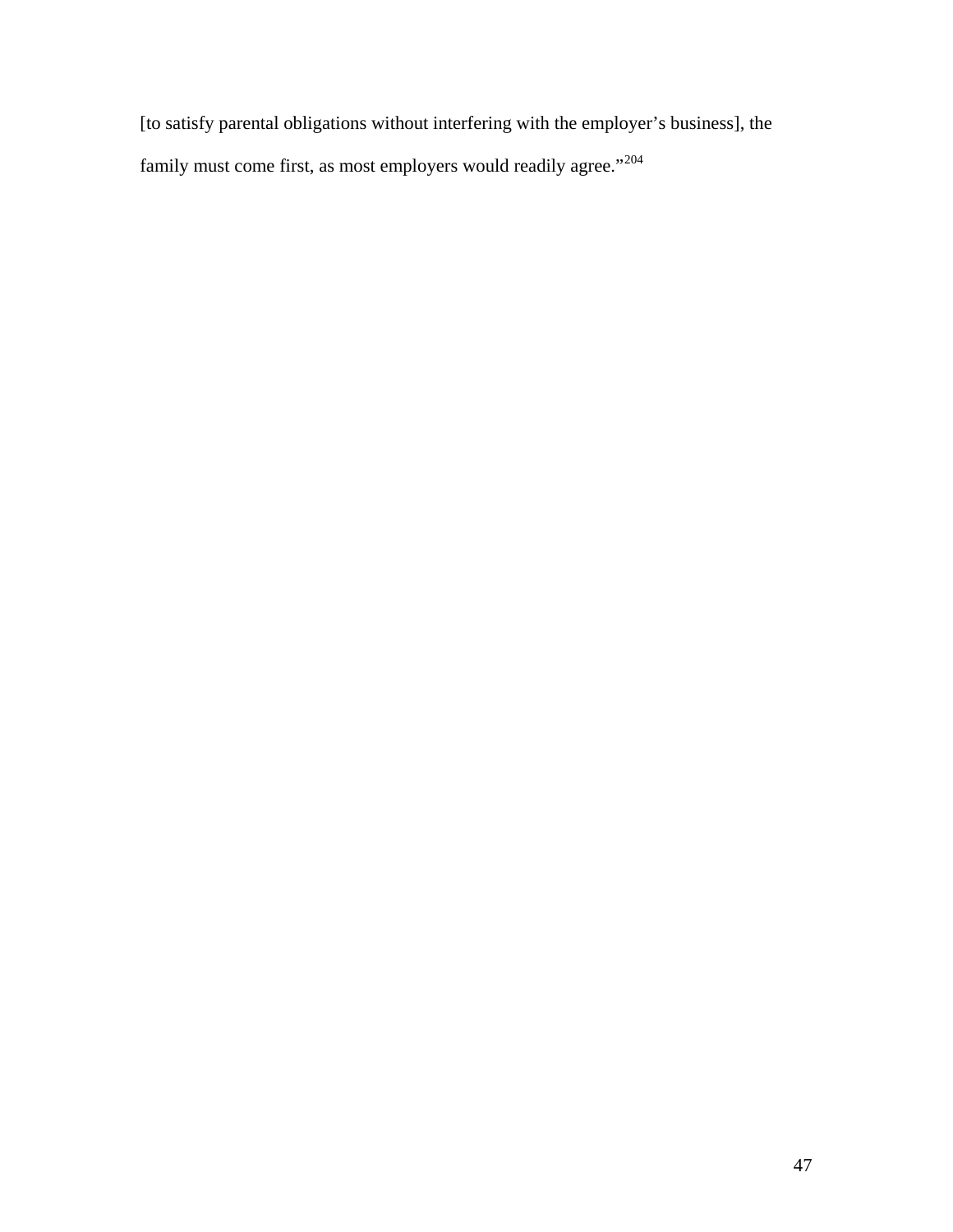#### *5. Employers' inflexibility can defeat their own business needs.*

On the morning of February 16 there was an employee problem (lack of a babysitter) and a management problem (need for the worker's services). Ms. Granico's [refusal to grant emergency annual leave when [her] regular babysitter had car trouble and her backup sitter's husband had a heart attack] did not resolve either problem. Instead, they resulted in an angry employee and a vacant space at the [agency].

## *-Social Security Administration, Westminster Teleservice Center*[2](#page-82-0)05

Employers are not social service agencies.<sup>[20](#page-82-0)6</sup> They have legal obligations to their shareholders and a business imperative to attend to the bottom line. This does not preclude flexibility because in many contexts workplace inflexibility is bad management. The positive business impact of flexibility is the "business case."

A moment's thought explains why flexibility can enhance business effectiveness. An example is *Town of Stratford*,<sup>[2](#page-82-0)07</sup> in which a police officer was suspended when she failed to report for an "orderback" (i.e. an unscheduled shift). She had arranged babysitting for her three children for the regular shift starting at 4 p.m., but she could not, with no notice, find babysitting to cover the noon to 4 p.m. orderback period. To quote the arbitrator:

It is Town's position that a Police Officer's personal/family needs are separate matters from their responsibility to the job of police work. A refusal to report as a result of "orderback" is insubordination whether the reason is personal or not. The Police Department is a para-military organization, an "orderback" is a firm requirement of the necessary discipline that surrounds police work. [She] is expected to have her family life secured in a manner that does not conflict with her professional responsibilities.<sup>[2](#page-82-0)08</sup>

Note that the test here is not whether the police officer made concerted and conscientious efforts to find a babysitter. Instead, the message is that she was not a suitable police officer because she lacked a "family life secured" so as never to conflict with work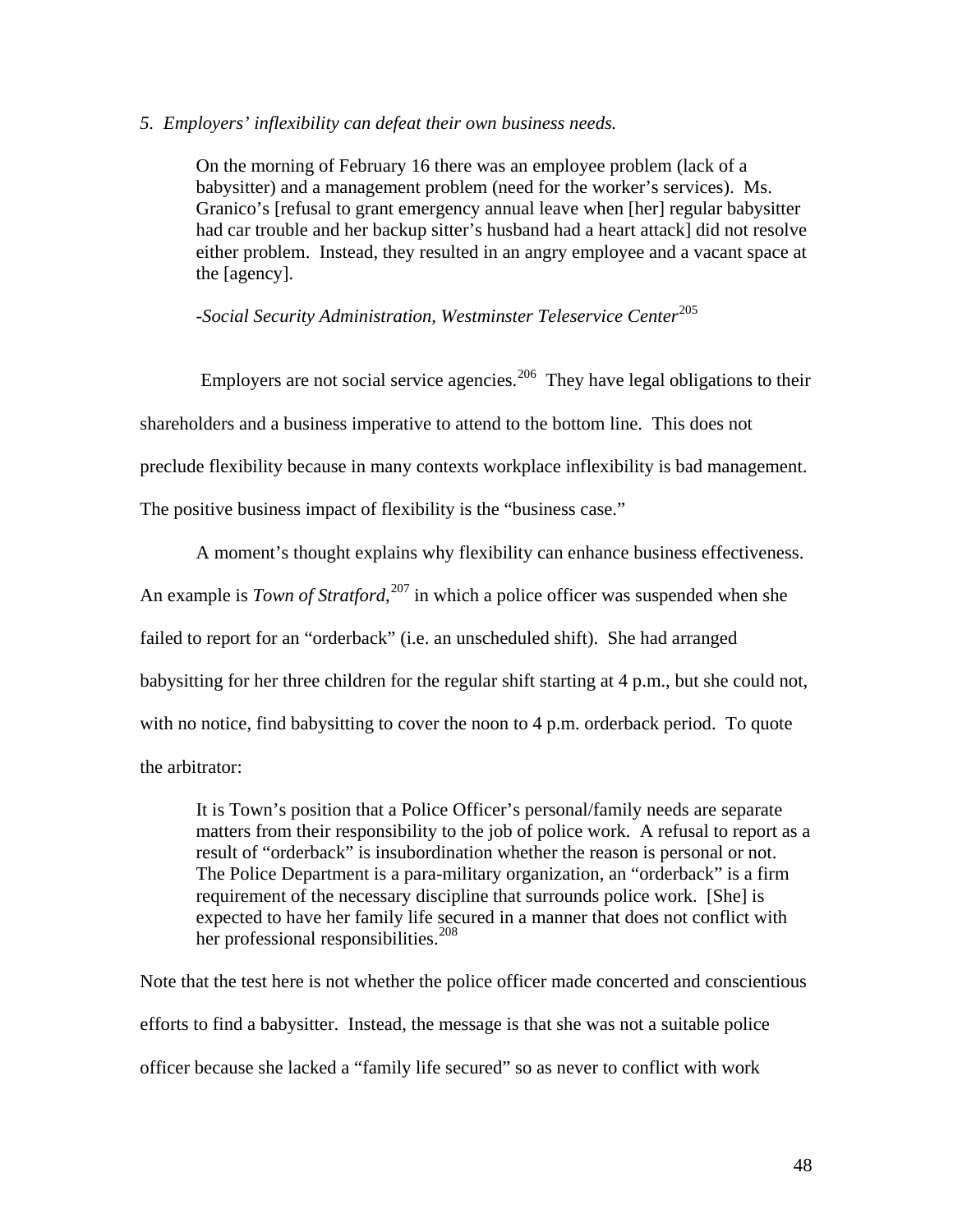responsibilities. This is impossible, particularly where unscheduled overtime work is demanded at short notice, unless one has no children – a relatively unusual situation in working class couples<sup>[20](#page-82-0)9</sup> – or a spouse (typically a wife) who is available to care for the children without regard to her own job, presumably because she does not have one, or much of one.<sup>[21](#page-82-0)0</sup> This also is an unusual situation in working-class couples – only  $16\%$ are breadwinner-homemaker families. One might argue that the police are different – that it is so important to have police on duty that police officers should not expect family concerns to be taken into account in any way. Yet, in the other case involving a police officer with family care responsibilities, the arbitrator upheld an officer's right to use her bargained-for sick leave for child care with no sense that this would jeopardize effective police work any more than do sick leave, personal days, vacations, or leaves to address substance abuse problems. $^{211}$  $^{211}$  $^{211}$  The issue is not whether the police need coverage. Like other employers, they clearly do. The issue is whether such coverage is best achieved by being inflexible when officers cannot report due to legitimate child or other family care issues they have taken all realistic steps to avoid. Or, to put the issue more broadly, the issue is whether – in an economy where all adults are in the labor force in 70% of households<sup>[2](#page-82-0)12</sup> – employers should operate their workplace on the assumption that workers have "a family life secured" so as never to interfere with their job. This is an entirely unrealistic assumption: it yields a workplace/workforce mismatch that makes no sense either on a macroeconomic, or a microeconomic level.

Matching one's workplace to one's workforce, not surprisingly, increases businesses' effectiveness and improves their bottom line. The "business case" literature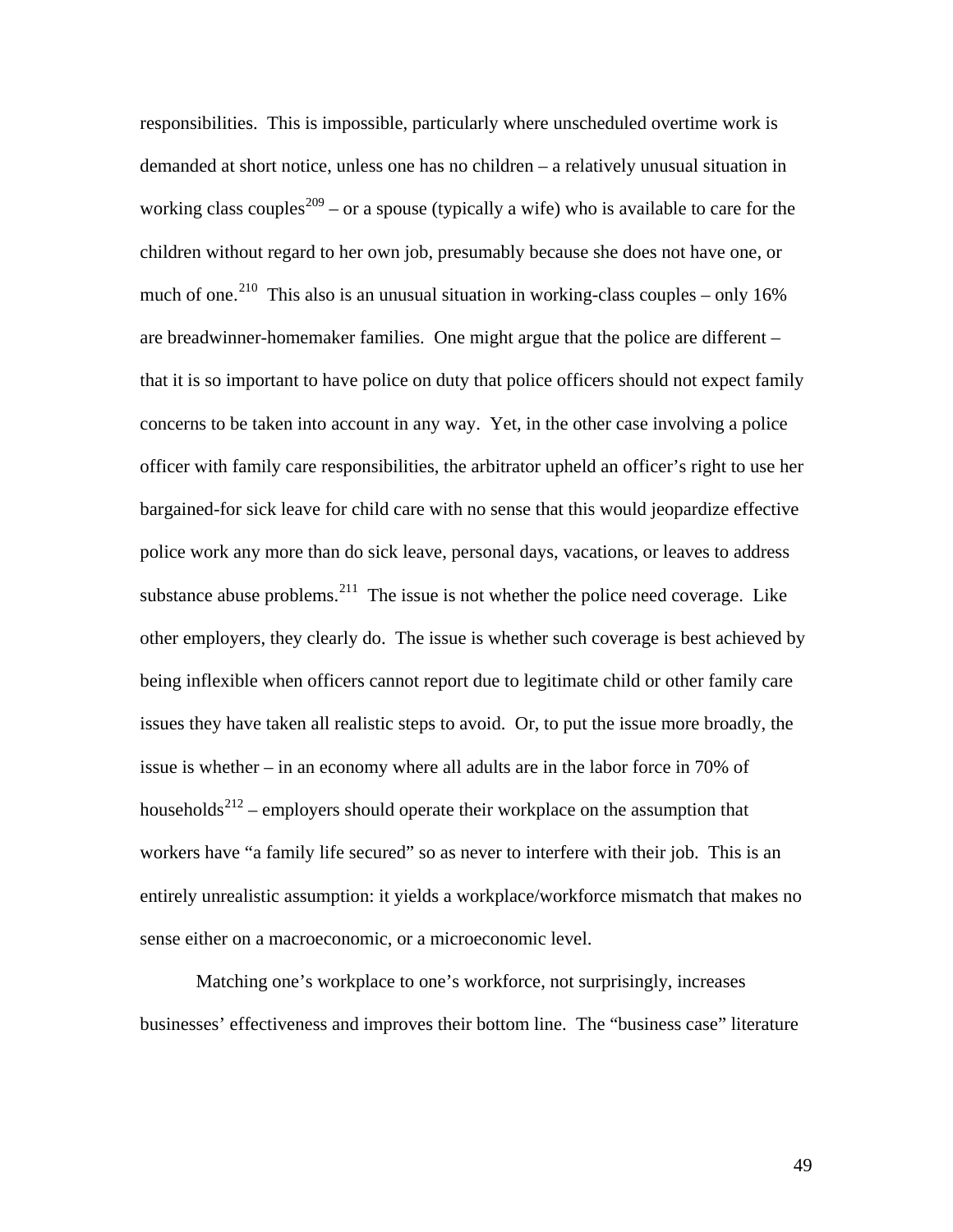highlights that employers need to create family-responsive workplaces not as a gesture of good will, but to maximize profits.

"We concluded," said Alice Campbell of Baxter Healthcare, "that offering flexibility and some degree of control over time is fundamental to getting a strong return on human capital investments."<sup>[21](#page-82-0)3</sup> This section will first discuss the major elements of the business case for flexibility in working-class jobs, and then will discuss the types of flexibility most promising for workers in those jobs. The major elements of the business case are:

(1) Improved quality control and consumer safety

(2) Improved worker engagement and commitment, which has a direct link to profits

(3) Enhanced consumer service and productivity

(4) Reduced levels of stress, which drives down health insurance and other costs (5) Direct and indirect cost savings due to enhanced recruitment and decreases in turnover and absenteeism

(6) Avoiding a loss of employer control in unionized workplaces

#### (1) *Improved quality control and consumer safety*

The most dramatic message about the business imperatives of workplace flexibility emerges from *Dial Corp., Bristol Pa.*,<sup>[2](#page-82-0)14</sup> in which a quality control technician failed to properly inspect carton seals when he was denied leave to stay with his wife, who had just had a miscarriage. The hospital's discharge orders said she should not be left alone for 24 hours, but he was denied leave. He became frantic with worry when he called to check up on her and no one answered the phone. *Dial Corp.* suggests that a family-hostile workplace can jeopardize quality control and consumer safety.

Workplace safety is also at issue. Consider *Piedmont Airlines*, which involved a flight attendant who was ordered to take an additional flight. Her husband was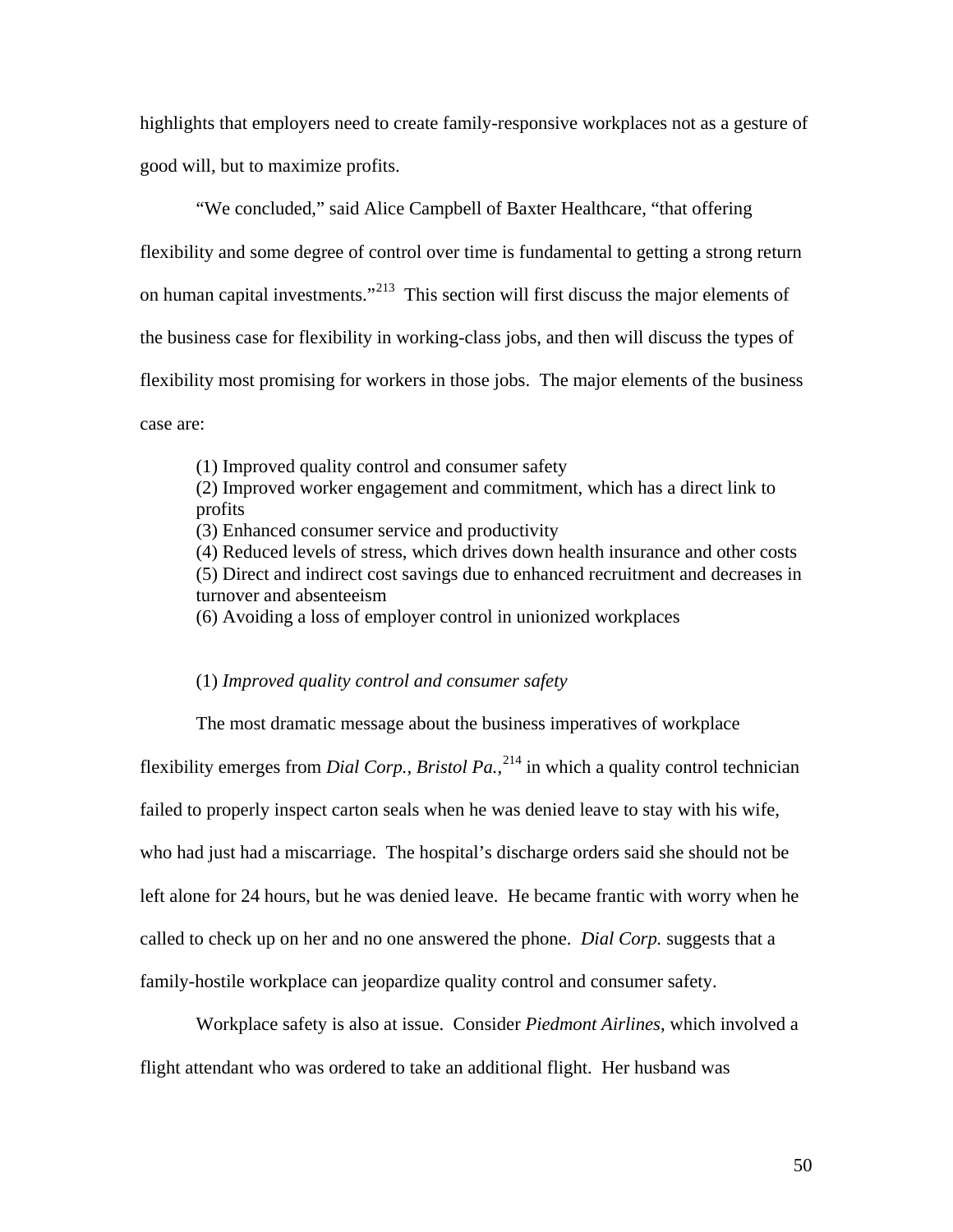unavailable, and she was unable to secure babysitting for her two toddlers at such short notice. In fact, there was another flight attendant flying "deadhead" (returning home from a prior flight), but she was so "preoccupied" with her child care crisis that she did not think to tell this to crew scheduling.<sup>[2](#page-82-0)15</sup> How would she have reacted in an in-flight emergency?

# (2) *Improved worker engagement and commitment, which has a direct link to profits*

"How could I not be grateful to a company that granted me this, that helped my son incredibly," asked one Bell South worker who took six months off to care for a sick child.<sup>[21](#page-82-0)6</sup> Happy workers make for happy customers, according to a business literature sometimes referred to as the "service process chain approach."<sup>[2](#page-82-0)17</sup> When First Tennessee Bank used flexibility as the centerpiece of its service process chain approach, employee retention at the affected branch banks was 50% higher than normal, which contributed to a 7% higher customer retention rate – which translated into an additional \$106 million profit over two years.  $218$  $218$  Companies who adopted the strategy of retaining customers by keeping employees happy had a larger increase in stock price over a 10-year period of employers than the average of comparison companies listed by the Standard & Poor's.<sup>[2](#page-82-0)19</sup> Research by the Corporate Leadership Council estimates that every 10% improvement in commitment increases employees' level of discretionary effort by 6% and employee performance by 2%, and that highly committed employees perform at a 20% higher level than do employees who are not committed.<sup>[22](#page-82-0)0</sup> These findings are confirmed by Hewitt Associates, which found that companies whose growth has been in the double digits have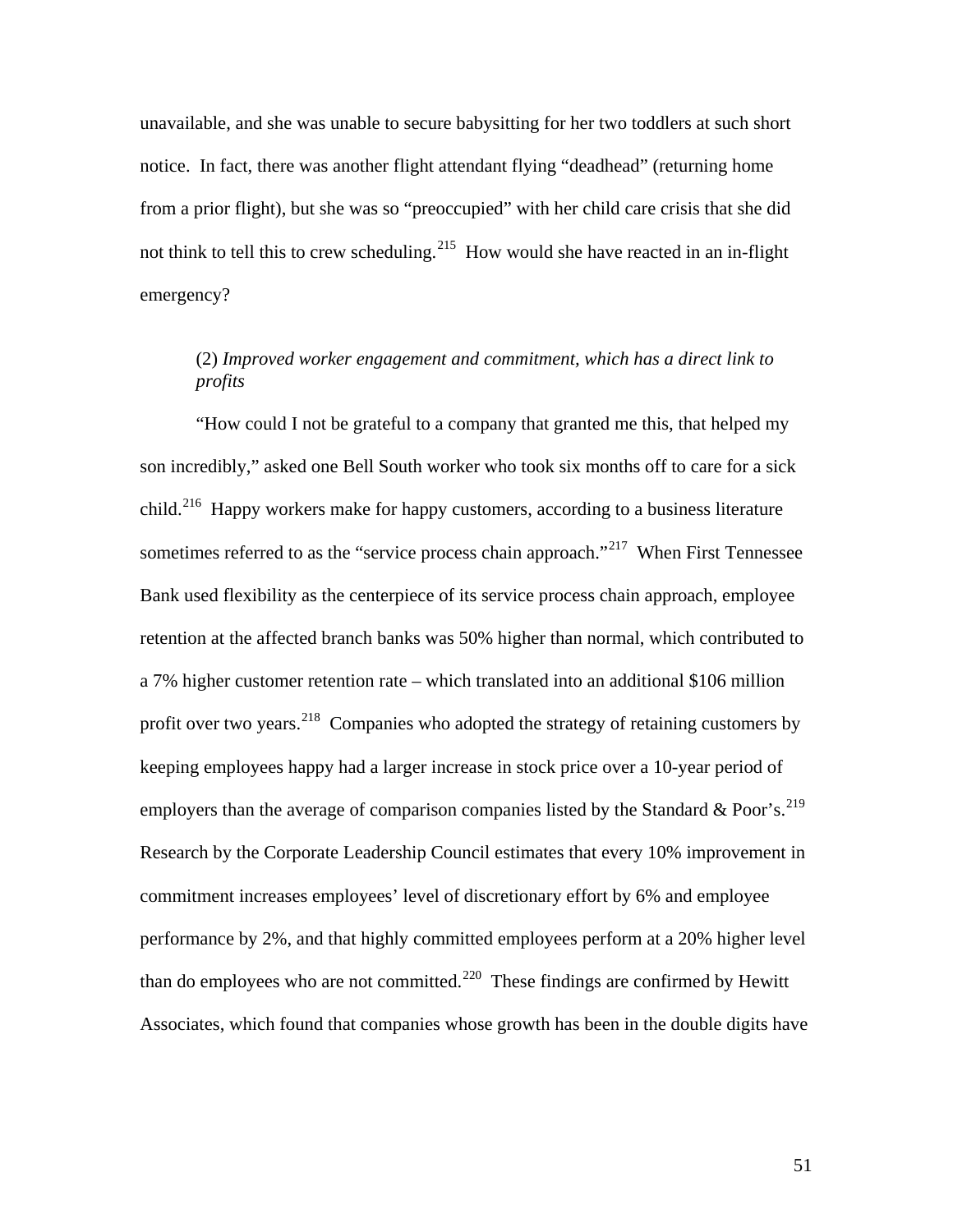39% more highly engaged employees and 45% fewer highly disengaged employees than single-digit growth companies.<sup>[2](#page-82-0)21</sup>

Workers care deeply about workplace flexibility. A survey by AstraZeneca, a pharmaceutical company, found that 96% of employees said that flexibility influences their decision to stay with the company.<sup>[2](#page-82-0)22</sup> A study by Allstate Insurance found that  $92\%$ of their employees rated flexibility as "important" or "very important," and that hourly employees valued flexibility as much or more than salaried managerial/professional workers. Another study by Bristol-Myers Squibb found that 87% of hourly employees (as compared to 90% of employees overall) use flexibility; 71% say it is "very important" (78% of women and 65% of men).<sup>[22](#page-82-0)3</sup> Effective programs to aid work/life balance play an important role in employee morale.<sup>[2](#page-82-0)24</sup>

"The dramatic effect of flexibility on employee commitment is one of the most powerful components of the business case for flexibility," according to the Corporate Voices report.<sup>[22](#page-82-0)5</sup> According to that report, hourly

workers are…likely to be in environments (such as manufacturing and clerical) where they must be attentive to quality and accuracy: disengaged employees are much less likely to take responsibility for making systems work and solving problems as they arise. To the extent that [working-class] jobs can be routine or tiring, it is all the more important that the company give attention to practices that will keep these employees energized and focused. $^{22\delta}$  $^{22\delta}$  $^{22\delta}$ 

High levels of engagement and commitment are harder to achieve in many hourly jobs when workers have lower levels of autonomy; hourly workers are also more likely to be in client-facing roles, such as in retail, hospitality, call centers, customer service, nurses aides, in which lack of commitment can have a very direct impact on client satisfaction.<sup>[2](#page-82-0)27</sup> Commitment and engagement also is important for hourly workers in manufacturing and clerical, as noted above, because they need to be attentive to detail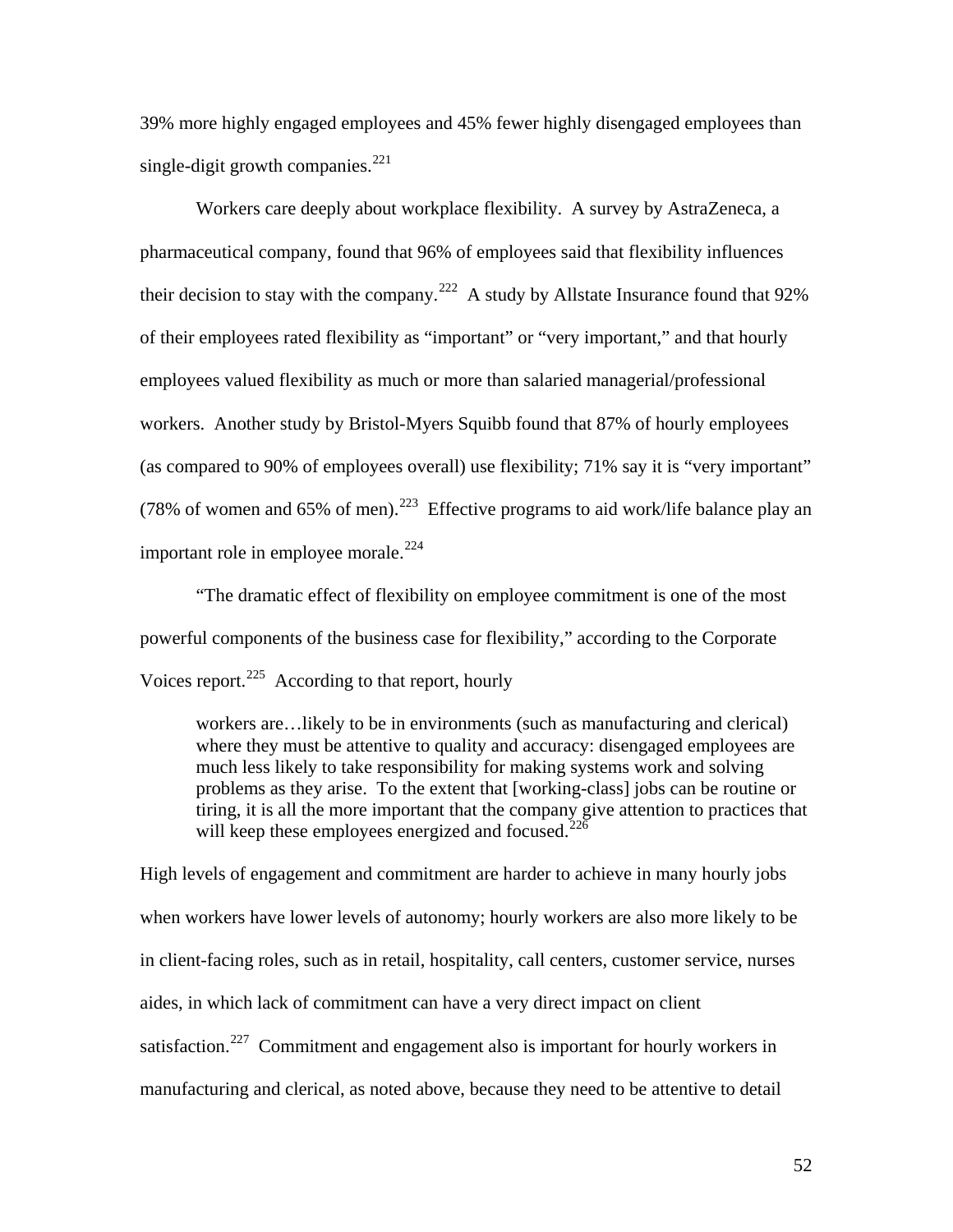and quality control.<sup>[2](#page-82-0)28</sup> In fact, noted the Corporate Voices report, the effects of flexibility on increasing commitment and decreasing burnout are "almost identical" for hourly as for salaried workers.<sup>[22](#page-82-0)9</sup>

#### (3) *Enhanced consumer service and productivity*

"I need 15% core workers who work regular hours or longer. If benefits for parttimers were pro-rated, there would be no cost – in money or in efficiency – to splitting one job into two, or two jobs into three, or instituting flextime. It would probably increase the plant's efficiency."<sup>[2](#page-82-0)30</sup>

Flexible policies can improve productivity in three basic ways: by allowing employers to stay open longer hours with the same number of employees, yielding direct productivity increases; by improving staffing during vacations, illness, and emergencies; and by decreasing "presenteeism" and the TGIF syndrome.<sup>[2](#page-82-0)31</sup> For the sake of brevity, I provide only a few white and blue-collar examples: <sup>[2](#page-82-0)32</sup>

(a) *Direct productivity increases.* StrideRight added 30 hours to its workweek at only 3% additional cost when it put one of its customer service units on flexible scheduling.<sup>[23](#page-82-0)3</sup> When PNC's Eastwick, Pennsylvania Operations Center piloted a compressed workweek, it found a dramatic decrease in processing time for safety deposits, bond inquiries, and other banking services – while extending customer service hours by an hour and a half a day. (Absenteeism also dropped from 60 days to 9, and turnover costs decreased by \$112,750 over a seven-month period.)<sup>[23](#page-82-0)4</sup>

(b) *Improved staffing during vacations, illnesses, and emergencies.* One Aetna Manager said he would like a whole department of job sharers, because "when one is sick or on vacation, the other one is always there."<sup>[2](#page-82-0)35</sup> Maslon, Edelman, Barman and Brand, a Minneapolis law firm with 15% of its clerical staff on flexible schedules, found that it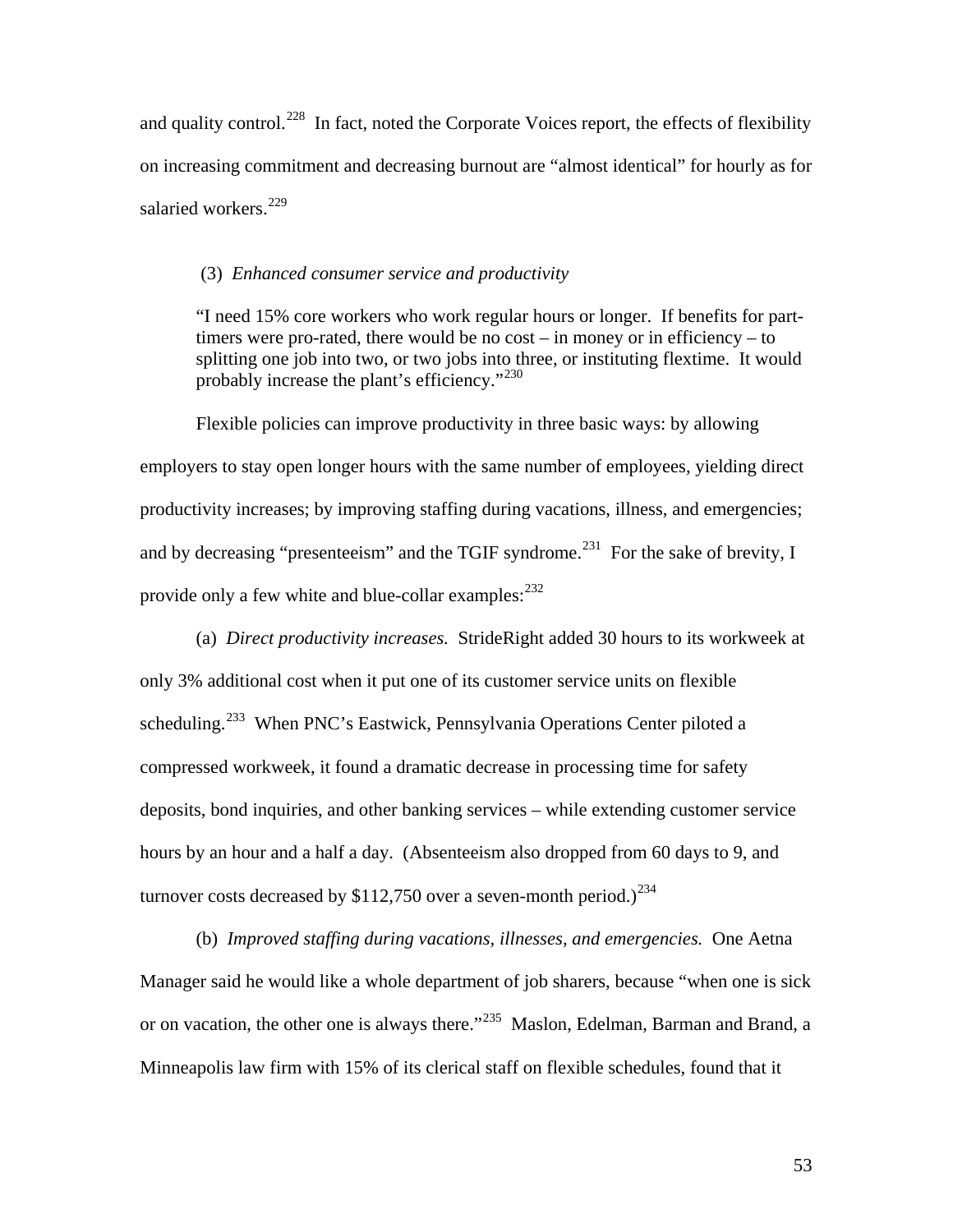never had to hire a temp.<sup>[23](#page-82-0)6</sup> At Marquette Electronics, where a work team can stagger team members' work hours to allow individual workers to come in late or to accommodate a family emergency, employees who miss work can make up the time during another shift. The firm's philosophy is that "Everyone has bad days and days when they give  $120\%$  $120\%$  $120\%$ ."<sup>237</sup>

 (c) *Decreasing "presenteeism" and TGIF.* "Presenteeism" is when a worker is present in body only: the TGIF syndrome that can decrease productivity any day of the week. New York State, which allows flexibility for all of its 200,000 employees, found that job sharing increases productivity by decreasing the fatigue factor. When a vice president at Schreiber Foods job-shared an executive assistant job, she found she got a fresh person mid-week, just when others in the office were starting to tire or react to job stress.<sup>[2](#page-82-0)38</sup> Job sharing in blue-collar jobs could provide the same benefit.

#### (4) *Reduced stress, which drives down health insurance and other costs*

Stress is the leading cause of unscheduled absence and is linked with higher turnover and is also a major factor in productivity loss.<sup>[23](#page-82-0)9</sup> Chrysalis Performance Strategies found that stress is responsible for 19% of absenteeism, 40% of turnover, 55% of employee assistance program costs, 30% of short- and long-term flexibility costs, 10% of costs of psychotherapeutic drugs, 60% of workplace accidents, and many workers' compensation claims and lawsuits. At Bristol-Myers Squibb, employees on flexible work arrangements scored, on average, 30% lower in stress and burnout. A New Englandbased financial services company found that employees who say they have control over their work schedules have burnout index scores less than half that of employees who do not have control over their work schedules. $^{240}$  $^{240}$  $^{240}$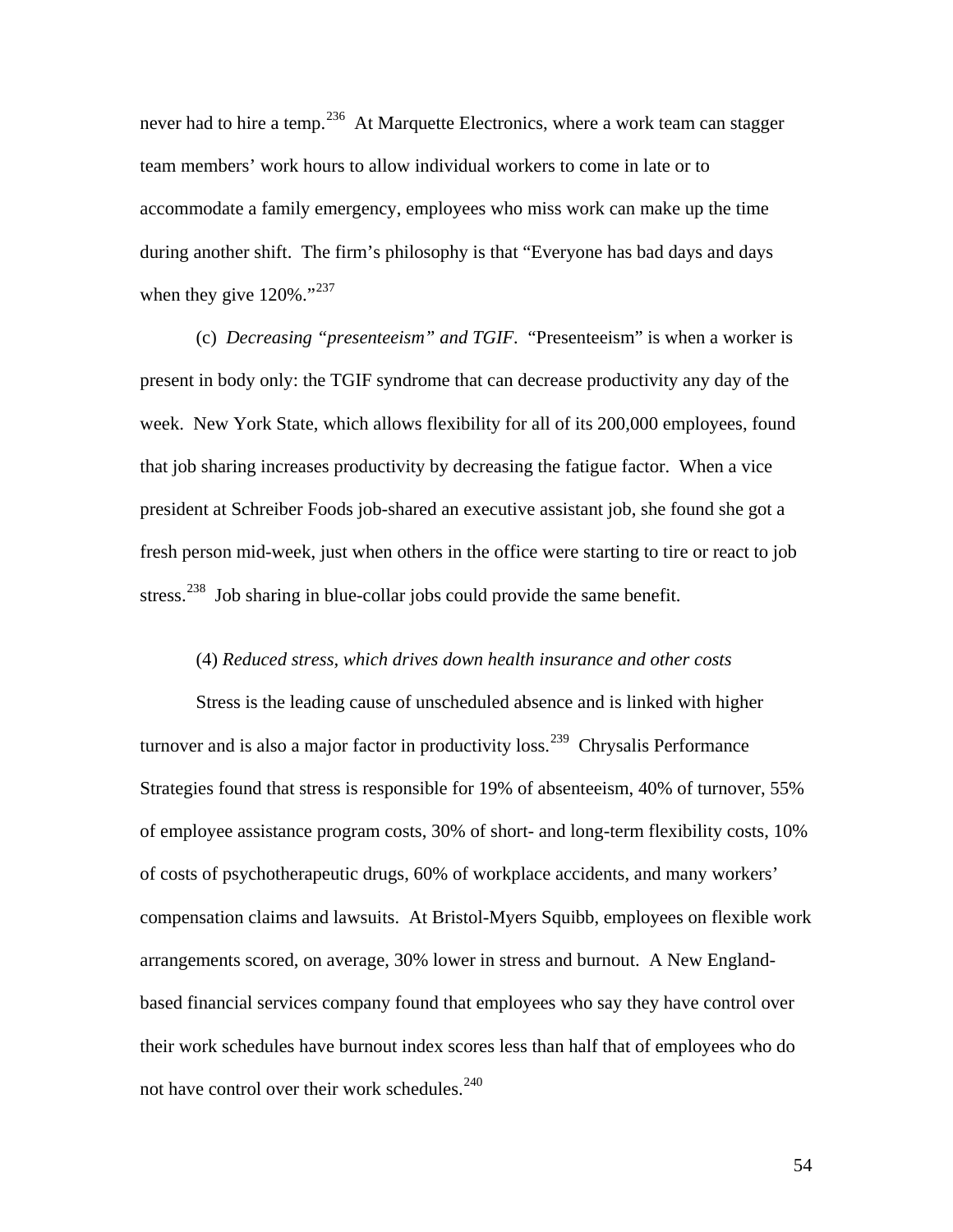Work absence caused by stress played a role in *Los Angeles County Dept. of Public Social Services.*[24](#page-82-0)1 The County refused to allow an eligible worker time off to take her adoptive mother, who was visiting her from Mexico and spoke no English, to the airport. The worker did so anyway, saying that she had no choice because her mother, who had taken her in when she had no one else, would consider it an insult if she dropped her off at the airport alone. "[She] testified that she knew it was wrong not to come into work that day. But she said that she felt compelled to honor her commitment to her adoptive mother."<sup>[2](#page-82-0)42</sup> Although the worker's shift did not end until 4:30 p.m., she did not attempt to report to work after the plane departed at 1 p.m. because, she said, she became "anxious and sick" from worrying about her work/family conflict. $^{243}$  $^{243}$  $^{243}$ 

## (5) *Direct and indirect cost savings due to enhanced recruitment and decreased turnover and absenteeism*

Anyone who has ever been an employer knows that hiring is a crapshoot. When employees are working out well, strong incentives exist to keep them. "Flexible policies are one way to get people to stay," said one small business owner.<sup>[24](#page-82-0)4</sup> The cost of replacing an hourly worker typically ranges from 40 to 75% of the worker's annual salary.<sup>[2](#page-82-0)45</sup> These costs quickly add up. For example, it costs roughly \$2,100 to replace an unskilled hotel worker<sup>[2](#page-82-0)46</sup>; hotel chains employ thousands.

The arbitrations dramatize how inflexible workplaces can lead to attrition among desirable workers. An arbitrator in *Internal Revenue Service*<sup>[24](#page-82-0)7</sup> conditionally reinstated a typist who had been fired for persistent tardiness due primarily to child care problems, in the face of evidence that her problems only began seven years after she was hired when she separated from her husband. She was one of the best typists in the work unit,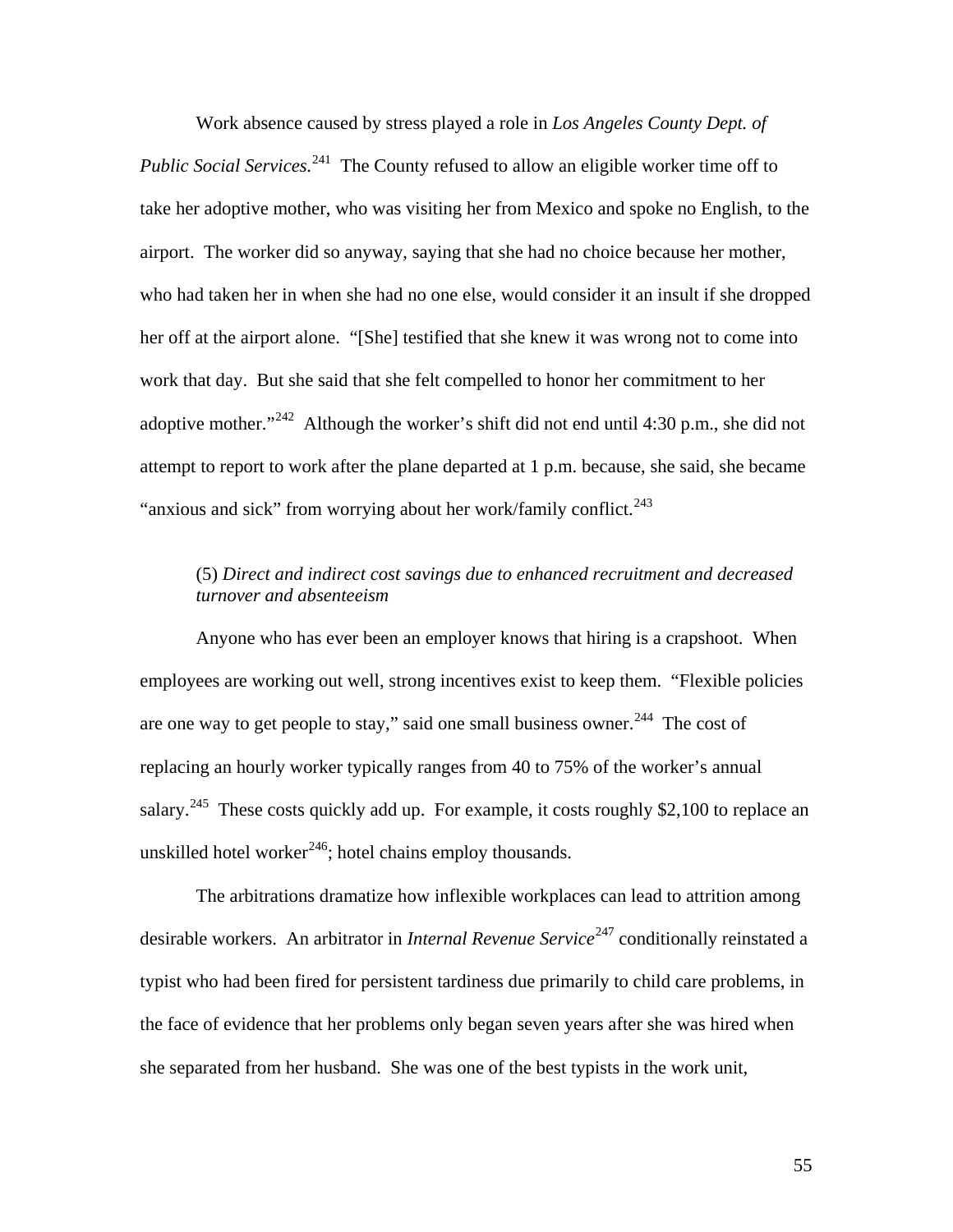according to the arbitrator, and her work had not been affected by the personal challenges that led to her tardiness – in fact, she had consistently received incentive pay awards. Another outstanding worker ran into problems in *Miami Valley Regional Transit Authority*, [24](#page-82-0)8 which involved a bus driver whose absences were caused by child care and transportation problems, and problems with her extended family. The driver was proactive in trying to solve her problems, but had not worked for her employer long enough to be eligible for family leave and was never told of a compassionate leave policy until after she was fired. Said the arbitrator:

"During the hearing . . . I found her to be a very caring person, a people-oriented person. There is no doubt she set a good example by her demeanor on the job and in her attitude toward her passengers. She had a good driving record with no recorded complaints. Unfortunately, because of her [low] seniority position she was assigned to shifts that were difficult for her to properly service because of her family situation."

It is unclear that firing this driver was a good business decision in a demographic context where this worker's replacement might well encounter work/family conflicts as well.

One national survey found absenteeism and tardiness dramatically reduced by flextime.[24](#page-82-0)9 Another study, by the American Management Association, found that flexibility cut absenteeism by  $50\%$ <sup>[2](#page-82-0)50</sup> The Pella Corporation found that job sharing not only decreased absenteeism by 81%, but also increased performance reviews. Other businesses have also reported positive results.<sup>[2](#page-82-0)51</sup> The growing literature on low-wage workers documents that much of the attrition that plagues employers of minimum-wage workers stems from breakdowns in child care.<sup>[2](#page-82-0)52</sup> Employers who allow workers to be open about family care issues may find that, instead of calling in sick for the whole day, employees instead miss only part of the day, because they do not have to pretend they were sick. When employees are allowed to be forthcoming about family care crises or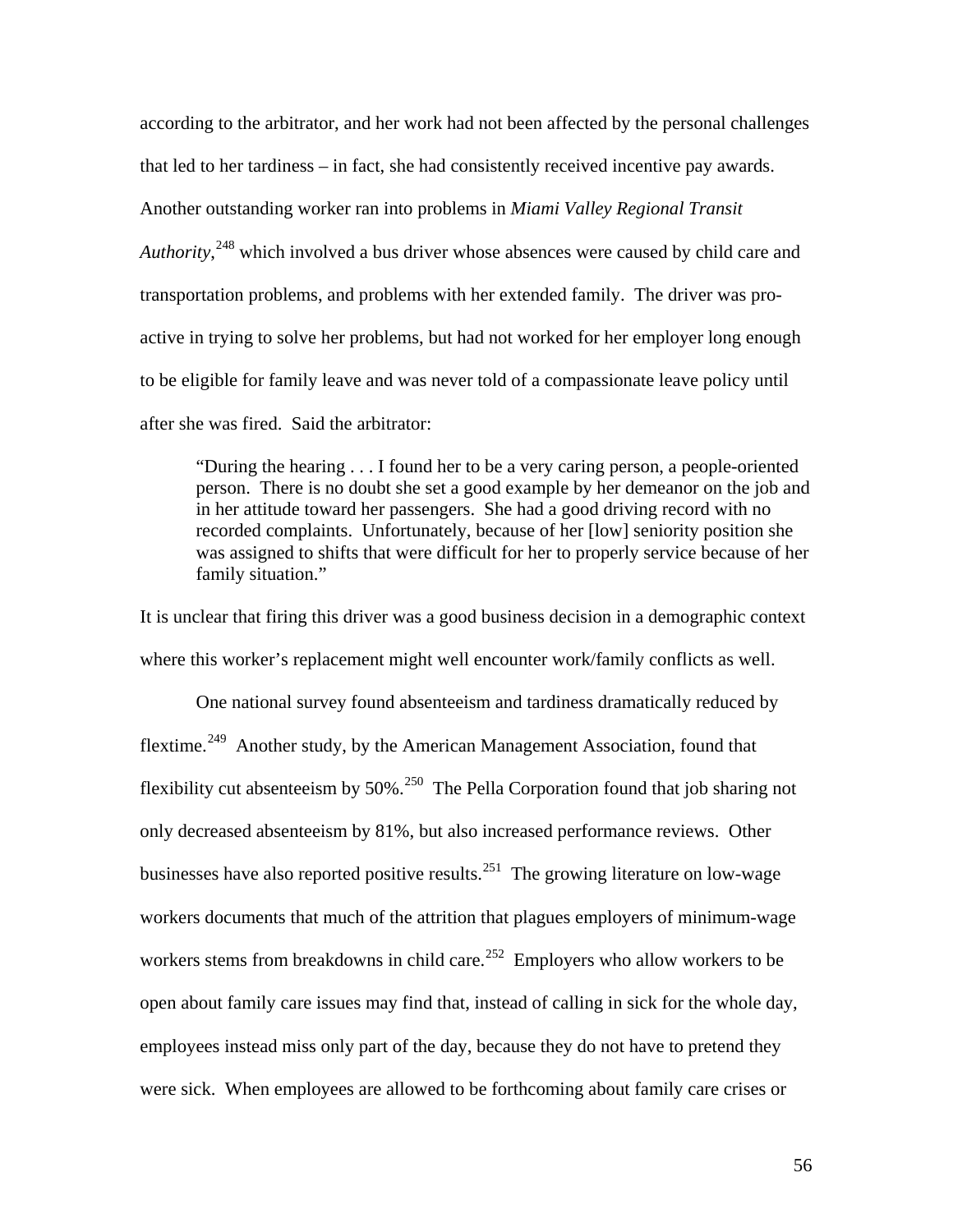children's and elders' medical appointments, some employers have found workers more likely to make up time missed due to family care.<sup>[25](#page-82-0)3</sup> Human services director Frank Guzzo of Union County, New Jersey reported that employees on flextime seemed to be scheduling appointments on their days off.<sup>[2](#page-82-0)54</sup>

 Finally, flexible work can be an effective recruiting tool. Bristol-Myers Squibb found that its flexible work options program had helped it recruit one in five of its workers – and one in three of its women.<sup>[25](#page-82-0)5</sup> When the Minneapolis law firm discussed above advertised a job-share clerical position, they got a "deluge" of applicants. "We had a hot ticket!" said the human resources director.<sup>[2](#page-82-0)56</sup>

#### (6) *Avoiding a loss of employer control in unionized workplaces*

One major finding is that an employer who makes no attempt to deal with workers' legitimate family care responsibilities risks losing control of how work/family issues are treated in a unionized workplace. This result occurs because arbitrators often do not rigidly enforce workplace rules when workers face discipline or discharge because of family care needs, so long as they have adequate child (or other) care and back-up care in place. For example, in *General Telephone of Indiana*, [25](#page-82-0)7 discussed above, the arbitrator reinstated a telephone operator who had refused overtime for child care reasons, saying:

If the inability to employ a responsible individual to provide full-time babysitting care when neither spouse nor relatives are available for that purpose is not a 'compelling personal reason,' then it is hard to imagine what sort of excuse would be acceptable.<sup>[2](#page-82-0)58</sup>

This approach is not uncommon. Despite the fact that arbitrators rarely make split decisions, more than a third (35%) of the arbitrations involving family care produced split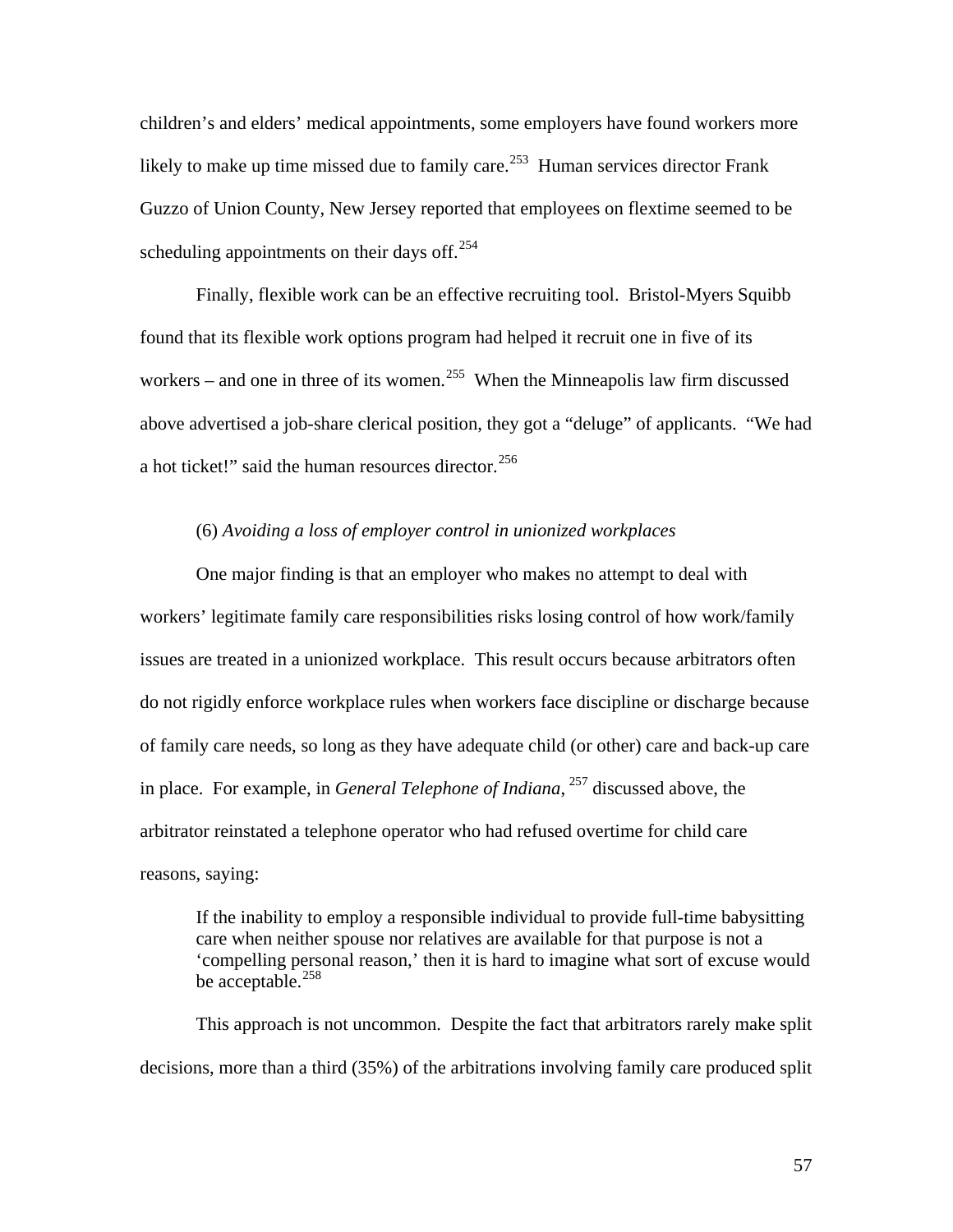decisions, often in situations where the arbitrator refused to enforce full discipline although a work rule had clearly been broken. In this context – unlike in most others – arbitrators routinely second guess the discipline imposed by management, imposing less severe discipline in an attempt to balance the equities because both workers and employers lack the choices they need. To state this differently, arbitrators often treated workers' family care responsibilities as a mitigating factor (although in many cases, this is not the formulation adopted by the arbitrators).<sup>[2](#page-82-0)59</sup> The clear message, for unionized workplaces, is that employers who want to retain control over work/family issues need to address them pro-actively.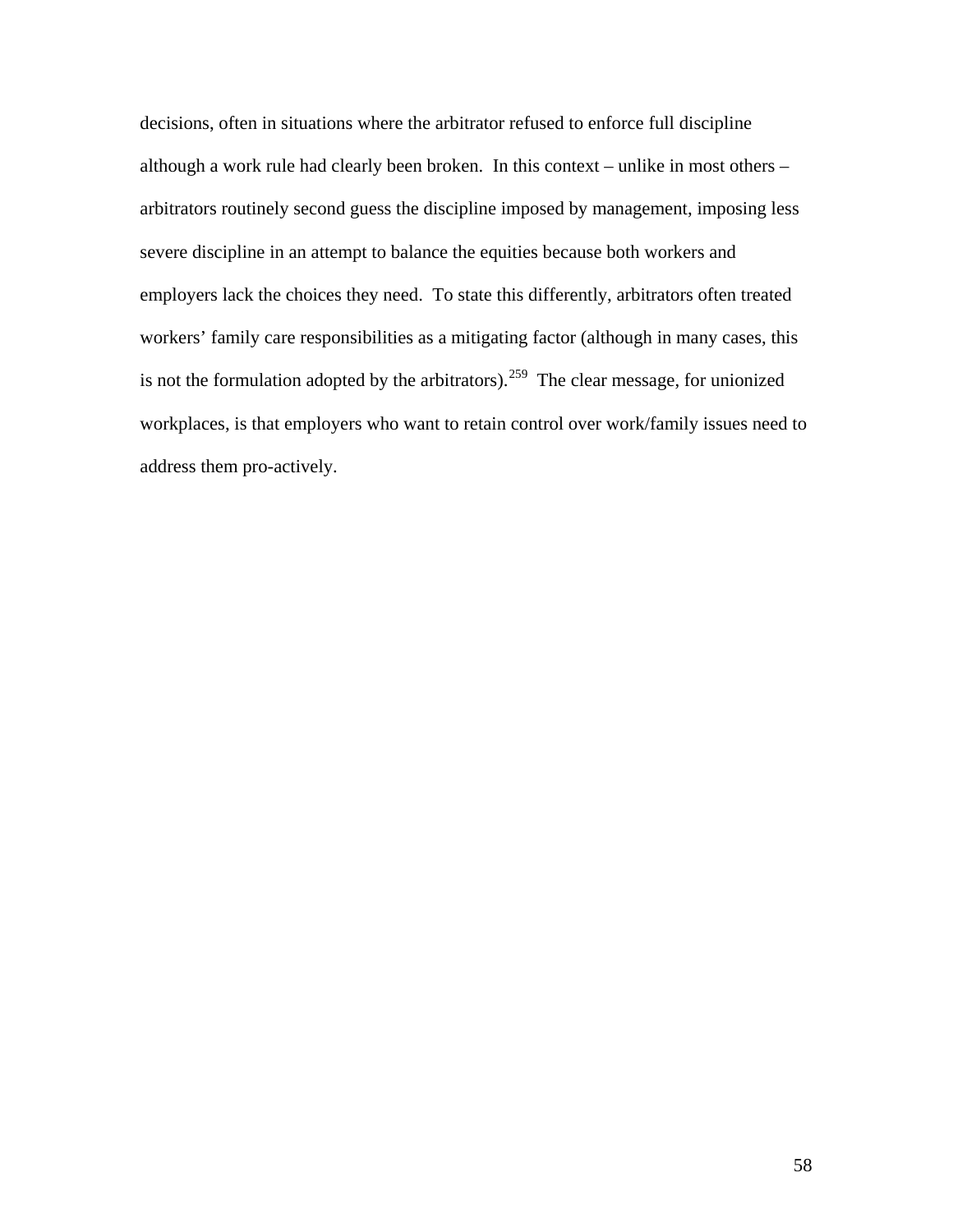#### *6. Best practice: flexibility is possible in working-class jobs*

 One of the many "false truisms" that abound in the work/family arena is that there are certain industries, or certain jobs, where flexible work options "just aren't possible." This is untrue.

Any job can be restructured to be family friendly, although (not surprisingly) different kinds of flexibility are suitable for different kinds of jobs. The arbitrations highlight this point. For example, in *Sutter Roseville Medical Center*, the arbitrator was understandably vexed with a worker who flatly refused to face the fact that he could no longer refuse overtime work, leaving his co-workers to shoulder an additional burden. In ruling for the employer, the arbitrator relied in part on the point that dependable staffing is vital in medical facilities that treat seriously ill patients.<sup>[2](#page-82-0)60</sup> For precisely that reason, however, medical facilities have elaborate back-up staffing systems to ensure that, if one worker is not available, another can be found. In sharp contrast, the arbitrator in *Department of Veterans Affairs Medical Center*, faced with a more sympathetic worker, allowed for flexibility without mentioning the particular problems presented by staffing issues in medical facilities.<sup>[26](#page-82-0)1</sup> Perhaps the type of facility played a role. Perhaps not. After all, the real issue is not whether police, medical, and other 24-hour/day workplaces need reliable staffing. Clearly they do. The real issue is whether the best way to ensure reliable staffing is to discipline or fire workers who cannot report due to unavoidable family care responsibilities – or whether a more effective approach is cross-train workers and provide reliable back-up systems so that when workers with reliable regular and back-up child care cannot report, the employer's needs still will be met. Providing such back-up may be *easier* in medical workplaces, because they already have an elaborate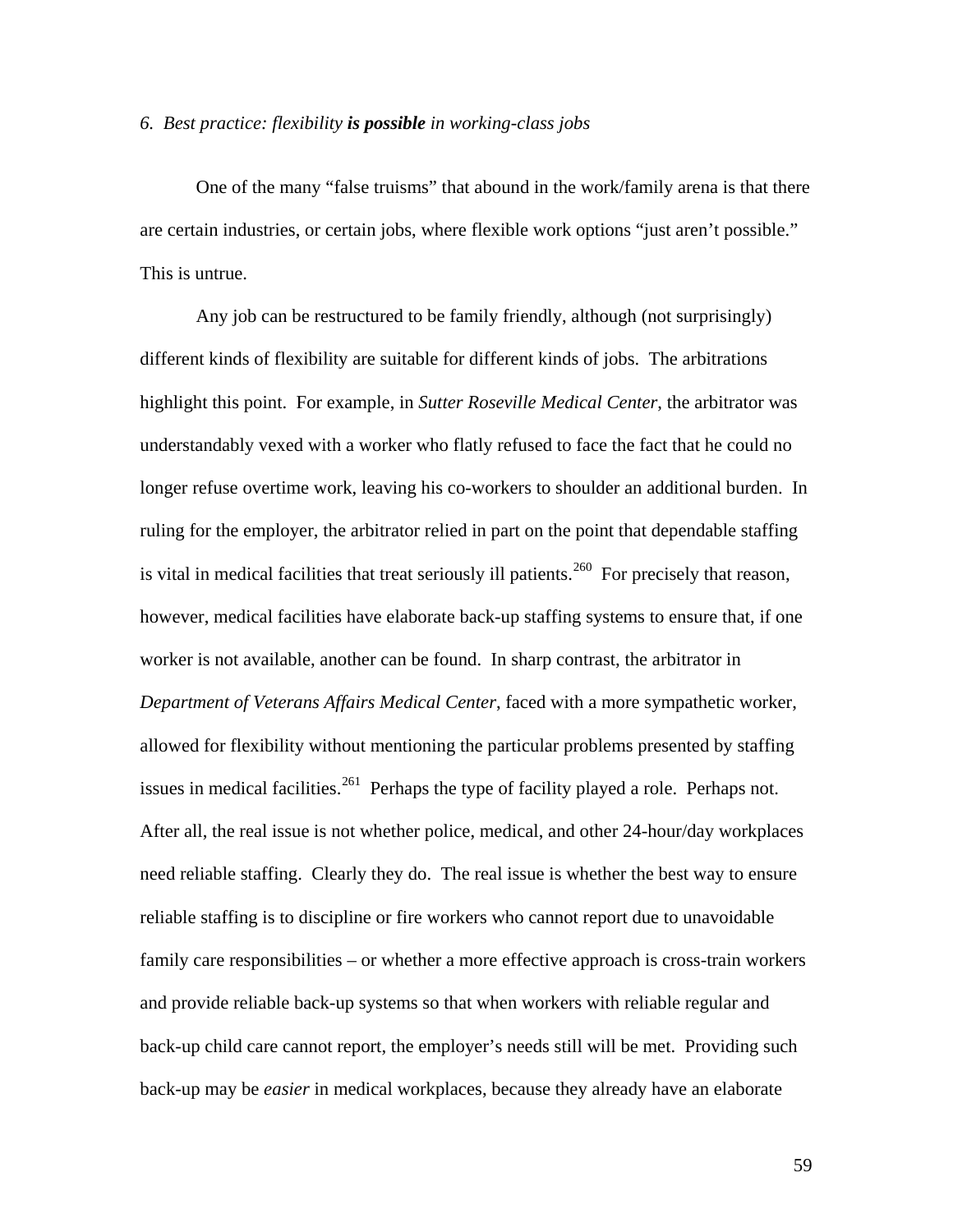system of back-up arrangements, including "floaters," on-call staff, registry, and other back-up arrangements, due to the exigencies of the field.

 The airline industry also highlights the fact that flexibility is not inconsistent with reliable staffing. Airlines typically staff flights through a computerized bidding system in which flight attendants bid for their flights a month in advance. Many flight attendants, male as well as female, handle child care through tag teaming and careful bidding for shifts when their spouse will not be at work.

The misconception that flexibility is not suitable in working-class jobs stems chiefly from the assumption that workplace flexibility is available only by means of individualized arrangements negotiated between individual worker and individual supervisor. That model, applied primarily to professionals, is suitable primarily for professionals. Indeed, one recent study by Bristol-Myers Squibb found that hourly employees were considerably less likely than professionals to use informal flexible work arrangements ([2](#page-82-0)2% v. 35% overall).<sup>262</sup> This makes sense: informal arrangements are most effective for high-human capital workers with the unique skills to negotiate an individual "deal," something most hourly workers lack.

Nonetheless, employers, as well as workers, would benefit from ending workplace/workforce mismatch in working-class jobs.<sup>[2](#page-82-0)63</sup> Here are five crucial steps towards eliminating workplace/workforce mismatch:

1. *COMPLY WITH THE FMLA AND ANY APPLICABLE STATE LEAVE PROVISIONS.* An important first step is for employers who are covered by the federal Family and Medical Leave Act (FMLA)—and any applicable state leave laws—to comply with these legal mandates, and publicize these rights. Under the FMLA, this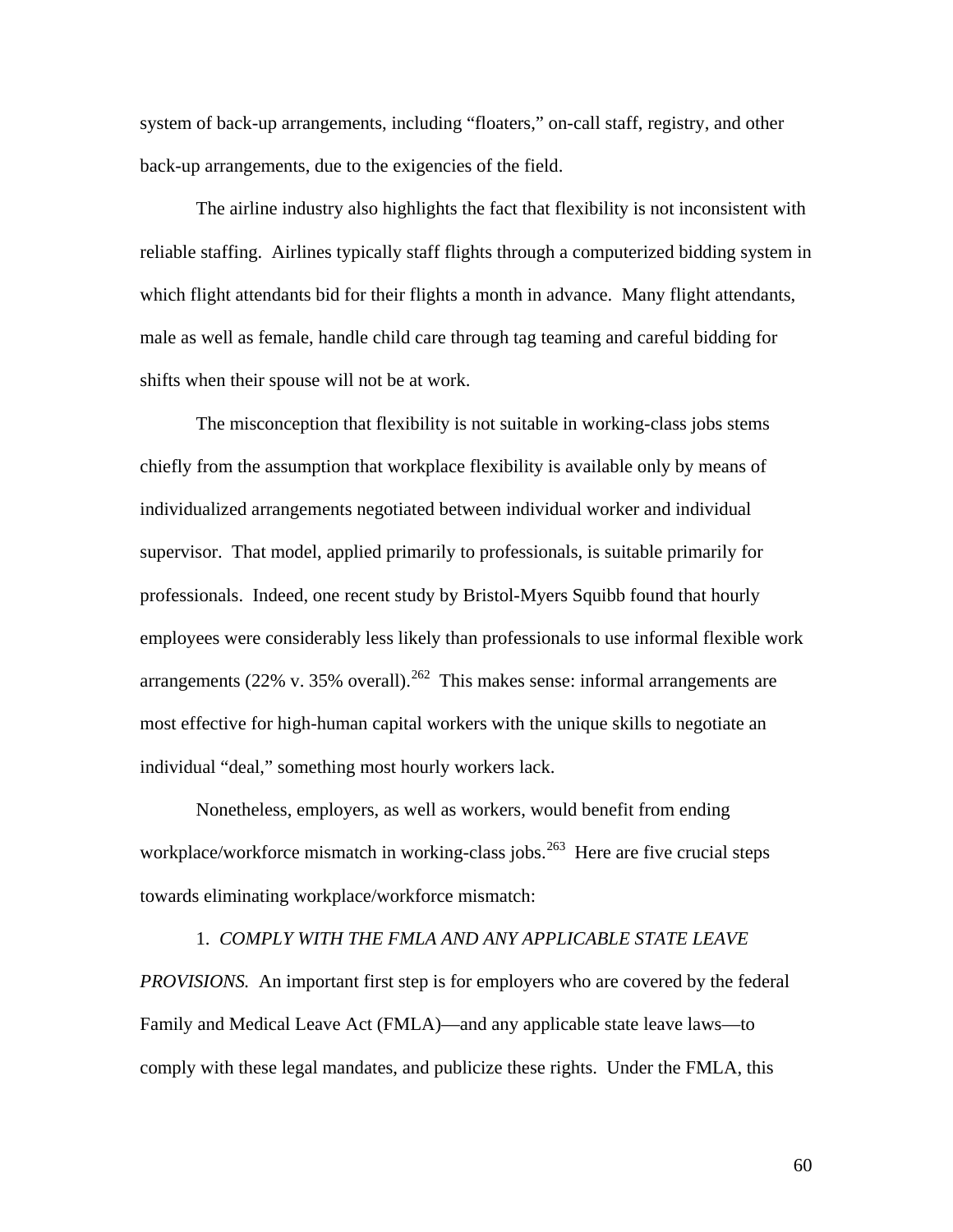includes providing eligible workers (generally those who have worked for the employer for a year and for 1250 hours in the year prior to the requested leave) with twelve weeks of unpaid leave each year to care for a newborn, newly adopted, or new foster child or to care for an immediate family member with a serious health condition. A serious health condition can be, among other things, a medical condition for which a family member has seen a doctor and requires treatment (such as taking prescription medicine) for three or more days, including, for example, a child's strep throat or asthma. Under the FMLA, a worker can take leave on an intermittent basis when medically necessary or when the employer agrees. In addition, some states—including California—provide additional leave and benefits to workers under state law. Employers should find out about and comply with all applicable state and federal leave laws.

2. *CREATE LEAVES FOR WORKERS WITH UNAVOIDABLE WORK/FAMILY CONFLICTS.* A variety of kinds of leaves are workable in virtually any working-class job:

(1) Sick leave available for care of a worker's children or parents<sup>[2](#page-82-0)64</sup> (2) Day-at-a-time personal leave or vacation, available without notice or with minimal notice for emergencies

(3) Vacation or personal leave available in two-hour increments to address family care emergencies (e.g. the babysitter does not show up), routine or emergency medical appointments not covered by FMLA leave, with an expedited process for applying for leave without prior notice for emergencies

Baxter's employees identified "as needed" flexibility as the most important kind of flexibility.[26](#page-82-0)5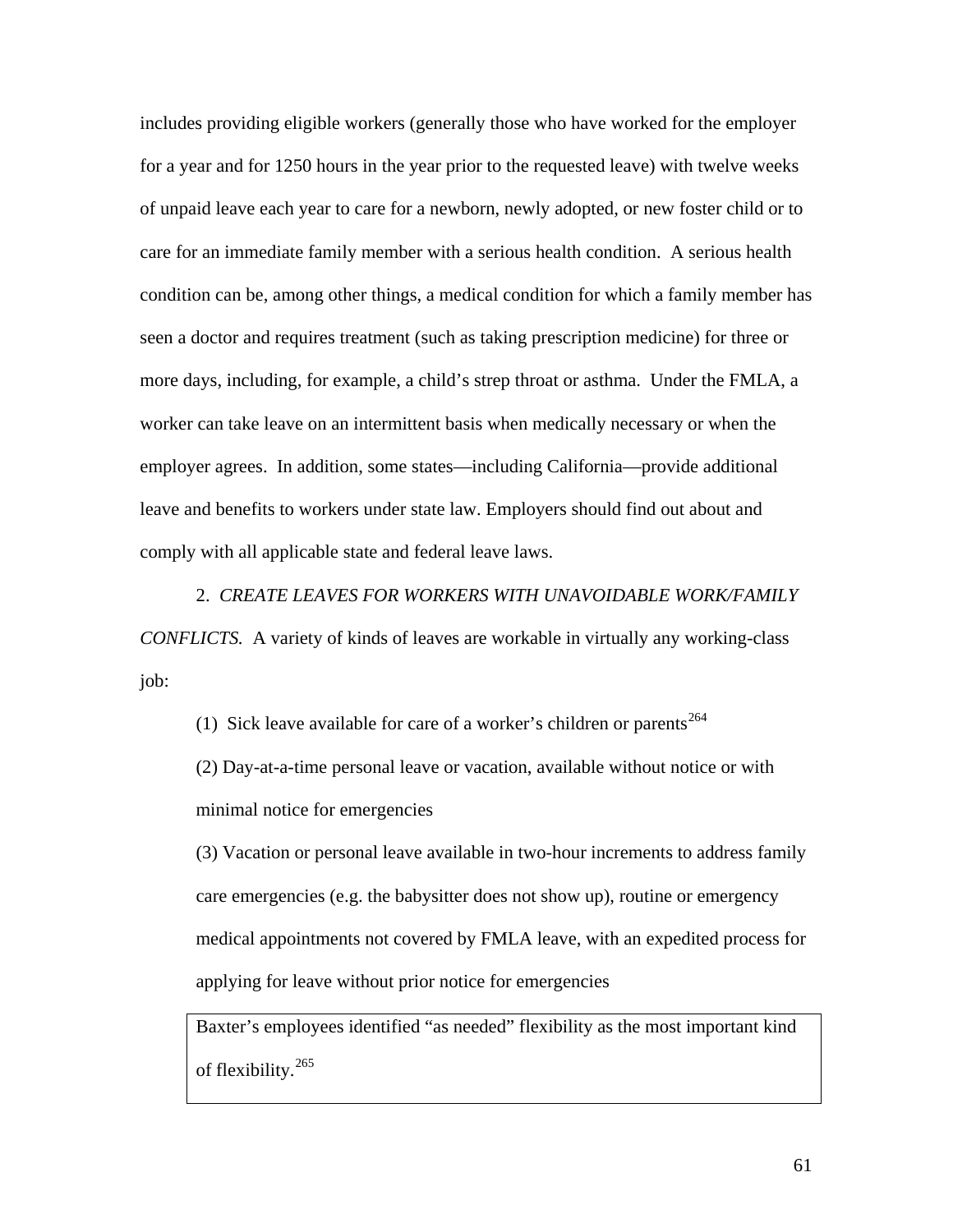(4) Breaks, with access to phones, to allow parents to call home to check up on latchkey kids after school, or on sick children who are home alone (5) Gradual return to work after childbearing: a reduced-hours schedule following childbirth for a limited period

(6) Personal leaves (unpaid but with reinstatement rights) for absences in excess of twelve weeks, for care of a newborn or newly adopted child or an ill family member, with family defined broadly so as not to disadvantage grandmothers caring for grandchildren and others in nontraditional families

These leaves should be accompanied by back-up or cross-training systems to buffer the impact of unanticipated absences – systems that will also help ensure continuity and productivity in the case of unwanted attrition. Finally, large employers also may find it worthwhile to contract with a child care provider to run day camps on site during the summer and on school breaks (including snow days).

An important point is that employers already are paying for many of the work absences these leaves represent – the absences are just being counted as sick leave for an employee's own illness.

3. *FAMILY-RESPONSIVE OVERTIME*. Another important challenge is to design an overtime system that will ensure effective overtime coverage for employers without driving conscientious workers out. Two principles are:

(1) Rely as much as possible on voluntary rather than mandatory overtime; allocating overtime equally among the workforce makes no sense, given that some workers positively desire overtime, while others feel a pressing need to avoid it;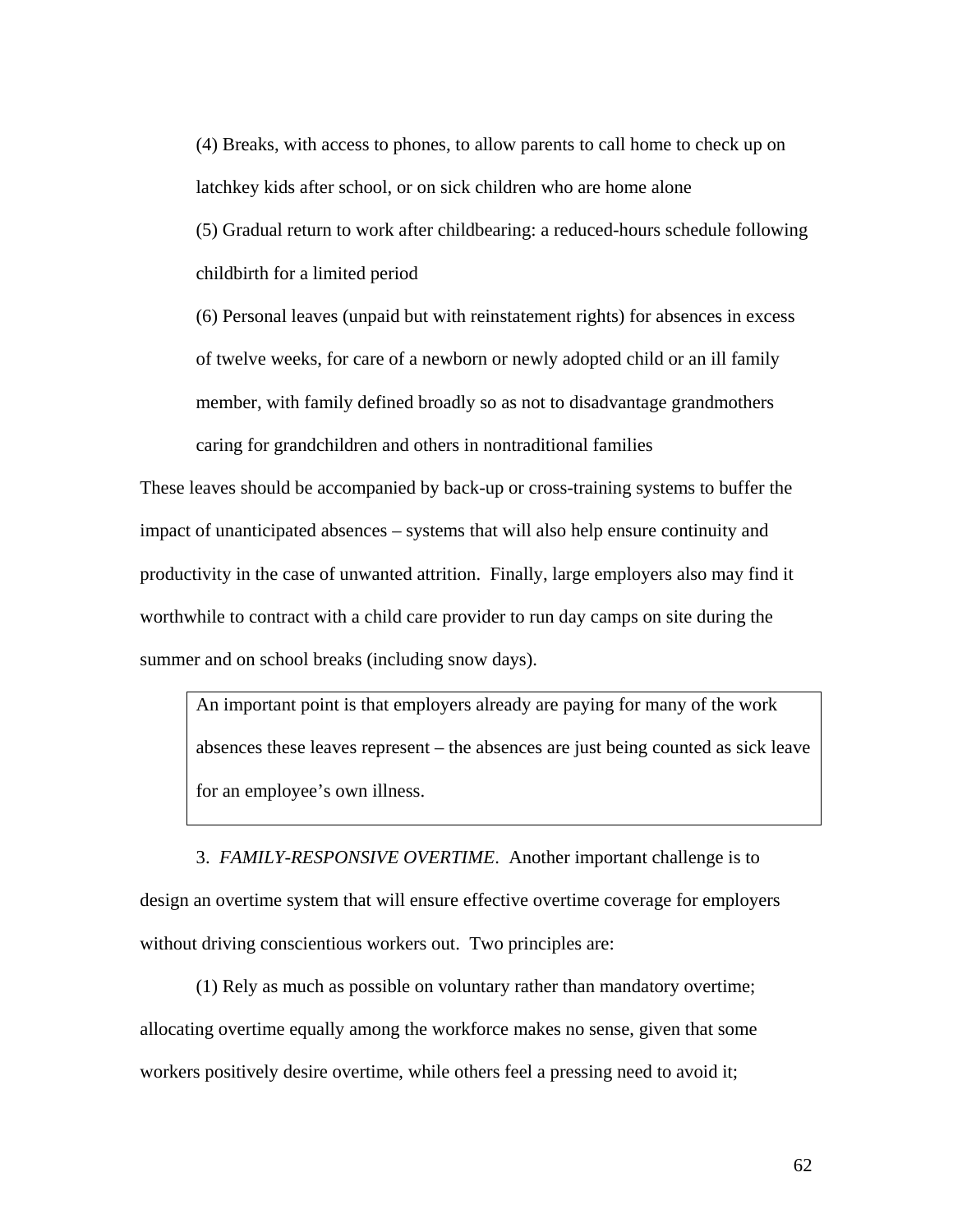(2) Provide a system that enables workers with bona fide child care and other family care needs to refuse overtime if need be, and provide them with an alternative approach that sets aside certain specific days or other periods when they will be on call for overtime, so that they can arrange family care coverage in advance. This is the system developed *ad hoc* by arbitrators in a variety of cases, notably *Rochester Psychiatric*[2](#page-82-0)66 and *Allied Paper*. [2](#page-82-0)67

Another important principle, in blue-collar jobs, is that apprenticeships and other on-the-job training programs should not be offered only after working hours. Not only will this preclude women from advancement; so also will it preclude many divorced men, and men in tag team families.

4. *REDUCED HOURS AND FLEXIBLE WORK OPTIONS.* Reduced or flexible hours options also exist for virtually every job, but different ones are suitable for different types of positions. Another false truism is that only professionals want reduced-hours work. A recent study by Allstate Insurance found that hourly workers were actually *more likely than professional/managerial workers to want a part-time schedule.*[26](#page-82-0)8In addition to the demand for jobs less than 40 hours/week, in workplaces where full-time is defined as 50+ hours, most mothers will want reduced schedules: fully 95% of mothers aged 25 – 44 work less than 50 hours/week year-round.<sup>[26](#page-82-0)9</sup> Many kinds of reduced-hours schedules are suitable for working-class jobs, keeping in mind that such jobs, if they are to achieve the business goals associated with ending workforce/workplace mismatch, should pay at least pro-rated benefits (in sharp contrast to the practice of switching jobs from full- to part-time in order to avoid to decrease labor costs by eliminating benefits).

*Here is a rough typology:*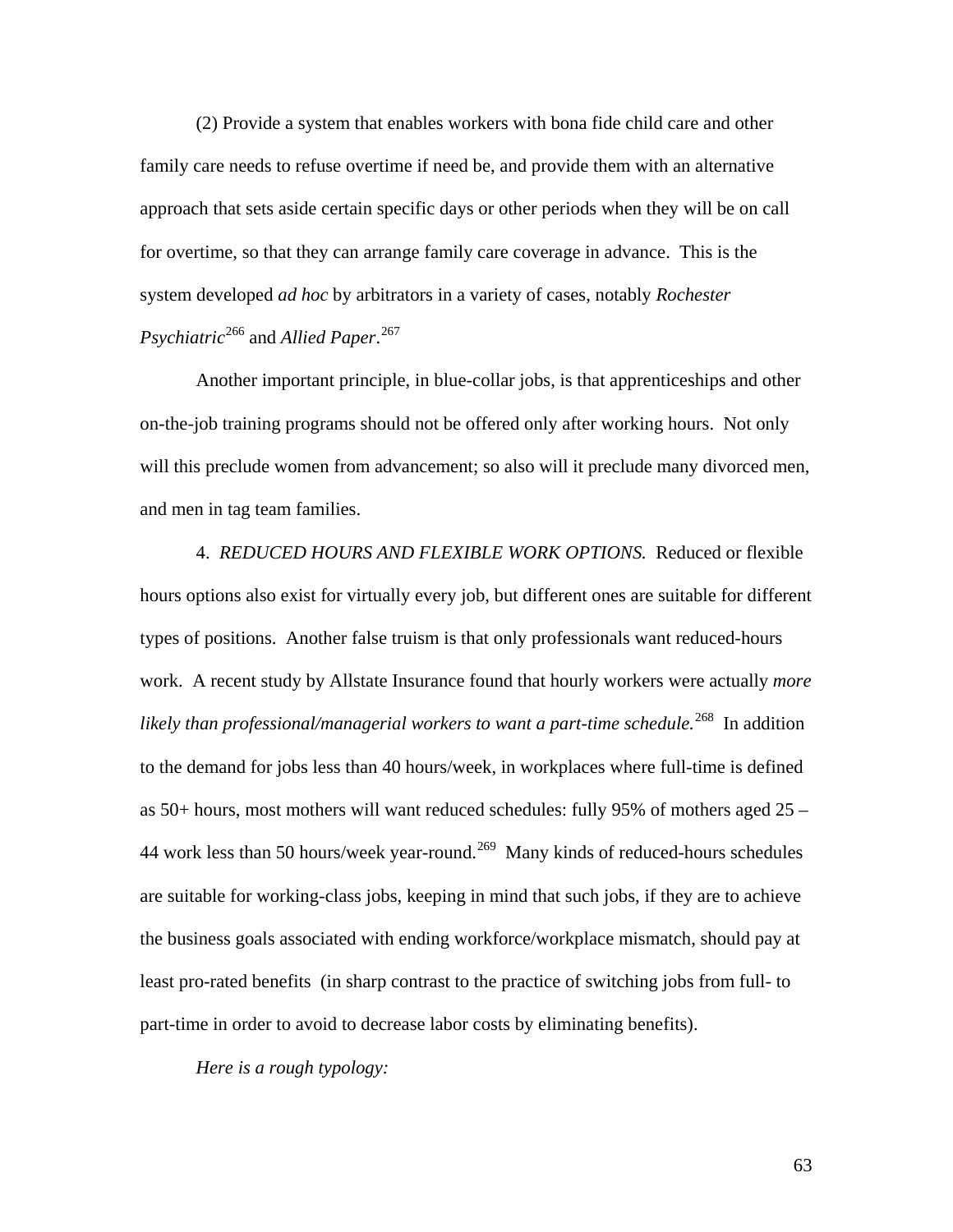## *On-site blue-collar jobs in manufacturing and medical/police/emergency personnel, including medical techs, nurses, and nurses aides*

In some jobs, being on-site is an essential part of the job, either because that is where the customers are or because the job requires extensive equipment and/or teamwork. Reduced schedule options in these types of jobs include:

> • Compressed workweeks, where workers work four 10-hour days and have the fifth day off, or "nine-day fortnight," where workers work for ninehour days for 8 days and have every other tenth day off.

At Texas instruments, over 60% of hourly workers are on compressed workweeks.[2](#page-82-0)70

- Job sharing, where two people split one job, for example with one person working two days a week and the other working three days a week, with each worker receiving at least pro-rated benefits.
- Proportional work with benefits, as when some workers work a four-day week while the extra days are covered by retirees who want to "keep their hand in" or by "floaters" whose work consists of filling in for workers on their days off.

## *On-site white collar jobs such as secretaries, who have a personal relationship with an individual boss*

- Compressed working time, job sharing, proportional work with benefits
- Flexwork: flexible starting and stopping times

### *On-site service work, from retail sales to auto repairs to computer tech to government*

### *benefits worker*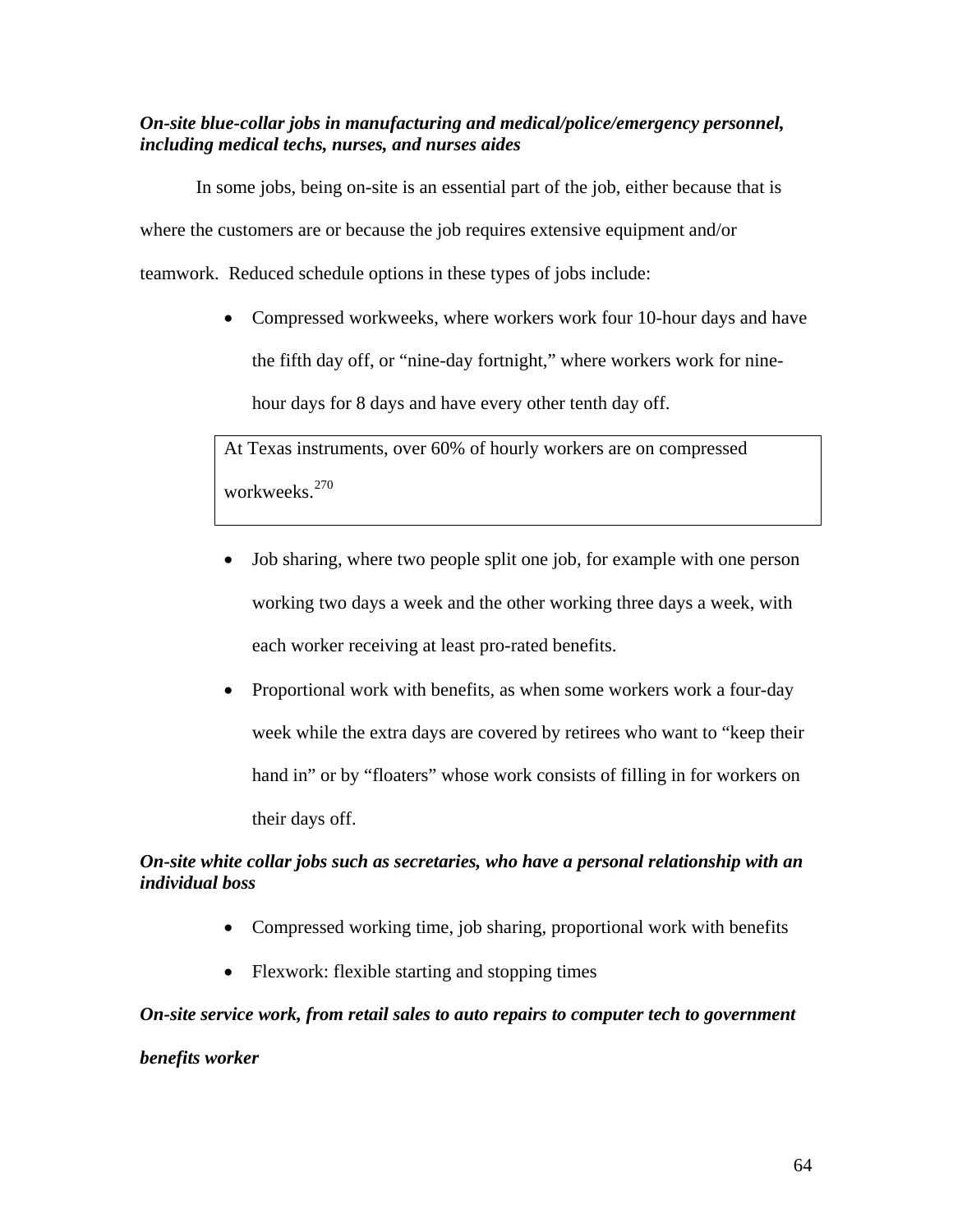• Compressed working time, job sharing, proportional work with benefits, flexible starting and stopping times

# *Clerical jobs such as billing, and telephone jobs such as customer service and call centers*

- Compressed working time, job sharing, proportional work with benefits, flexible starting and stopping times
- Telecommuting is often an option for these workers

When GlaxoSmithKline's Consumer Healthcare division implemented a compressed workweek, 89% of customers felt service had not been disrupted, and 98% said their inquiries had been answered in a timely manner.<sup>[27](#page-82-0)1</sup>

# *Off-site jobs such as jobs in sales*

• Compressed working time, job sharing, proportional work with benefits,

flexible starting and stopping times

The Consumer Health Care Division of GlaxoSmithKline implemented flexible work arrangements, particularly job sharing, among customer service reps as a way of retaining talent. Increased productivity and extra coverage resulted.[27](#page-82-0)2

AstraZeneca, a pharmaceutical company, found that job sharing and part-time sales positions in its field sales force performed as well as sales reps with conventional schedules.[2](#page-82-0)73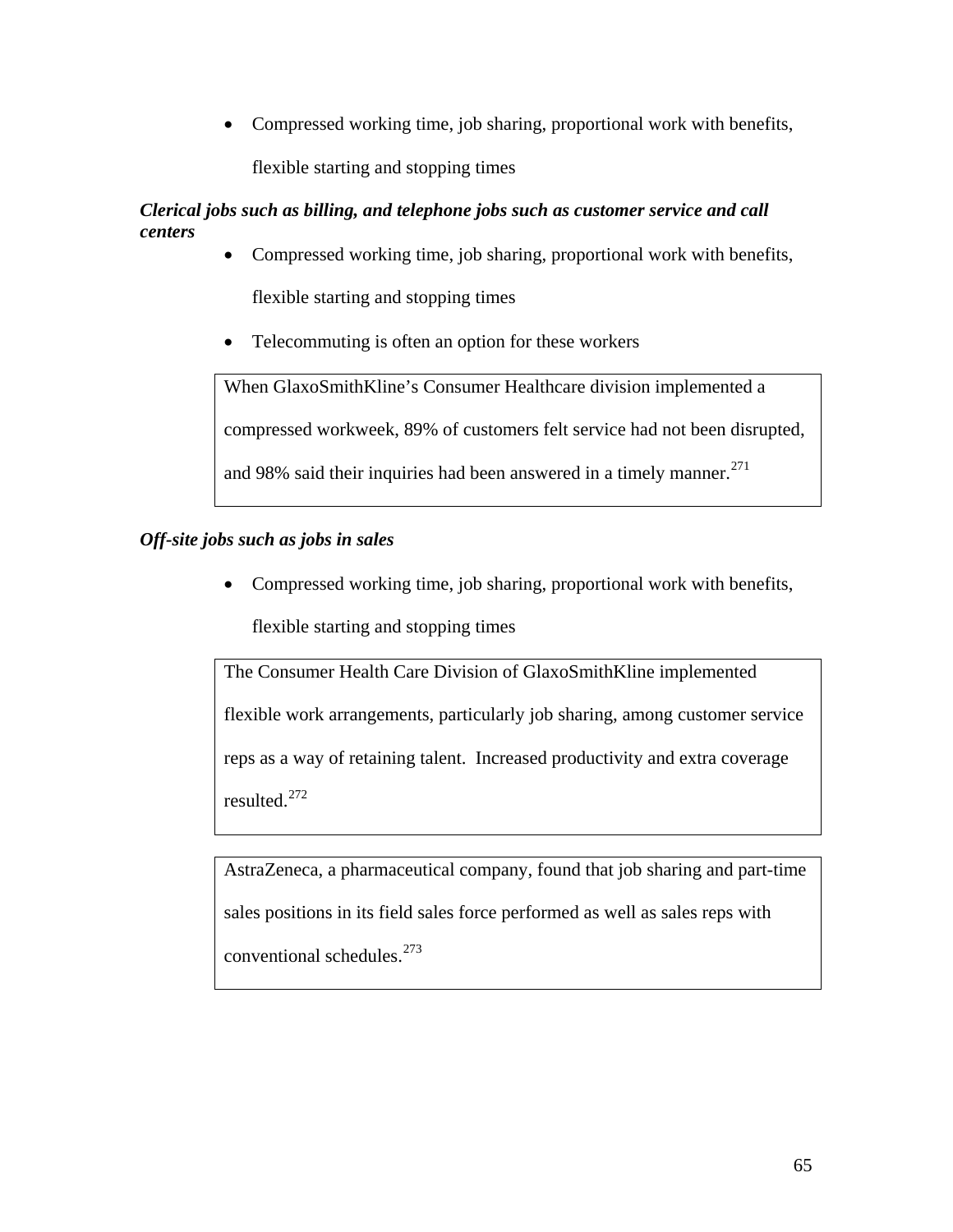#### **CONCLUSION**

Mr. Ball testified that he again urged the worker to seek counseling [under the Employee Assistance Program to remedy his absenteeism problem . . . . Mr. Ball] stated at the hearing that he did in fact review his situation with a counselor shortly thereafter but . . .the counselor informed him that the program would be of little assistance to him inasmuch as his problem with attendance was not directly attributable to his own personality as much as it involved the care of his [severely mentally handicapped] child.

*-Boise Cascade Corp., Insulite Division*<sup>[27](#page-82-0)4</sup>

Many employers have recognized the need for Employee Assistance Programs (EAP) due to alcoholism, drug abuse or other personal problems, but have yet to aid responsible workers whose only problem is that they are also responsible for family caregiving. The exclusion of family care from employee assistance programs is one symptom of the larger problem: employers need to recognize and address workforce/workplace mismatch. In an era when 70% of families have all adults in the labor force,  $275$  $275$  it is not only unrealistic for employers to insist that employees have "a family life secured" from the demands of child and elder care, it is uneconomic. A human resources policy stuck in the 1950s is bad for the bottom line.

*For employers,* this report provides a concrete list of best-practice policies that should be implemented to adapt today's workplace to today's families. Continuing to define the ideal worker as someone who never has competing family responsibilities is not only unrealistic and uneconomic – it does not fit with the kind of family values that workers and their employers share.

In addition to messages for employers, this report also has other important messages: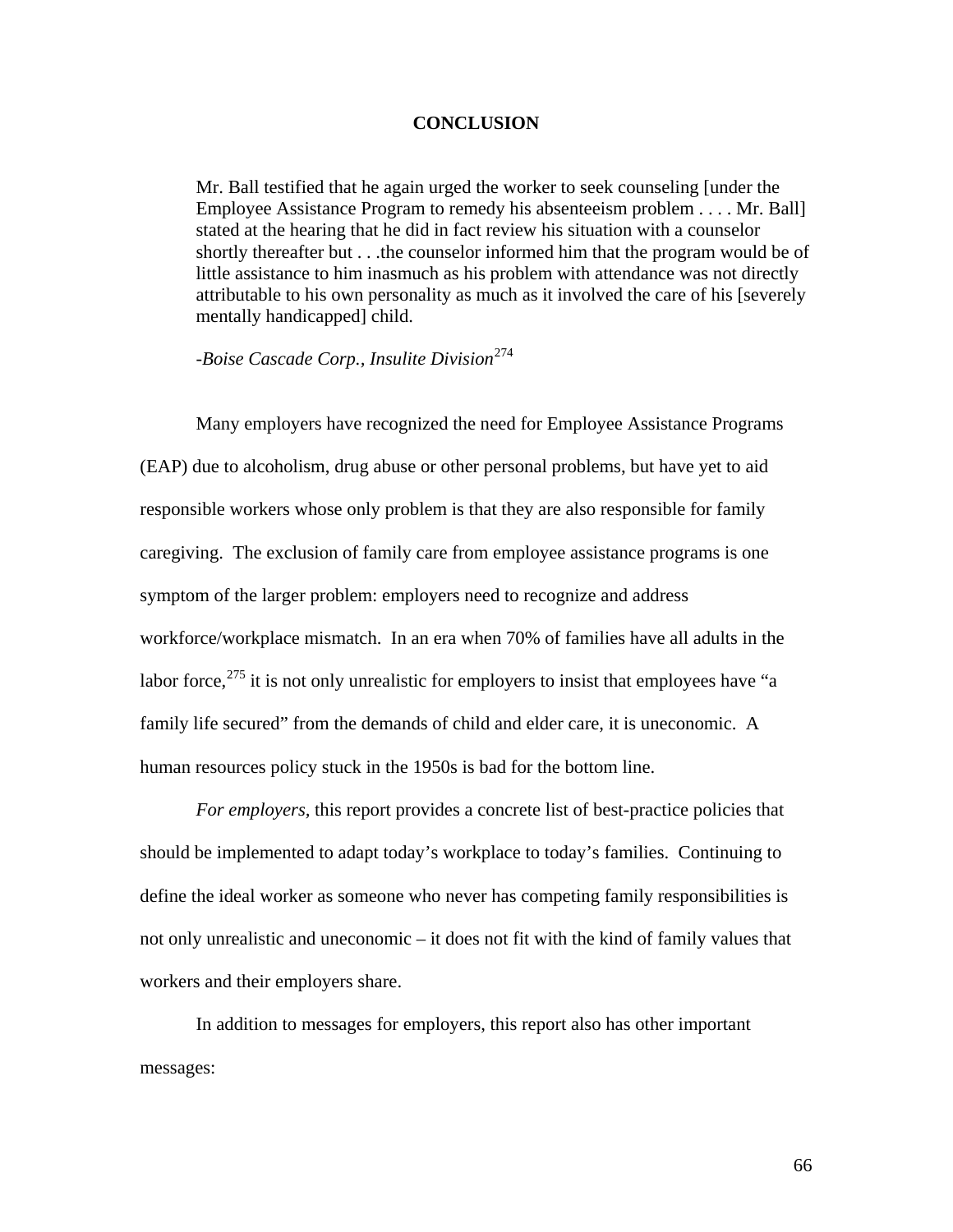*For the press*, it provides a new story line for coverage of work/family conflict. It is time to stop relegating coverage to the "Style" sections of newspaper and to stories that cover only the work/family conflicts of professional women. As this report vividly shows, ordinary Joe and Jane can't opt out: instead, they have to soldier on, daily facing situations in which they have to choose between jobs and the caregiving their families need to survive.

The "opt-out revolution" is one symptom of a major economic issue: our workplace still assumes workers with "a family life secured" (presumably through the effort of a stay-at-home spouse) in an era when breadwinner/homemaker households comprise only 30% of the workforce – and 16% of working class families. Do employers improve our international competitive position by perpetuating workplace/workforce mismatch?

The simple answer is no. For the press, the key message is that work/family conflict should be covered as a major economic issue. No editor would cover unemployment only through human-interest stories discussing the experience of a few of the reporter's unemployed professional friends; such stories are similarly inappropriate as the sole "story line" for covering work/family conflict.

*For policymakers* the crucial message is that work/family conflict is not just a professional women's issue. The press's overly autobiographical approach to covering work/family issues has a negative impact on public policy. Policymakers (state and federal) need to come to terms with a hard fact: their inaction leaves many conscientious workers vulnerable for doing what virtually any parent, spouse, or child would do. American workers are far more vulnerable than workers in other countries because they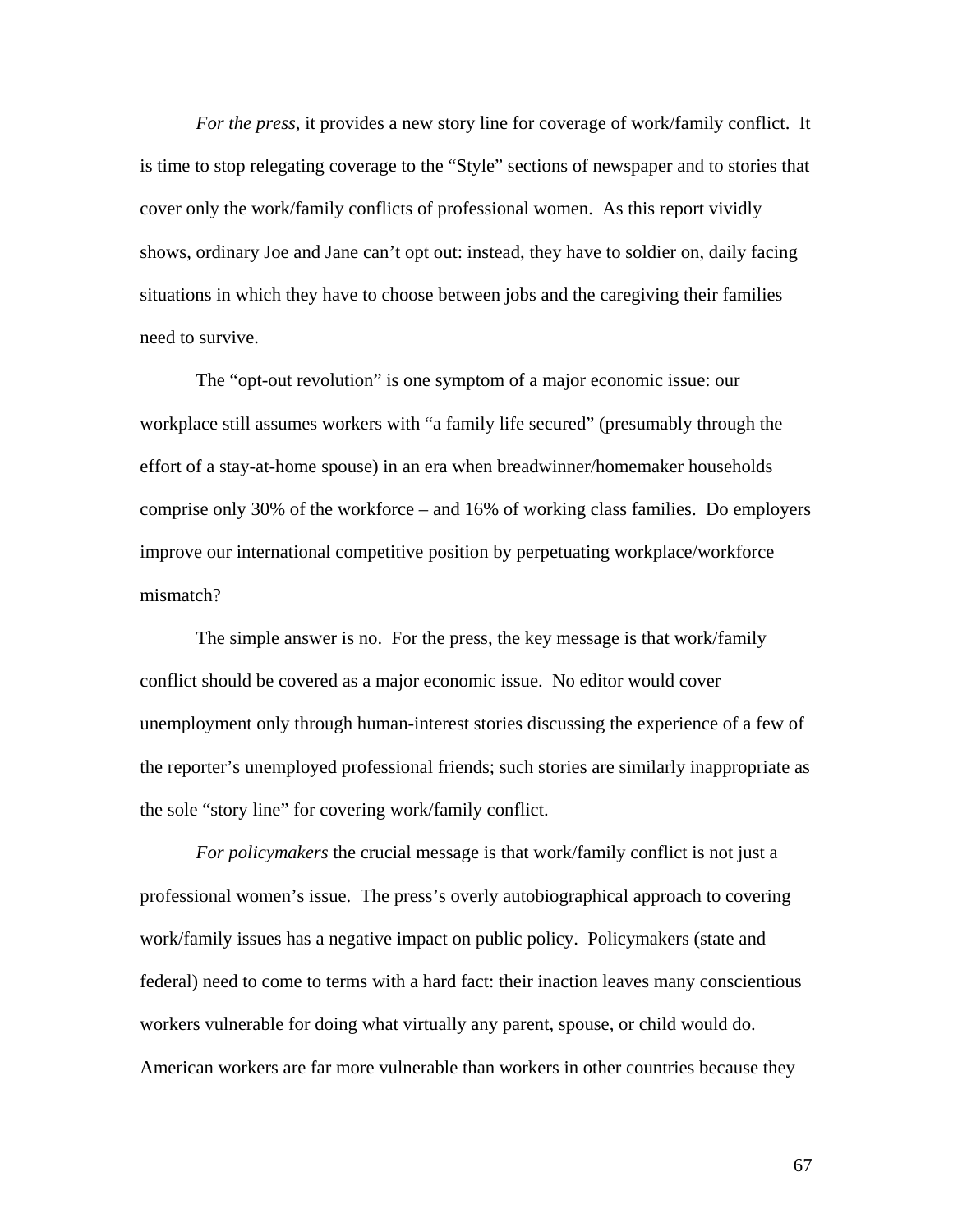lack basic protections available to workers in many other advanced industrialized countries. Alone among such countries, they lack paid maternal leave.<sup>[2](#page-82-0)76</sup> Unlike workers in all European countries, they lack working time regulations such as the right to request flexible work arrangements, the right to proportional pay for proportional work, mandated vacation time, parental leave, and sick leave available both for illness of the worker and close family members.<sup>[27](#page-82-0)7</sup> Apart from the small Head Start program available to very low income workers, Americans also lack high-quality, subsidized child care. Once the press stops covering work/family issues as just a problem for professional women, policymakers will stand face to face with a central irony: In a country committed to the family values of caring for children, elders, and the ill, the lack of supports for hard-working families creates everyday crises for many ordinary Americans.

*For unions*, the key message is that work/family issues are a core union issue. Until employers match the workplace to the workforce, workers' unacknowledged family needs will continue to make them vulnerable to being disciplined or fired when they act on the family values that form a precious core of working-class identity. These arbitrations highlight poignant situations in which unions prevent conscientious workers from losing their jobs; more people need to know about them. Last but not least, the important message for a union movement newly focused on organizing is that, without contract protection, *many workers are one sick child away from being fired.* As this report shows vividly, this includes *men as well as women, grandparents as well as parents – indeed, it includes anyone with a family member who may become sick and need care.*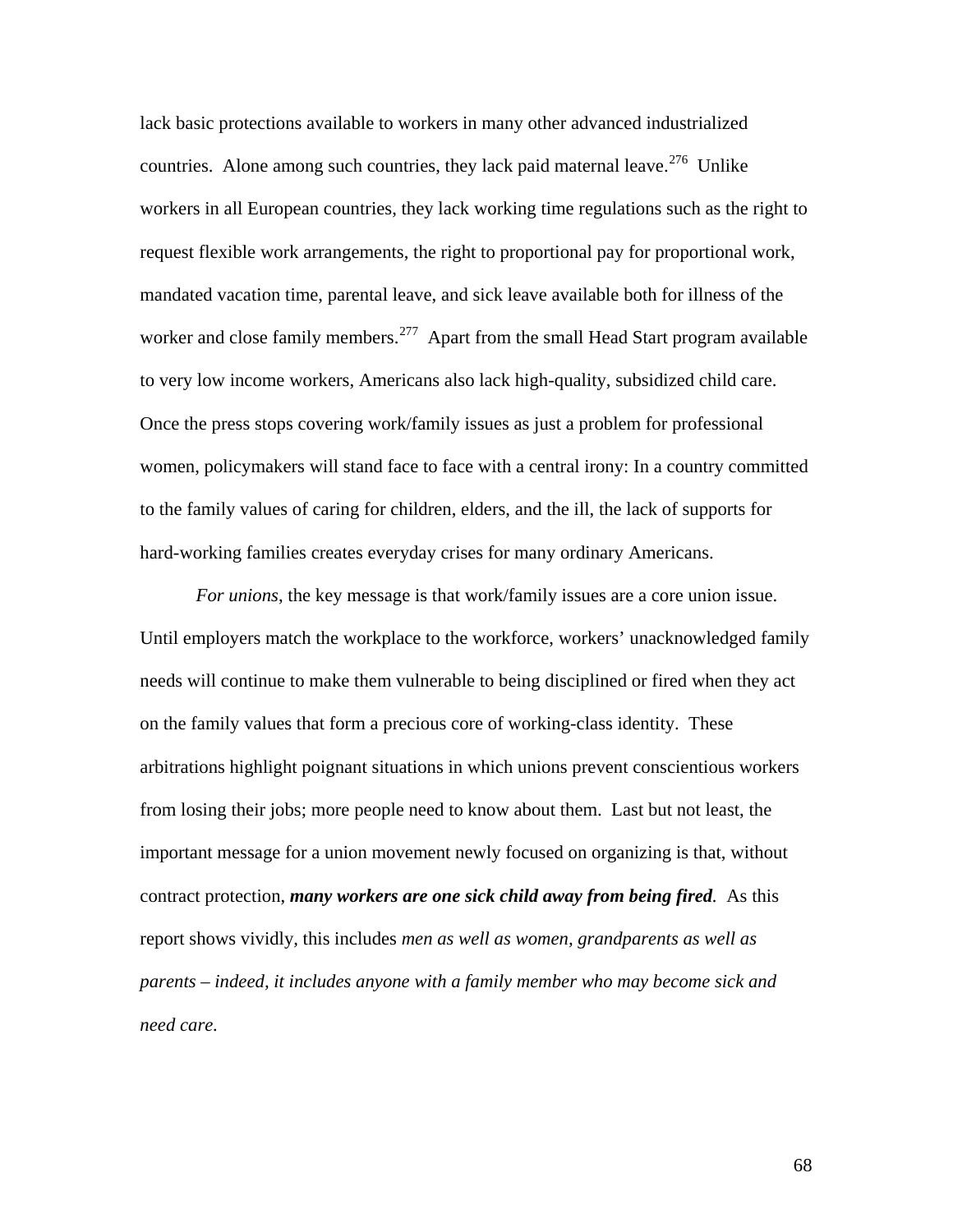*For policymakers, employers and unions, the core message is the same. It is time for Americans to act on family values that are widely shared.*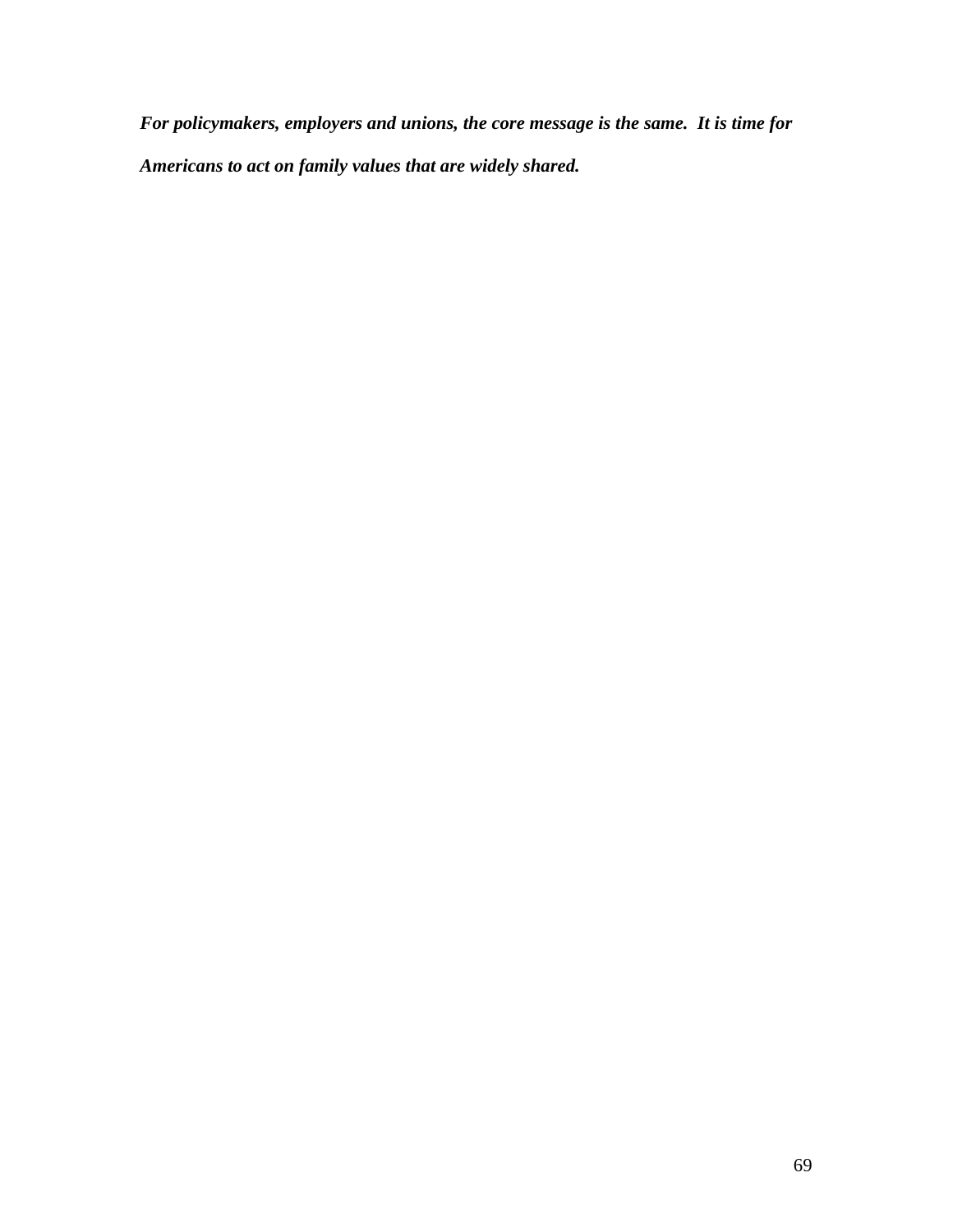#### **APPENDIX A Methodology**

Arbitrations were culled from a variety of sources; the list of full text sources and summaries provided in *Researching Labor Arbitration and Alternative Dispute Resolution in Employment* by Suzanne Thorpe and Laura J. Cooper served as a starting point. Scanning the print editions of Labor Arbitration Reports showed that publication's head notes concerning the topic (including absenteeism, tardiness and FMLA) provided a basis for search terms in this and other databases. Additional search terms were kept broad, to cast the widest net. They included absent, tardy, "child care", "care giving", "elderly parent," child!, parent, family, ill, sick. Where databases were of manageable sizes and searching options were limited, a review of the entire database was conducted. Cases culled from these sources were then read and selected or discarded based whether they were substantively about work/family conflict.

 The majority of the arbitrations found were in the *Labor Arbitration Reports*. Publisher website http://www.laborandemploymentlaw.bna.com provides advanced search options that, when one is familiar with the head notes commonly associated with these arbitrations yielded comprehensive lists of potential sources. The major drawback of this website is that it makes available only those arbitrations published in its print copy.

 Most additional online research occurred on Westlaw, as its arbitration databases were, in general, more complete than Lexis. The database LA-UNP covered those arbitrations not chosen for publication in the print copy of Labor Arbitration Reports. The Labor Arbitration Information System (LAIS on Westlaw) provides mostly summaries of arbitrations, rather than full text. Yet using common terms -- absenteeism, tardiness, child, parent, family, care giving – turned up cases not found in other databases. Finally, PersonNet (PNET-ARB) provided a few additional arbitrations involving the federal government.

Lawmemo.com allows for free arbitration searches, but its catalog is limited to arbitrator submissions and its search engine is basic. However, because of the limited number of arbitrations available on the site, it was possible to examine these cases individually to determine if they met the criteria needed.

Of the discipline and discharge arbitrations, most (79%) involved child care; 10% involved care for a parent; 9% involved care for an extended family member; 2% involved care for a grandparent; and 6% involved care for a spouse. In 65% of the cases, the workers were AWOL or had an unexcused absence or involved excessive absenteeism. Roughly 18% involved workers who refused overtime or an assignment. 11 % encountered charges of insubordination. 11% involved tardiness. In the cases that involved discipline and discharge, management prevailed in 43% of the arbitrations; the union prevailed in [2](#page-82-0)1%; the remaining  $35%$  were split decisions.<sup>278</sup>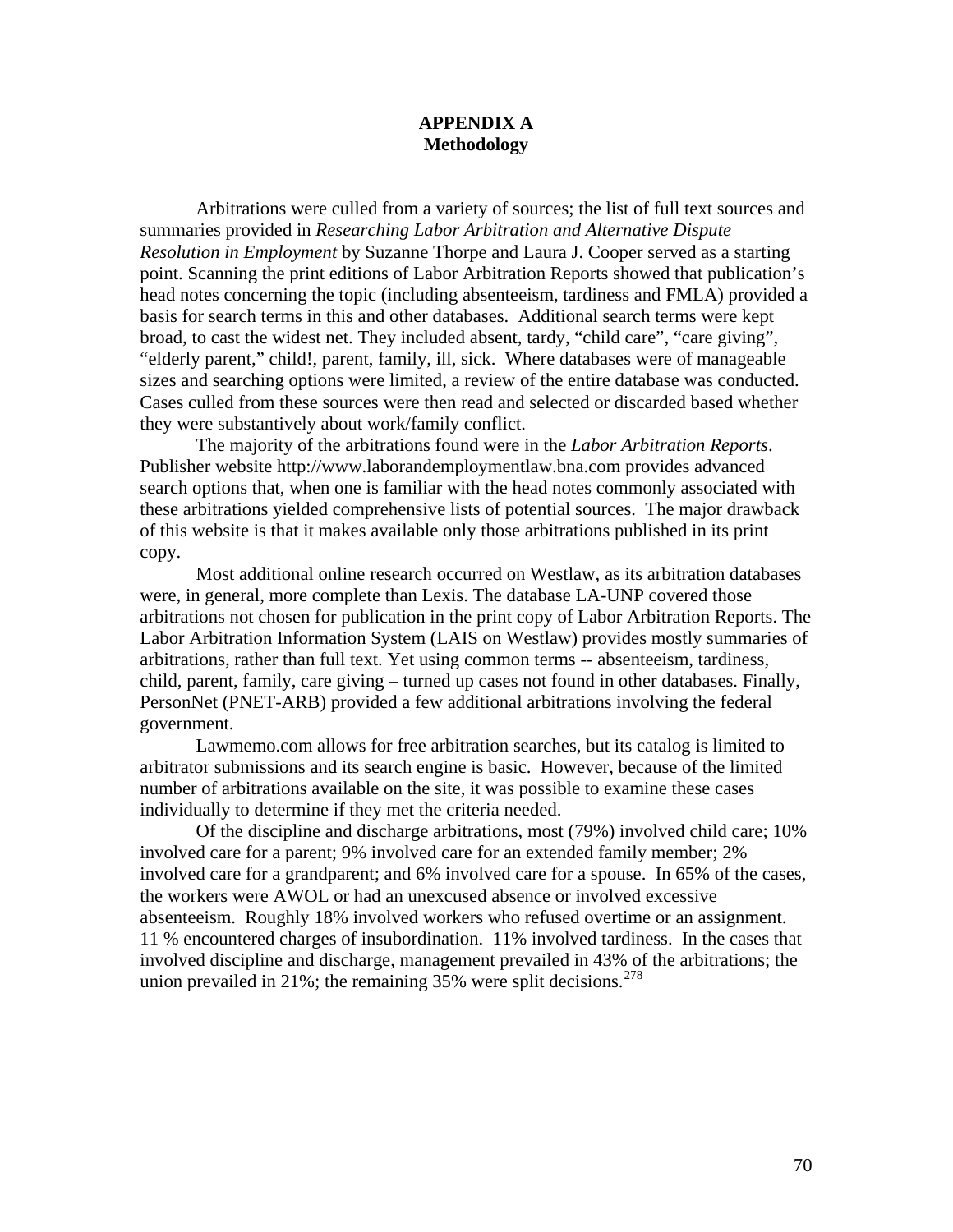## **APPENDIX B Union contract language limiting mandatory overtime © Labor Project on Working Families**  *reprinted with permission*

## **OVERTIME ON A VOLUNTARY BASIS USW Local 9777 & Alberto-Culver USA, Inc. Scheduling and Assigning Overtime**

Overtime work shall be assigned on a voluntary basis. The Company and the Union recognize the importance of overtime work to meet the needs of our customers and to ensure the success of our Company, and as such, pledge full, mutual cooperation in locating qualified volunteers providing the Company notifies the Union of its requirements at least 24 hours in advance.

### **OVERTIME ON A VOLUNTARY BASIS**

## **IBT Local 630 & Certified Grocers of California, Ltd Overtime is Voluntary and Based on Seniority**

A voluntary overtime system shall be established by the Employer as follows: Annually regular employees shall be given the opportunity to elect whether they wish to decline overtime work after eight (8) hours or the sixth (6th) or seventh (7th) day for the succeeding twelve-month period. If an employee elects to decline to work overtime, he will not be offered, or can he claim, overtime work during the succeeding twelve-month period, subject, however, to the limitation that no more than 25% of the employees of the Employer in each classification and on each shift and in each department where separate seniority has historically been established may make such an election. If more than 25% wish to make such an election, selection will be made by seniority. The election to decline overtime work shall not be effective during any week in which this Agreement provides for paid holiday

## **RIGHT TO BE EXCUSED FROM OVERTIME**

# **UAW Local 383 & Bosch Braking Systems**

# **Right to be Excused from Overtime**

Beginning July 1, 1999, the Company will afford employees the right to be excused from scheduled overtime for up to forty-eight (48) hours per year.

a. Such excused time will be without pay.

b. The employee must notify his/ her supervisor of his/ her request for excused overtime no more than ninety (90) days before the requested date and no later than the start of his/ her normal shift on which the overtime is offered.

c. The Company has the right to schedule the next lowest person to replace an employee who has been excused from overtime.

The Company will make a sincere effort to accommodate the employee's request.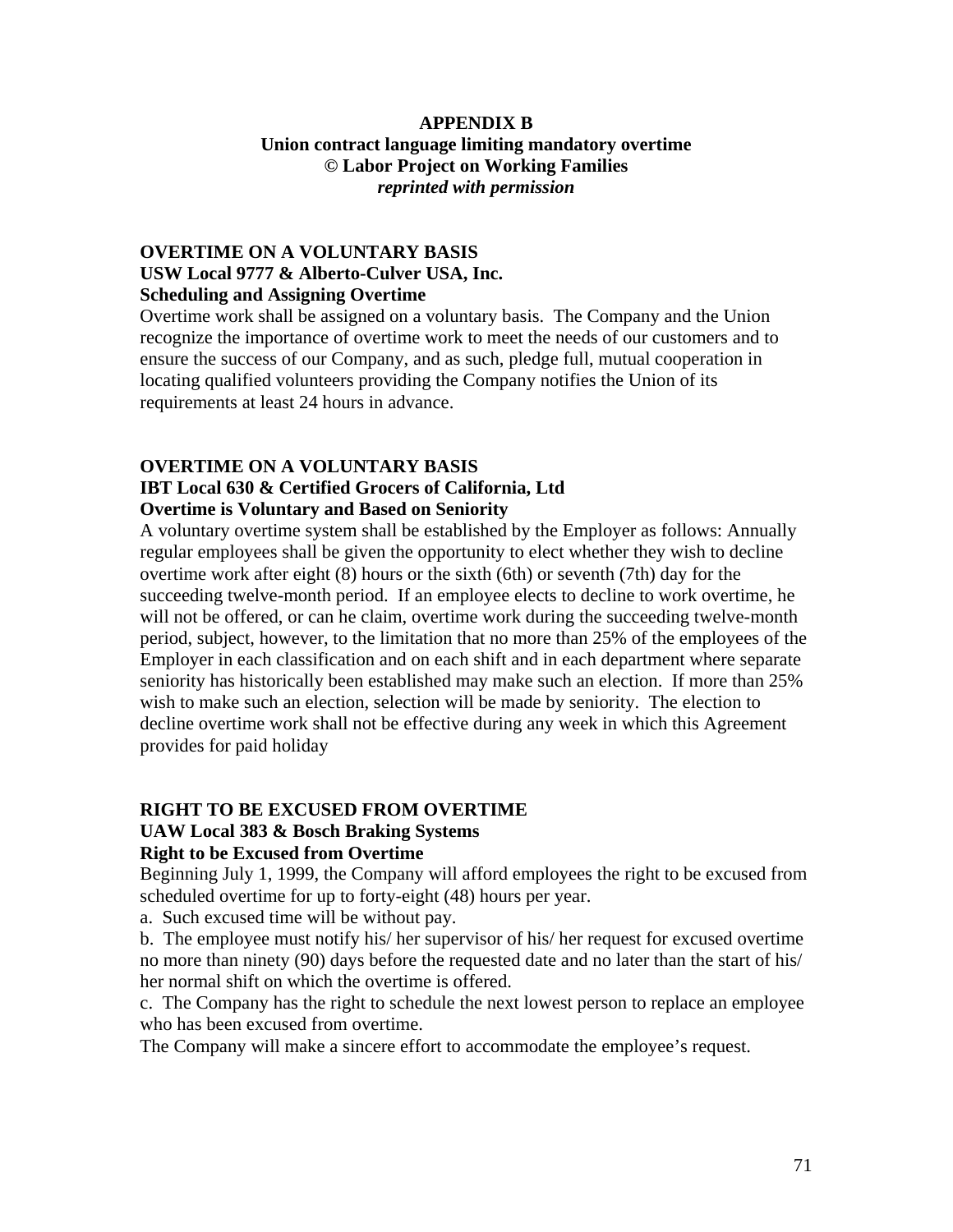## **RIGHT TO BE EXCUSED FROM OVERTIME DUE TO FAMILY RESPONSIBILITIES**

## **IAM District 143 & Northwest Airlines, Inc**

Ground Operations managers who administer the ESSC contract are expected to use good judgment and discretion in balancing both the interests of the Company and the employee and his/her individual circumstances in cases of forced overtime.

The following situations should be considered as valid and compelling reasons for declining forced overtime:

**Unavoidable child care problems where, for example, due to lack of advance notice of the overtime requirement or other reasonably unforeseeable circumstances, the employee has a young child who will be unattended by an adult or person of suitable age and discretion.** On the other hand, this is not intended to apply to a situation where, for example, a high school age student would be home alone for a period of hours. This is also not intended to apply to a situation where, for example, the employee has sufficient notice of a forced overtime situation to make alternative suitable arrangements or where, for example, an employee has repeatedly declined such overtime and failed to make any reasonable alternative arrangements

## **VOLUNTARY OVERTIME EXCEPT IN CASES OF EMERGENCY IAM & United Airlines Inc Mandatory Overtime**

a. Employees will not be required to work overtime against their wishes, except in emergencies where the companies operations cannot otherwise be maintained. b. No employee will be forced to work overtime until all readily available employees within the basic classification have been offered an opportunity to work the overtime hours. Readily available means 1) employees who are currently at work, and if there are insufficient volunteers from among those employees, then 2) employees who are not at work but based upon time and proximity could reasonably be expected to cover the overtime if they were available.

c. Mandatory overtime will be limited to the number of employees and hours required to cover the emergency.

d. Mandatory overtime will be assigned in inverse seniority order to the junior qualified employee(s).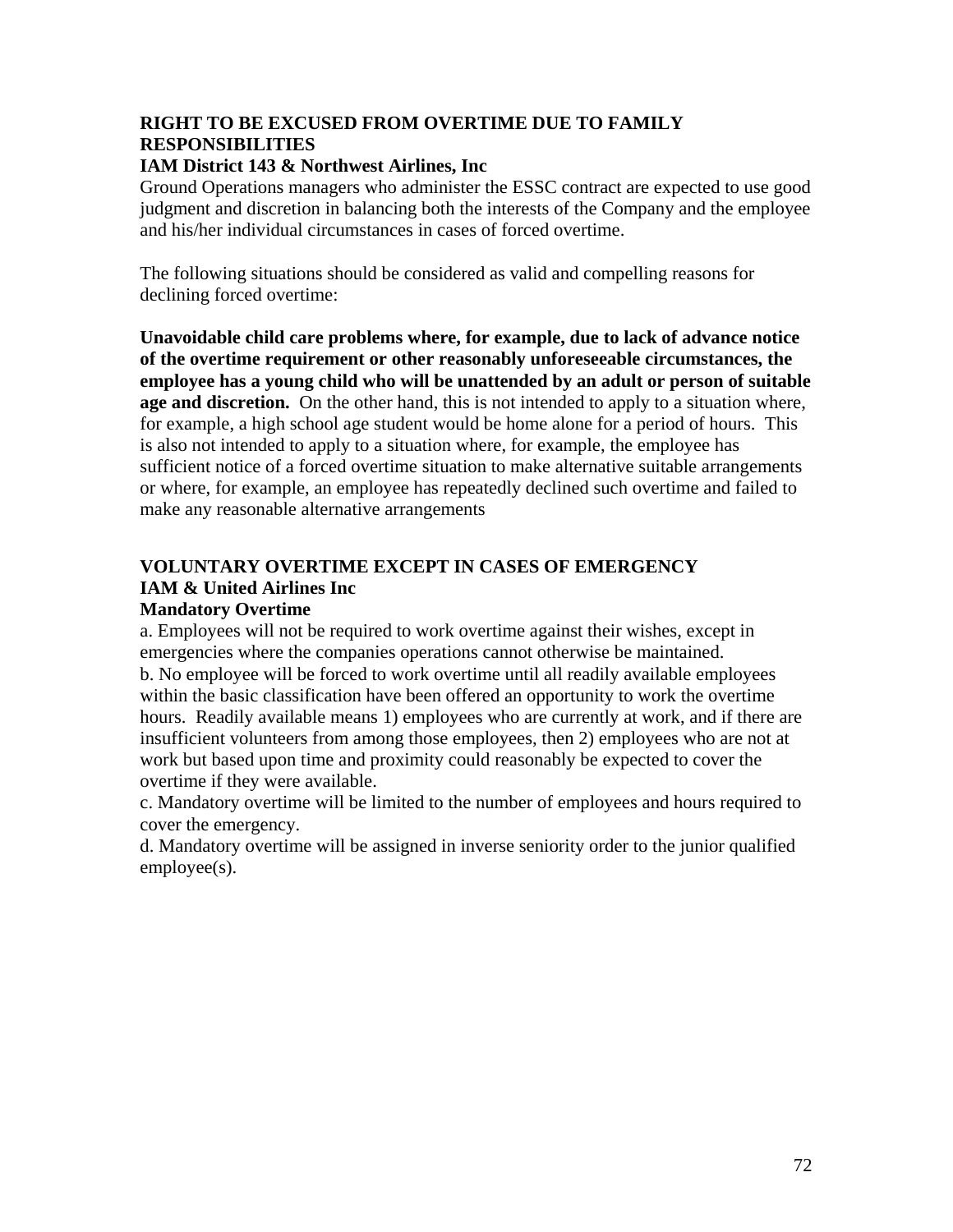## **ENDNOTES**

<sup>1</sup> This research was also written up in a law review article designed for arbitrators, entitled *Work/Family Conflict: The Arbitrator's Role,* to be published in ARBITRATION 2005: THE EVOLVING WORLD OF WORK, copyright © 2006 The Bureau of National Affairs, Inc., published by BNA Books (www.bnabooks.com). Many thanks to Mary Still, Chris Knowlton, Netsy Firestein, and Kathy Christensen; without their friendship, support, and expertise, this report would never have been written. Thanks also to Susan Kwiatkowski and Francis Shehadeh for diligent and expert research assistance; to Stephanie Bornstein and Manar Morales for helping me prepare this report for publication; to Stephanie Coontz for help with the title; and to Alek Gembinski for his outstanding design work. Last but not least, I am very deeply grateful to the Alfred P. Sloan Foundation, to Abigail Disney, and to Dean Mary Kay Kane of the University of California, Hastings College of the Law, whose generous financial support makes the work of WorkLife Law possible.

2 Naomi Gerstel & Dan Clawson, *Union's Responses to Family Concerns*, 48 Social PROBLEMS 284-85 (2001).

3 Lisa Belkin, "The Opt-Out Revolution," *The New York Times Magazine* (October 26, 2003) 42; Rick Heglund, "The Family Track; Opting for a richer home life over a high-powered career," *Buffalo News* (December 21, 1997) 1F; Peggy O'Crowley, "More women are choosing to make a career out of raising their children," *The Newark Star-Ledger* (April 18, 2002); Michelle Osborn, "Women change career paths; More choose to stay home with children," *USA Today* (May 10, 1991) 1B. 4

 American Federation of Laborers-Congress of International Organizations (AFL-CIO), *Bargaining Fact Sheet: Control Over Work Hours and Alternative Schedules* 1 (2001), *available at*

http://www.aflcio.org/issues/workfamily/upload/workhours.pdf. (66% and 51% respectively).

 ATU database: *Chicago Transit Authority,* case no. 97-0166 (Hayes, 1999)(arbitrator reinstated a female bus driver with no loss of seniority, but put her on probation and gave her partial back pay, after she was discharged because of absences due to a flat tire, a family funeral, misunderstandings about a vacation day and extra board duty, a suspended driver's license, and time lost spent taking her son to a high school placement test).

<sup>6</sup> *Knauf Fiber Glass*, 81 LA 333 (Abrams, 1983)(arbitrator reinstated the grievant without back pay and put her on probation, concluding: "[The grievant] felt deeply about her personal obligations and responsibilities as the unwed mother of three children. While understandably her son and daughters may be of paramount importance to her, her employer can insist that she meet reasonable attendance requirements. The grievant can meet those requirements, keep her job and support her children. If she cannot meet those requirements now and in the future, she will lose her job and her children will suffer as a result. It will require great effort on her part to meet her dual responsibilities, but it certainly is worth the effort.").

<sup>7</sup> *Chicago Tribune Co*., 119 LA 1007 (Nathan, 2003)(arbitrator reinstated the grievant after holding that her oversleeping, which lead to her tardiness, was an FMLA-qualified event because it resulted from exhaustion from her responsibilities as primary caregiver for her mother).

 ATU database: *Chicago Transit Authority*, case no. 96-080 (Goldstein, 1997)(arbitrator upheld the discharge of a single mother whose tardiness stemmed primarily from her need to unhook her son, who had Crohn's disease, from his IV, bandage him, administer medication, get him off to school, take two buses to take her toddler to his babysitter, and then take a third bus to work).

9 Netsy Firestein, *A Job and A Life: Organizing & Bargaining for Work Family Issues: A Union Guide*, Labor Project for Working Families 17 (2005), *available to order from* http://www.laborproject.org/bargaining/guide.html.

<sup>10</sup> CWA database: *Ameritech, case no.* 4-99-39 (Bellman, 2001)(arbitrator reinstated a 25-year employee, without back pay, discharged for monitoring her phone to check up on her young children, one who was asthmatic).<br><sup>11</sup> Firestein, *supra* note 9, at 15.

 $\overline{a}$ 

<sup>12</sup> Tenneco Packaging Burlington Container Plant, 112 LA 761 (Kessler, 1999)(arbitrator reinstated with full back pay the grievant, a single parent of a mentally handicapped son, who was terminated after 27 years for failing to report to work when her son's caregiver could not work).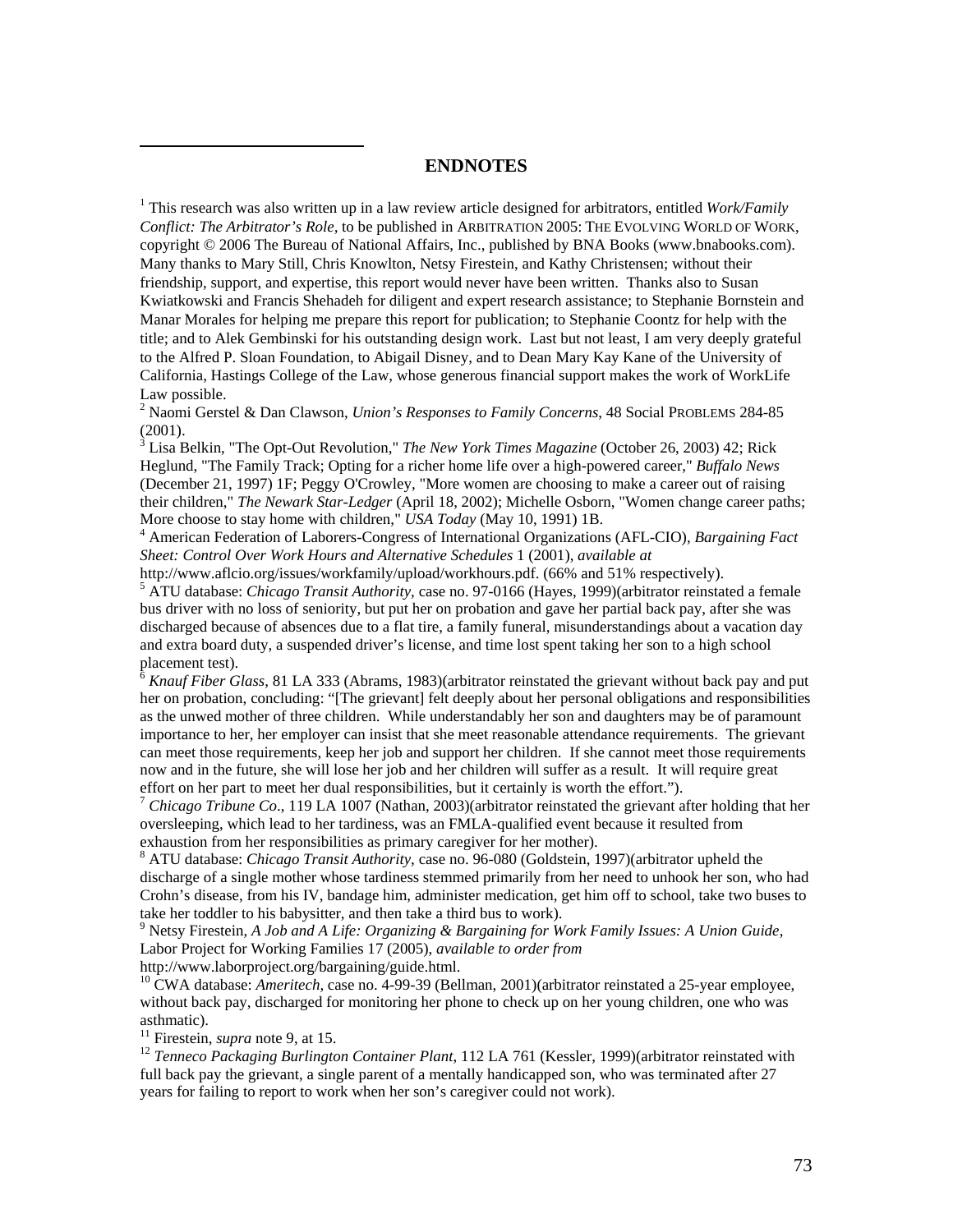<sup>13</sup> *Marion Composites*, 115 LA 95 (Wren, 2001)(arbitrator reduced the grievant's suspension to a written warning and awarded him back pay after the grievant was suspended for insubordination for leaving after eight hours of a 12-hour overtime shift to care for his children).  $14 \frac{1}{1}$ 

<sup>15</sup> *U.S. Steel Corp.*, 95 LA 610 (Das, 1990)(arbitrator sustained the grievant's suspension for failure to report to mandatory overtime due to child care difficulties).

<sup>16</sup> The boy's father worked as the only manager on duty during the evening, had joint custody of his 18month old, and, because of the boy's medical condition, the court required that the child be cared for by a family member. The worker was reinstated by the arbitrator, in part of confusion over the timing of the posting of the mandatory overtime.

<sup>17</sup> UPS database: *UPS*, case no. 97-222(B) (McKay, 1998)(arbitrator upheld the grievant's discharge, pointing to an established arbitral history of discharge for "stolen time" and faulting grievant for lying when he claimed overtime rather than admitting he had not been at work for part of the regular workday).

<sup>18</sup> *Tom Rice Buick, Pontiac & GMC Truck, Inc.*, 334 NLRB 785 (2001)(NLRB upheld the dismissal of the grievant who left work 15 minutes early to pick up his 13-year-old son).

 $\frac{19}{19}$  The worker was denied leave because he had not given 30 days' notice. The arbitrator found it "very" significant" that others had been granted leave without giving such notice.

20 Will Friedman & Jill Casner-Lotto, Work in America Institute, *Time is of the Essence: New Scheduling Options for Unionized Employees* 3 (2003), *available at*

http://www.laborproject.org/publications/pdf/time.pdf. (29%).

<sup>21</sup> Michael J. Siano, "Work/Family Conflict, Issues, Solutions," *In Transit* (March/April 2005), retrieved March 6, 2006 from http://www.atu.org/docs/publications/In\_transit/2005\_mar\_apr/MAIT05pp7-16.pdf. <sup>22</sup> Available at http://uchastings.edu/site\_files/WLL/conflictunionstyle.pdf. In an article published shortly

after WorkLife Law's report, two authors also reviewed the published arbitrations involving caregiving. Neither set of authors was aware of the other until their respective pieces were published. Benjamin Wolkinson & Russell Ormiston, *The Reconciliation of Work/Family Conflicts in Arbitration*, 59 DISPUTE RESOLUTION J. 84 (2004).<br><sup>23</sup> Belkin, *supra* note 3.<br><sup>24</sup> Karen Kornbluh, *The Parent Trap*, 291 THE ATLANTIC MONTHLY 111-14 (2003).<br><sup>25</sup> Janet C. Gornick & Marcia K. Meyers, FAMILIES THAT WORK: POLICIES FOR RECONCILING P

AND EMPLOYMENT 60, 62 fig. 3.3 (2003) (66% and 51% respectively).<br><sup>26</sup> AFL-CIO, *Bargaining Fact Sheet, supra* note 4.<br><sup>27</sup> Firestein, *supra* note 9, at 7.<br><sup>28</sup> Joan C. Williams, Stephanie Bornstein & Jessica Manvell, *O* 

*on Work/Family Conflict*, Center for WorkLife Law (*forthcoming* 2006).

29 AFL-CIO, *Work and Family*, *available at* http://www.aflcio.org/issues/workfamily. 30 AFL-CIO*, Family Friendly Work Schedules*, *available at*

http://www.aflcio.org/issues/workfamily/workscheduls.cfm. (62% and 31% respectively).<br><sup>31</sup> Jody Heymann, THE WIDENING GAP: WHY AMERICA'S WORKING FAMILIES ARE IN JEOPARDY & WHAT

CAN BE DONE ABOUT IT 115 fig. 6.1 (2000).<br><sup>32</sup> Gornick & Meyers, *supra* note 25, at 62.<br><sup>33</sup> *Id.* at 63. 34 Corporate Voices for Working Families (WFD Consulting), *Business Impacts of Flexibility: An* 

Imperative for Expansion 16 (November 2005), available for download from http://www.cvwf.org/.<br><sup>35</sup> Gornick & Meyers, *supra* note 25, at 81.<br><sup>36</sup> Jeanne M. Vonhoff & Martin H. Malin, *What a Mess! The FMLA, Collective Bar* 

<sup>37</sup> Heymann, *supra* note 31, at 24.<br><sup>38</sup> Lisa Dodson, Tiffany Manuel, & Ellen Bravo, *Keeping Jobs and Raising Families in Low-Income America: It Just Doesn't Work*, The Radcliffe Public Policy Center (2002), *available at*  http://www.radcliffe.edu/research/pubpol/boundaries.pdf#search='dodson%20bravo%20keeping'.

39 CWA database: *General Telephone Company of Indiana*, case no. 5-80-934 (Walt, 1981)(arbitrator

reinstated the grievant who was terminated after not attending an out-of-town training program that began the day she returned from child care leave).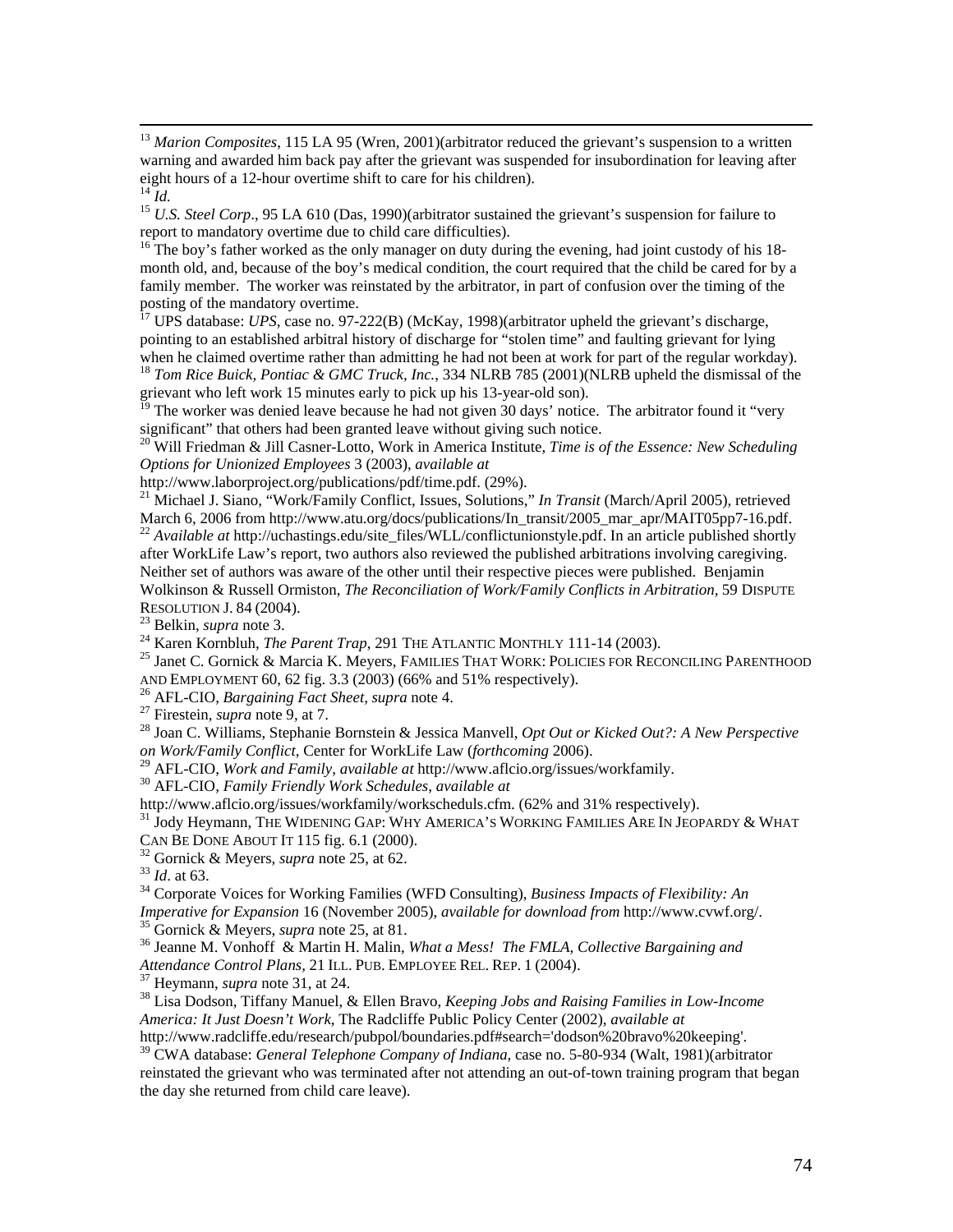40 Jeffery Capizzano, Gina Adams & Freya L. Sonenstein, *Child Care Arrangements for Children Under Five,* The Urban Institute (March 15, 2000), *available at* http://urban.org/url.cfm?ID=309438. 41 Heather Boushey, *Who Cares? The Child Care Choices of Working Mothers*, Center for Economic and

Policy Research, Data Brief No. 1 (May 6, 2003), *available at*

http://www.cepr.net/publications/child\_care\_2003.htm.<br><sup>42</sup> Jeffrey Capizzano, Kathryn Tout & Gina Adams, *Child Care Patters of School-Age Children with Employed Mothers* 6, tbl.1, The Urban Institute (September 2000), *available at*

http://www.urban.org/UploadedPDF/occa41.pdf.<br><sup>43</sup> Id.

<sup>43</sup> *Id.* 44 Dodson et al., *supra* note 38. 45 ATU database: *Chicago Transit Authority*, case no. 00-373 (Gundermann, 2001)(arbitrator reinstated without back pay the grievant who was discharged for failing to come to work because his mother, who had agreed to watch his children, never showed).

<sup>46</sup> *Princeton City School District Board of Education*, 101 LA 789 (Paolucci, 1993)(arbitrator held that the personal day should have been granted after grievant was denied leave when her child day care provider became sick).

<sup>47</sup> *Social Security Administration, Westminster Teleservice Ctr.*, 93 LA 687 (Feigenbaum, 1990)(arbitrator held that grievant was entitled to emergency annual leave after she was disciplined for being AWOL when her regular babysitting arrangement broke down).

48 Heymann, *supra* note 31, at 48.

<sup>49</sup> *ITT Industries, Night Vision Roanoke Plant,* 118 LA 1504 (Cohen, 2003)(arbitrator reinstated grievant after the employer did not allow grievant to revoke her resignation that she had submitted after the employer changed its shift schedules).<br><sup>50</sup> Heymann, *supra* note 31, at 50.

<sup>51</sup> Gornick & Meyers, *supra* note 25, at 53.<br><sup>52</sup> Lillian Rubin, FAMILIES ON THE FAULT LINE 82-83, 93 (1994).<br><sup>53</sup> E. Smolensky & J. Appleton Gootman (eds.), WORKING FAMILIES AND GROWN KIDS: CARING FOR CHILDREN AND ADOLESCENTS (2003), *cited in* Shelly Waters Boots, *The Way We Work: How Children & Their Families Fare in a 21st Century Workplace,* New American Foundation, Work & Family Program (December 15, 2004), at 12.

<sup>54</sup> Rubin, *supra* note 52.<br>
<sup>55</sup> Harriet B. Presser, *Toward a 24-Hour Economy*, 284 SCIENCE 1778 (June 11, 1999).<br>
<sup>56</sup> Heymann, *supra* note 31, at 24-25.<br>
<sup>57</sup> Heymann, *supra* note 31, at 36, 126.<br>
<sup>58</sup> U.S. *Steel* 

<sup>60</sup> Central Beverage, 110 LA 104 (Brunner, 1998)(arbitrator held that unilateral change of grievant's working hours violated the contract).

 $^{61}$  *Jefferson Partners*, 109 LA 335 (Bailey, 1997)(arbitrator reduced a father's discharge to a one-month suspension for refusing to take an assignment because he had to pick up his daughter).

 $\frac{62}{\text{Ashland Oil}}$ , *Inc.*, 91 LA 1101 (Volz, 1988)(arbitrator reduced a three-day suspension to one day for carpenter who left job early to pick up his child from day care).<br><sup>63</sup> *Piedmont Airlines, Inc.*, 103 LA 751 (Feigenbaum, 1994)(arbitrator upheld a flight attendant who refused

an extra flight because she could not arrange child care on short notice suspension; the grievant stated that "her husband would have had to leave work early"); *See also U.S. Steel Corp.*, *supra* note 15; *Southern Champion Tray*, 96 LA 634 (Nolan, 1990)(worker made no alternate arrangements to pick his son up from school because he believed his wife would not be able to leave work early as she had done previously).

64 CWA database: *Suprenant Cable Corp*., case no. 1-95-85 (Bornstein, 1995)(arbitrator reinstated grievant without back pay after he was discharged for excessive absenteeism due to caring for his son after his wife left him).

<sup>65</sup> *Interlake Material Handling Div., Interlake Conveyors Inc.*, 113 LA 1120 (Lalka, 2000)(arbitrator reinstated grievant when he was not allowed to show that he needed to stay home because his son was sick).

<sup>66</sup> *Naval Air Rework Facility*, 86 LA 1129 (Hewitt, 1986)(arbitrator upheld the discharge of grievant who was denied sick leave to care for a child with chicken pox); *Piedmont Airlines Inc.*, *supra* note 63, at 753;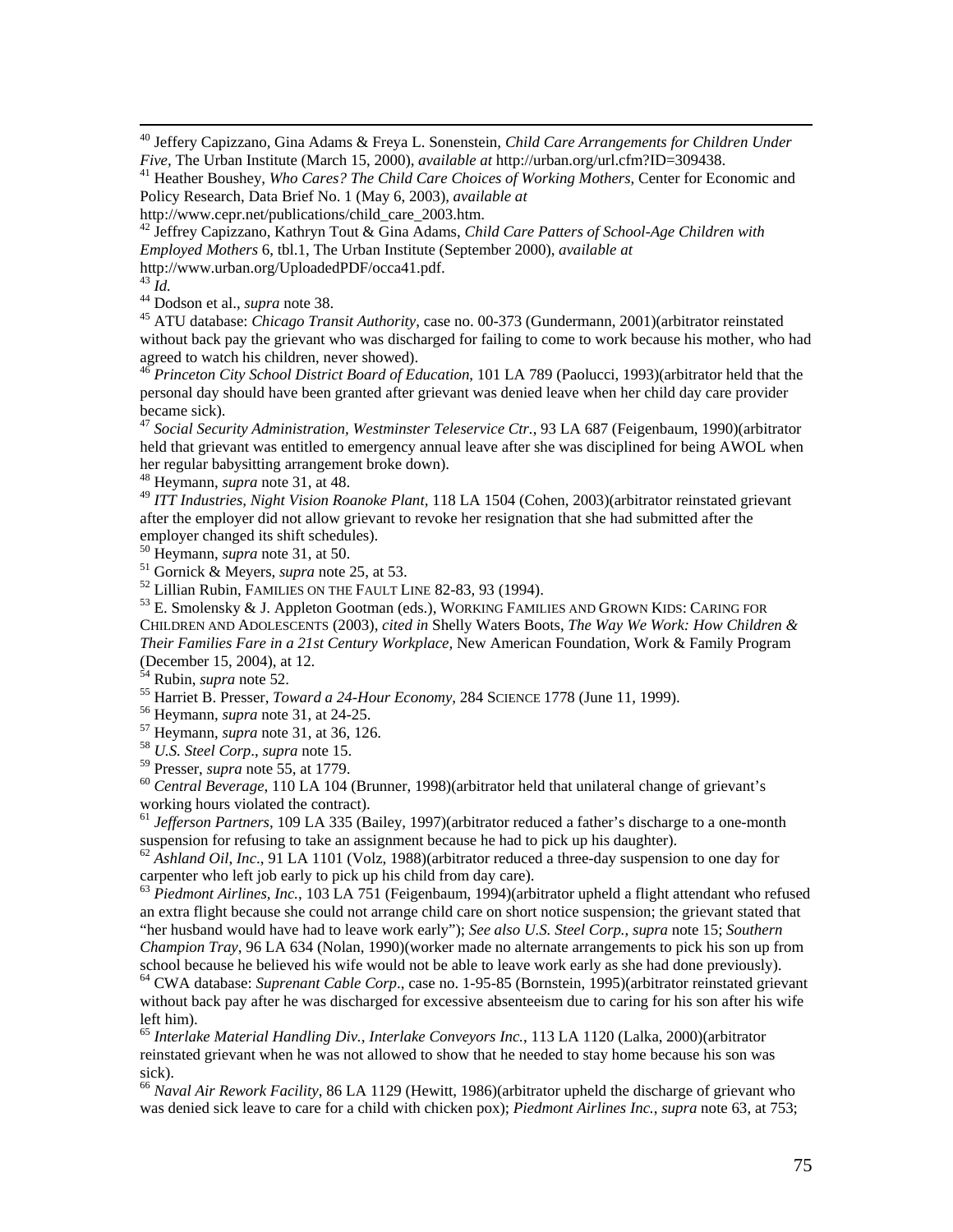*Southern Champion Tray Co*., 96 LA 633 (Nolan, 1991)(arbitrator upheld the discharge of a mechanic whom he faulted for failing to make back-up child care arrangements after two warnings from his supervisor that he needed to do so); *Sutter Roseville Medical Center*, 116 LA 621 (Staudohar, 2001)(arbitrator upheld the discharge of a nuclear medicine technician who was charged with insubordination by a new supervisor after refusing to be placed on standby because he lived far away and had to care for his son); *Town of Stratford*, 97 LA 513 (Stewart, 1991)(arbitrator upheld a five-day suspension of a police officer when she failed to report for an "orderback" because she could not without notice find child care).<br><sup>67</sup> Simpson v. District of Columbia Office of Human Rights, 597 A.2d 392 (D.C. Cir. 1991).

<sup>68</sup> Barry Schwartz, Hazel Rose Markus, and Alana Conner Snibbe, "Is Freedom Just Another Word for Many Things to Buy? That depends on your class status," *The New York Times Magazine* (Feb. 26, 2006) 14-15.

69 ATU database: *Transit Management of Decatur* (Perkovich, 1998)(arbitrator upheld a five-day suspension of a bus operator after the operator was not given a personal day when she had to care for a suicidal daughter).

70 CWA database: *U.S. West Communications*, case no. 7-95-93 (Rinaldo, 1999)(arbitrator upheld the discharge of seven workers because they were not facing an "immediate, overwhelming threat to safety" and reduced to final warnings the dismissals of nine cases that met the threat-to-safety test).

<sup>71</sup> Ameritech, supra note 10.<br><sup>72</sup> ATU database: *Chicago Transit Authority*, case no. 98-080 (Goldstein, 1997)(arbitrator reinstated without back pay a 14-year employee when he failed to report to work because he did not want to leave his children with his pregnant wife after she broke the phone in a fit of rage).<br><sup>73</sup> Heymann, *supra* note 31, at 73.

 $\overline{a}$ 

<sup>74</sup> *Id.* at 57.<br><sup>75</sup> See U.S Census Bureau, *Children's Living Arrangements and Characteristics: March 2002* 9, tbl.4 (2003) *available at http://www.census.gov/prod/2003pubs/p20-547.pdf* 

<sup>76</sup> Naval Air Rework Facility, supra note 66.<br><sup>77</sup> Naval Air Rework Facility, supra note 66.<br><sup>78</sup> Interlake Material Handling Div., Interlake Conveyors Inc, supra note 65.<br><sup>79</sup> Boise Cascade Corp., Insulite Div. Internat probation and without back pay, the father of a handicapped son who was fired after ten years of employment whose absenteeism stemmed from his need to take his son to specialists' appointments and to an on-the-job injury).

<sup>80</sup> *State of NY, Dept. of Correctional Services*, 89 LA 122 (Handsaker, 1987)(arbitrator imposed a fine upon and reinstated a correctional officer who had been discharged for absenteeism due to caring for his wheelchair-bound step-son).

81 ATU database: *Massachusetts Bay Transportation Authority* (Hodlen, 2001)(arbitrator upheld the discharge of a male train operator with a diabetic son).

<sup>82</sup> *Budget Rent-A-Car Systems*, 115 LA 1745 (Suardi, 2001)(arbitrator upheld the discipline of a male rental car shuttle driver after he failed to obtain necessary medical documentation to get FMLA leave). 83 ATU database: *Chicago Transit Authority*, case no. 99-155 (Patterson, 2001)(arbitrator reinstated a bus

driver, father of a disabled child, discharged for absenteeism after his daughter was born).

84 ATU database: *Massachusetts Bay Authority* (Dunn, 2000)(arbitrator upheld a three-day suspension of a motor person on the Boston Red Line whose persistent tardiness stemmed largely from the fact that either he or his wife had to be up at night to care for their young daughter with special needs).

<sup>85</sup> *Tenneco Packaging, Burlington Container Plant*, *supra* note 12; *Mercer County Association for the Retarded & American Federation of State, County and Municipal Employees AFL-CIO*, 1996 WL 492101 (Hewitt, 1996)(arbitrator upheld a 3-day suspension of a residential worker in a home for the mentally handicapped who refused to work overtime because her husband was not at home and she could not leave her own mentally handicapped son alone).

86 CWA database: *U.S. West Communications, Inc.*, case no. 7-95-93 (Rinaldo, 1999)(arbitrator reinstated telephone workers who were dismissed for monitoring phone calls when they were concerned about their suicidal children); *Transit Management of Decatur*, *supra* note 69.<br><sup>87</sup> Family and Medical Leave Act of 1993, Pub. L. No. 103-3, 107 Stat. 6 (codified at 29 U.S.C. Sect. 2601-

2654 (1994)).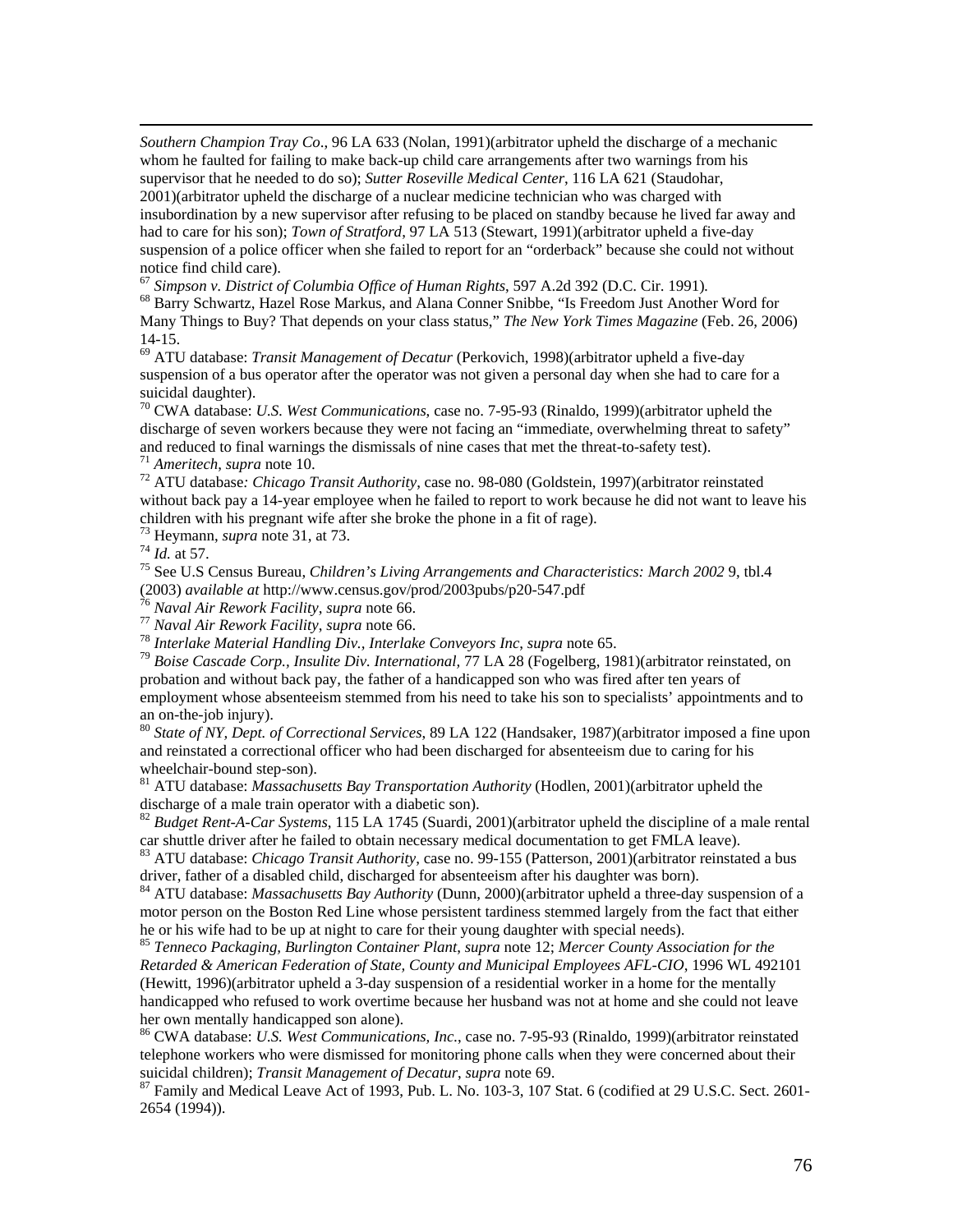89 ATU database: *Miami Valley Regional Transit Authority*, case no. 52-390-484-00 (Campbell,

2001)(arbitrator upheld the discharge of a bus driver whose absences were caused by problems with child care and her extended family).

<sup>91</sup> *Budget Rent-A-Car Systems*, *supra* note 82.

<sup>92</sup> *Boise Cascade Corp., Insulite Div. International*, *supra* note 79.

<sup>93</sup> Barbara Schneider & David Stevenson, THE AMBITIOUS GENERATION: AMERICA'S TEENAGERS, MOTIVATED BUT DIRECTIONLESS 145 (1999).

94 Stanford A. Newman et al., *America's After-School Choice: The Prime Time for Juvenile Crime, or Youth Achievement and Enrichment* 2-3, Fight Crime: Invest in Kids (2000), *available at*

http://www.fightcrime.org.<br><sup>95</sup> Transit Management of Decatur, supra note 69.

<sup>95</sup> *Transit Management of Decatur*, *supra* note 69. 96 *Chicago Transit Authority*, *supra* note 45. 97 *State of NY, Dept. of Correctional Services*, *supra* note 80.

<sup>98</sup> *Greater Cleveland Regional Transit Authority*, 106 LA 807 (Duda, 1996)(arbitrator upheld the discharge of a brake mechanic who did not request family and medical leave despite being notified that he could do so, did not use the resources of the Employee Assistance Program although he was repeatedly urged to do so, and failed to provide proper documentation for an illness even when given an extra two weeks to accomplish this).

<sup>99</sup> ATU Database: *Regional Transit Authority* (Vernon, 1983)(arbitrator reinstated the grievant with no loss of seniority or benefits but no back pay).

<sup>100</sup> *Chicago Transit Authority, supra* note 5.<br><sup>101</sup> Department of Veterans Affairs Medical Ctr., 100 LA 233 (Nicholas, 1992)(arbitrator reduced a fourteen day suspension to five days).<br>
<sup>102</sup> Mercer County Association for the Retarded, supra note 85.

103 U.S. Census Bureau, *Who's Minding the Kids?*, *tbl.* 2 (Fall 1995, Issued October 2000), *available at* http://www.census.gov/prod/2000pubs/p70-70.pdf. (21.7%).

<sup>104</sup> U.S. Census Bureau, *Grandparents Living with Grandchildren: 2000*, at 3, (2000, Issued October 2003), *available at http://www.census.gov/prod/2003pubs/c2kbr-31.pdf.* 

<sup>105</sup> *Id. atactor Supply Co.,* 2001 WL 1301335 (Dichter, 2001)(arbitrator reinstated the grievant who had been discharged for insubordination for refusing to work overtime because he had to care for his grandson).

<sup>107</sup> Columbiana County Brd. of Mental Retardation & Disabilities. 117 LA 13 (Skulina, 2002)(arbitrator upheld the county's decision to pass over grievant, a senior employee, for a position because the junior employee had a better attendance record; grievant had a significant amount of absences due to caring for her injured son).

<sup>108</sup> Heymann, *supra* note 31, at 97.<br><sup>109</sup> Presser, *supra* note 55, at 1779.

<sup>110</sup> Harriet B. Presser & Amy G. Cox, *The work schedules of low-income American women and welfare reform*, MONTHLY LAB. REV 26 (April 1997).<br><sup>111</sup> *Board of Education of the Margaretta Local School District*, 114 LA 1057 (Franckiewicz,

2000)(arbitrator reduced the grievant's suspension to 10 days).

<sup>112</sup> *Employer and Union.* NAC. 155 (Kienast, 2000)(arbitrator upheld the discharge of an employee who left work unauthorized because her pregnant teenage daughter when into labor).

<sup>113</sup> *Federal Mogul Corporation*, WL. 2003: 23531172 (Cohen, 2003)(arbitrator reinstated a factory worker after her employer refused to revoke her resignation).<br><sup>114</sup> Heymann, *supra* note 31, at 2.

114 Heymann, *supra* note 31, at 2. 115 Mary Jo Gibson, American Association of Retired Persons, *Beyond 50.03: A Report to the Nation on Independent Living and Disability* 59 (2003), *available at* http://research.aarp.org/il/beyond\_50\_il.html. 116 Firestein, *supra* note 9, at 16. 117 *Id.* at 14. 118 *Id.*

 <sup>88 29</sup> USC § 2612(b)(1), 29 CFR § 25.203(a).

<sup>90</sup> *Chicago Transit Authority*, *supra* note 5.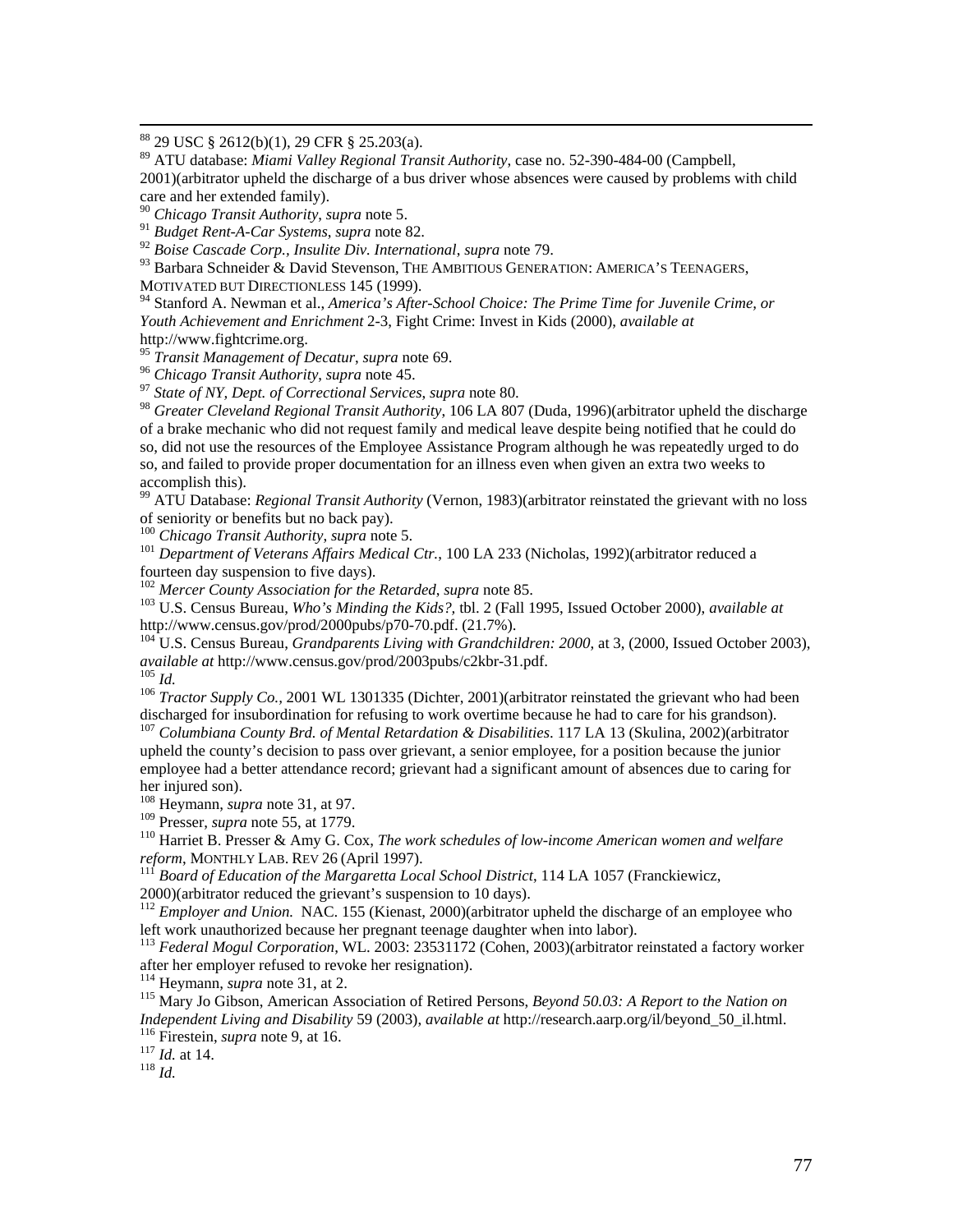119 *Sprint/Central Telephone Company of Texas, Inc.*, 117 LA 1321 (Baroni, 2002)(arbitrator upheld the discharge of a customer service representative who had cared for a dying mother because the grievant did not have the skills and temperament to do her job well).

<sup>123</sup> In interpreting Gornick's statistics, I have defined working class as men with high school, but not college, degrees. Gornick & Meyers, *supra* note 25, at 156-63.

<sup>124</sup> Tenneco Packaging Burlington Container Plant, supra note 12, at 765-766.<br><sup>125</sup> Id. at 766.<br><sup>126</sup> Id.<br><sup>126</sup> Id.

grievant).

128 Based on information from the Rochester Psychiatric Center website, *available at*

http://www.omh.state.ny.us/omhweb/facilities/ropc/facility.htm, MHTA is either "Mental Hygiene Therapy Assistant" or "Mental Health Therapy Aide."<br><sup>129</sup> State of New York, Rochester Psychiatric Ctr., supra note 127, at 726.

<sup>130</sup> *Id.*<br>
<sup>131</sup> *Id.*<br>
<sup>132</sup> *Id.*<br>
<sup>132</sup> *Id.*<br>
<sup>132</sup> *Id.*<br>
<sup>134</sup> *Id.* at 727.<br>
<sup>134</sup> *Id.* at 727.<br>
<sup>135</sup> *Rock County, Wisconsin,* 1993 WL 835474 (McAlpin, 1993)(arbitrator sustained the discharge). *Fairmont General Hospital, Inc.*, 2004 WL 3422192 (Miles, 2004)(arbitrator sustained grievant's discharge for refusal to work overtime because grievant's childcare arrangement broke down and she made no effort to make alternative arrangements).

136 CWA database: *GTE California*, *Inc*., case no. 11-91-86 (Miller, 1992)(arbitrator overturned grievant's dismissal because the employee was entitled to leave rather than obeying the supervisor's order and filing a grievance later because her situation was covered by a rule concerning safety).

 $^{137}$  If more than one person wanted to avoid overtime work on a given day, the rule was that they had to agree which of them would not work overtime. If they could not agree, then both had to work overtime.<br><sup>138</sup> *GTE California*, *Inc.*, *supra* note 136.<br><sup>139</sup> Gornick & Meyers, *supra* note 25, at 247.

<sup>140</sup> Bryant v. Bell Atlantic Maryland, 288 F.3d 124 (4th Cir. 2002).<br><sup>141</sup> Id. at 129.<br><sup>142</sup> Interlake Material Handling Div., Interlake Conveyors, supra note 65. For other tag team families, see *Marion Composites*, *supra* note 14; *Sutter Roseville Medical Ctr.*, *supra* note 66; *U.S. Steel Corp.,* 

<sup>143</sup> Suprenant Cable Corp., supra note 64.<br>
<sup>143</sup> Marion Composites, supra note 13.<br>
<sup>145</sup> General Telephone Company of Indiana, supra note 39.<br>
<sup>145</sup> Allied Paper, 80 LA 435 (Mathews, 1983)(arbitrator reduced the suspen

Institute, No. 3, 30 (2002, Released 2003), *available at*

http://www.familiesandwork.org/summary/nscw2002.pdf

<sup>149</sup> Gornick & Meyers, *supra* note 25, at 247.<br><sup>150</sup> In *Tenneco Packaging*, a woman janitor did not explain to her employer that she could not work because the babysitter had not arrived for her disabled child. Her silence appears to have been differently motivated: the arbitrator states that the worker simply did not know that management expected an explanation.

<sup>151</sup> Tractor Supply Co., supra note 106.

<sup>&</sup>lt;sup>120</sup> Gornick & Meyers, *supra* note 25, at 59.<br><sup>121</sup> Mary C. Still, *Demography of the Maternal Wall*, Center for WorkLife Law Working Paper, University of California, Hastings College of the Law (2006).<br><sup>122</sup> Gornick & Meyers, *supra* note 25, at 46 tbl. 2.2.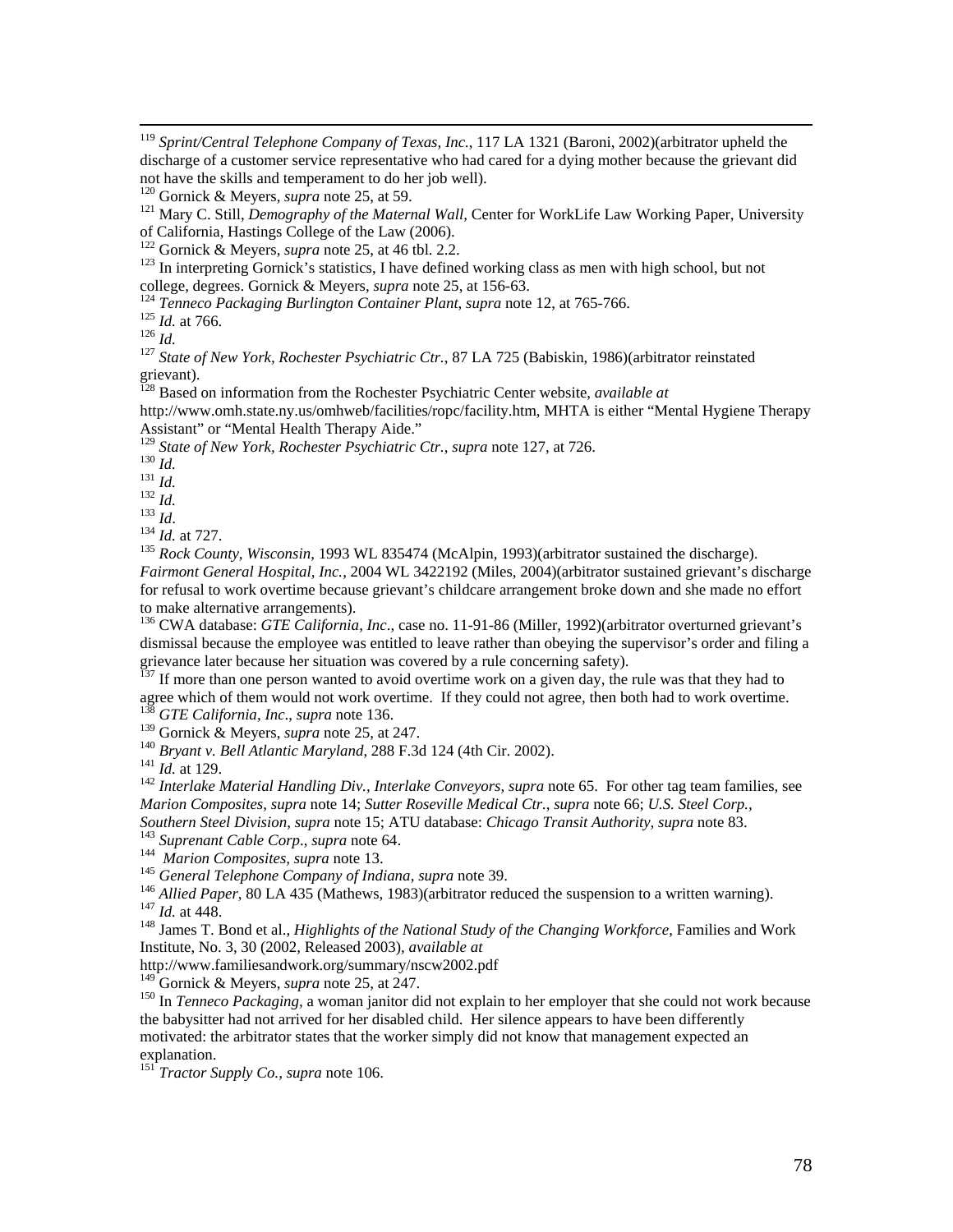<sup>154</sup> Midwest Body, Inc., 73 LA 651 (Guenther, 1979)(arbitrator upheld the dismissal).<br><sup>155</sup> Id. at 652.<br><sup>156</sup> Id. at 653.<br><sup>157</sup> Tom Rice Buick, Pontiac & GMC Truck, Inc., supra note 18.<br><sup>158</sup> Ashland Oil, supra note 62.

<sup>159</sup> *VA, Medical Center, Indianapolis*, 92 LA 691(Doering, 1988)(arbitrator reduced an AWOL demerit to leave without pay).<br><sup>160</sup> City of Columbus, 96 LA 32 (Mancini, 1990)(arbitrator sustained grievant's suspension).

<sup>161</sup> The worker claimed at the hearing that he had so informed his supervisor, but this claim was inconsistent with a prior statement, and the arbitrator did not believe it.

<sup>162</sup> City of Columbus, supra note 160.<br><sup>163</sup> The Arbitrator notes that the worker had "two recent reprimands for committing similar offenses." *Id.* at

37. It is unclear from the decision whether that means that the worker had gotten into trouble for leaving for child care reasons before. If so, that may explain why he did not discuss his child care issues when they arose again.

<sup>164</sup> Gregory DeFreitas and Niev Duffy, *Young Workers, Economic Inequality, and Collective Action* 145, *in* WHAT'S CLASS GOT TO DO WITH IT? AMERICAN SOCIETY IN THE TWENTY-FIRST CENTURY, Michael Zweig, ed. (2004).

165 Joan C. Williams, UNBENDING GENDER: WHY FAMILY AND WORK CONFLICT AND WHAT TO DO ABOUT IT 153 (2000).<br><sup>166</sup> Richard Sennett & Jonathan Cobb, THE HIDDEN INJURIES OF CLASS (1973).<br><sup>167</sup> Lillian B. Rubin, *supra* note 52, at 78.<br><sup>169</sup> Ellen Rosen, BITTER CHOICES: BLUE-COLLAR WOMEN IN AND OUT OF WORK 104 (1987).

 $170$  *Id.* at 159. Sigel argues that attitudes have shifted among younger men, but the available evidence (including her own) raises questions about the extent of that shift. *See* Williams, *supra* note 165, at 159-60. 171 Michèle Lamont, THE DIGNITY OF WORKING MEN: MORALITY AND THE BOUNDARIES OF RACE, CLASS,

AND IMMIGRATION 34 (2000).<br><sup>172</sup> Jeanne Boydston, HOME AND WORK : HOUSEWORK, WAGES, AND THE IDEOLOGY OF LABOR IN THE EARLY REPUBLIC 156 (1990); Williams, *supra* note 165, at 34-35.

<sup>173</sup> Williams, *supra* note 165, at 34-35, 156-157, 160-161; Rubin, *supra* note 52; Lamont, *supra* note 171; Sigel, *supra* note 169; Frank S. Levy and Richard C. Michel, THE ECONOMIC FUTURE OF AMERICAN FAMILIES: INCOME AND WEALTH TRENDS (1991).

<sup>174</sup> Williams, *supra* note 165, at 25-31, 157-60.<br><sup>175</sup> Email from Professor Peter Richardson, University of Michigan, to Joan Williams, June 6, 2005.<br><sup>176</sup> T.D. Allen, J.E. Russell & M.C. Rush, *Effects of Gender and L Performance, Perceived Organizational Commitment, and Allocation of Rewards,* 31 SEX ROLES 443-464

(1994); Michael K. Judiesch & Karen S. Lyness, *Left Behind? The Impact of Leaves of Absence on* 

<sup>177</sup> Martin Malin, *Fathers & Parental Leave*, 72 TEXAS LAW REVIEW 1047, 1078 (1994).<br><sup>178</sup> Christine E. Dickson, *The Impact of Family Supportive Policies and Practices on Perceived Family Discrimination* (dissertation, 2004).

179 A.B. Butler & A.L. Skattebo, *What Is Acceptable for Women May Not Be for Men: The Effect of Family Conflicts with Work on Job Performance Ratings,* 77 JOURNAL OF ORGANIZATIONAL PSYCHOLOGY 553-564  $(2004)$ .<br><sup>180</sup> *Id.* at 637.

<sup>181</sup> Karen D. Pyke, *Class-Based Masculinities: The Interdependence of Gender, Class, and Interpersonal Power*, 10 GENDER & SOCIETY 527, 531, 538-539, 541, 545 (1996).

<sup>&</sup>lt;sup>152</sup> The boy's father worked as the only manager on duty during the evening, had joint custody of his 18month old, and, because of the boy's medical condition, the court required that the child be cared for by a family member.

<sup>&</sup>lt;sup>153</sup> Arbitrator Dichter emphasized the worker's failure to explain why he could not stay, but he found that the discharge was unreasonable in the face of the worker's need to care for the child, and the confusion concerning notice the day before. He reduced the penalty to a 30-day suspension, without back pay.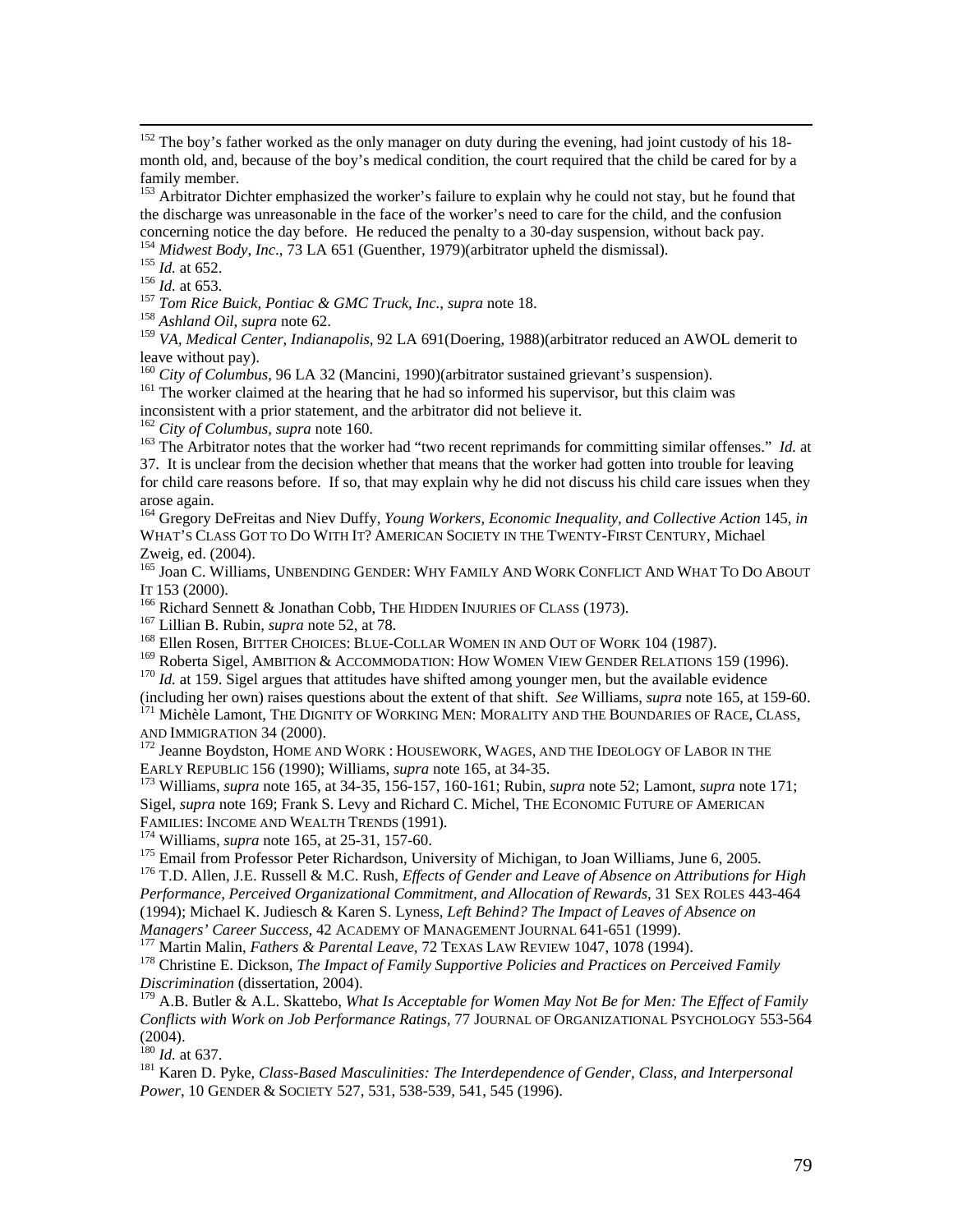<sup>182</sup> Ann C. Crouter & Melissa R. Head, *Parental Monitoring and Knowledge of Children, in* HANDBOOK OF PARENTING (Bornstein ed. 2002); Matthew F. Bumpus & Ann C. Crouter, *Work Demands of Dual-Earner Couples: Implications of Parents' Knowledge about Children's Daily Lives in Middle Childhood*, 61(2) J. OF MARRIAGE AND THE FAMILY 465 (1999).<br><sup>183</sup> Anette Lareau, *My Wife Will Tell Me Who I Know: Methodological and Conceptual Problems in* 

*Studying Fathers*, 23 QUALITATIVE SOC. 407 (2000).<br><sup>184</sup> *U.S. Steel Corp.*, *supra* note 15.<br><sup>185</sup> Lamont, *supra* note 171, at 30.<br><sup>186</sup> *Id.* at 112.<br><sup>187</sup> *Id.* 188 *Id.* at 31.

 $\overline{a}$ 

<sup>189</sup> *Ashland Oil*, *supra* note 62.

<sup>190</sup> *Tom Rice Buick, Pontiac & GMC Truck, Inc.*, *supra* note 18, at 786.

<sup>191</sup> *Midwest Body, Inc*., *supra* note 154.

<sup>192</sup> *Budget-Rent-A-Car Systems*, *supra* note 82.

<sup>193</sup> *Greater Cleveland Regional Transit Authority, supra* note 98.

<sup>194</sup> *State of New York, Rochester Psychiatric Ctr*., *supra* note 127.

<sup>195</sup> *GTE California*, *Inc*., *supra* note 136.

<sup>196</sup> *State of New York, Rochester Psychiatric Ctr*., *supra* note 127.

<sup>197</sup> *GTE California*, *Inc*., *supra* note 136.

<sup>198</sup> *Knauf Fiber Glass*, *supra* note 6.

200 *Id.*<br>
202 *Id.*<br>
202 *Id.*<br>
202 *Id.*<br>
203 *Id.* at 337.<br>
203 *Id.* at 338.<br>
204 *Southern Champion Tray, supra* note 66, at 637; also quoted in *Tractor Supply, supra* note 106.<br>
<sup>204</sup> *Social Security Administratio* 

<sup>209</sup> Fertility studies of working class women are scarce, but from Sylvia Ann Hewlett, CREATING A LIFE: PROFESSIONAL WOMAN AND THE QUEST FOR CHILDREN 33 (2002) (stating that 33% of high-earning career women aged 40-55 are childless and the rate of childlessness among high-achieving women is about twice that of the population at large), we can infer that working class women are less likely to be childless. <sup>210</sup> Phyllis Moen & Yan Yu, *Effective Work/Life Strategies: Working Couples, Work Conditions, Gender, and Life Quality, 47 SOCIAL PROBLEMS 3, 295, 311, 314 (2000).* 

<sup>211</sup> City of Titusville, 101 LA 828, 835–836 (Hoffman, 1993)(arbitrator overturned employer's finding that grievant had abused her sick leave to care for her ill son because "the uncontested facts are that every single absence during this period was known to her supervisors, approved by them, and paid for, " and thus management had waived its right to discipline).<br><sup>212</sup> Karen Kornbluh, *The Parent Trap*, 291 THE ATLANTIC MONTHLY 111-14 (2003).

<sup>213</sup> Corporate Voices for Working Families, *supra* note 34, at 12.<br><sup>214</sup> Dial Corp., Bristol, Pa., 107 LA 879 (Robinson, 1997)(arbitrator reduced the termination to a suspension).<br><sup>215</sup> Piedmont Airlines, Inc., supra note 63, at 755.

<sup>216</sup> Williams, *supra* note 165, at 93.<br><sup>217</sup> James L. Heskett, W. Earl Sasser, Leonard A. Schlesinger. *The Service Profit Chain: How Leading Companies Link Profit and Growth to Loyalty, Satisfaction, and Value* (1997). <sup>218</sup> Corporate Voices for Working Families, *supra* note 34, at 20.

<sup>219</sup> *Id*. 220 *Id.* at 13. 221 *Id*. 222 *Id.* at 10.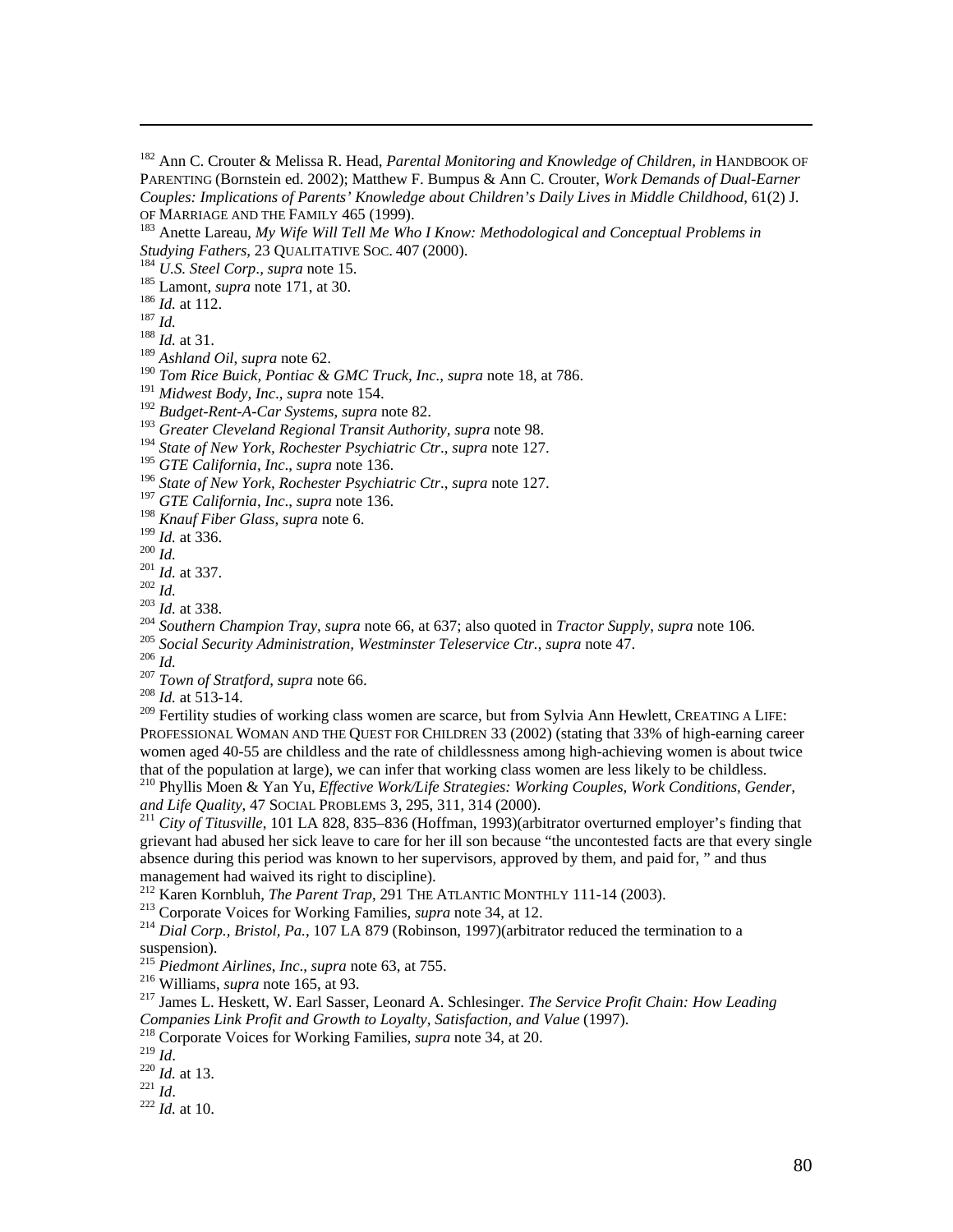223 *Id.* at 18.<br>
<sup>224</sup> *Id.* at 12.<br>
<sup>225</sup> *Id.* at 14.<br>
<sup>226</sup> *Id.* at 16.<br>
<sup>228</sup> *Id.*<br>
<sup>228</sup> *Id.*<br>
<sup>229</sup> *Id.* 

<sup>230</sup> Williams, *supra* note 165, at 92.<br><sup>231</sup> *Id.* 232 For more examples, *see* Williams, *supra* note 165, at 84-94; Corporate Voices for Working Families, *supra* note 34.<br><sup>233</sup> Williams, *supra* note 165, at 92.

<sup>234</sup> Corporate Voices for Working Families, *supra* note 34, at 8, 22.<br>
<sup>235</sup> Williams, *supra* note 165, at 93.<br>
<sup>236</sup> *Id.*<br>
<sup>237</sup> *Id.*<br>
<sup>238</sup> Corporate Voices for Working Families *supra* note 34, at 15.<br>
<sup>239</sup> Corpo three day suspension for social services employee who took day off, following denial of request for leave, to help non-English speaking adoptive mother and grandchild get to airport and negotiate customs).<br>  $^{242}$  *Id.* at 1081.<br>  $^{243}$  *Id.* at 1081.<br>  $^{244}$  Williams, *supra* note 165, at 87.<br>  $^{245}$  *Id.* at 88; Corporat

77, 89 (2003).

<sup>247</sup> *Internal Revenue Service*, 89 LA 59 (Gallagher, 1987)(arbitrator overturned dismissal). 248 *Miami Valley Regional Transit Authority*, *supra* note 89.

249 Ellen Galinsky, James T. Bond, Dana E. Friedman, *The Changing Workforce: Highlights of the National* 

Study of the Changing Workforce, Families and Work Institute, 88 (1993).<br>
<sup>250</sup> See Work & Family Connection, Inc., *Work & Family: A Retrospective* 130, 123 (Survey by AMA).<br>
<sup>251</sup> Id. at 126.<br>
<sup>252</sup> Dodson et al., *supr* 

*Psychiatric Ctr.*, *supra* note 127. 258 *General Telephone Co. of Indiana*, *supra* note 39.

<sup>259</sup> *See* Norman Brand ed., DISCIPLINE AND DISCHARGE IN ARBITRATION 105-106 (1998)(discussing when family emergency is a mitigating factor in attendance contexts). *See also* Roger I. Abrams & Dennis R. Nolan, *Toward A Theory of Just Cause in Employee Discipline Case*, DUKE LAW JOURNAL 594 (1985).<br><sup>260</sup> Sutter Roseville Medical Center, supra note 66.<br><sup>261</sup> It may be that the argument was made in Sutter but not in Departm

*Center, supra* note 101.<br><sup>262</sup> Corporate Voices for Working Families, *supra* note 34, at 15 – 16.<br><sup>263</sup> This phrase was coined by Kathleen Christensen of the Alfred P. Sloan Foundation.<br><sup>264</sup> If sick leave is only avail

find their jobs at risk. *See Puget Sound Hospital*, *Tacoma*, 109 LA 659 (Monat, 1997)(arbitrator upheld employer's denial of sick leave for a surgical supply coordinator who requested leave to travel out of state to care for her mother during and after a surgery). 265 Corporate Voices for Working Families, *supra* note 34, at 18.